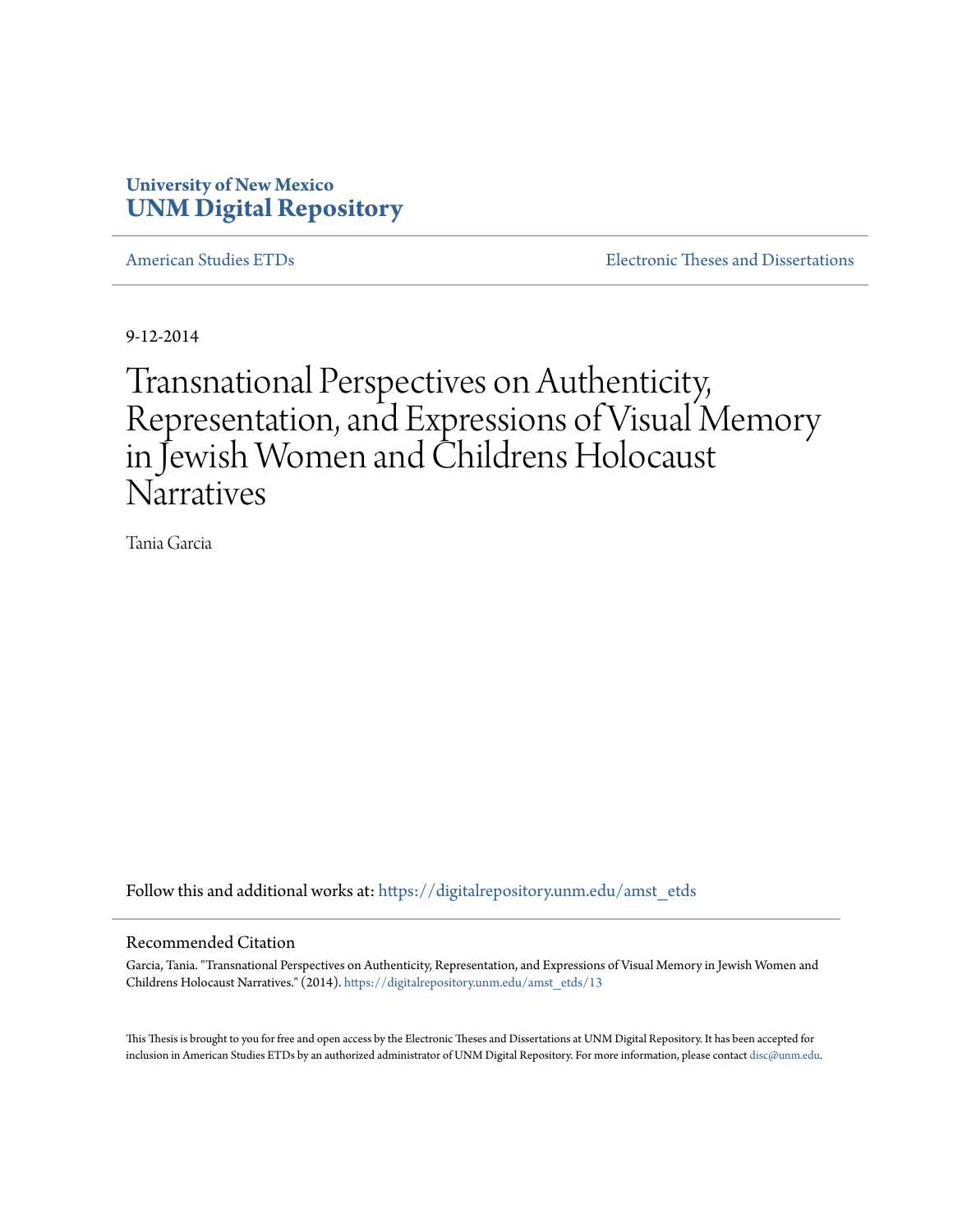### Tania Paloma García

 *Candidate*

### American Studies

*Department*

This thesis is approved, and it is acceptable in quality and form for publication:

*Approved by the Thesis Committee:*

Rebecca Schreiber, Chairperson

Gerald Vizenor

Antonio Tiongson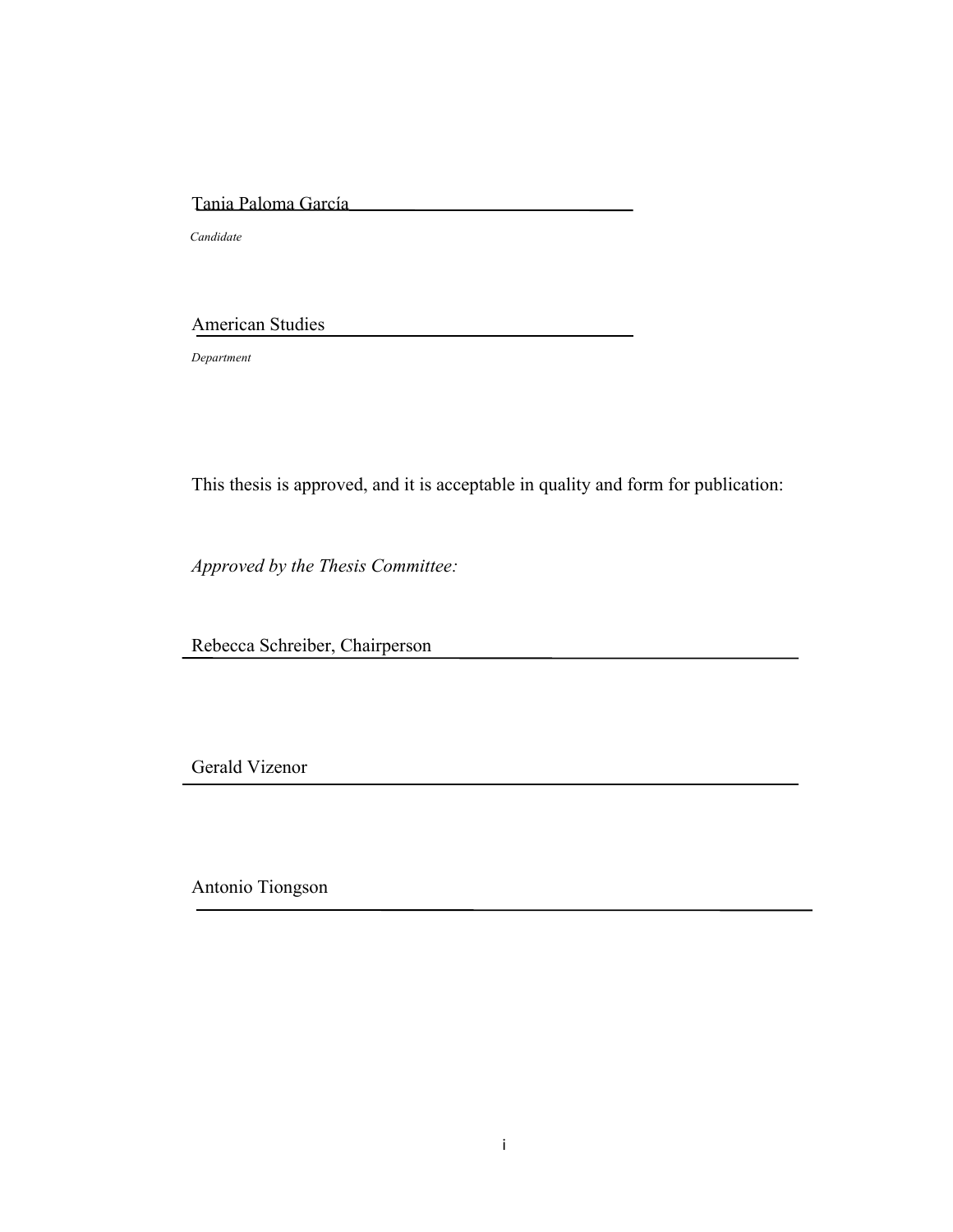### **TRANSNATIONAL PERSPECTIVES ON REPRSENTATION, ATHENTICITY, AND EXPRESSIONS OF VISUAL MEMORY IN WOMEN AND CHILDREN'S JEWISH HOLOCAUST NARRATIVES**

**by**

### **TANIA PALOMA GARCÍA**

### **B.A. ENGLISH, UNIVERSITY OF NEW MEXICO, 2010**

### THESIS

Submitted in Partial Fulfillment of the Requirements for the Degree of

**Master of Arts**

**American Studies**

The University of New Mexico Albuquerque, New Mexico

**July 2014**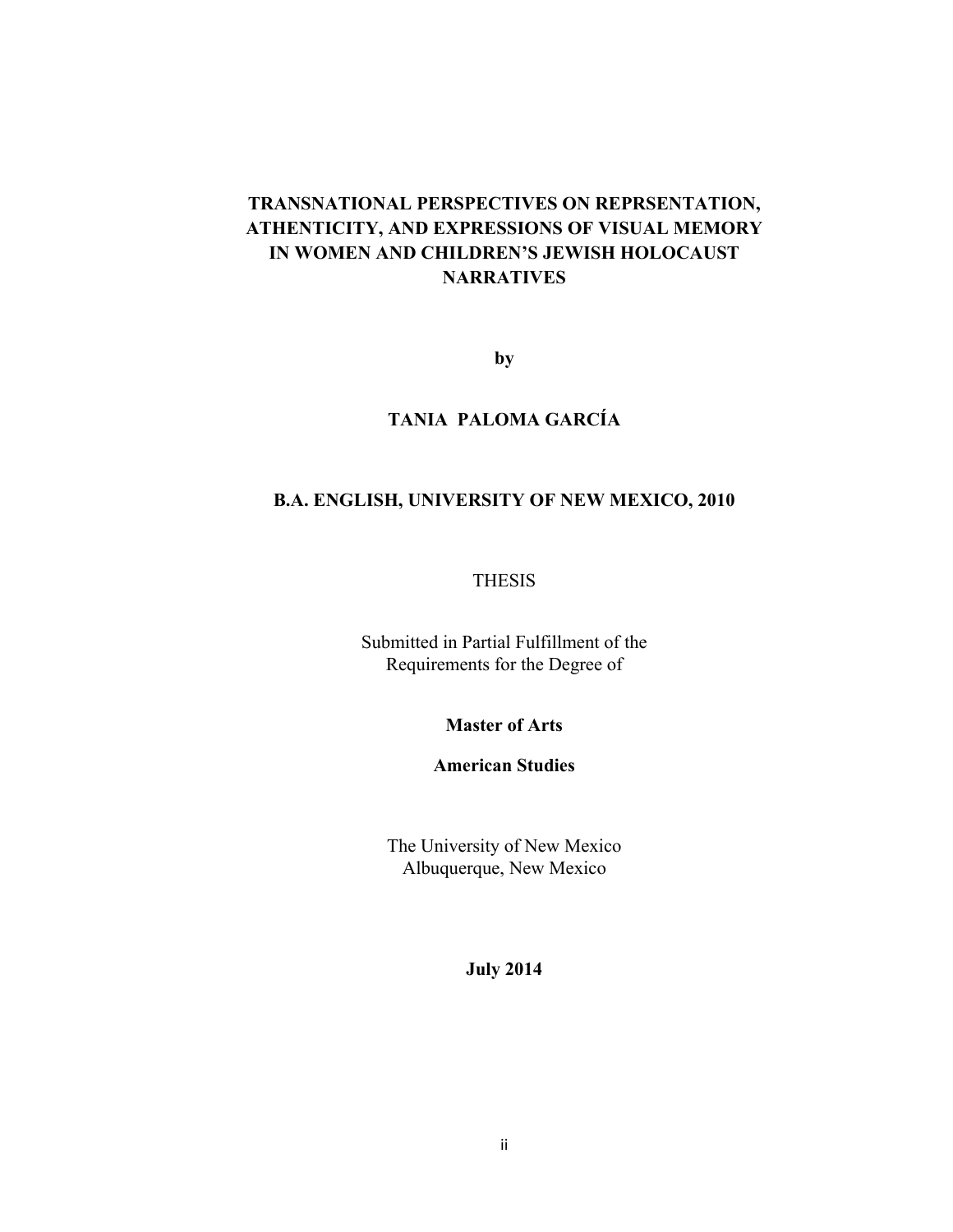### **DEDICATION**

I wish to dedicate my Master's Thesis to my dear friends Andrew Wojdyla and Theodora Ulmer, third and fourth-generation Holocaust survivors.

My thesis is also for my sister Lana Kiana García, who shares Sephardic Jewish ancestry, and has provided love and encouragement from the very beginning of this wonderful journey.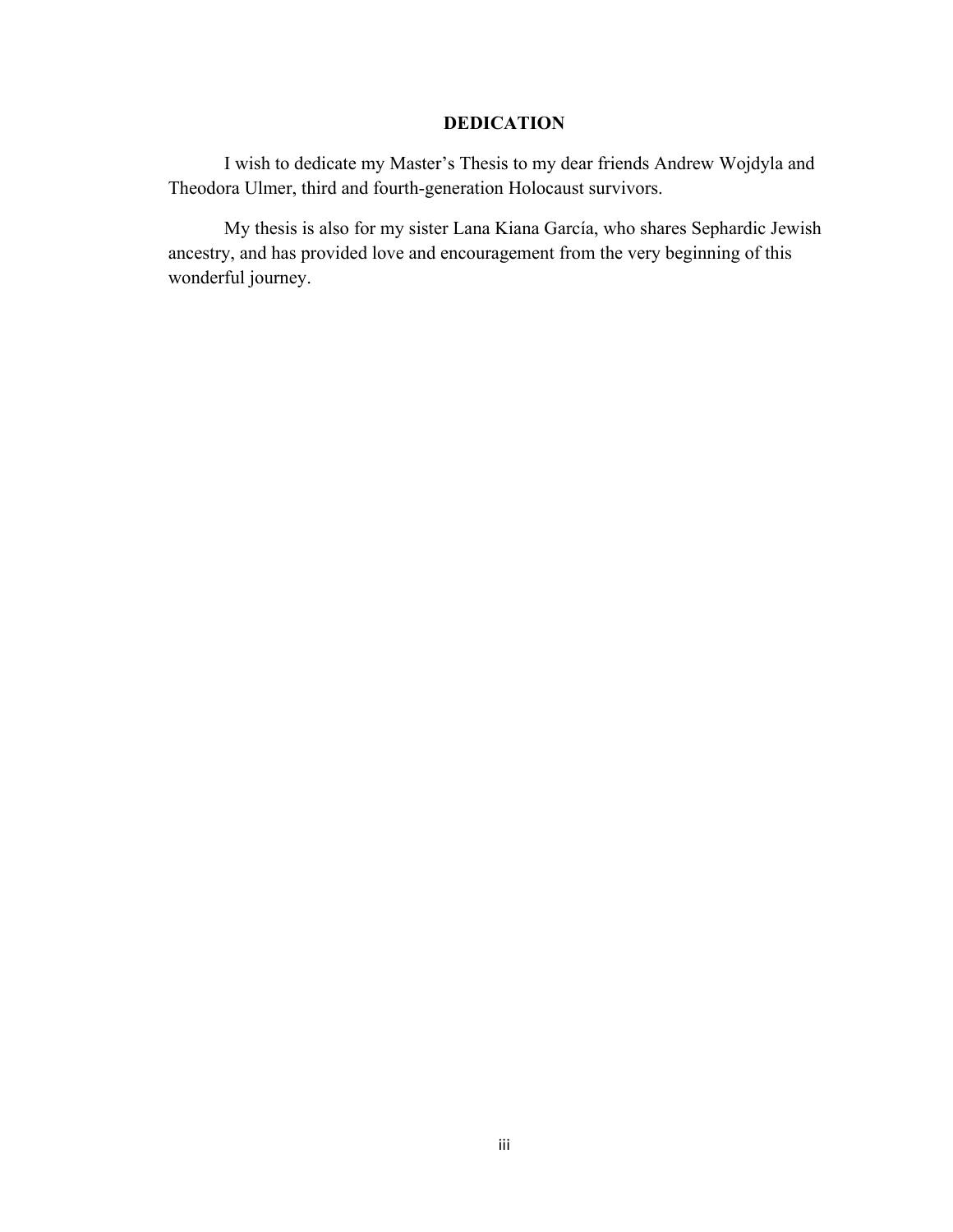### **ACKNOWLEDGEMENTS**

I wish to acknowledge Dr. Rebecca Schreiber, Chair of my Thesis Committee, for her willingness to oversee the development of my project and for her academic guidance in the University of New Mexico American Studies Master's Degree Program. Beginning with the Pro-Seminar and also in "Transnational American Studies," Dr. Schreiber's knowledge of Transnationalism allowed me to gain a thorough understanding of this important concept, which has continued to inform my graduate work. In Dr. Schreiber's "Visual Studies" course, I learned about how visual culture, such as photography and film, play important roles in shaping social, cultural, national, and transnational perspectives. Through thoughtfully guiding my thesis work by asking key questions and challenging me to think more deeply on particular theoretical subjects, Dr. Schreiber's scholarly expertise has invariably worked to strengthen my thesis project. Dr. Schreiber has also greatly assisted in the development of my overall academic professionalism.

I also wish to sincerely acknowledge Thesis Committee Member Gerald Vizenor for laying the groundwork for this project in his course "Narratives of Atrocity and Genocide," which explored multiple genocides, including genocide committed against Native Americans. Without Professor Vizenor's thought-provoking, nuanced subject material and encouragement regarding the study of Jewish women and children's Holocaust Literature, this project surely would not have come to fruition. Professor Vizenor's teachings, many books, and pivotal concept of "survivance" have collectively influenced my understanding of Holocaust Literature while underscoring the significance of metaphors in storytelling. By propelling me to perform further research on material

iv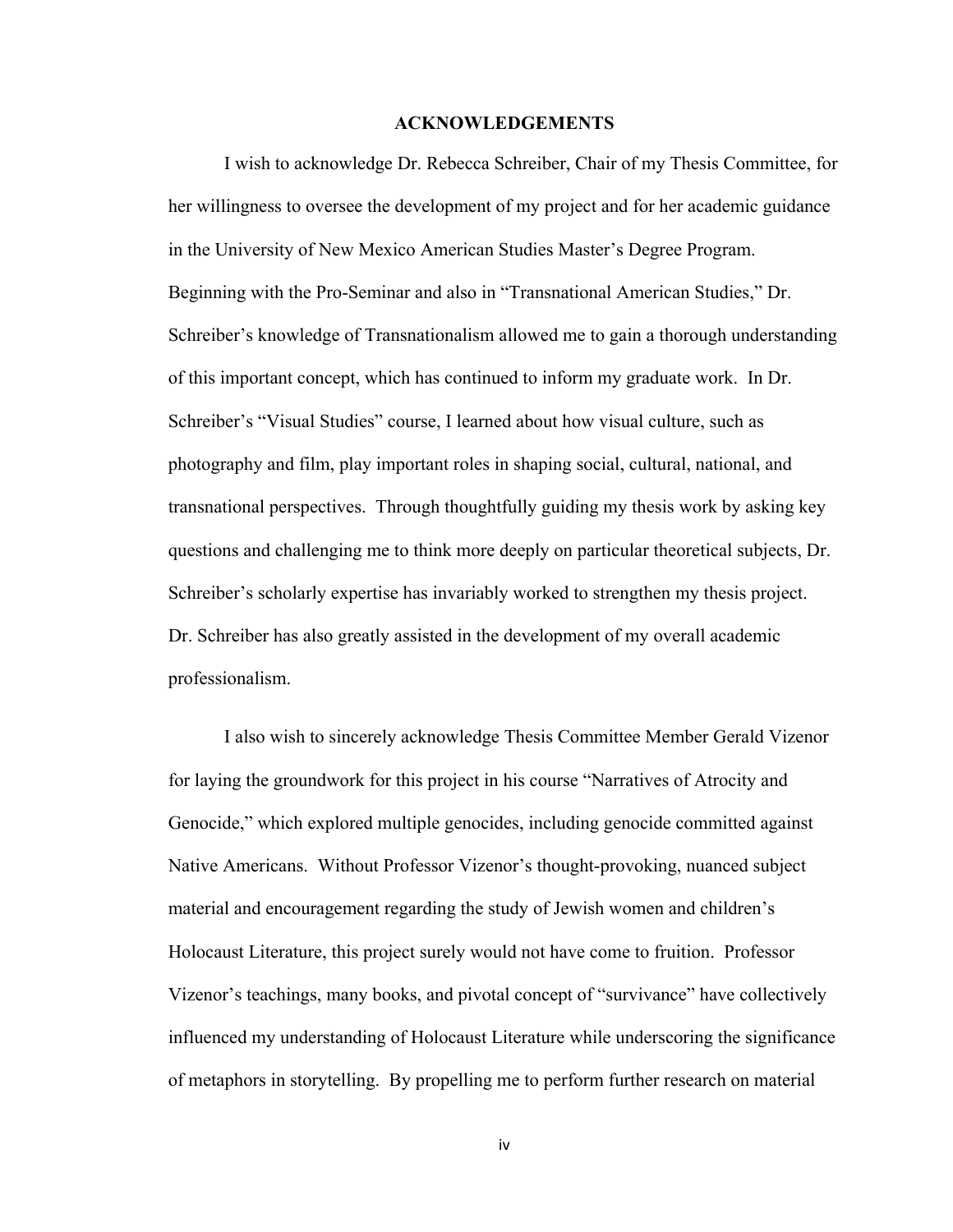that is overlooked and less understood, such as Romany Children's Holocaust Literature, Professor Vizenor inspires me to continue learning about more rarified subjects. Professor Vizenor's reminder to continue serious study of the Holocaust has not gone unnoticed. By suggesting that I visit the Mémorial de la Shoah and the Vélodrôme d'Hiver monument in Paris, Professor Vizenor allowed for the broadening of my knowledge through direct experiences that I may not have previously thought possible. His steady support while reading drafts of my thesis positively affected my sense of morale, even whilst the project became increasingly challenging due to its tremendous scope and psychologically demanding nature.

In addition, I wish to acknowledge Dr. Antonio Tiongson, my third Thesis Committee Member, for his enthusiastic support of my academic endeavor. Through his course "Theories and Methods of Popular Culture" I developed a book proposal based on studying popular cultural representations of the Holocaust such as literary narratives and feature films. Although initially I was not certain that my work would be relevant to his course, which largely focused on popular music, he encouraged me to pursue a project that I was interested in; thus, his guidance was very supportive in that I was able to think creatively for my final paper. Professor Tiongson's thoroughness relating to written commentary on response papers, the final project, and this MA Thesis continues to set an important example of quality, in-depth attention to the subject at-hand. Although my project lies outside of his direct areas of study, Dr. Tiongson's willingness to serve on my committee and active challenge to think more deeply about the complications of history and memory, has enhanced my thesis and greatly added to my appreciation for his scholarly insight. Professors Schreiber, Vizenor, and Tiongson have been invaluable

v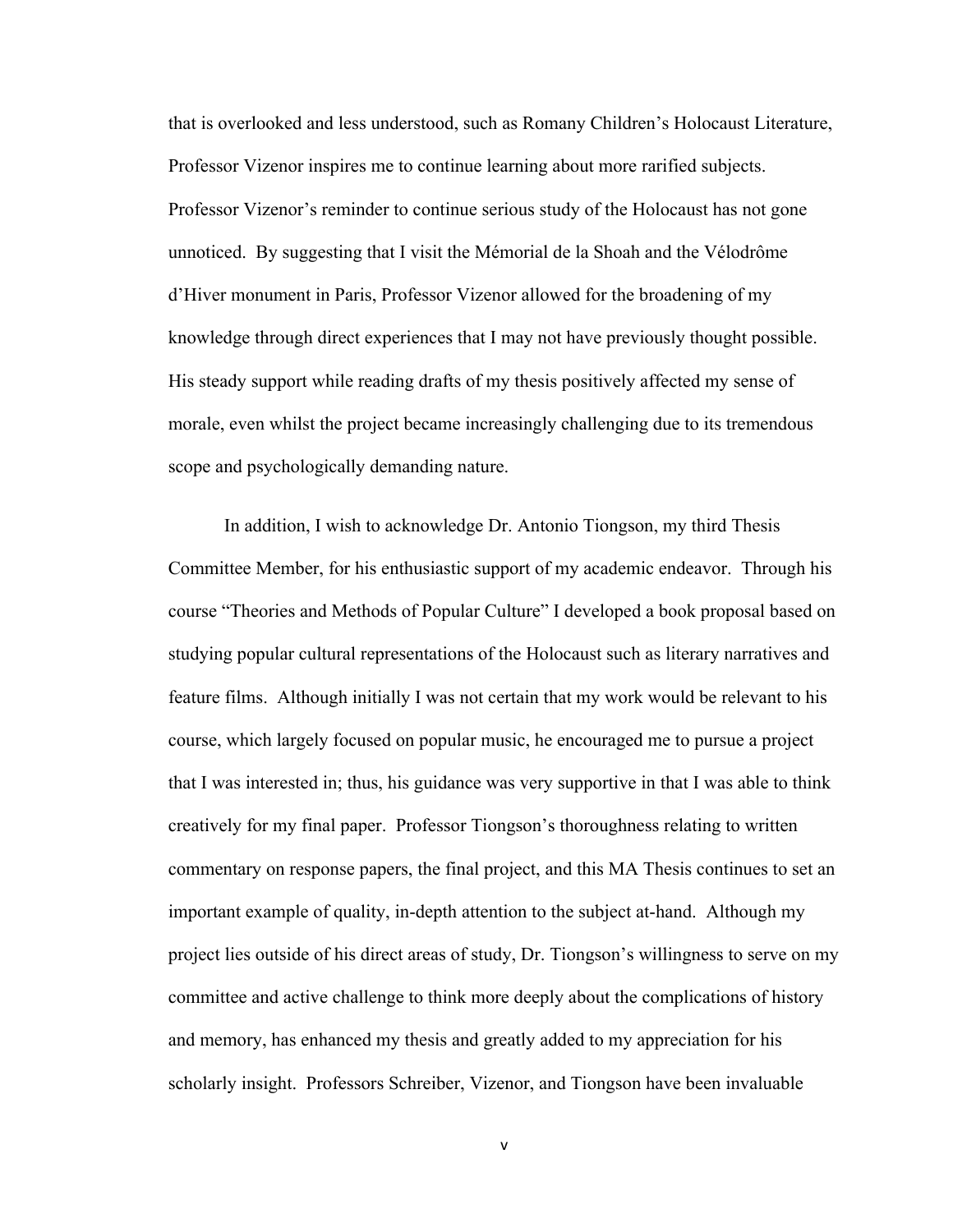resources and continue to positively impact my studies as I envision the next phase of graduate work at the doctoral level.

Thank you to colleagues at the University of New Mexico, including Trisha Martinez for her consistent support and positive attitude, Sandy Rodrigue for assisting with technical matters, Dr. Gabriel Meléndez for his academic support, Dr. Janet Gaines, and Dr. Carolyn Woodward for encouraging me to study the literary work of women. Also thank you to Rabbi Barton G. Lee of Arizona State University, Professor Amy Ulmer of Pasadena City College, and Dr. Yohannes Woldemariam of Fort Lewis College for believing in this project.

I wish to acknowledge the late Dr. Alexander Vaschenko, of Moscow State University for his optimism, encouragement, and important work as a scholar in the field of comparative Indigenous literatures. Upon his suggestion, I included a reference to the caretaker of orphans, Janusz Korczak. I greatly admire the academic ambition of Dr. Vaschenko, who worked diligently on his scholarly projects while always maintaining an infectious positive outlook. When various endeavors became especially difficult, in Russian, he would remark: "it's complicated, but possible."

Thank you to my parents, Dr. Susan Scarberry-García and Dr. Reyes García, who have been my strongest supporters throughout the process of writing my MA Thesis. I wish to express a deep appreciation for my sister, Lana K. García, and aunt Nura S. Stone, who have been unwavering in their support along the way. Finally, I wish to acknowledge my late grandmother, Phyllis S. Scarberry, who believed that I could make a positive difference in anything I wished to pursue in the academic world.

vi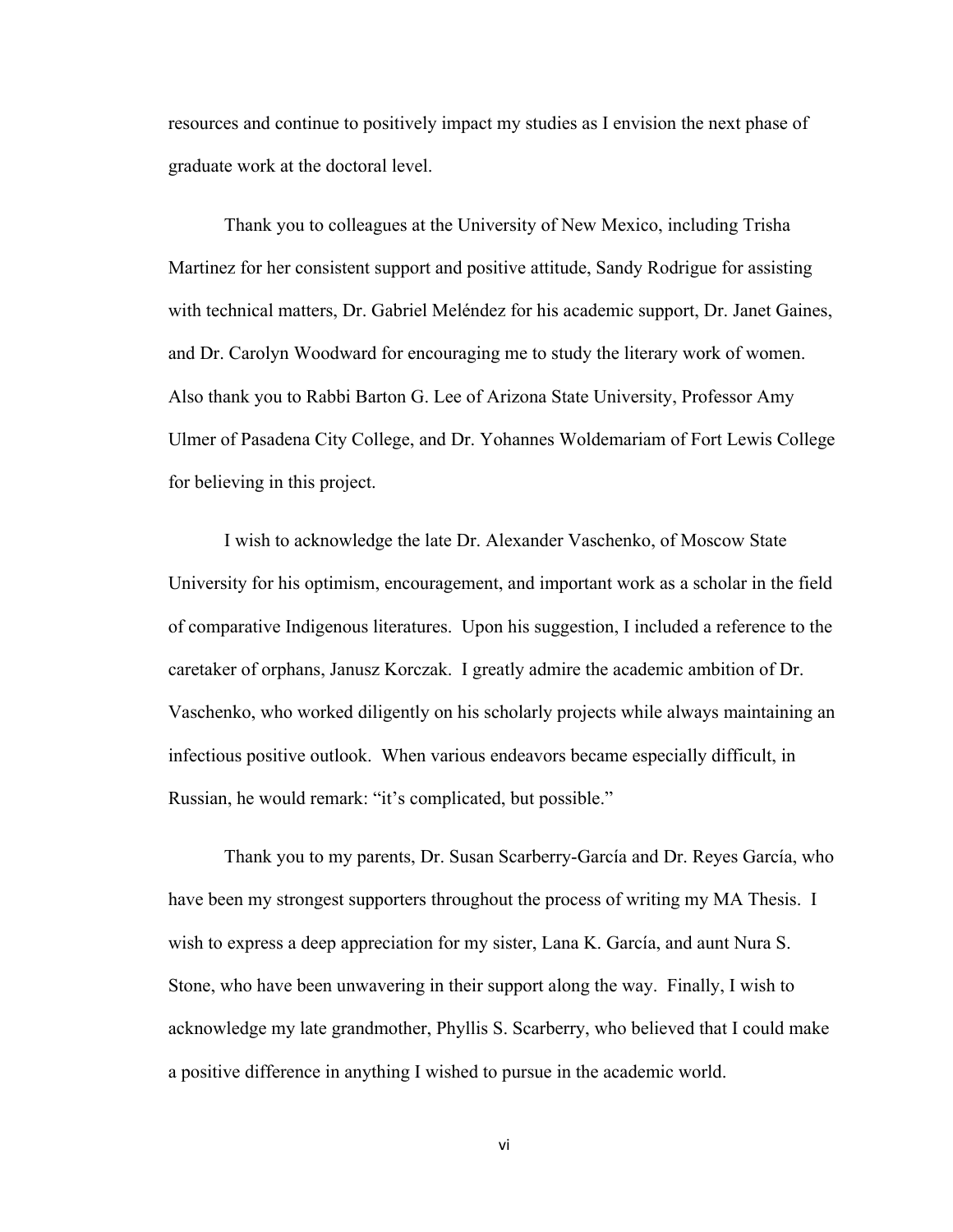### **TRANSNATIONAL PERSPECTIVES ON REPRESENTATION, AUTHENTICITY, AND EXPRESSIONS OF VISUAL MEMORY IN JEWISH WOMEN AND CHILDREN'S HOLOCAUST NARRATIVES**

**by**

**Tania Paloma García**

## **B.A., English, University of New Mexico, 2010 M.A., American Studies, University of New Mexico, 2014**

### **ABSTRACT**

This Master's Thesis explores the Jewish Holocaust (1939-1945) from within a Transnational American Studies framework by emphasizing the importance of learning about multiple genocides within a global or transnational context. An examination into the link between postcolonialism and the Holocaust contributes to broadening global dialogues on Holocaust remembrance and genocide prevention. Through the interdisciplinary vantage points of history, memory, and literature, this thesis invokes a transnational methodology to engage in an academic conversation about the United States government's lack of involvement in adequately addressing the Holocaust.

This thesis highlights Jewish Holocaust Literature as a means to understand the unique perspectives of people who experienced the Holocaust. Visual representations of trauma within Holocaust Literature can provide access points for readers to obtain rich, layered, and nuanced insight into the extreme experiences of Holocaust survivors. Through descriptive, metaphorical language, Holocaust survivor stories come alive in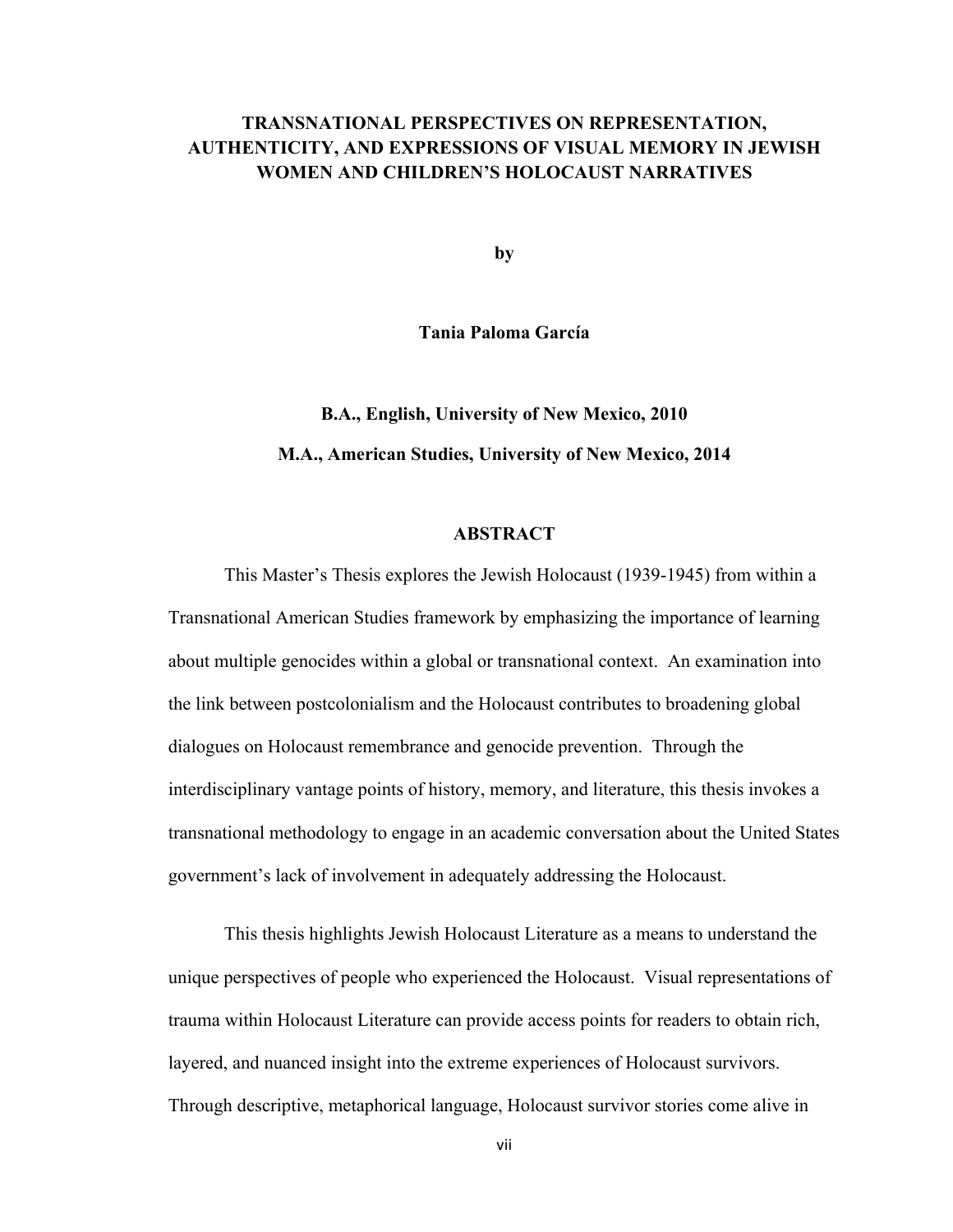multiple dimensions. Issues of representation and authenticity are central to critically examining Holocaust literary narratives; thus, it is necessary to recognize that because authors utilize narrative conventions, express a sense of self-reflexivity, and use memory and imagination to represent their experiences, each Holocaust narrative is mediated.

While Jewish male-authored Holocaust narratives demonstrate literary sophistication and nuanced descriptions of trauma, this thesis argues that scholars must more overtly study Jewish women and children's narratives in order to learn about how the most vulnerable people negotiate trauma. Women and children express particular vulnerabilities to persecution as well as strong senses of resiliency that must be recognized, studied, and remembered. Visual memories within representations of Jewish children's experiences of Kristallnacht in 1938 and the 1942 Vélodrôme d'Hiver roundups in Paris are considered within a discussion on survival strategies and the differences between adult and child responses to trauma. This thesis examines how children of the Holocaust negotiate their Jewish identities, cope with displacement, separation from parents, and transition from childhood to adulthood.

Since the number of Holocaust survivors living today is rapidly dwindling, the effort to document and analyze their stories for the purpose of Holocaust memory and education is paramount. Scholars within and outside of American Studies must engage more actively in critical global conversations surrounding the contested sites of individual and collective memory of the Holocaust, and awareness about persecution and genocide. This Master's Thesis is meant to foster a multi-dimensional understanding of the complicated aforementioned issues while encouraging collective action against

viii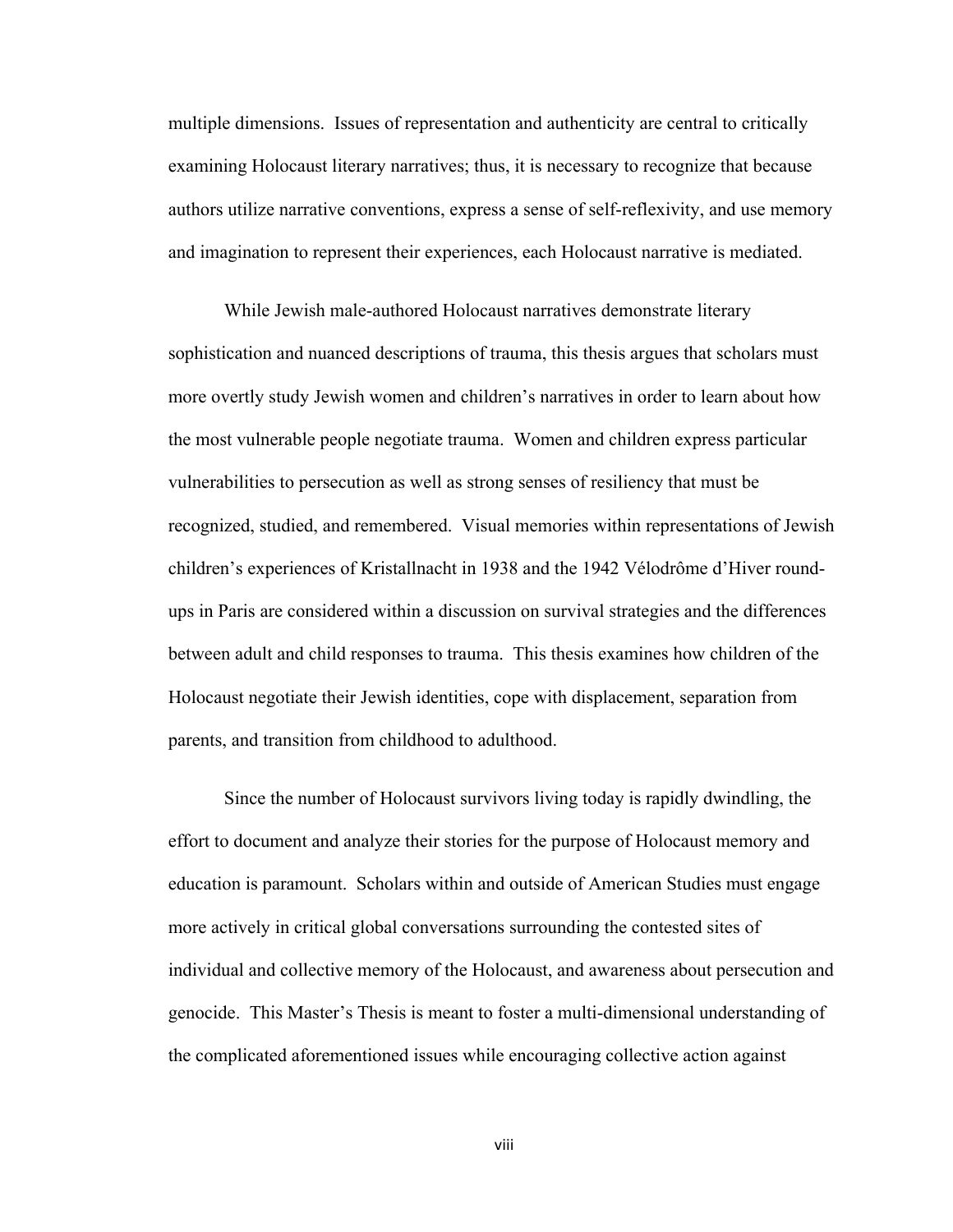racism, prejudice, and Holocaust denial, which remain ever-present in the contemporary world.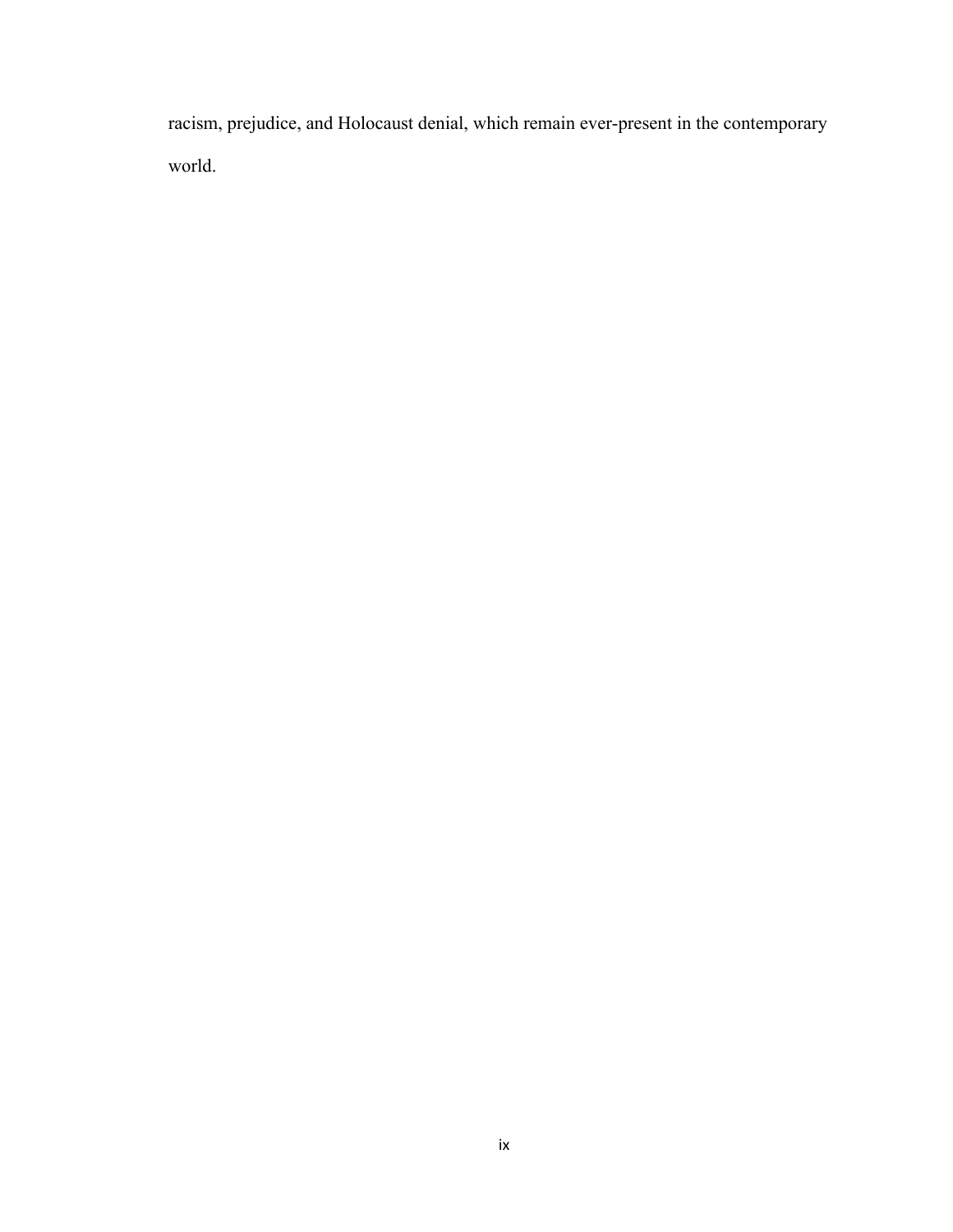### **TABLE OF CONTENTS**

### **INTROUDCTION**

**"[The survivor's] duty is to bear witness for the dead** *and* **for the living."**

| <b>CHAPTER ONE</b>                                                                                           |
|--------------------------------------------------------------------------------------------------------------|
| Transnationalism, Genocide, and Contested Sites of Individual & Collective Jewish<br><b>Holocaust Memory</b> |
|                                                                                                              |
| <b>CHAPTER TWO</b>                                                                                           |
| The Interplay of Memory and Imagination in Jewish Women & Children's<br><b>Holocaust Narratives</b>          |
|                                                                                                              |
| <b>CHAPTER THREE</b>                                                                                         |
| Transcendent Voices of Children in Auschwitz, Kristallnacht, and Night                                       |
|                                                                                                              |
| <b>CONCLUSION</b>                                                                                            |
|                                                                                                              |
| <b>EPILOGUE</b>                                                                                              |
| <b>ENDNOTES</b>                                                                                              |
|                                                                                                              |
| <b>REFERENCES</b>                                                                                            |
|                                                                                                              |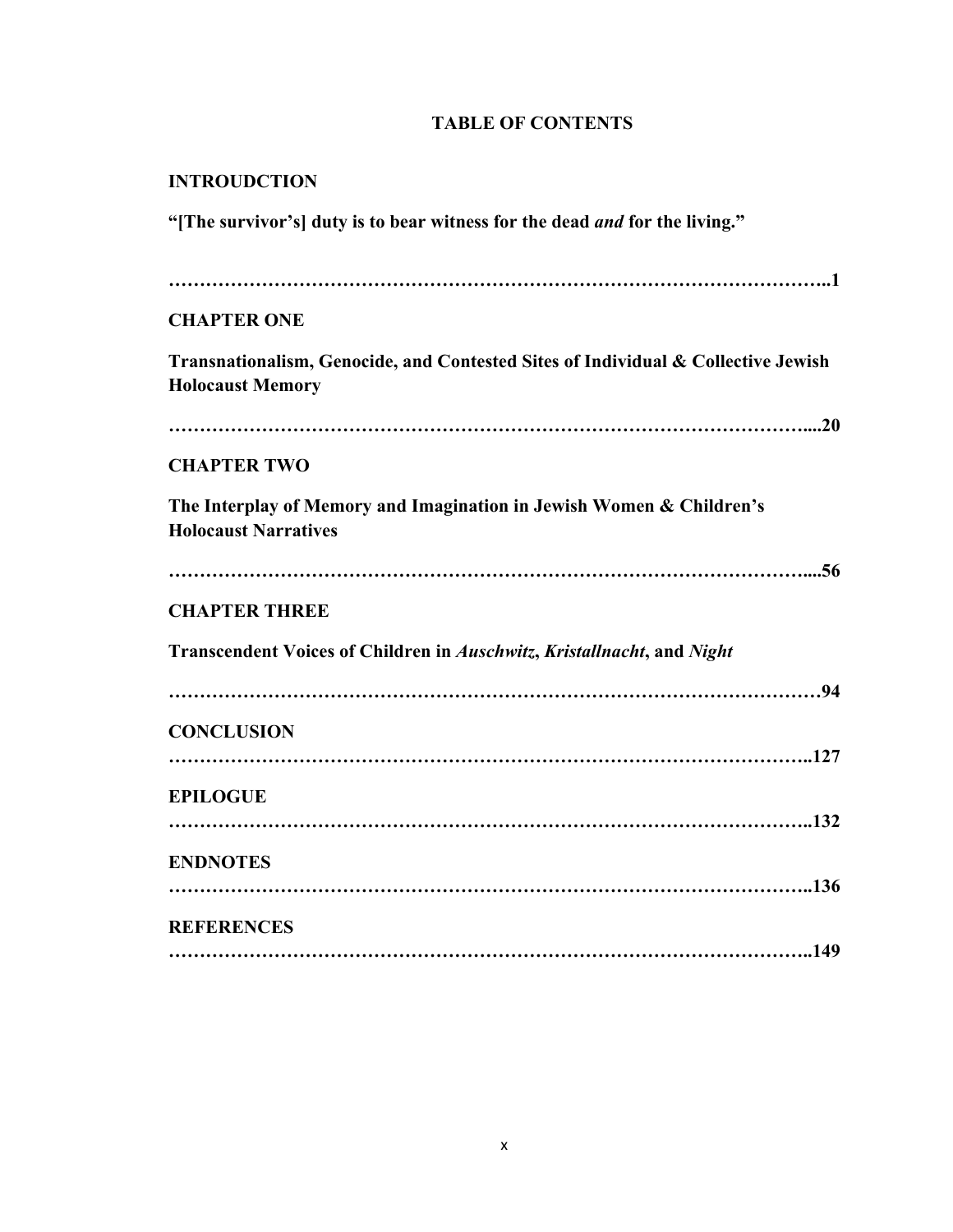#### **Introduction**

#### **"[The survivor's] duty is to bear witness for the dead** *and* **for the living."**

### **–Elie Wiesel,** *Night*

To engage in studying the Jewish Holocaust from an academic standpoint is extremely challenging since its historical subject matter is densely complicated and deeply disturbing. Learning facts about the systematic murder of over six million Jews, and other persecuted groups, by Nazi Germany under the command of Adolf Hitler across Nazi-occupied Europe during World War II (1939-1945), through reading historical documents and personal testimonies, is overwhelming on many levels. The astounding quantity of material that exists detailing the genocide, including governmental records describing planning the stages of persecution and murder, eyewitness testimonies of perpetrators and victims, Nazi propaganda films, newspapers, documentary photographs, and Hollywood films could appear daunting and might easily deter young scholars who may be otherwise inclined to engage in a serious academic study of the Holocaust.

Holocaust scholar Doris L. Bergen speaks to the crucial need for awareness of the magnitude of Nazi genocide, stating: "The Holocaust was an event of global proportions, involving perpetrators, victims, bystanders, beneficiaries, and rescuers from all over Europe and elsewhere in the world. Any effort to grasp it in its entirety must begin with recognition of that massive scope."<sup>1</sup> Reading extensively about the Holocaust is also greatly challenging due to the mental shock one experiences when learning about the horrors of mass atrocities. Performing thorough critical inquires into subject matter on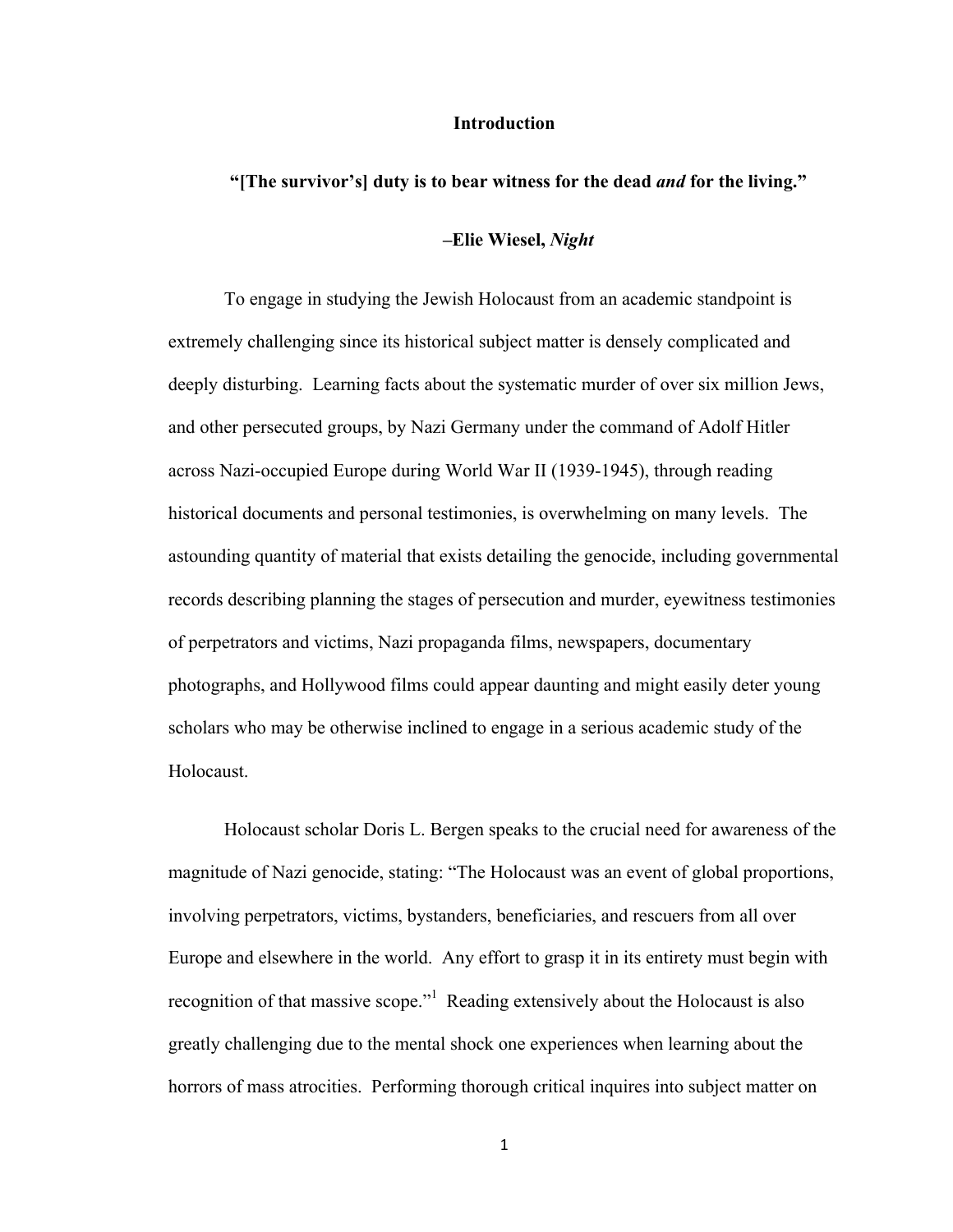the Holocaust, especially considering the wide breadth of information and the psychological stamina it requires, involves substantial interest, determination, and commitment on behalf of the scholar. Holocaust literary critic Ruth Franklin attests to the exceedingly challenging nature of Holocaust Literature when she states that the "canon is vast, diffuse, and growing steadily, not to mention extremely [psychologically] demanding on the reader."<sup>2</sup> Despite and because of the extraordinarily intense subject matter of the Holocaust, the area of study continues to fascinate scholars and nonscholars alike.

In order to garner substantial, nuanced information about the Holocaust, it is necessary to critically study historical and literary material from scholarly books, articles, museum archives, and survivors' narratives, including written and oral testimonies. Viewing documentary photographs, films, death camp art, and artifacts in specialty museum exhibits, either in person or via remote library research, can prove to be an important element of Holocaust academic study. Rigorous academic training from professors knowledgeable about the Jewish Holocaust and other genocides, such as the decimation of Native Americans in the United States or the Armenian (1915-1916), Cambodian (1975-1979), Bosnian (1992-1995), Iraqi (1987-1988) or Rwandan (1994) genocides, is key to more comprehensively examining the Holocaust.<sup>3</sup> Studying multiple genocides can aid American Studies students in understanding how cross-cultural, comparative approaches to access the Holocaust are useful, yet problematic in some respects. Michael Rothberg addresses how some Holocaust scholars participate in "asserting the uniqueness of the Holocaust [through] serv[ing] to counter the relative public silence about the specificity of the Nazi genocide of Jews in the early postwar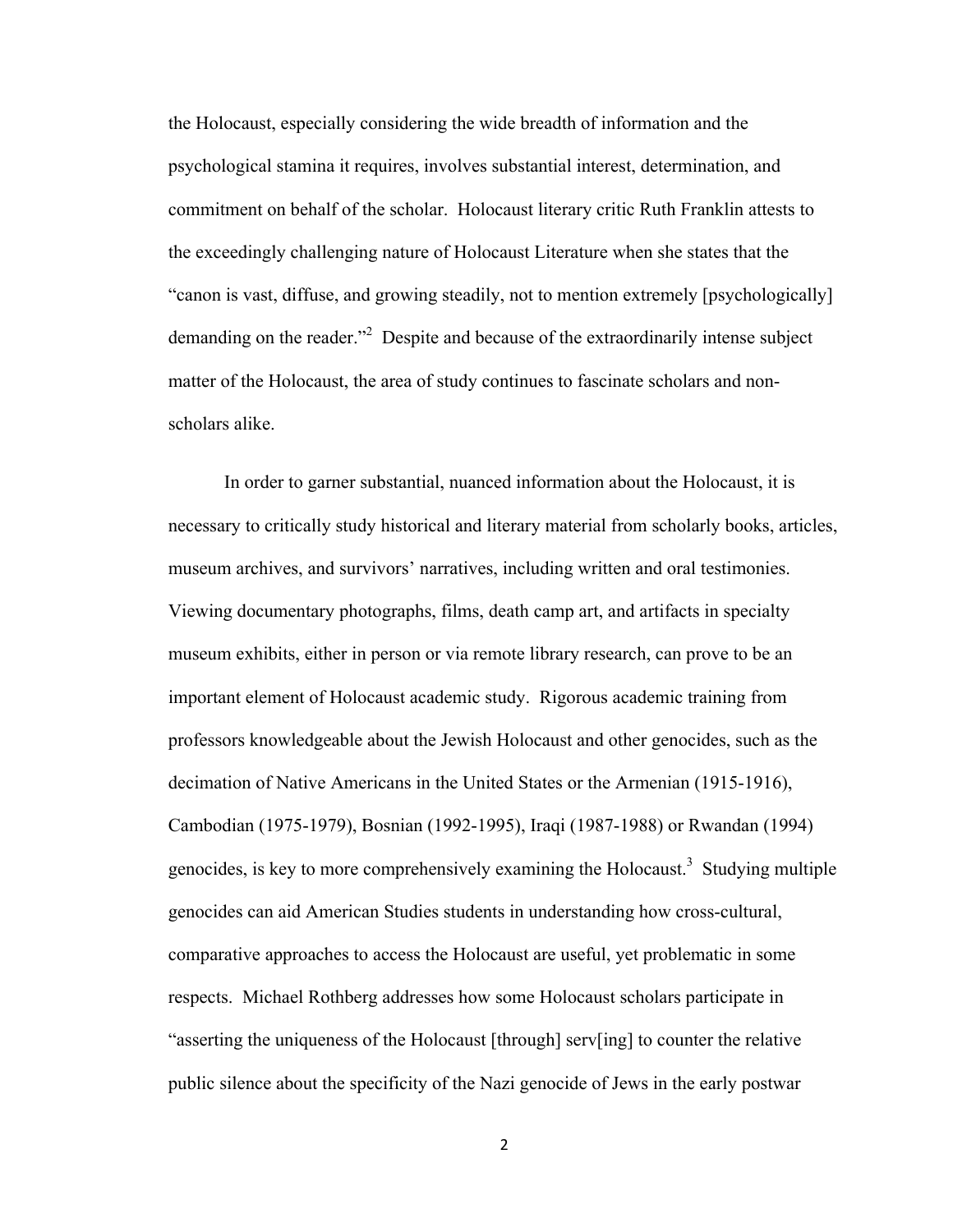period that many historians of memory and students of historiography have described."<sup>4</sup> During the post World War II period, as people came to terms with the implications surrounding public memory and the Holocaust, new understandings were being shaped in relationship to remembrance of other genocides.

Invoking a transnational methodology while gazing through a literary theoretical prism to analyze Jewish survivor's narratives, this thesis underscores the importance of learning about the Jewish Holocaust from multiple disciplinary vantage points. The thesis also partakes in an academic conversation about the United States government's lack of involvement in adequately addressing the Jewish Holocaust. Recognition of the Holocaust, paired with collective action against persecution and genocide, are a primary means to remember the people who endured its terrible events or perished in the midst of them. My goal in situating the United States within a larger framework of Genocide Studies is to generate a transnational foundation.

Through engaging in current scholarly debates on academic literary criticism, this thesis also emphasizes the need to critically investigate the history, representation, and memory of the Holocaust. Marianne Hirsch explains how memory provides a bridge between the past and present, stating: "Memory signals an affective link to the past—a sense, precisely, of a material 'living connection'—and it is powerfully mediated by technologies like literature, photography, and testimony."<sup>5</sup> Furthering Hirsch's line of analysis, this thesis argues that literature, photography, testimony, but also film, are artistic sources that enable the Holocaust's memory to endure.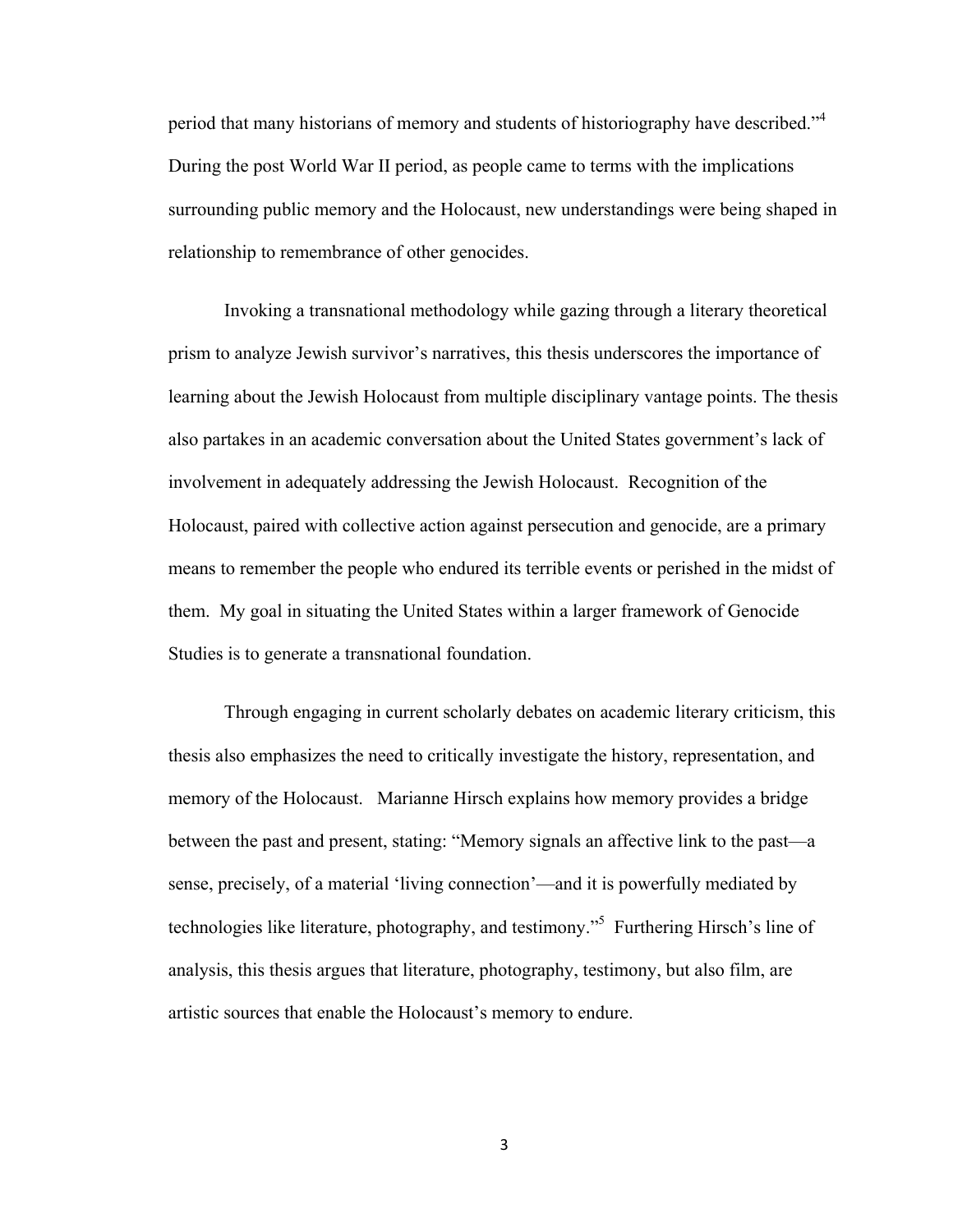At its best, Holocaust Literature involves highly effective humanizing elements that encompass unique perspectives of people who experienced the Holocaust. When full of descriptive language and imagistic scenes, Holocaust survivor stories have the ability to come alive in multiple dimensions. Literary texts provide crucial entry points into personal experiences of how survivors negotiate trauma that otherwise would not be possible by only reading static historical archives which predominantly consist of rigid testimonies, scientific facts, and figures.

The relationship between the United States and genocide is vexed, yet American students and scholars must critically probe this complicated topic thoroughly in order to obtain insight into the importance of individual and collective Holocaust remembrance. When beginning to perform Holocaust research, it is necessary to consider Samantha Power's admonition: "It is daunting to acknowledge, but this country's policy of nonintervention in the face of genocide offers sad testimony not to a broken American political system but to one that is ruthlessly effective."6 The United States' putative policy of genocide non-intervention is astounding to Genocide Studies scholars since we continually work to foster awareness about such important histories. The U.S. policy of non-action toward genocide will be further referenced in Chapter One. Since Genocide Studies is an exceedingly complex site of inquiry, a combination of scholarly approaches is needed in order for scholars to grasp a genuine understanding of the field. An interdisciplinary mode of study can guide young scholars in obtaining an informed perspective on one of the darkest times in world history.

Renowned Anishinabe writer and American Studies Distinguished Professor Gerald Vizenor, *via* literary-historical critic Hayden White, states that since multiple,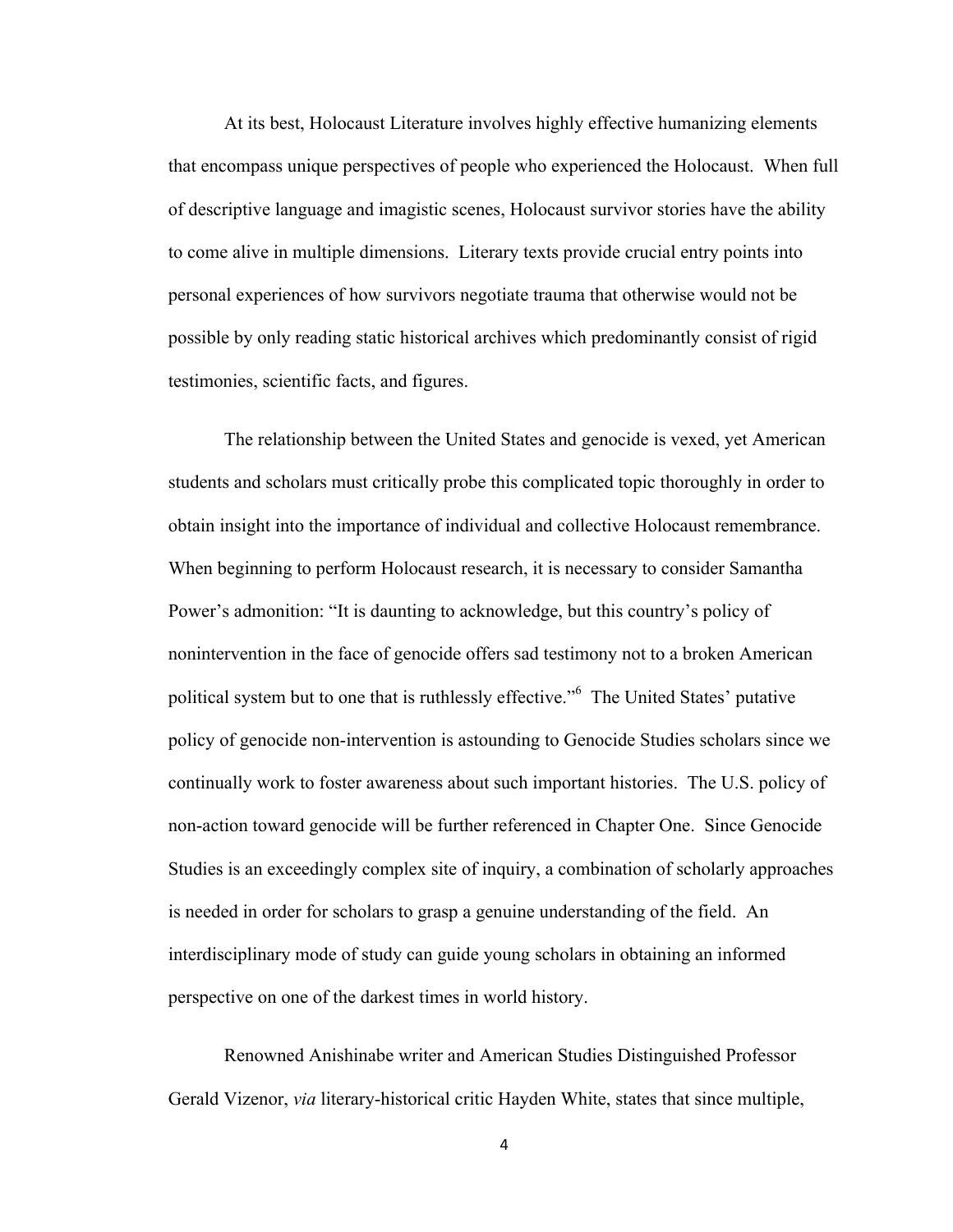complex approaches to history exist due to a plethora of World War II Holocaust historical material, merely taking into account a singular, chronological history is insufficient for learning about intensely complicated world history events. 7 According to Vizenor and White, alternative modes of historical analysis are essential; therefore, because there are multiple sides to history and no reliable metanarrative exists, new methodological approaches to history must be invented. Vizenor argues for emphasizing "emotive histories" because they demand more than purely factual history, thus agreeing with Hayden White's contention that "emotive history"<sup>8</sup>—a middle voice in history or a history that lies between empirical and emotive discourse—is absolutely necessary.

British Historian Martin Gilbert's work exemplifies an "emotive history" due to his inclusion of historical commentary with first-hand survivors' narratives, which are innovatively interspersed into *Kristallnacht: Prelude to Destruction*. Gerald Vizenor maintains that descriptive narrative literary-histories are more challenging, and therefore more valuable, than conventional, singular modes of expressing history. Gilbert utilizes an interdisciplinary approach in his layered employment of both retrospective survivors' accounts and empirical facts about Kristallnacht. In Chapter Three, children's narrative accounts of Kristallnacht are explored in relation to their utilization of sensory memories as a means to recollect traumatic experiences.

Historical information is set forth at the beginning of *Kristallnacht* in order for the reader to acquire an understanding of the historical context relating to the subsequent literary descriptions of "the Night of Broken Glass." Martin Gilbert explains that *Kristallnacht* occurred on 9 and 10 November 1938, when "violence against the Jews of Germany was unleashed in a whirlwind of destruction. Within a few hours more than a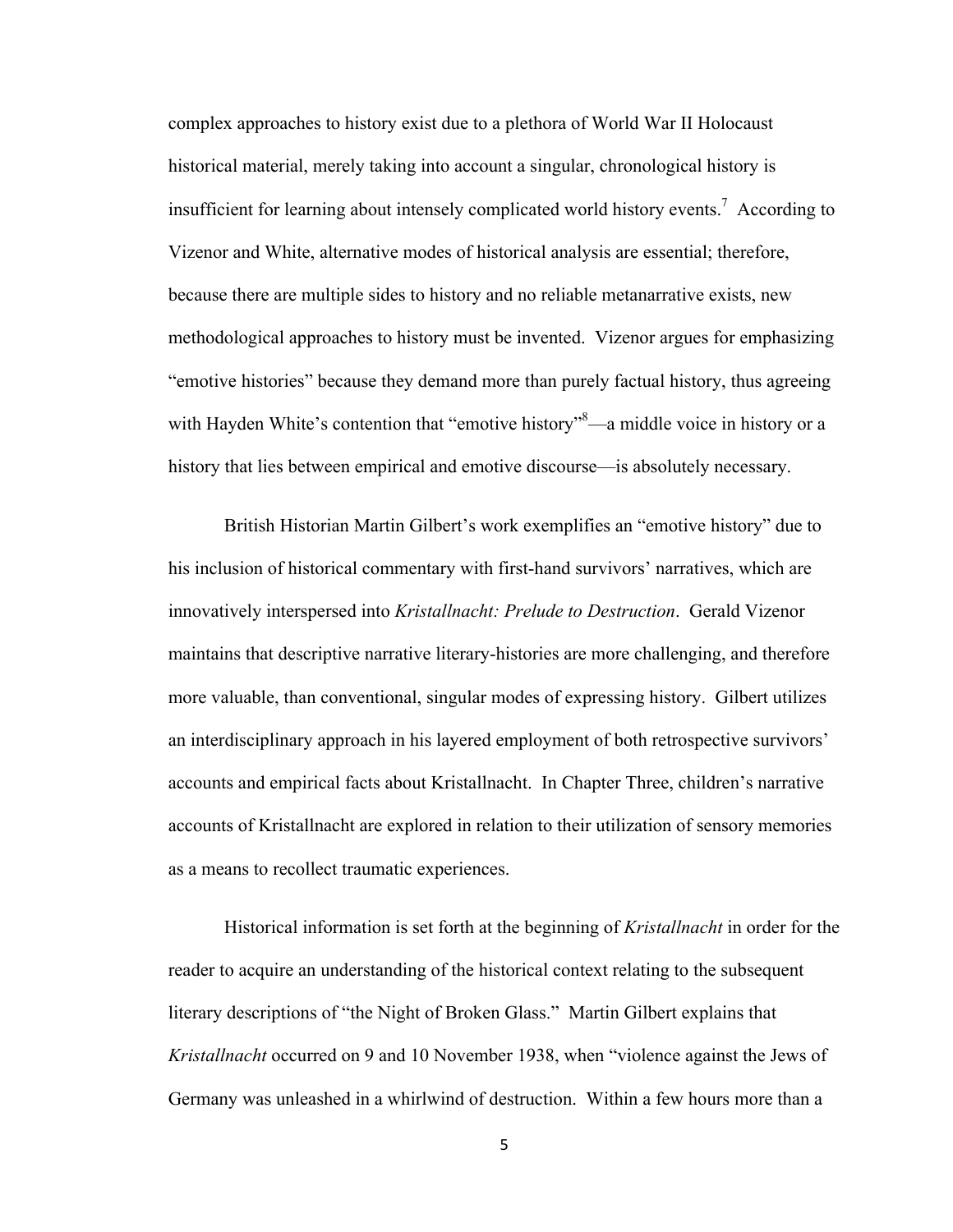thousand synagogues were destroyed . . . 30,000 Jewish men between the ages of sixteen and sixty—a quarter of all Jewish men still in Germany—were arrested and sent to concentration camps."<sup>9</sup> Kristallnacht was a strong precursor for and harrowing catalyst of the events of the Holocaust that would most adversely affect Europe's Jewry over the next several years.

A poignant example of how Gilbert intertwines eyewitness testimony of life after Kristallnacht with historical information involves a thirteen-year-old girl named Ilse Morgenstern. She comments on her experience while Gilbert provides situational context for her situation:

'I [Ilse] was fortunate to find brave people who took me into hiding and saved my life.' . . . [Gilbert reflects on Ilse's story, stating:] Her parents were 'unable to emigrate anywhere in the world and died in an extermination camp in Poland. [Ilse:] Besides my brother, I am the only survivor in my family.' [Gilbert:] In all, 10,000 Jewish men were arrested in Vienna during November 10 [1938]. . . . Thirty Jews were reported to have committed suicide in Vienna on [that date].<sup>10</sup>

By weaving together and delicately shifting between retrospective personal testimony of child Holocaust survivor Ilse Morgenstern and historical contextual information on events in Nazi-occupied Vienna, Gilbert provides the reader with a comprehensive understanding of why Morgenstern must flee her home. Gilbert allows the reader to peer into the Holocaust's intricately complicated events through the sensibility of a young girl survivor. Although Ilse reflects on her experience as a thirteen-year-old girl in Nazi Germany, her testimony is taken when she is an elderly adult on July 11, 2005 *via* letter, thus her account is retrospective.<sup>11</sup> Since many survivors' narratives are recorded years or even decades after they witnessed and experienced the Holocaust, recollections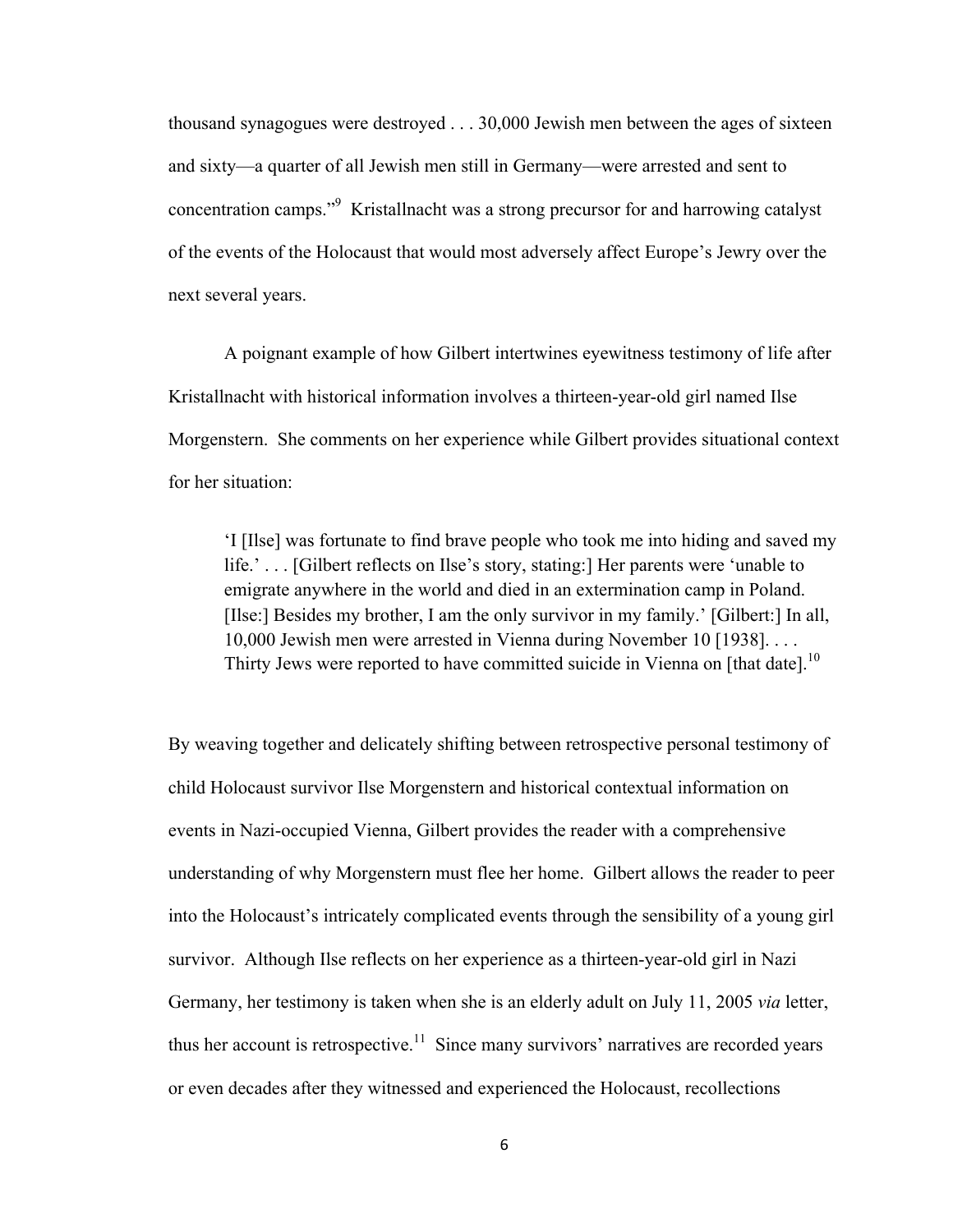become temporally filtered and distorted due to the passage of time. Memories are also affected by a person's cultivated awareness of changing historical and social contexts. Chapter Two includes a consideration of how survivors' testimonies shift after long periods of time while incorporating a critical conversation on survivors' process of reconstructing fading memories.

Since *Kristallnacht* covers a range of time periods between November 9<sup>th</sup> 1938, the Holocaust (1939-1945), and the 2000s, and due to it including a variety of source material from personal testimonies to historical documents, Gilbert implicitly encourages flexibility and open-mindedness on the reader's behalf in order to grasp specific Holocaust stories through a creative, nonlinear lens. As discussed in Chapter Three, Gilbert's collection of elderly Jewish survivors stories, *via* current-day letters reflecting their Kristallnacht childhood experiences, in combination with recorded testimonies of children and grandchildren of Kristallnacht survivors, provides a multi-generational story-relaying technique which enhances and enlivens Holocaust historical narratives.

*The Generation of Postmemory* by Marianne Hirsch and Martin Gilbert's *Kristallnacht* effectively utilize an interdisciplinary methodology, which necessarily complicates notions of memory, history, and trauma while also challenging conventional methods of conveying information about the Jewish Holocaust. Marianne Hirsch presents the reflections, experiences, and perspectives of Holocaust child survivors through visual and literary works of art in her recent work, *The Generation of Postmemory: Writing and Visual Culture After the Holocaust*. Hirsch describes "postmemory" as "the relationship that the 'generation after' bears to the personal, collective, and culture trauma of those who came before—to experiences they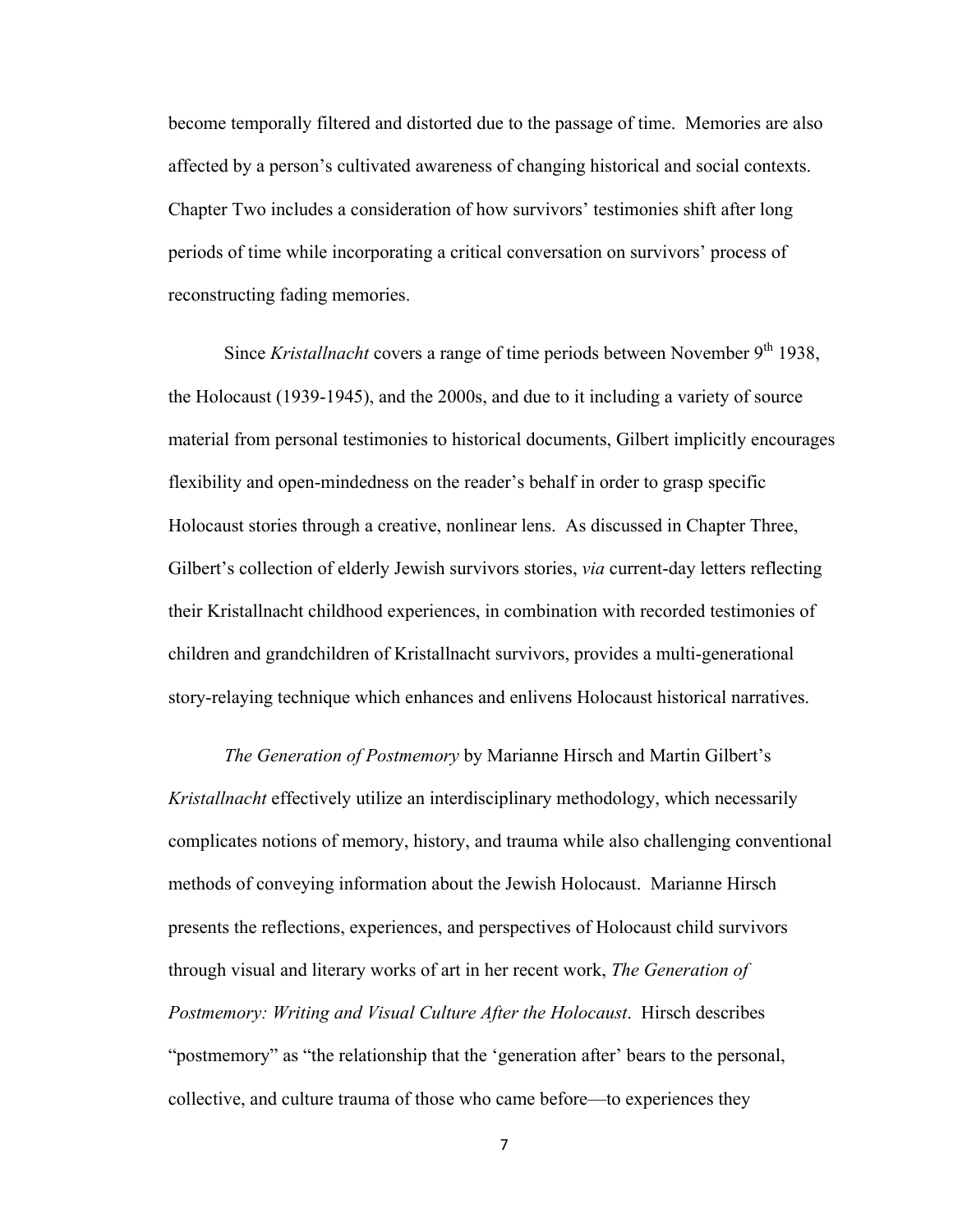'remember' only by means of the stories, images, and behaviors among which they grew  $up.^{12}$  Chapter Three includes a discussion on the process of transferring memory between generations by means of personal narratives, images or photographs, and manners, which profoundly speaks to the need for capturing shared histories of Holocaust survivors and their children through literary channels.

As discussed more thoroughly in Chapter Three, *Kristallnacht* is an atypical book that reveals an emotive history that subtlety and seamlessly interweaves personal with historical narratives. Martin Gilbert's book is able to evoke emotion in the reader as descriptions of survivors' experiences of separation from and/or loss of family are told through vivid visual, aural, and other sensory memories of "the Night of Broken Glass." *Kristallnacht* works to raise the reader's awareness and consciousness of Jewish concerns while stimulating his/her sense of empathy regarding survivors' experiences of events leading to the Jewish Holocaust. *The Generation of Postmemory* and *Krisallnacht* acknowledge the Holocaust's tales of destruction and murder, yet persuasively privilege counternarratives or stories of survival and resistance in order to demonstrate the Nazis' failure in completely destroying the Jewish people, faith, culture, and overall sense of resilience.

Reading and critiquing Holocaust Literature is a meaningful way to become familiar with transcendent narratives of "survivance" which are comprised of women and children's Holocaust survivor stories.<sup>13</sup> Gerald Vizenor asserts that "survivance" relates to a focus and emphasis on survival, resilience, resistance, and agency of people, such as Native Americans and Jews, who have had genocidal crimes perpetrated against them rather than focusing on victimry, which entails the view that oppressed people are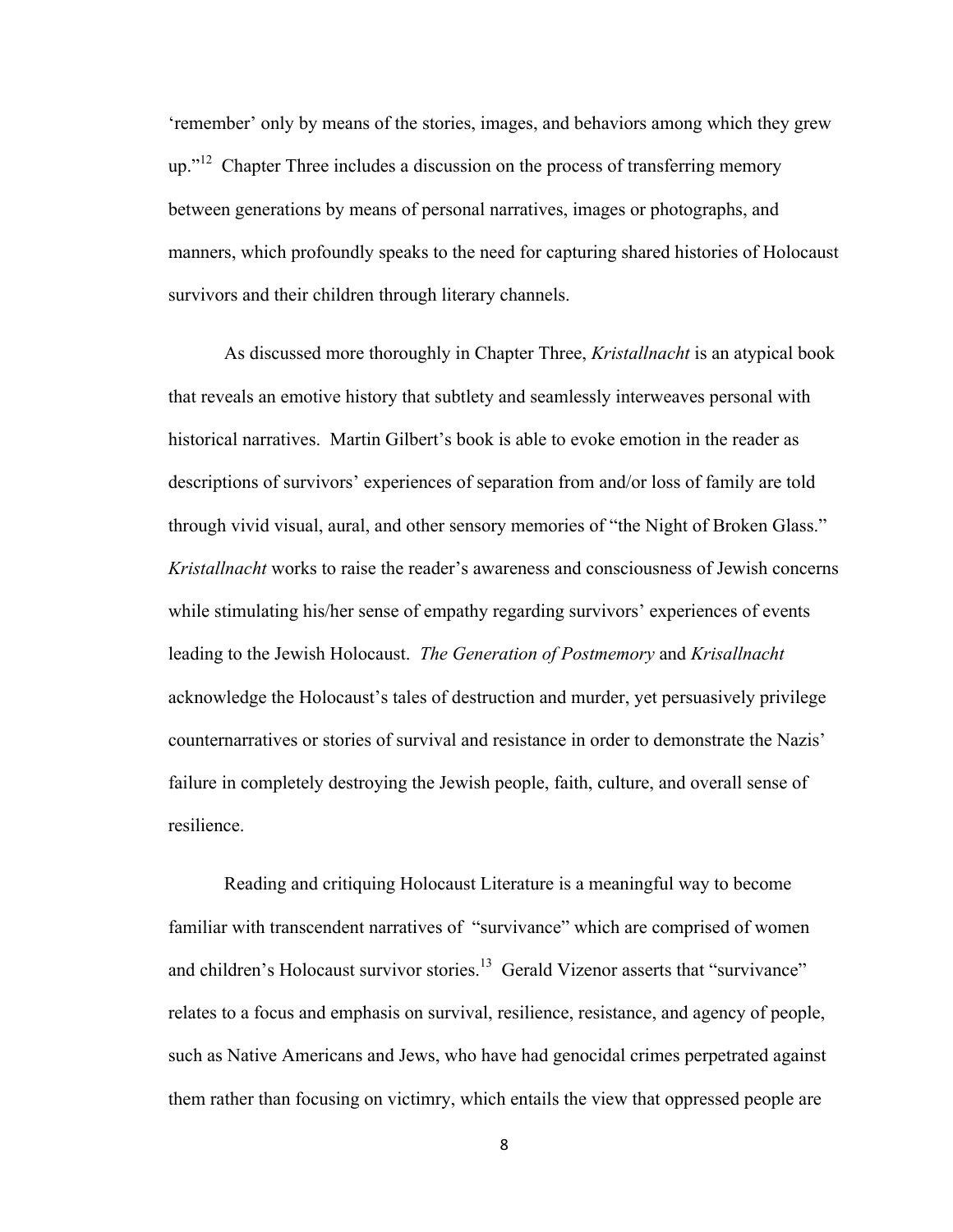voiceless and powerless. The implementation of "survivance" as a means for expressing resistance is of utmost importance for countering narratives of domination and oppression.14

Visual representations of trauma within Jewish Holocaust literature can provide access points for readers to obtain rich, layered, and nuanced insight into the extreme experiences of Holocaust survivors. Holocaust Literature is a distinct genre that is considerably more intense, challenging, dynamic, and unique than other genres of literature, yet only select narratives continue to be focused on directly; therefore, only a select few have become popularized by and for worldwide readers. Producers of Holocaust narratives must bear in mind the difficult task of representing tremendously complex historical events in understandable terms for readers. For Holocaust survivors, transmitting personal experiences of living in extreme circumstances during the Holocaust is unquestionably challenging, yet "[f]or the survivor who chooses to testify, it is clear: his duty is to bear witness for the dead *and* for the living."15 While Holocaust narratives may be aimed at general readers, the main goal of Holocaust literature is to educate readers within and outside the United States as specifically as possible about the **Holocaust** 

#### **Main Substantive Contributions**

This thesis argues for the further implementation of Transnational Studies within American Studies, especially in connection with the complex study of history, memory, and culture in relation to the Jewish Holocaust, and for more comparative approaches to studying genocide. An exploration into the link between postcolonialism and the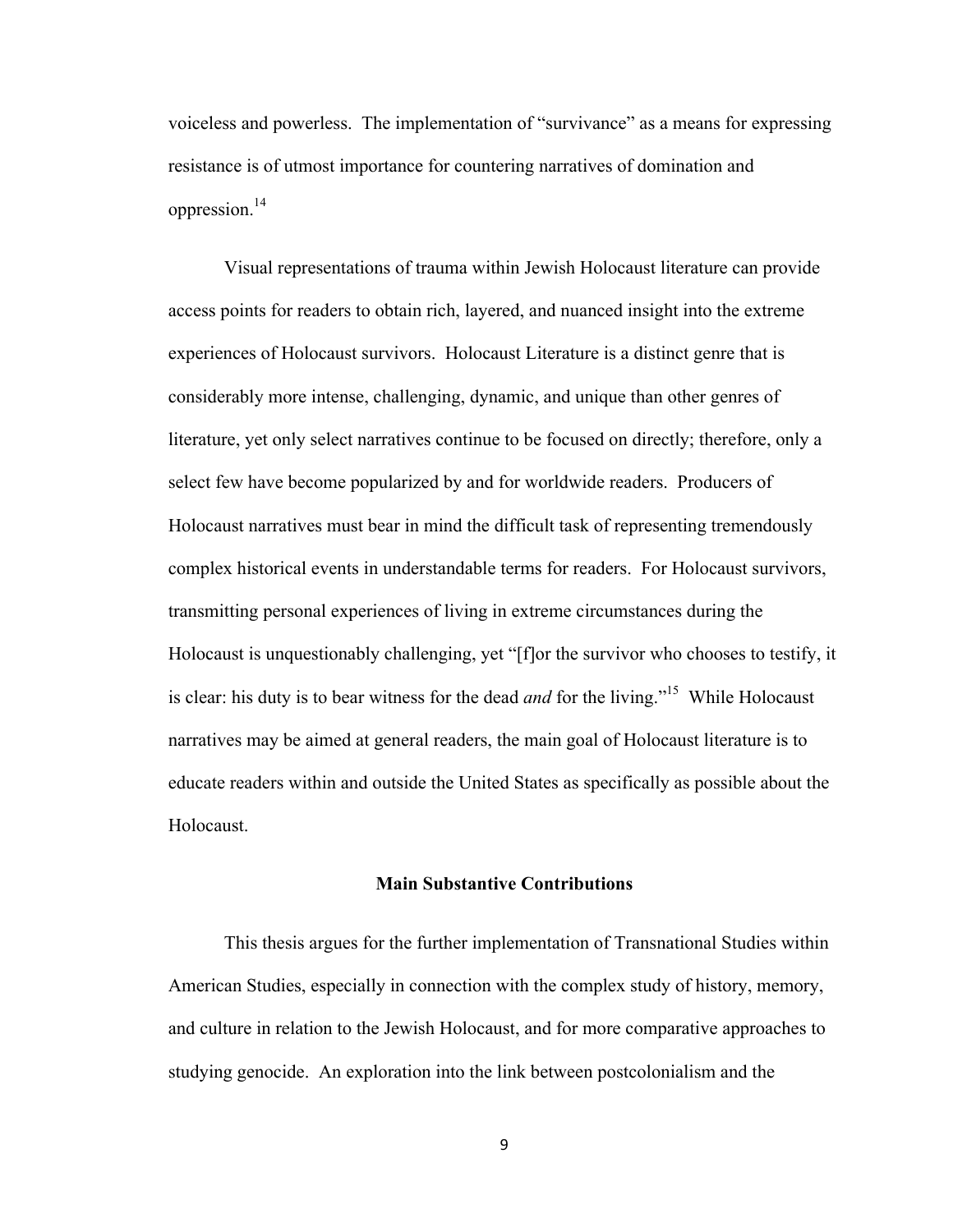Holocaust contributes to broadening global dialogues on Holocaust remembrance and genocide prevention, which is an important aspect of this project.

Issues of representation and authenticity are central to critically examining Holocaust literary narratives, thus it is necessary to recognize that each Holocaust narrative is mediated since they encompass an amalgam of recollections and renewed interpretations of traumatic events. This thesis employs an overarching transnational methodology while engaging in literary theory to provide a scholarly exploration into the narrative process while focusing on the interplay of visual memory and imagination in the following Holocaust narratives: Rena Kornreich Gelissen's *Rena's Promise*, Paul Steinberg's *Speak You Also*, and Wladislaw Szpilman's *The Pianist*. Narratives written by male Holocaust survivors and others such as Primo Levi's *Survival in Auschwitz* and the graphic novel *Maus* by second-generation Holocaust survivor Art Spiegelman have been particularly emphasized and widely read as transnational culture texts. While these male-authored narratives demonstrate literary sophistication and nuanced descriptions of trauma, this thesis argues that scholars must more overtly study women and children's narratives in order to learn how some of the most vulnerable groups negotiate trauma.

Women and children express particular vulnerabilities to persecution and genocide as well as strong senses of resiliency that must be recognized, studied, and remembered. Although authored by a Jewish girl (Anne Frank), *The Diary of a Young Girl* is one of the most celebrated Holocaust narratives, yet there is still a noticeable absence of attention paid to Holocaust written and oral testimonies, as well as to memoirs written from the perspectives of women and children. Romany children's Holocaust stories remain among the most rarified in the Holocaust literary canon, thus Holocaust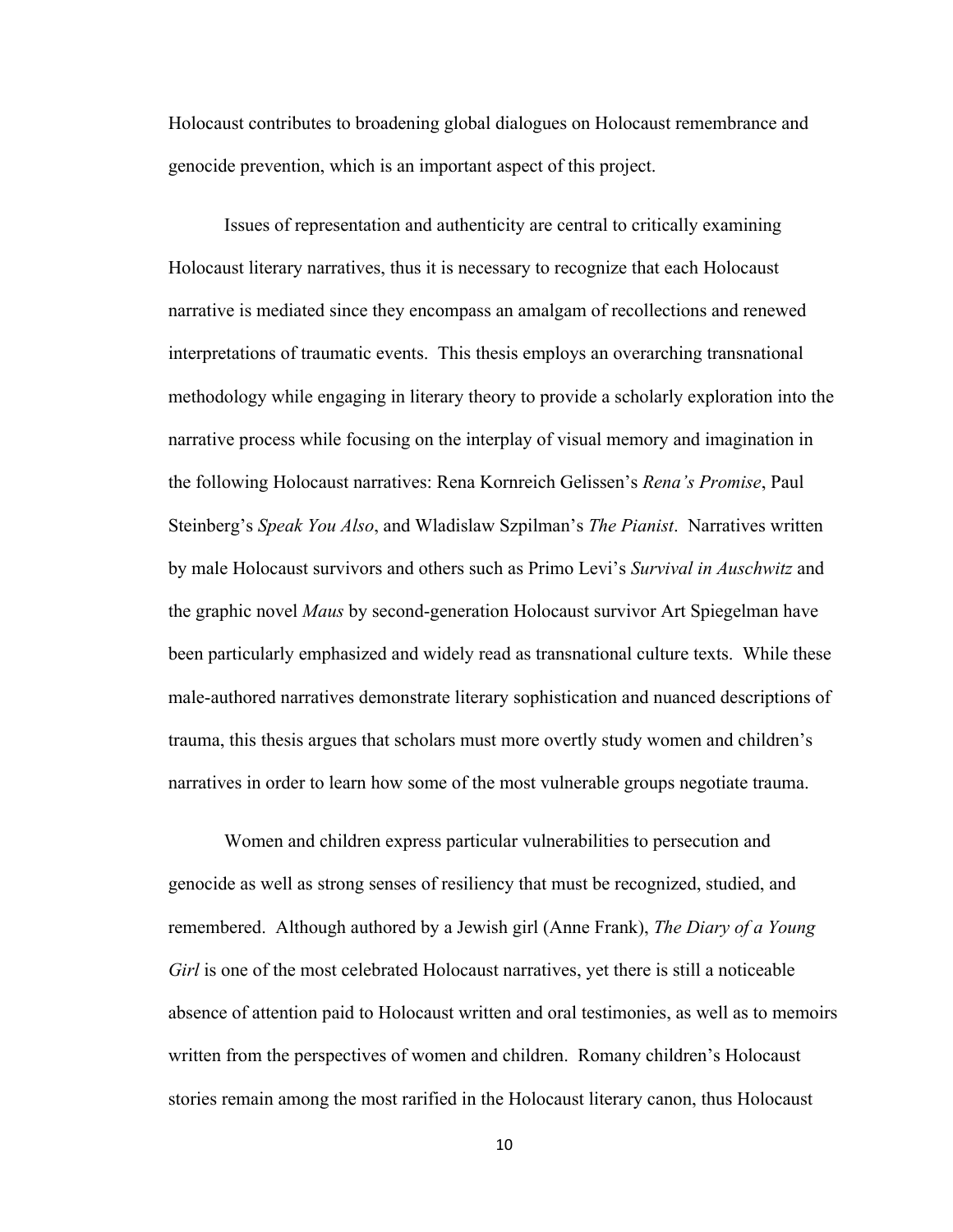scholars must perform further research on this subject.<sup>16</sup> By focusing on *Rena's Promise*, *The Journal of Hélène Berr, Kristallnacht*, *Auschwitz: A New History*, *Emil and Karl,*  and *The Hidden Children of France*, the thesis argues that a gender and age-based analysis is crucial in studying Holocaust narratives in order to gain insight into the wide spectrum of Holocaust experiences. Judith Halberstam explains the use of the term "gender" within a wider context of gender analysis, declaring: "In American studies and cultural studies, as in the humanities more broadly, scholars use the term 'gender' when they wish to expose a seemingly neutral analysis as male oriented and when they wish to turn critical attention from men to women."<sup>17</sup> By underscoring the importance of shifting critical focus from male Holocaust narratives to female Holocaust narratives, this thesis aims to uncover and explore often-overlooked stories from new angles. Although Halberstam's explanation of gender may appear to exclusively pertain to cultural studies within American Studies, her statement also applies to transnational cultural work within American Studies, such as this project, which examines European cultural productions.

### **Critical Interventions**

This thesis proposes four main critical interventions which challenge the ways in which trauma is traditionally understood within Holocaust Studies. First, it is of critical importance to study Holocaust Literature from transnational and interdisciplinary perspectives within the field of American Studies. The relationship between the United States and genocide, while ever complicated, is necessary as a basis for studying the events of the Holocaust within a global context. Issues of representation and authenticity regarding Holocaust narratives are central to understanding the challenge of Holocaust survivors to express their experiences through the written word for transnational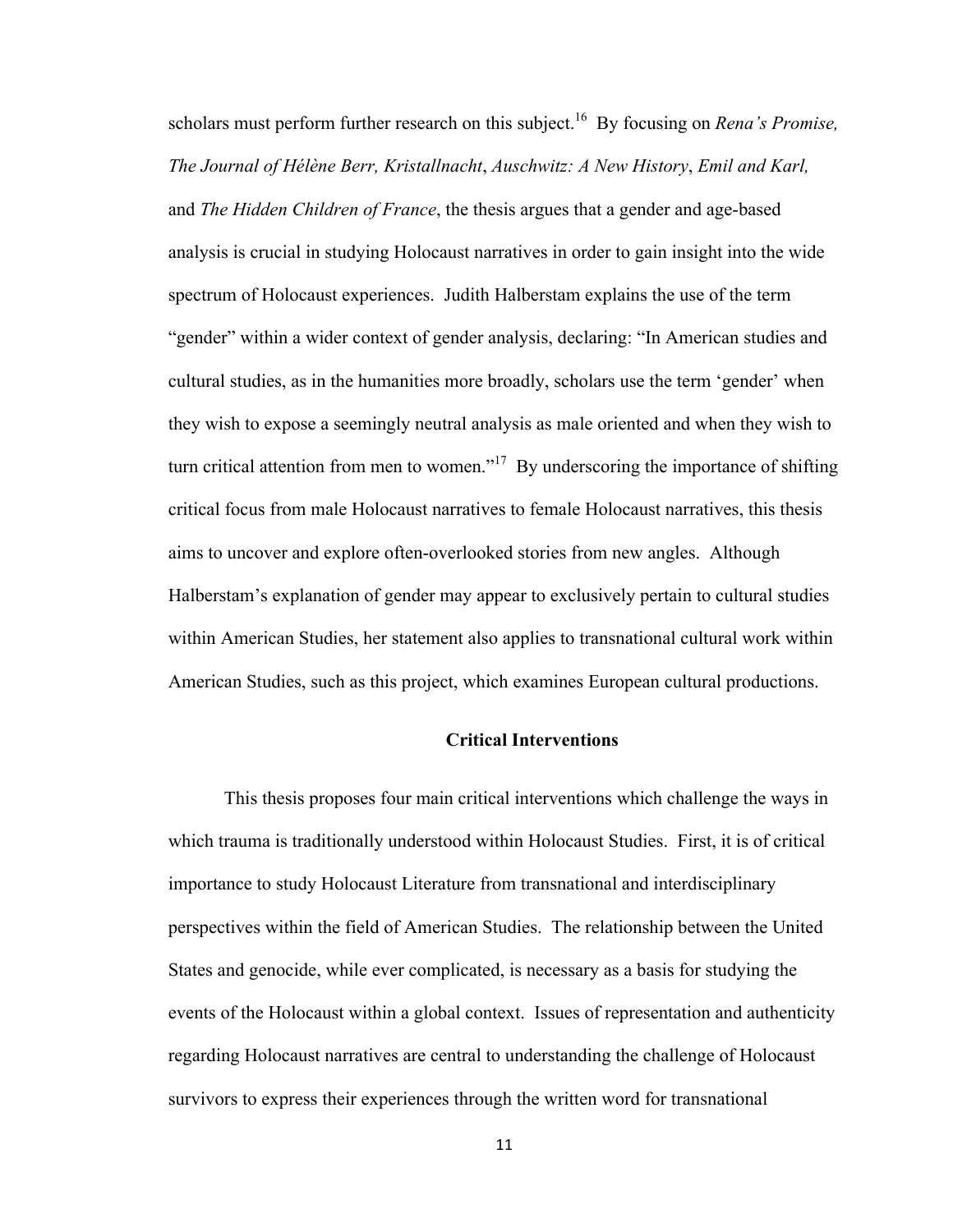audiences. Second, in order to perform a thorough scholarly analysis of literary Holocaust narratives, it is necessary to examine the ways in which survivors utilize narrative conventions, express a sense of self-reflexivity, and use memory and imagination to represent their experiences. The chosen primary survivor narratives include lyrical, imagistic passages, thereby providing pointed evidence for the literary theoretical argument that relaying visual memory is key to writing impactful Holocaust narratives. Third, the more overt incorporation of women and children's Holocaust narratives into the Holocaust literary archive is imperative since their narratives have largely been marginalized, decentered, and excluded because male-authored narratives have held a dominant place within the Holocaust literary field.<sup>18</sup> Fourth, visual memories within representations of children's experiences of Kristallnacht in 1938 and the 1942 Vélodrôme d'Hiver round-ups in Paris must be more carefully considered within Holocaust literary studies. Multi-generational approaches to relaying Holocaust stories and the inter-generational transfer of trauma should be present within current dialogues on Children's Holocaust Literature. To understand children's unique survival strategies, this thesis necessarily explicates the differences between adult and child responses to trauma. By exposing connections between women and children Holocaust survivors, the creation of makeshift families after parent-child separations reveals a collective reaction to dangerous circumstances.

### **Methodological Approaches**

The rationale behind a transnational methodological approach relates to how this study critically examines the Jewish Holocaust through European-authored survivor narratives within American Studies. Since the Jewish Holocaust was an event of world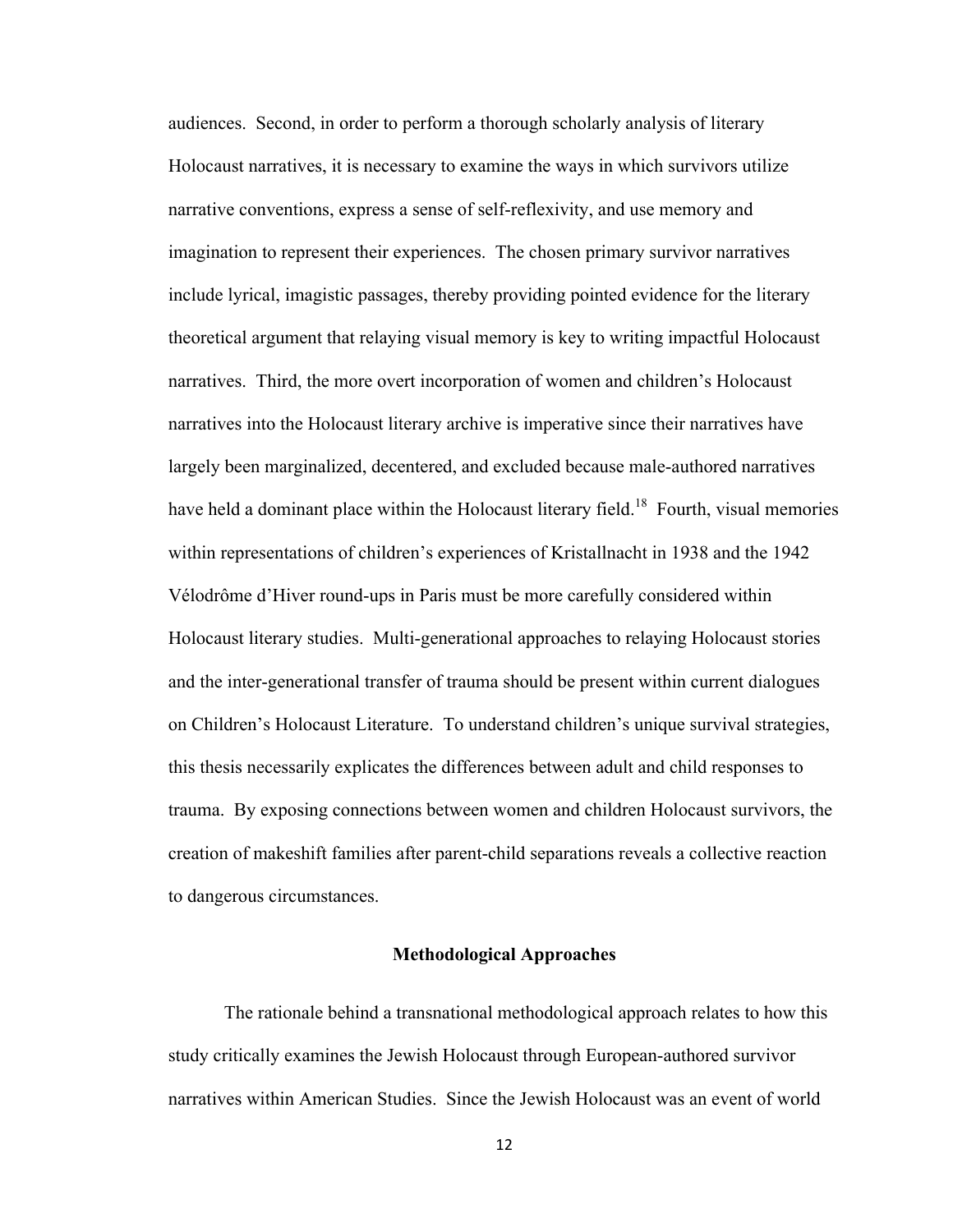history, it continues to profoundly affect Jews and non-Jews living in the United States and abroad. An analytical discussion on the relationship between the United States and genocide, African American racial genocide within the U.S., and the recent speech of President Obama at the United States Holocaust Memorial Museum on Holocaust remembrance and genocide prevention aptly reflects a transnational perspective. In addition, through prominently featuring Michael Rothberg's book on postcolonialism, decolonization, and memory of the Holocaust, this thesis privileges transnationallyoriented dialogues on the ties between Jews, African Americans, and oppressed people of color across the globe.

Transnationalism encompasses the idea that national and international boundaries are not fixed or rigid, rather they are fluid, porous, and penetrable. Amy Kaplan, while she studies imperialism, empire, and the "making of U.S. culture" in particular, emphasizes the flexibility of international borders by asserting "that these domestic and foreign spaces are closer than we think."19 Critiquing American Exceptionalism, or the notion that the United States embodies a unique democratic ideology and is a distinct nation in relation to culture and identity, Kaplan contends that boundaries between the "domestic" and the "foreign" are permeable, thus international pathways of knowledge are not only possible but they are abundant.<sup>20</sup> Key to the concept of transnationalism is the following insight: "The idea of nation as home is inextricable from the political, economic, and cultural movements of empire, movements that both erect and unsettle the ever-shifting boundaries between the domestic and the foreign, between 'at home' and 'abroad.'"<sup>21</sup> Boundaries between nation states "can expand and contract," change and shift as people, goods, and ideas continually move across them.<sup>22</sup> Benedict Anderson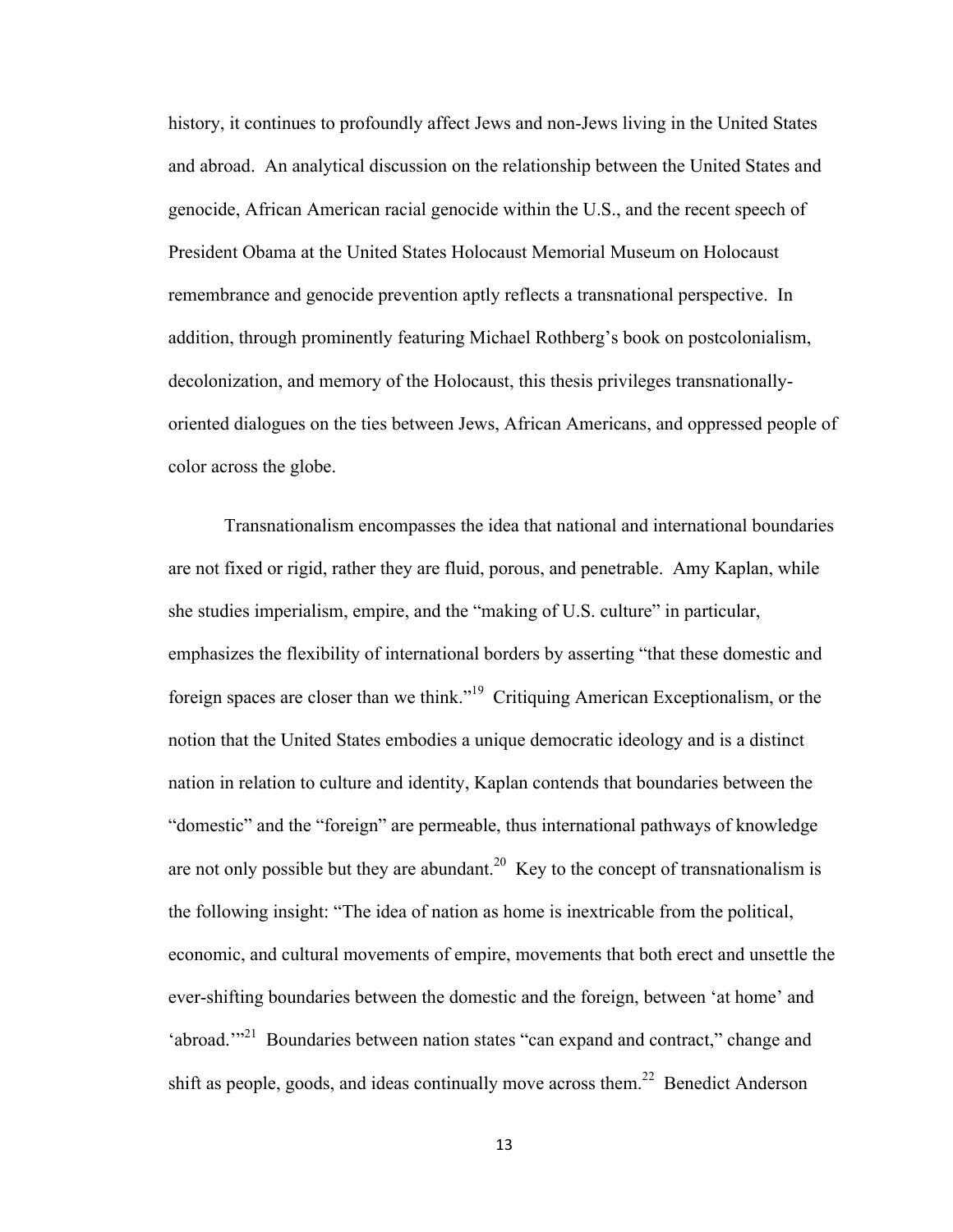explains that national borders are imagined or created, rather than real, therefore they are always in negotiation and in flux.<sup>23</sup>

This thesis's implementation of a transnational methodology directly answers Radway's call to actively reshape and reframe American Studies to include ever-shifting, multi-dimensional concepts of culture and examples of literature that extend across national and international borders. A pivotal concept in American Studies, transnationalism allows for expansive boundary-pushing perspectives that Janice Radway advocates for within the discipline. Radway's argument to displace a focus on a narrow, nationalistic view of the United States in favor of studying culture, literature, and identity from a transnational perspective within the context of American Studies is central in this thesis due to its examination of how European literary cultural productions transcend global lines of demarcation.

 To engage in an American Studies interdisciplinary methodology permits the study of Holocaust narratives through merging the disciplines of History, Genocide Studies, Literature, Comparative Cultural Studies, Gender Studies, and Memory Studies. An interdisciplinary approach to studying issues of representation, authenticity, and expressions of visual memory aids in exposing a multi-angled vantage point where disciplines overlap, thereby moving us toward an in-depth understanding of the complex issues at the heart of this project.

### **Chapter Overview**

Chapter One delves into a discussion on the transnational aspects of studying Holocaust Literature by examining the initial responses of Americans to the Holocaust.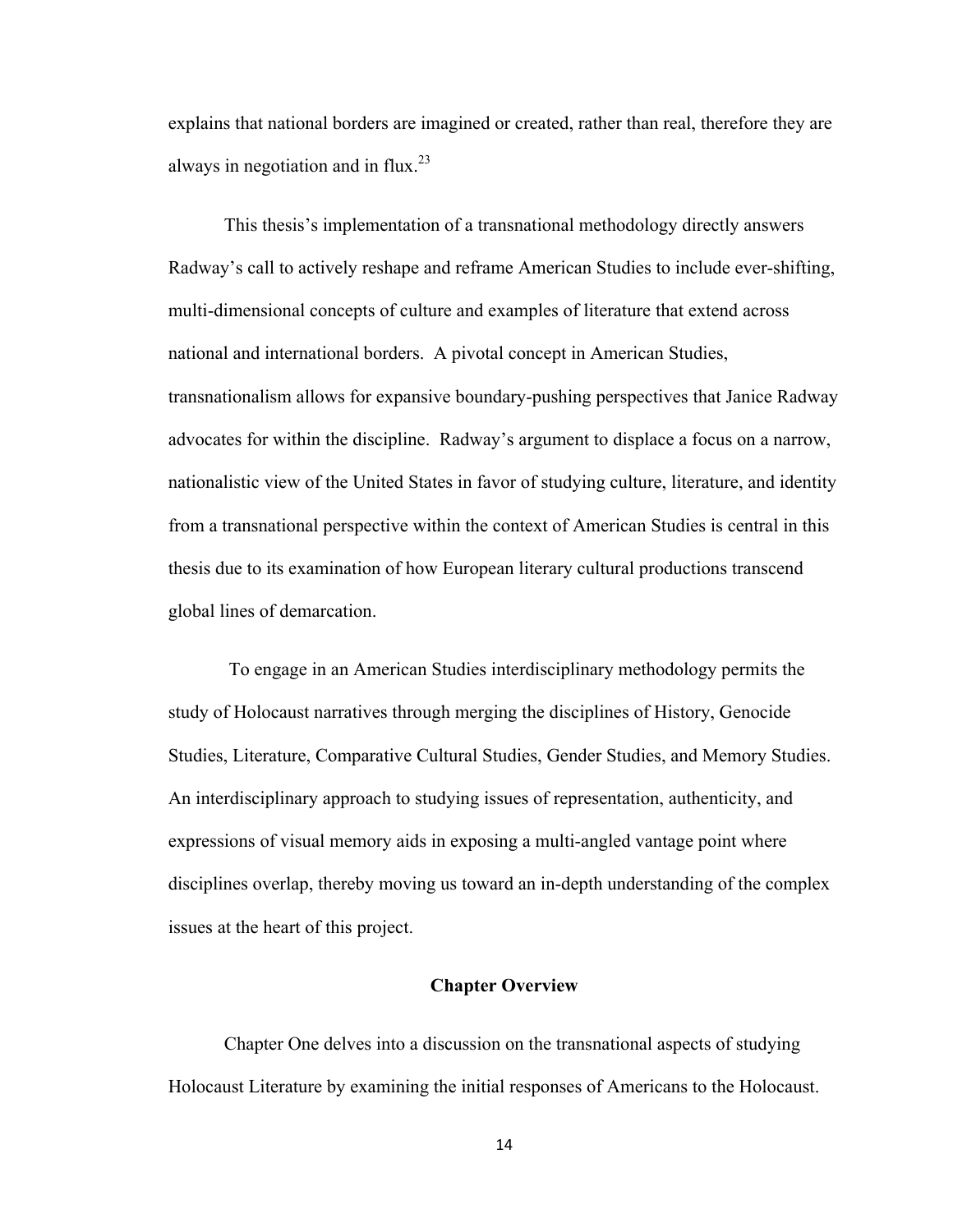After World War II many survivors of the Jewish Holocaust kept silent about their horrific experiences in large part because of post-traumatic stress related to "survivor guilt,"24 and due to a general lack of public interest in personal Holocaust experiences. Once the war ended, Americans wanted to forget the disturbing details of genocide and were therefore reluctant to learn about Nazi-perpetrated mass atrocities against the Jews in Europe. The United States government's complicity or its "consistent policy of nonintervention in the face of genocide" in terms of the Jewish Holocaust and other genocides is forcefully highlighted in Samantha Power's work, which is discussed in Chapter One.<sup>25</sup>

In the 1950s a shift occurred in the American publics' willingness to confront the Holocaust through reading recently published survivors' testimonies. Since the 1960s especially, Americans have demonstrated a fervent interest in the Holocaust, which is reflected in consistent and increasing productions of Holocaust literature, theater, and film.26 A discussion on Elie Wiesel as an advocate for genocide prevention is referenced in relation to the United Nations declaration on genocide along with the significance of creating legally enforceable international accountability for perpetrating crimes of genocide. A comprehensive definition of genocide, based on Raphael Lemkin's explanation of the term, is included in Chapter One. In addition, issues of representation and authenticity are centered in specific regard to the challenge of Holocaust survivors to express their traumatic experiences in the written word for transnational audiences.

In Chapter Two, a critical inquiry into literary constructions of Holocaust experiences from a male perspective in *Speak You Also* reveals the need for authors to implement metaphors and create a familiar language to "describe the indescribable"<sup>27</sup>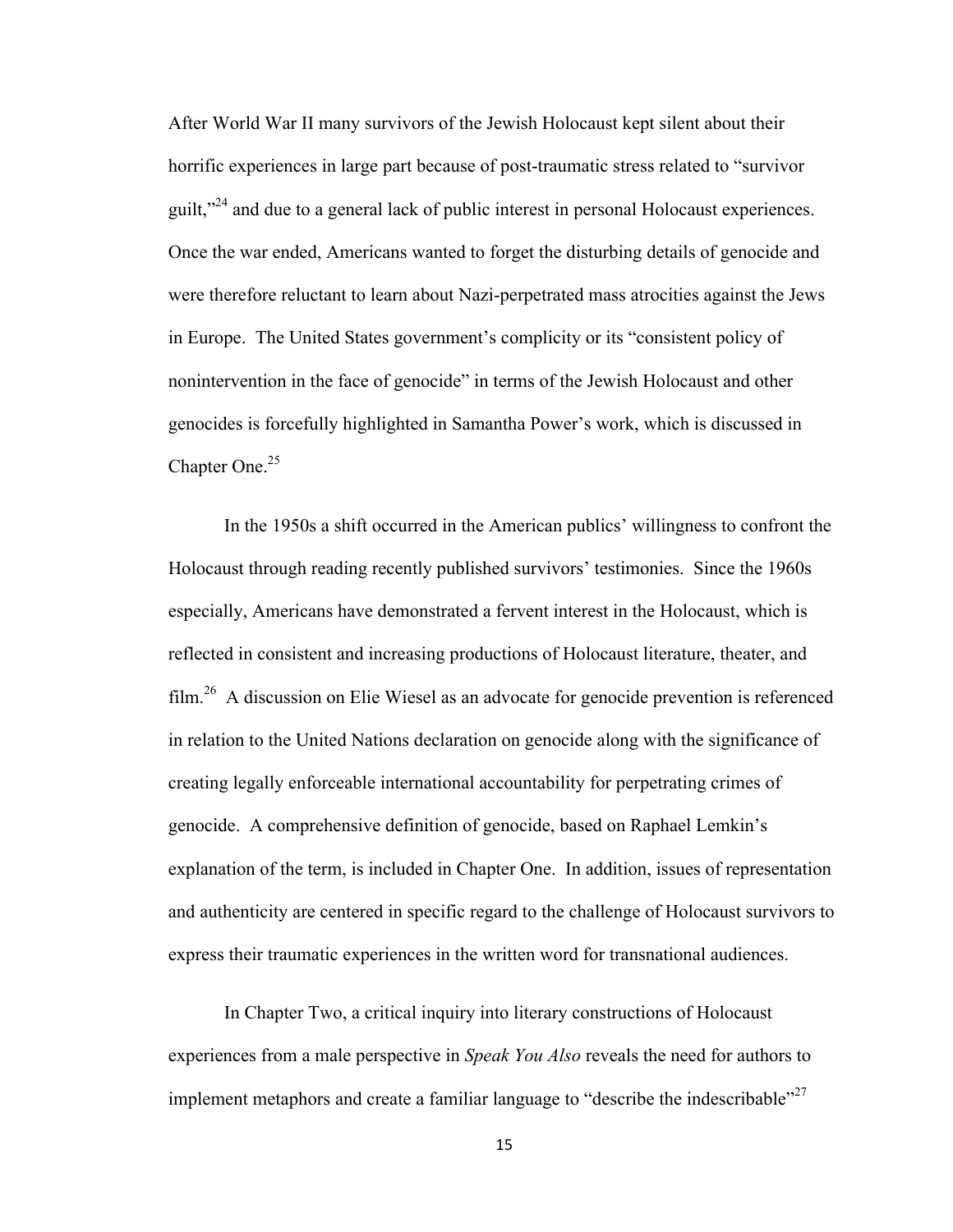aspects of the Holocaust for readers. This particular critical discussion surrounds the challenges in structuring survivor narratives by intertwining memory with (re)imagined experiences to create cohesive, accessible narratives. The methods relating to how survivor testimonies are constructed and mediated become apparent through the survivor's engagement with specific narrative conventions. A sense of self-reflexivity, manifested in reflections on the writing process, is often present in Holocaust narratives. Holocaust narrators' strategic inclusion of vivid imagery and expressions of reconstructed visual memory is central to creating sophisticated literary style and techniques, substantive and impactful stories, and important lessons for readers.

Chapter Two concerns the imperativeness of more overtly including women and children's Holocaust narratives into the Holocaust literary canon. This chapter includes an analysis of why women and children were among the most vulnerable subjects of persecution and genocide. Women and children offer unique perspectives on the Holocaust and assert a form of agency that differs from that of their male counterparts. In this particular context, agency refers to women overcoming the added obstacle of gender discrimination through active resistance to racism, sexism, and oppression within the Holocaust. As claimed by S. Lillian Kremer: "Unlike male [Holocaust] narratives, in which women appear as minor figures and often as helpless victims, in women-centered novels female characters are fully defined protagonists, experiencing the Shoah [Holocaust] in all its evil manifestations."<sup>28</sup> Women and children are often the primary subjects within female literary narratives, whereas celebrated works such as Elie Wiesel's *Night* focuses on Wiesel as the male protagonist and his relationships, conversations, and experiences with male camp inmates.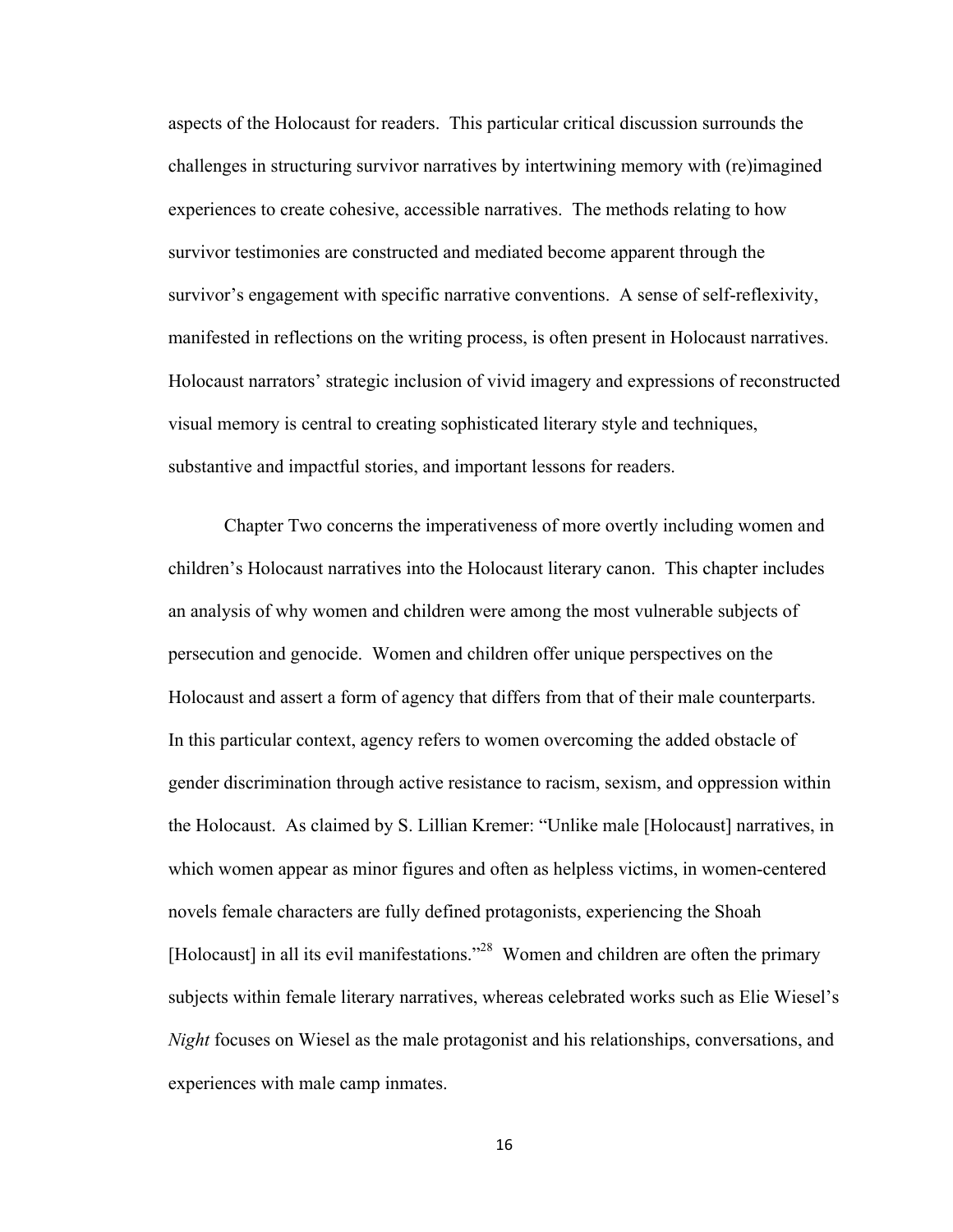Since men and women were usually separated in Holocaust concentration camps, stories about female bonding are often central within women's Holocaust Literature. In female-authored Holocaust Literature, women take center stage, becoming "assertive agents, forging communal bonds and struggling for control of their own destinies as they encounter daily rounds of hard labor, beatings, starvation, illness, sexual assault, forced separation from family and friends  $\ldots$   $^{29}$  Women experienced additional hardships such as discrimination based on sex as well as sexual assault by German officers. In various concentration camps women were subject to extreme humiliation when Nazis, who intended to strip women of their feminine identities, cut off all their hair. The act of hair removal was intended to harm women's self-esteem and was also an attempt to physically homogenize women and men. Many imprisoned women asserted a sense of agency, attempting to resist Nazi plans for dehumanization and degradation by acting out survival strategies such as drawing their own blood and applying it to their cheeks.<sup>30</sup> Jewish women added color to their faces through rubbing blood on their skin to appear healthier in order to avoid death after selections.

Since the number of Holocaust survivors living today is rapidly dwindling, the effort to document and analyze their stories for the purpose of Holocaust memory and education is paramount. Agency within the Holocaust encompassed a multitude of acts, but during the aftermath of the Holocaust it involved the "duty [of survivors] to bear witness": "In every ghetto, in every deportation train, in every labour camp, even in the death camps, the will to resist was strong and took many forms . . . Merely to give witness by one's own testimony was, in the end, to contribute to a moral victory. Simply to survive was a victory of the human spirit."<sup>31</sup> Women such as Eva Schloss performed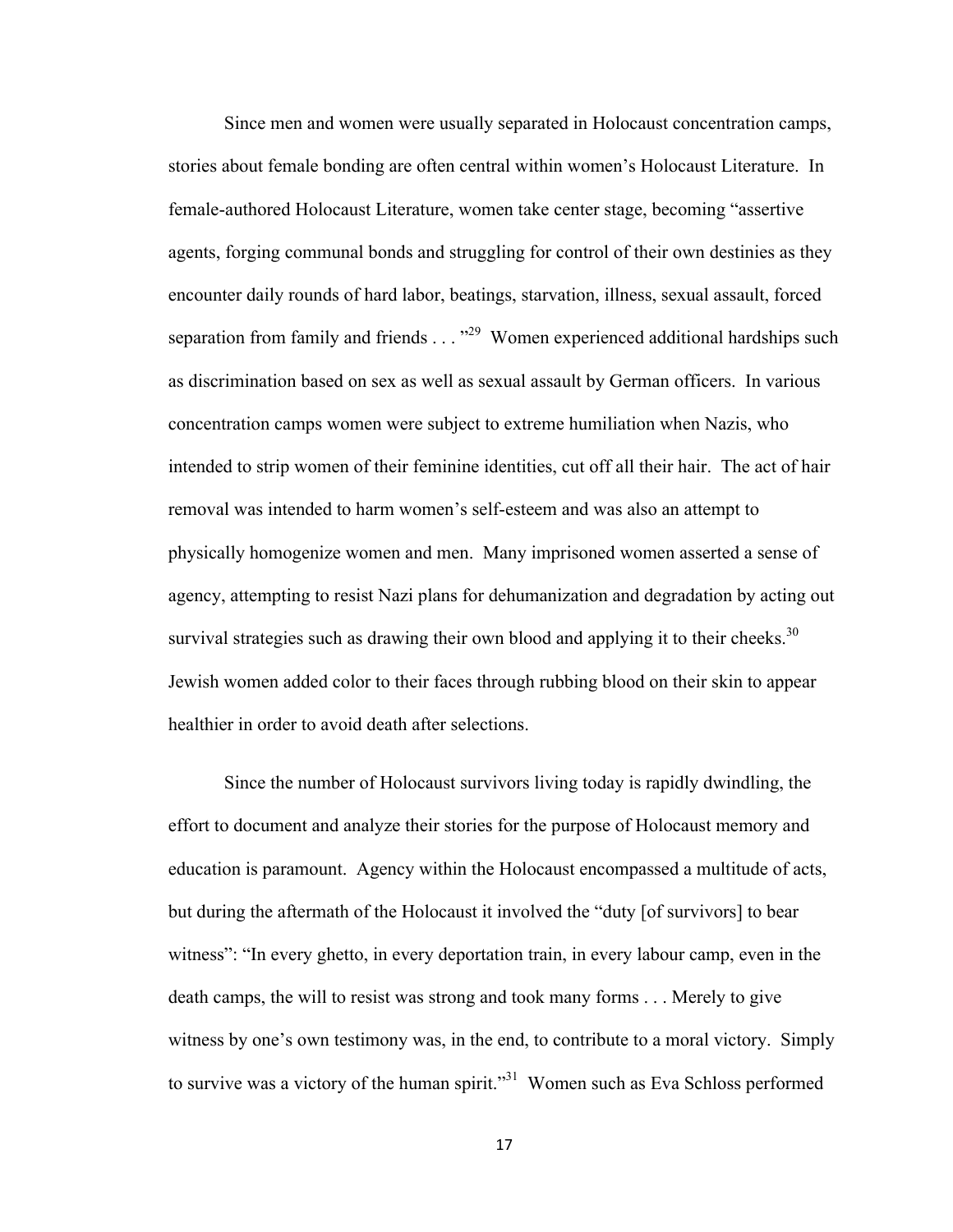their "moral duty" by recording their testimonies of Holocaust survival experiences, thereby willfully engaging in written acts of agency post-World War II. Since the qualities of vulnerability and innocence are generally attributed to women and children, their images and stories of resistance contain significant appeal for readers. Within Holocaust Literature, women and especially children demonstrate a high level of sensory perceptions that make their stories especially vivid and memorable, which works to strengthen collective remembrance.

In Chapter Three, a conversation on children's experiences of Kristallnacht in 1938 and in the 1942 Vélodrôme d'Hiver round-ups in Paris manifests in relation to children's sensory memories involving specific traumatic situations. Also key to this chapter is the way in which children of the Holocaust negotiate their Jewish identities, cope with displacement and separation from parents, deal with imminent danger, navigate the transition from childhood to adulthood, and overcome the fear of death in the midst of genocide. In the recent French film *Sarah's Key*, a child's engagement in playing a hiding game despite traumatic circumstances of the Vélodrome d'Hiver round-ups reflects a child-like lack of awareness. In some instances, playing games works to save children's lives as is evident in a child's testimony of Kristallnacht, yet in other instances such as in *Sarah's Key*, playing a game ironically leads a child to his untimely death. Understanding children's tendencies toward survival and resilience is crucial, but it is also necessary to acknowledge the countless children who did not survive the Holocaust*.*

The transnational study of the complex relationship between the United States and genocide, issues of representation and authenticity within well-known Holocaust narratives authored by men, the importance of women and children's Holocaust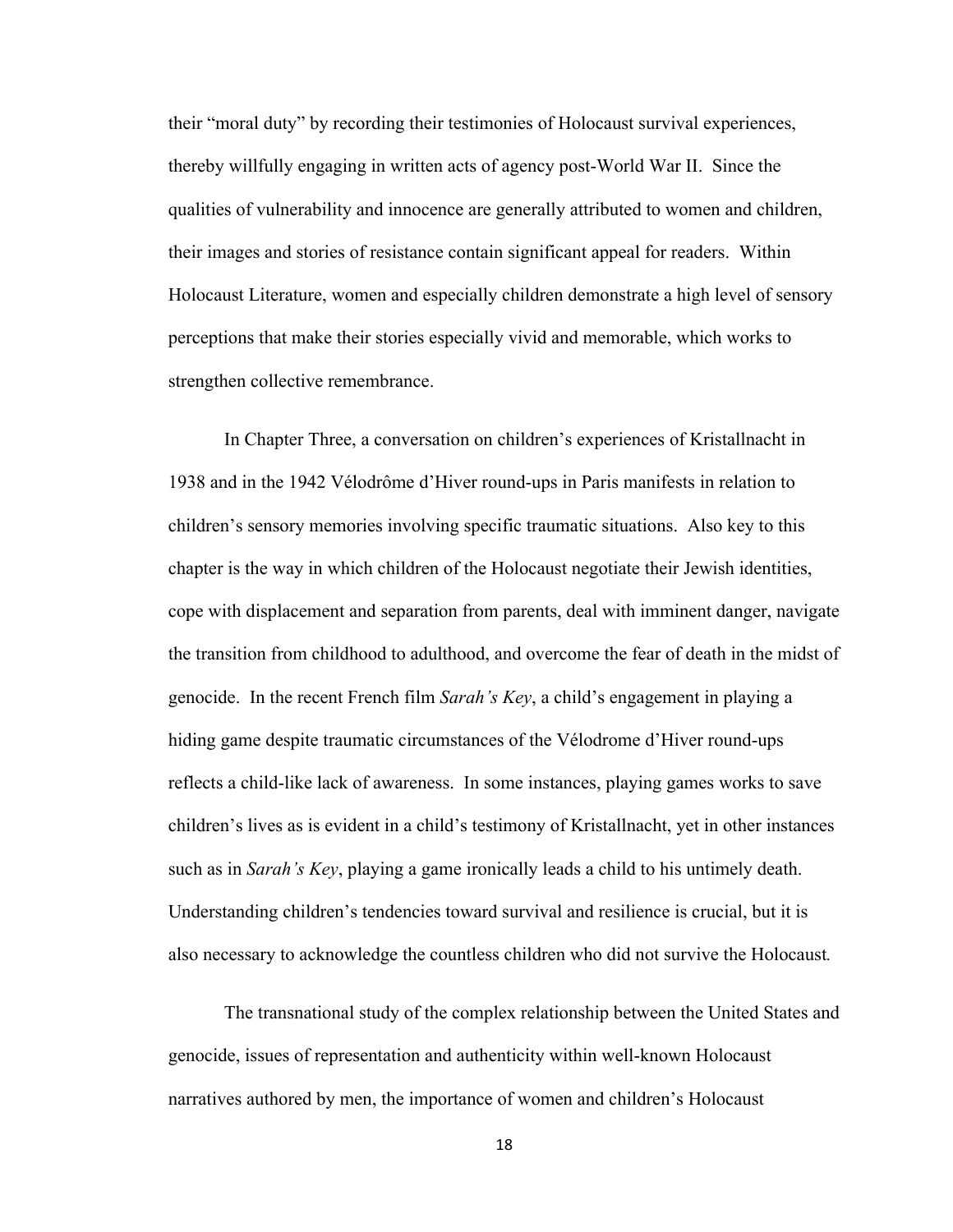Literature, and the use of visual memories within children's narratives of Kristallnacht and the Vélodrôme d'Hiver round-ups in Paris, collectively aid in the essential expansion of American Studies to include critical analyses of the Jewish Holocaust. Scholars within and outside of American Studies must engage more actively in global dialogues surrounding the contested sites of individual and collective memory of the Holocaust, and awareness about persecution and genocide. This Master's Thesis is meant to foster a multi-dimensional understanding of the complicated aforementioned issues while encouraging collective action against racism, prejudice, and Holocaust denial, which remain ever-present in the contemporary world.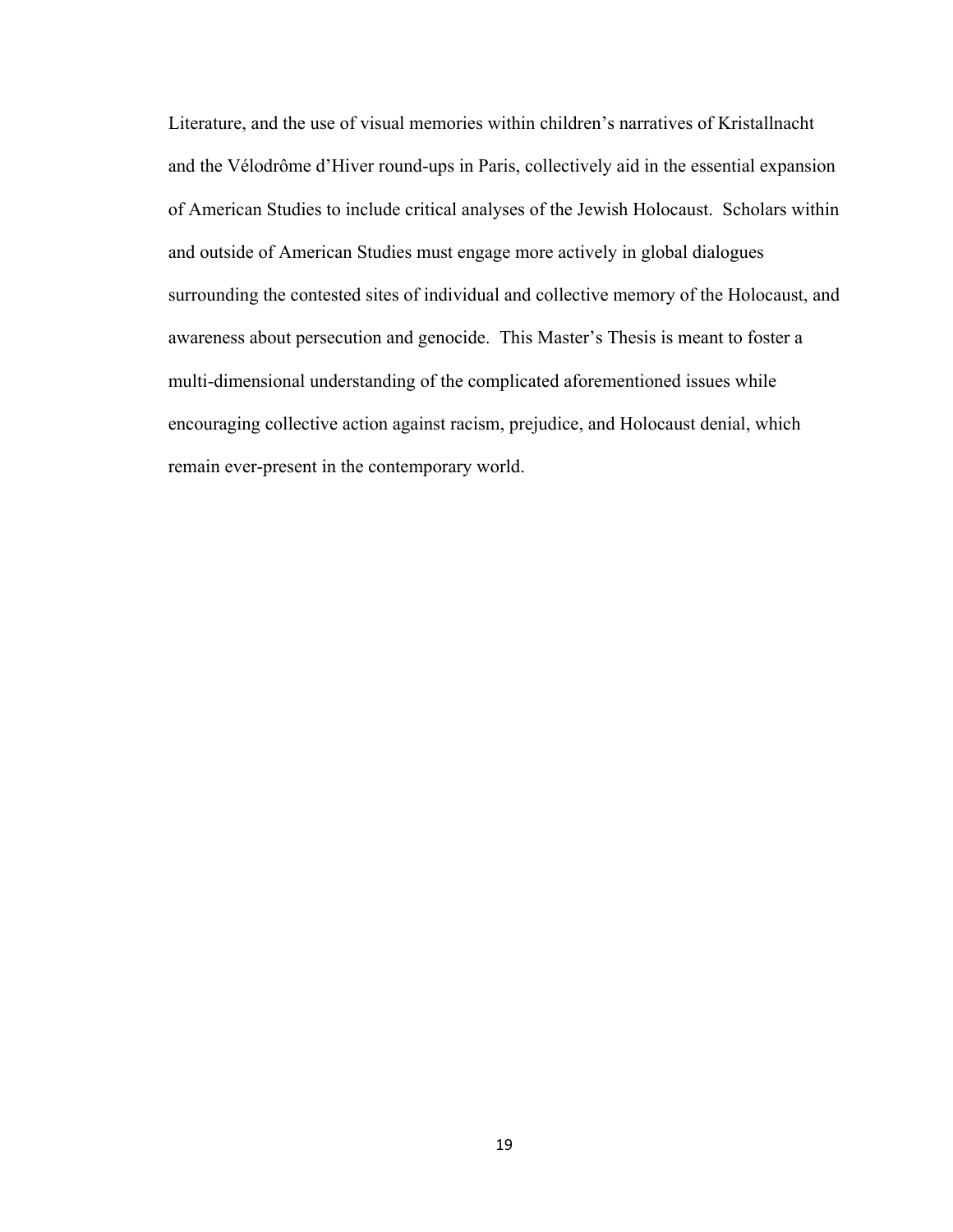#### **Chapter One**

# **Transnationalism, Genocide, and Contested Sites of Individual & Collective Jewish Holocaust Memory**

### **Situating American Studies within a Transnational American Studies**

Scholarship within the discipline of American Studies has greatly expanded, including transnational perspectives on culture, identity, and literature through work done by scholars such as Jane C. Desmond and Virginia R. Dominguez. In "Resituating American Studies in a Critical Internationalism," Desmond and Dominguez define critical internationalism as "a conceptual orientation that situates the United States in a global context on a number of terrains simultaneously; in terms of the scholarship that gets read, written, and cited and, most importantly, in the way scholars conceive of new directions for formulating research."<sup>32</sup> Critical internationalism is a key concept that reorients American Studies scholarship in favor of positioning the United States within a transnational or global frame of reference.

Critical internationalism necessarily allows for moving beyond international boundaries in order to navigate intellectual sites of inquiry related to European cultural texts that reflect Jewish women and children's Holocaust experiences, which are a focus of this thesis. Current American Studies research is increasingly geared toward global perspectives, thereby pointedly acknowledging "transnational flows of people, products, capital, and ideas<sup>4</sup>.<sup>33</sup> For this thesis project, it is important to recognize that analysis of Jewish Holocaust Literature by American scholars is necessary for intellectual development based on topics of international significance. Therefore the production of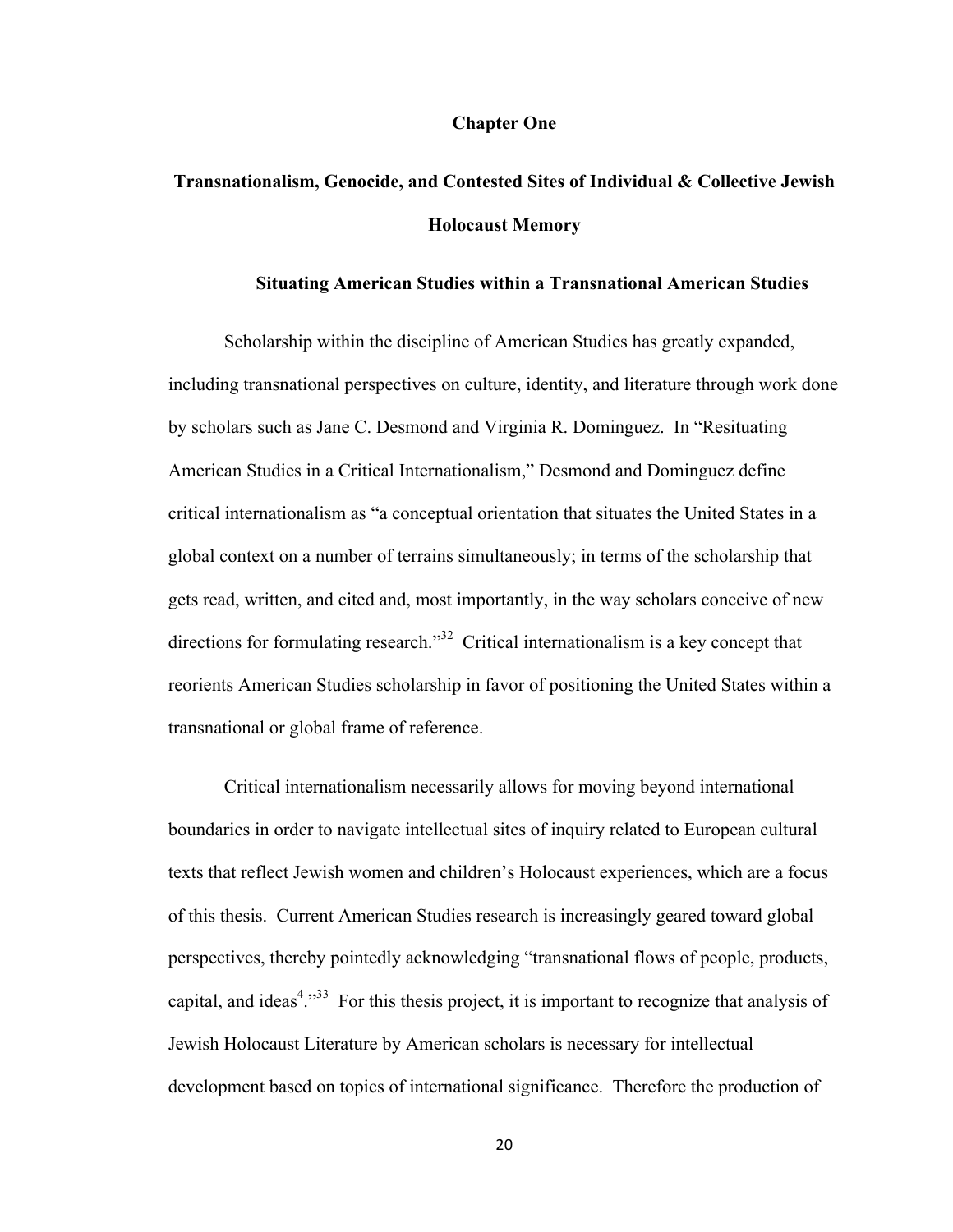transnational scholarship must be located both inside and outside of the United States in order to increase global dialogues involving social and political issues such as genocide awareness and prevention, which affect multiple countries.

Locating transnationalism within American Studies creates an exciting space for cutting-edge scholarship from within a global atmosphere that can be consumed and produced by American Studies scholars, which broadens understandings of how people, cultures, and identities traverse national borders. As stated by Janice Radway in reference to Desmond and Dominguez's article on critical internationalism: "By focusing on trans-national American social and cultural relations, inter-American studies could foster the investigation of regional cultural flows, of people, ideas, institutions, movements, products, etc."<sup>34</sup> Through considering the name "Inter-American studies" rather than "American Studies," Radway articulates the need for scholarly examinations into transnational exchanges of people, ideas, knowledge, and goods as a means to understand how comparative work opens new arenas for progressive intellectual dialogues. Stating a primary concern of their article, Desmond and Dominguez maintain: "An examination of American studies research, citation practices, and curricula in this country dramatically reveals the absence of foreign scholars' perspectives."<sup>35</sup> During the time Desmond and Dominguez wrote their article in the mid 1990s, it is clear that American Studies scholarship was too limited in scope due to a lack of foreign scholarship. Today more attention is paid to foreign scholars' research than ever before, yet it is still necessary to further embrace foreign scholarship as well as literature produced by European Holocaust survivors since their experiences shed light on others, such as Native Americans, who have experienced cultural genocide.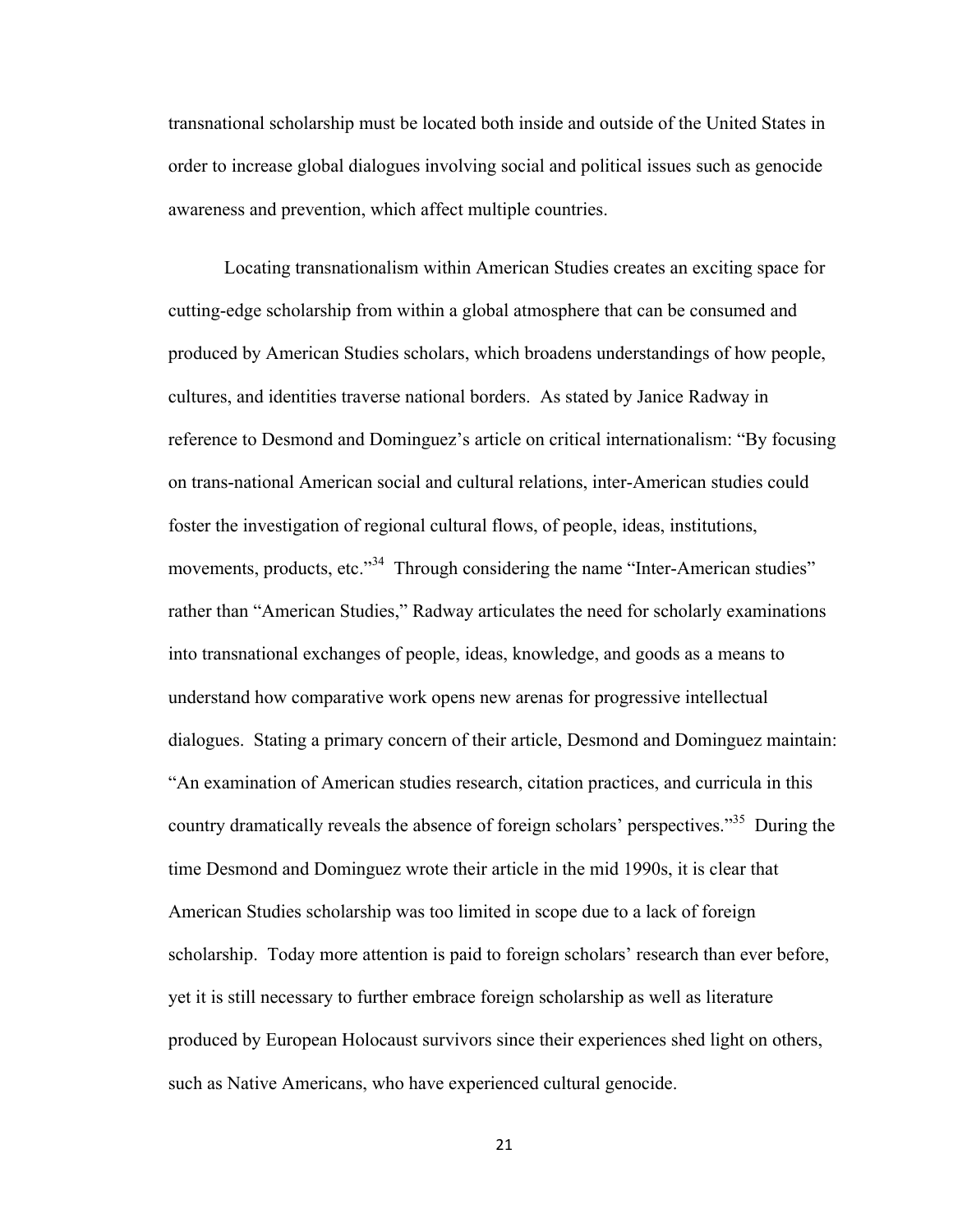To contextualize the transnational connections regarding the Jewish Holocaust, I examine how Americans initially reacted when receiving detailed information about the genocide. According to Lawrence Baron, the American public lacked interest in the Holocaust shortly after World War II.<sup>36</sup> Baron explains the reasons behind the overall lack of interest, stating that after the mid 1940s, Holocaust scholars agree that Americans largely disregarded the genocide because of their failure to understand the "Nazi's assault on European Jewry" and since Americans were interested in post-war peace, they wished to regain Germany as an ally of the United States.<sup>37</sup>

Although the aforementioned reasons for the public's avoidance regarding the Jewish Holocaust are convincing, it also should be noted that Americans were reluctant to substantively learn about the subject due to its deeply traumatic nature. Lawrence Baron does contend, however, that "[t]he widespread dissemination of footage and photographs of the liberation of concentration camps and death camps in newspapers, newsreels, and magazines in 1944 and 1945 exposed the American public to far more gruesome images [than Hollywood films did]."38 While exposure to graphic images documenting the aftermath of atrocity during the liberation made Americans aware of the Holocaust's devastation, a significant absence of survivor's testimonies persisted until the 1950s.<sup>39</sup> Inevitably, Americans felt bombarded by shocking Holocaust images consisting of emaciated, dead bodies piled high, and thus they gradually became overwhelmed and eventually desensitized to visual Holocaust material. Shifting global relations between the United States and Europe, specifically related to Nazi Germany during World War II, contributed to a complex political atmosphere that some Americans were unwilling to confront unless they had a particular interest in current events.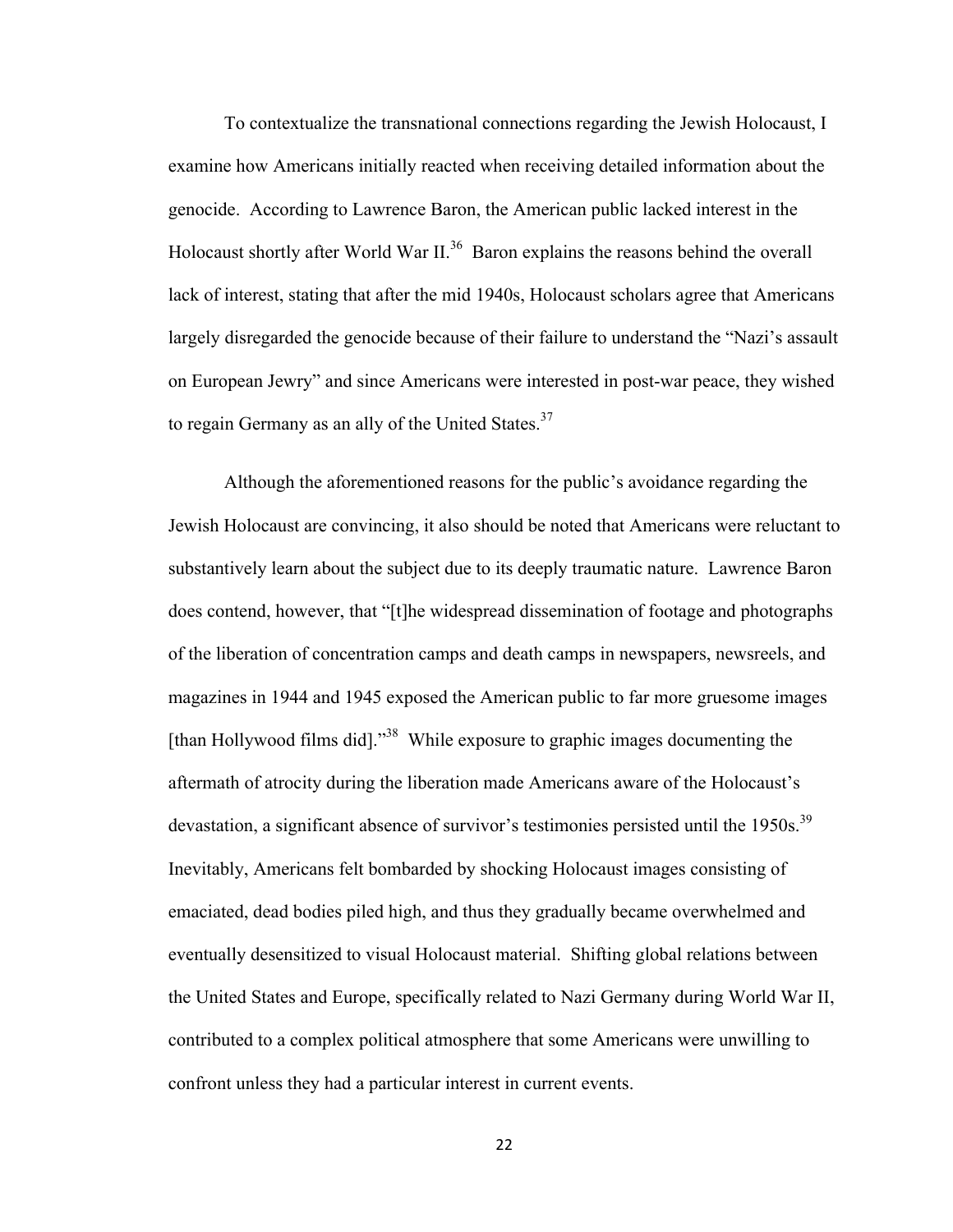Several decades passed before Americans were fully ready to face the Holocaust, especially in regard to Holocaust survivor literature. Samantha Power, as well as Lawrence Baron, draws critical attention to the lack of interest and knowledge about the Holocaust. As Power maintains: "Even such celebrated works as Elie Wiesel's *Night* and Primo Levi's *Survival in Auschwitz* had trouble finding publishers. It was not really until the 1970s that Americans became prepared to discuss the [Holocaust's horrors]."40 Even literary narratives such as Wiesel's and Levi's which eventually became well-known, were not initially regarded with interest by the general public. The content of Primo Levi's *Survival in Auschwitz* is geared toward mature adult readers; therefore Americans were more open to reading less intense Holocaust accounts, which did not take place within concentration camps, such as *The Diary of A Young Girl*. Published in 1952, Anne Frank's *The Diary of A Young Girl* became hugely popular in a transnational context and remains the most widely read Holocaust text in the world. According to Ruth Franklin: "This book has a special status as a touchstone for countless readers, for whom it was likely their first encounter with Holocaust literature.<sup>"41</sup> Along with reading Anne Frank's diary, in the late 1940s and during the 1950s, through the popular culture medium of television, Americans became exposed to the Holocaust's terrible conditions through television series.<sup>42</sup> As people slowly became aware of World War II atrocities, Elie Wiesel's survival story *Night* emerged in the mid 1950s, becoming extremely well regarded in the United States and internationally.

To further understand the connections between the Jewish Holocaust and the United States, it is essential to acknowledge the remarkable transnational impact that Holocaust survivor Elie Wiesel had and continues to have on the American public. As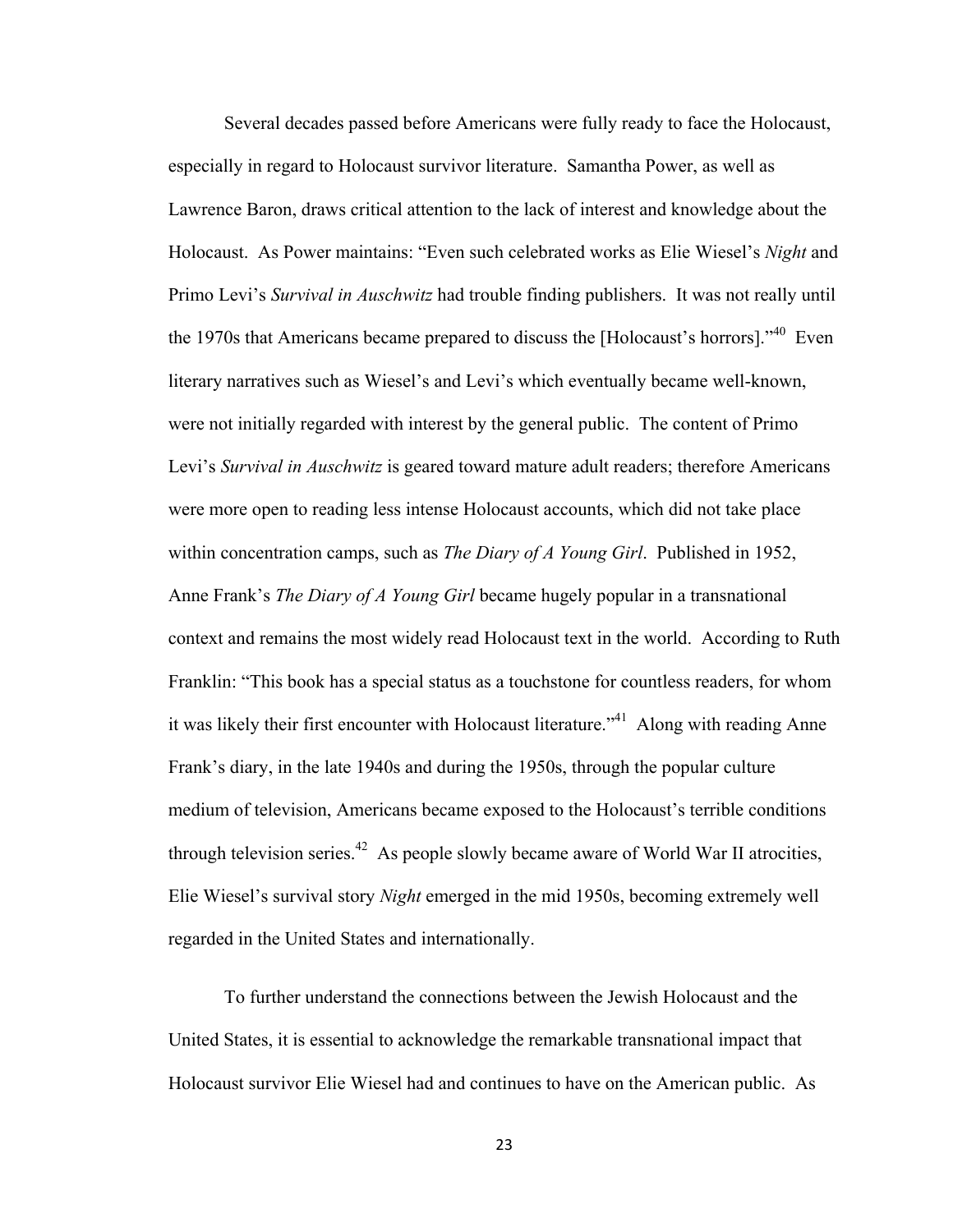Ruth Franklin contends: "Elie Wiesel, by any estimation [is] the most influential Holocaust survivor in America if not the world."<sup>43</sup> Wiesel is especially known for his memoir *Night*, his prolific career as a writer, and his stature as a public figure due largely to winning the Nobel Peace Prize in 1986. Also known for his work on genocide awareness, Wiesel is broadly regarded for reiterating the following phrase regarding worldwide genocide prevention: "Never again."<sup>44</sup> To expand current understandings of genocide, we must consider the Jewish Holocaust in relation to contemporary genocide scholarship. A cross-cultural and transnational perspective on the Jewish Holocaust and genocide more generally enables a challenging conversation that probes deeply into complex issues of trauma, history, and remembrance.

### **Comparative Genocide Studies & "Multidirectional Memory"**

Michael Rothberg engages in an informative debate surrounding the Holocaust's uniqueness, explaining the task of performing genocide research within the context of other genocides across the world. Rothberg declares: "At the same time that this understanding of the Nazi genocide emerged, and in direct response to it, intellectuals interested in indigenous, minority, and colonial histories challenged the uniqueness of the Holocaust and fostered research into other histories of extreme violence, ethnic cleansing, and genocide.<sup>45</sup> Scholars who began studying the Holocaust also turned to indigenous issues within discussions on colonialism, working to contextualize the Holocaust's events more broadly. The struggles of people of color, in relationship to anti-colonial discourses, became a focal point within fields such as American Studies and Ethnic Studies. The problem associated with viewing the Holocaust as a unique event in world history, according to Rothberg, is "that it potentially creates a hierarchy of suffering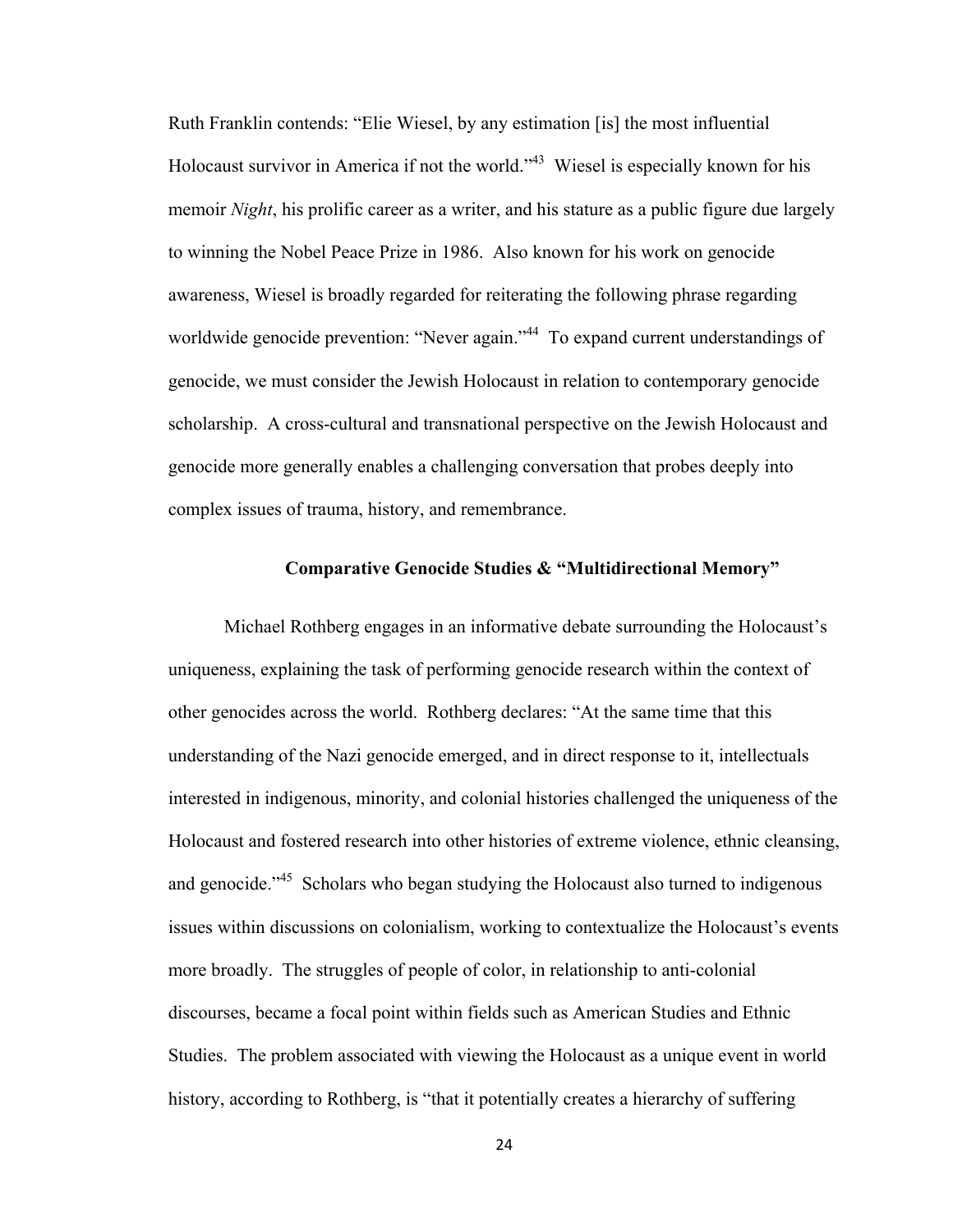(which is morally offensive) and removes that suffering from the field of historical agency (which is both morally and intellectually suspect) $11.546$  Historically, non-Western genocides that involve minority, colonial subjects have held far less attention than Western genocides since its subjects had already been marginalized within society. Since the "hierarchy of suffering" involves subjectively ranking the victims and survivors of genocide, it therefore encourages competition among survivors, which creates substantial tension and struggle rather than solidarity.<sup>47</sup>

In Michael Rothberg's opinion, to compare public memories of genocide is to engage in "competitive memory," which diverts attention from studying and remembering genocides individually and all that they entail historically, socially, and culturally.48 Garnering a thorough understanding of the Jewish Holocaust requires thinking beyond traditional confines of historical memory. As Rothberg maintains, "multidirectional memory posits collective memory as partially disengaged from exclusive versions of cultural identity and acknowledges how remembrance both cuts across and binds together diverse spatial, temporal, and cultural sites.<sup>349</sup> Cultural identity is a complicated and diverse field of study, which directly relates to cultural memory. The study of historical memory, whether it is individual or collective, necessitates scholars being open to exploring the Jewish Holocaust through various orientations while not losing sight of long-established methods based in traditional disciplines such as history.

Performing an inquiry into Holocaust Literature within the discipline of American Studies must involve expanding our knowledge bases multifariously. If we only study the Jewish Holocaust through a singular discipline such as history or literature, there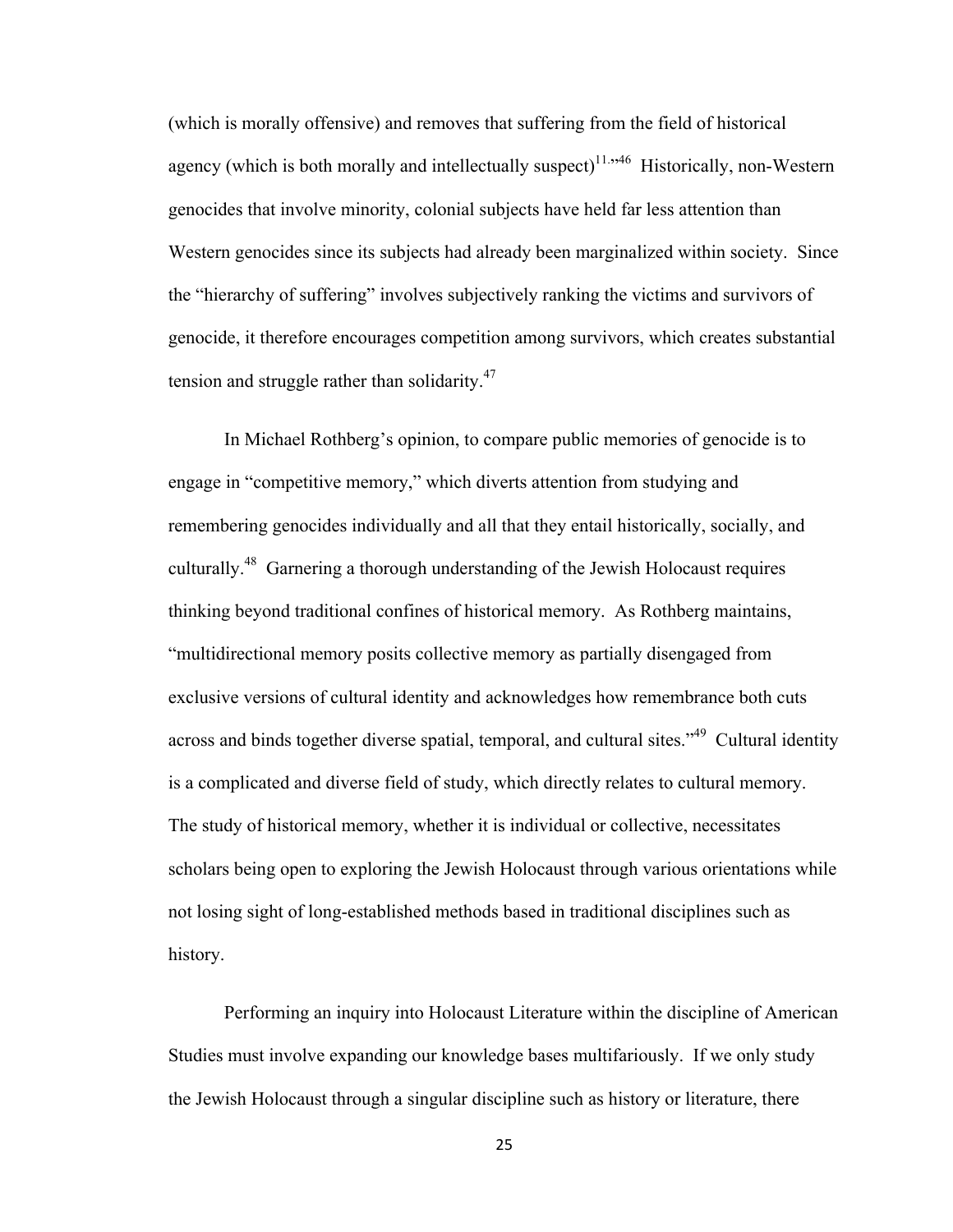remains a substantial risk of skimming over alternative modes of attaining "multidirectional" insight and understanding. Michael Rothberg's *Multidirectional Memory: Remembering the Holocaust in the Age of Decolonization* "brings together Holocaust studies and postcolonial studies for the first time in a book-length work" within a transnational space by means of examining "black Atlantic and French-Algerian contact zones, a[s] it reads both of these formations across and through diasporic Jewish history."<sup>50</sup> Considering both the African and Jewish diasporas through comparative analysis by focusing on political and social "contact zones" enriches the conversation on the relationship between the Holocaust and postcolonialism.

A chapter on African American scholar and social activist W.E.B. Du Bois's experiences in Warsaw, Poland, during the late 1940s innovatively connects Holocaust memory with problems of the global color line. As Rothberg states: "Observing the remains of the Warsaw ghetto, site of the heroic and desperate 1943 revolt of Jews condemned to die in the Treblinka death camp, Du Bois reflected on matters of race, identity, and resistance."<sup>51</sup> The Warsaw Ghetto Uprising in 1943 was the largest and arguably the most important act of Jewish resistance during World War  $II^{52}$  Spurred into rethinking the boundaries of his own academic work, Du Bois embarks on a journey to uncover the connections between African Americans and Jews while placing an emphasis on the power of coordinated resistance to racial oppression.<sup>53</sup>

Within American Studies, we must encourage the forging of alliances among and between people who have been marginalized, such as Jews and African Americans, in hopes of creating solidarity in the fight for global justice. In "The Color Line Belts the World" W.E.B. Du Bois writes in 1906 about the social problems faced by African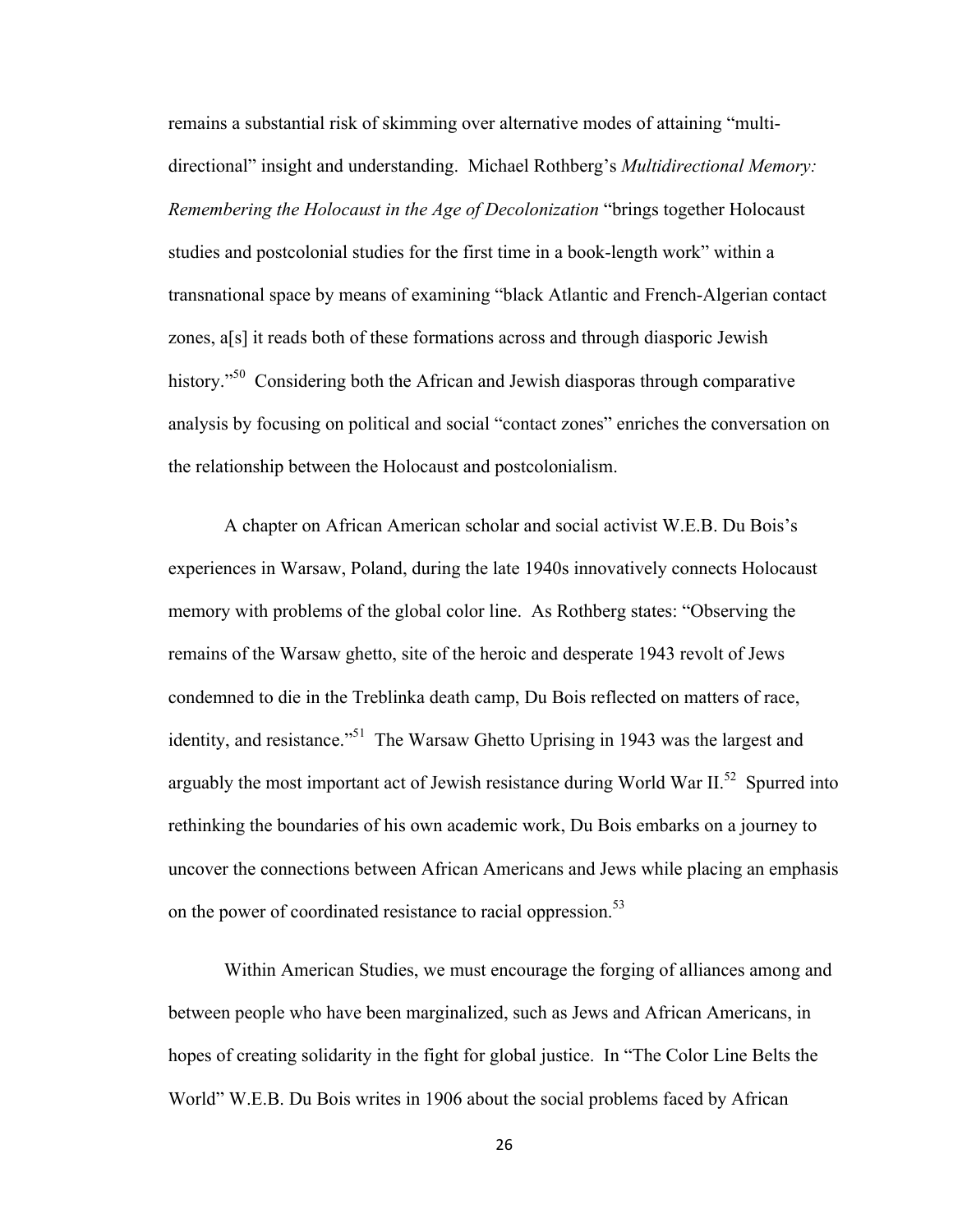Americans and other people of color who live abroad, particularly emphasizing the problems surrounding colonial domination by Europeans. Du Bois insists: "The awakening of the brown and black races will follow in time, no unprejudiced student of history can doubt. Shall the awakening of these sleepy millions be in accordance with, and aided by, the great deals of white civilization, or in spite of them and against them? This is the problem of the Color Line."<sup>54</sup> Speaking about an "awakening" or an increased awareness of oppression in order to engage in social activism, Du Bois calls "the darker races" to action while simultaneously challenging European oppressors to help the oppressed break free from imposed societal constraints. In the "Problem of the Color Line" Du Bois urges other activists and newly awakened minorities to understand that "Force and Fear have hitherto marked the white attitude toward darker races; [Du Bois asks:] shall this continue or be replaced by Freedom and Friendship."55 According to Du Bois, replacing "Force and Fear" on behalf of Anglo colonial oppressors toward minority people with "Freedom and Friendship" of opposing groups is the proper way to foster fair and just treatment of all people regardless of race.

Studying W.E.B. Du Bois's work in connection with the Holocaust expands the postcolonial intellectual terrain, thus encouraging broad thinking by students and scholars of Genocide Studies and American Studies. Although Du Bois's primarily concerns were racism, oppression, and colonialism in relation to African Americans, Du Bois additionally became interested in Jewish concerns, subsequently "writ[ing] in 'The Negro and the Warsaw Ghetto,' an essay published in 1952 in the magazine *Jewish Life*, [leading] him to reassess and revisit his declaration in 1900 that 'the problem of the twentieth century is the problem of the colour line."<sup>56</sup> Through becoming keenly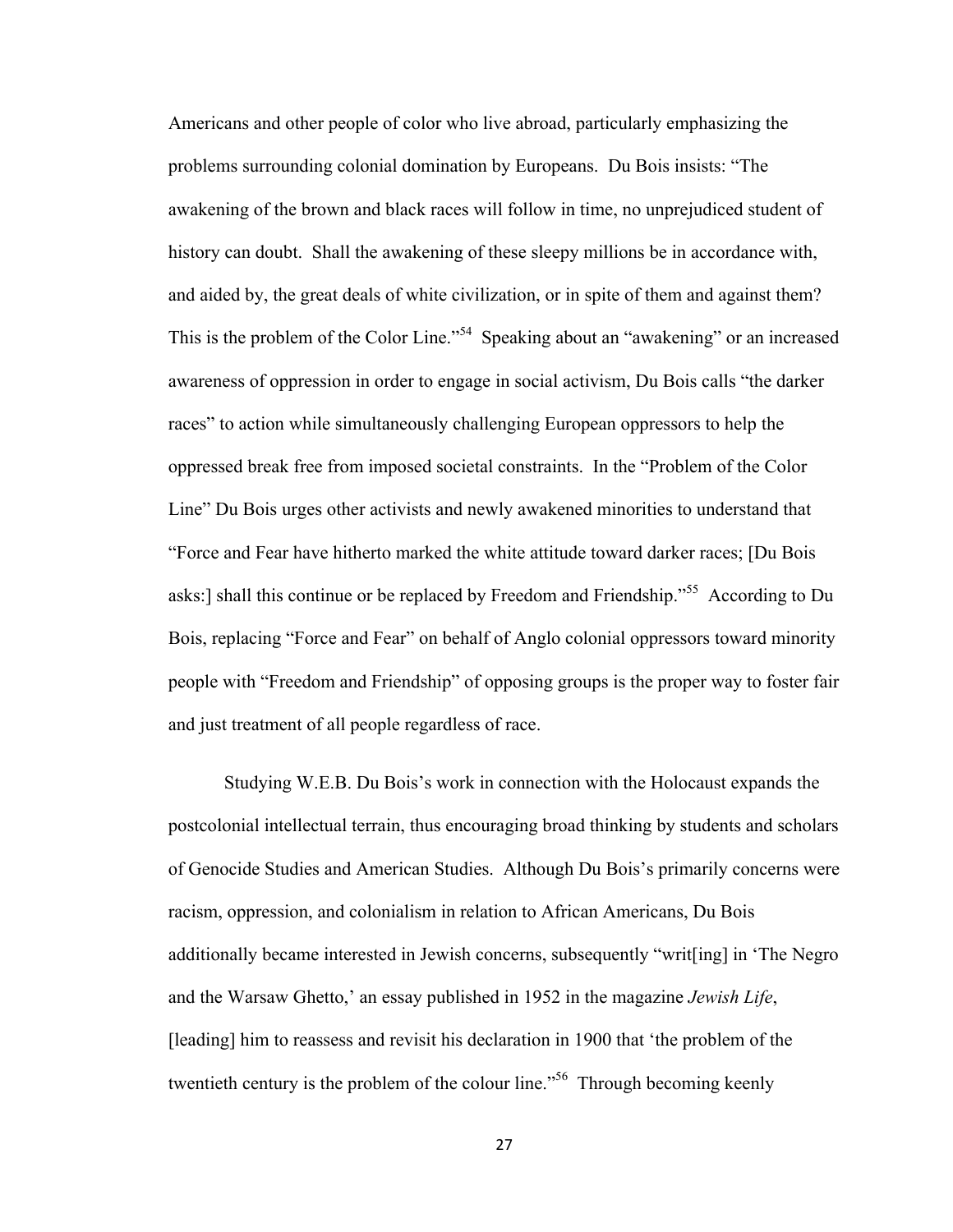interested in the Jewish plight, Du Bois extends his transnational perspective while demonstrating awareness of the shared histories of African Americans and Jews within his thought-provoking dialogues on "the problem of the colour line." Contending that "Du Bois can serve as a model of multidirectional memory because of the way his writings on Jews, race, and genocide hold together commonality and difference in a revised version of double consciousness,"57 Michael Rothberg reveals how Du Bois embodies a salient example of the progressive space that multidirectional memory can occupy. Although similarities among genocides exist, important differences must be drawn and recognized in order to consider each genocide through individual lenses.

Double consciousness, or the perception that one is always looking at oneself through the eyes of others, applies to Jews who were persecuted during the Holocaust in reference to their own sense of internalized oppression because of their Jewish heritage.<sup>58</sup> Survivors of genocide, whether they are African, Native American, or Jewish, hold in common the experience of being persecuted and violently abused due to their racial or ethnic affiliation, which is socially constructed. The social construction of race, pseudo race science, and eugenics is an important area of study within the Holocaust, but it will not be delved into here.

The thesis refers to Michael Rothberg's transnational analysis of the Holocaust in part to expose the fact that scholars have by and large overlooked W.E.B. Du Bois's work on African American and Jewish connections. Drawing attention to Du Bois's travels in post-World War II Poland spotlights "the years in which Du Bois visited and wrote about Warsaw [which] remain underexamined in Holocaust studies, but they have left their mark both on Holocaust memory and on interdisciplinary cultural studies.<sup>59</sup> Rothberg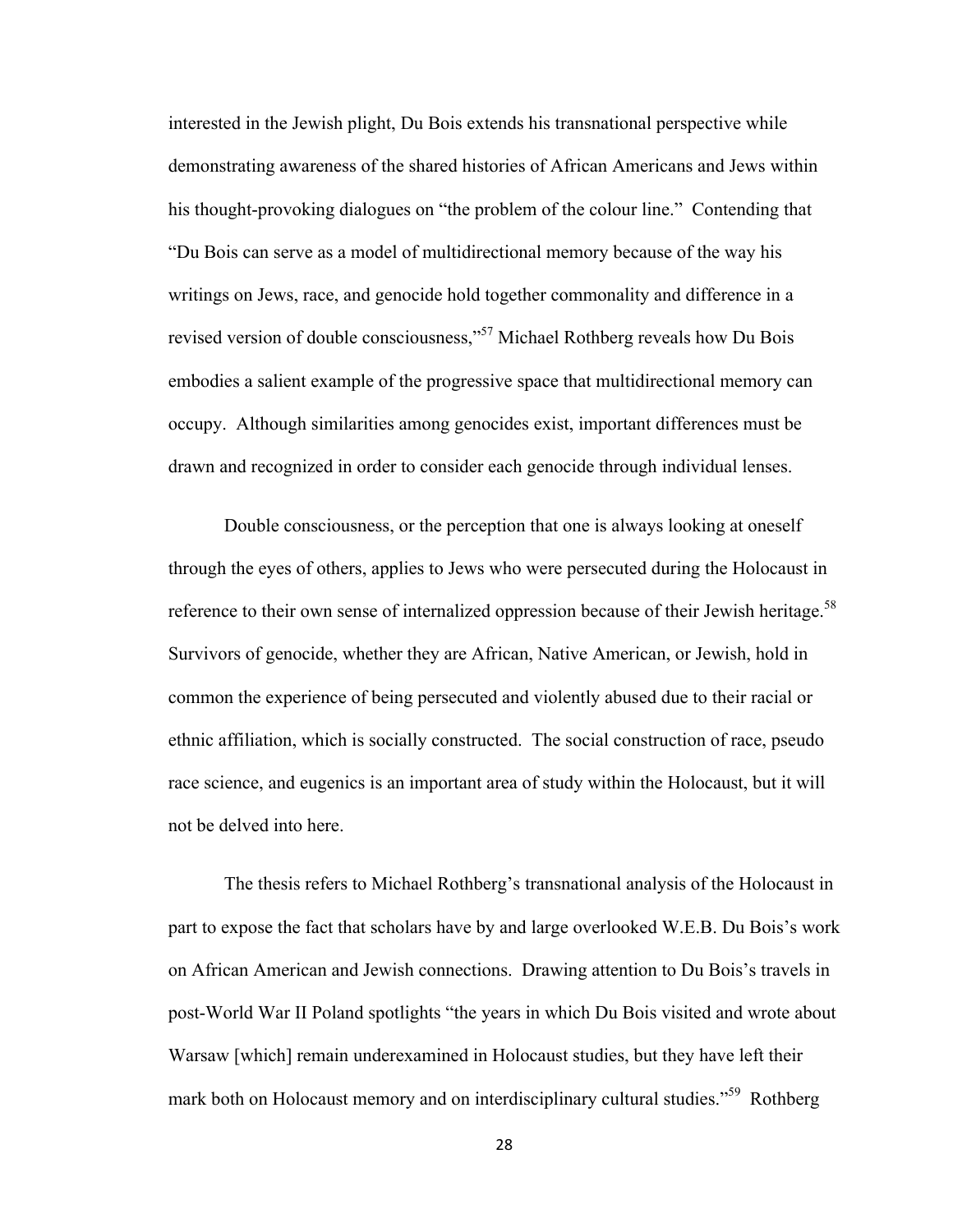reconfigures Holocaust memory by inserting Du Bois's work into scholarly conversations, therefore reversing an absence within the theoretical cultural studies literature.

The interdisciplinary nature of W.E.B. Du Bois's work provides evidence that such multi-dimensional scholarship within the field of Holocaust studies complicates previously held notions while challenging academics to become more open-minded about the possibilities allowed by our own cross-disciplinary scholarship. As Michael Rothberg argues, Du Bois's "visit to Warsaw reveals a dynamic intertwining of histories and memories that has methodological implications for Holocaust studies, postcolonial studies, and African American studies."<sup>60</sup> The blending of disciplines for the purposes of understanding comparative and transnational relationships creates unusual sites for historical and political analysis, which "remap the seemingly divergent genealogies of Holocaust memory and the global color line.<sup>"61</sup> Through converging Holocaust memory and the global color line, Du Bois, as interpreted by Rothberg, shows the potential for imaginatively reshaping the boundaries of global race relations and Holocaust remembrance. Moving beyond "the logic of competition[,]" Du Bois acknowledges the differences in twentieth century "racial terror" experienced by African Americans and Jews while developing a means to resist racial oppression and colonialism worldwide.<sup>62</sup>

In *Epic Encounters: Culture, Media, & U.S. Interests in the Middle East since 1945*, Melanie McAlister centers on two prominent black intellectuals and their support for the creation of a Jewish homeland. McAlister states that "the two most influential black nationalist thinkers in the United States—Du Bois and Marcus Garvey—actively supported plans for a Jewish state [Israel]."<sup>63</sup> W.E.B. Du Bois and Marcus Garvey,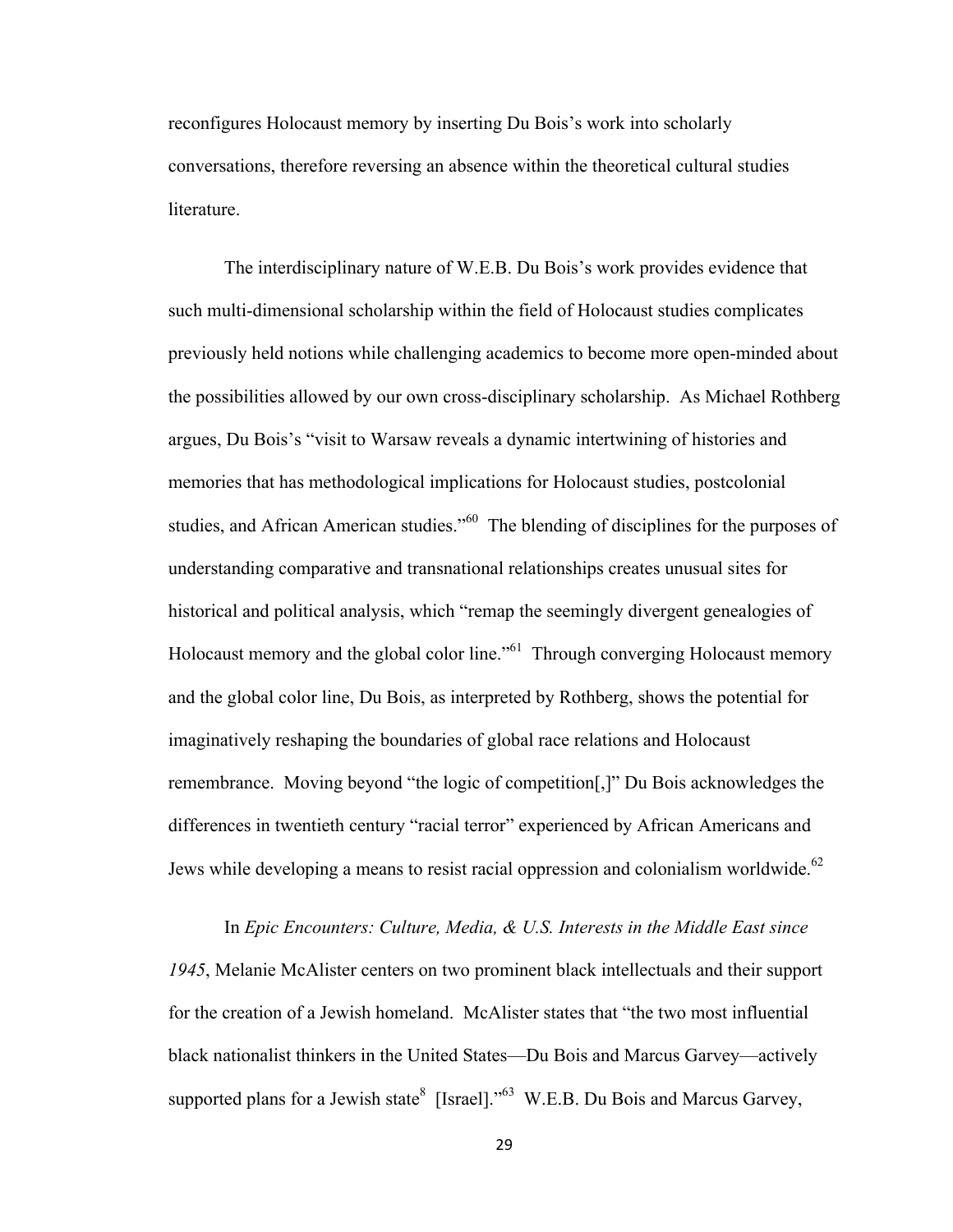through their work within Black Internationalism, understood the close connections between African Americans and Jews, expressing encouragement for Israel to become a nation-state. According to Michelle Anne Stephens, Black Internationalism relates to transnational perspectives on identity, politics, and the struggles for black colonial subjects to be recognized "as national peoples" within colonial empires.  $64$  Transnational or global political alliances between blacks worked to strengthen the goals of social activists such as W.E.B. Du Bois and Marcus Garvey. Jewish solidarity in the United States and Europe was important for creating support for establishing Israel as a homeland for Jews. As stated by McAlister: "The establishment of the state of Israel in 1948 was celebrated in the U.S. news media and widely seen as a historic recognition of and (partial) atonement for the European Holocaust<sup>11</sup>."<sup>65</sup> Americans' widespread support for founding the state of Israel reflects a public willingness to newly acknowledge the immense damage of the Holocaust in causing suffering of European Jews and American Jews.

By assuming more responsibility than previously, the United States, in its support of Israel, demonstrated an interest in how international affairs affect Americans and Jewish people across the globe, thus showing the potential for transnational political alliances. In addition, the fact that African Americans "responded with special enthusiasm to the idea of liberation and a homeland for Jews[,]" even if they were not interested in going "back to Africa" themselves, remains extremely important in regard to mutual support.<sup>66</sup> Interracial solidarity allows for consideration of the ties between African Americans and Jews in relation to colonialism, postcolonialism and the Holocaust, igniting a sense of hope for a more harmonious future. Understanding global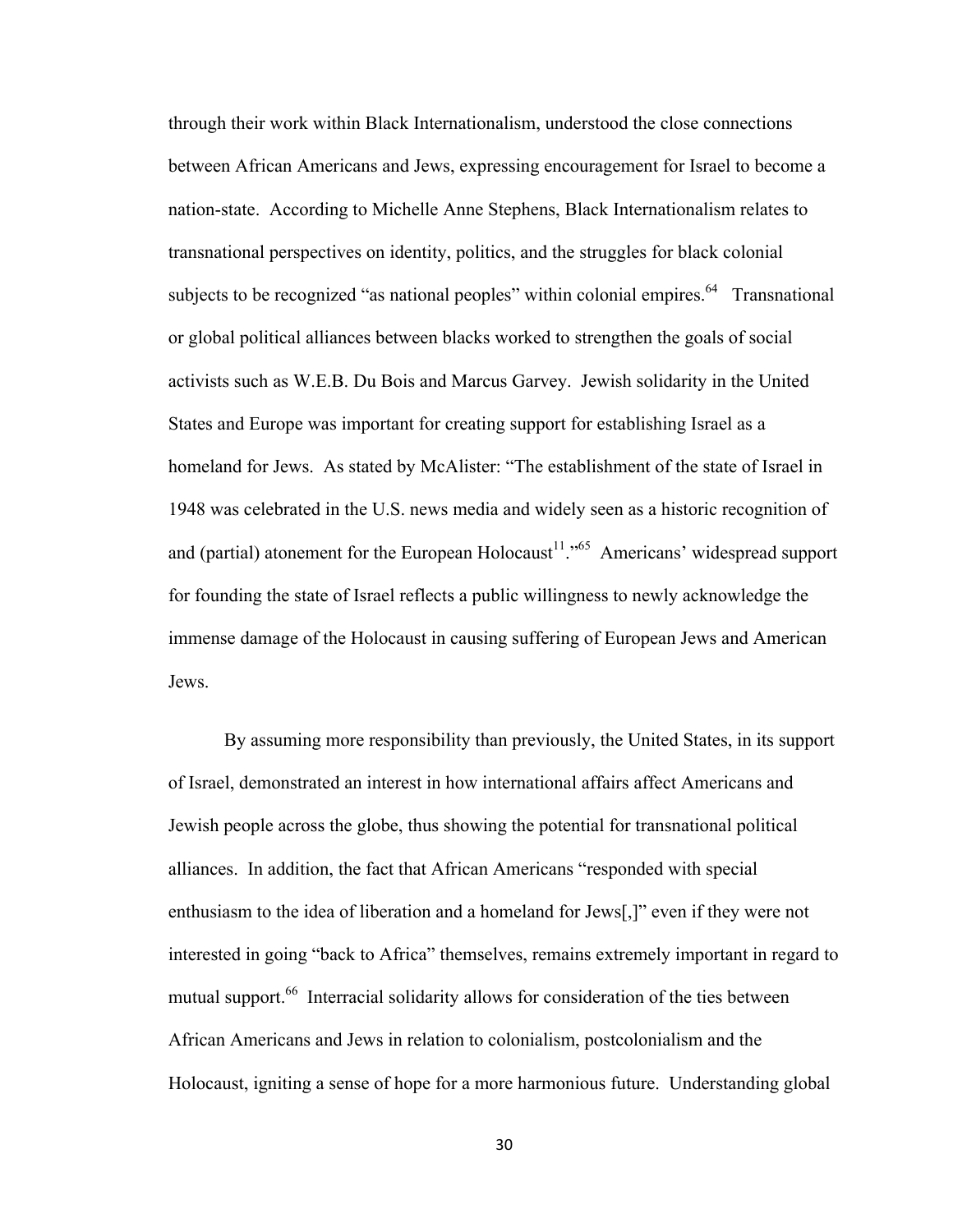racial connections is increasingly necessary for work done within comparative genocide contexts as is evident in Dylan Rodriguez's scholarship.

# **African American Racial Genocide in the United States**

In his article on the myth of national racial progress in the current United States multiculturalist age, Dylan Rodríguez argues that racial genocide exists in the form of the U.S. prison industrial complex. Rodríguez radically reconceptualizes conventional definitions of genocide in order to center racial genocide involving the subjugation of African Americans through criminalization and mass imprisonment in the United States.<sup>67</sup> Patrick Wolfe additionally recognizes the connections between African American exploitation within the current United States prison system, thereby stating: "Today in the US, the blatant racial zoning of large cities and the penal system suggests that, once colonized people outlive their utility, settler societies can fall back on the repertoire of strategies (in this case, special sequestration) whereby they have also dealt with the native surplus."<sup>68</sup> Within the United States, after the ending of slavery and "the Jim Crow reign of terror[,]" African Americans have long been subject to not only racial discrimination but "continue to have value as a source of super-cheap labour" especially in prisons. $69$ 

While Dylan Rodríguez's focus is not primarily on the destruction of Jews during the Holocaust, he nonetheless devotes attention to a Jewish lawyer named Raphael Lemkin's coining of "genocide" in 1944.<sup>70</sup> Through Lemkin, the Geneva Convention implemented a wide-reaching definition of genocide in an attempt to legally hold perpetrators accountable for a slew of mass atrocity crimes and crimes against humanity.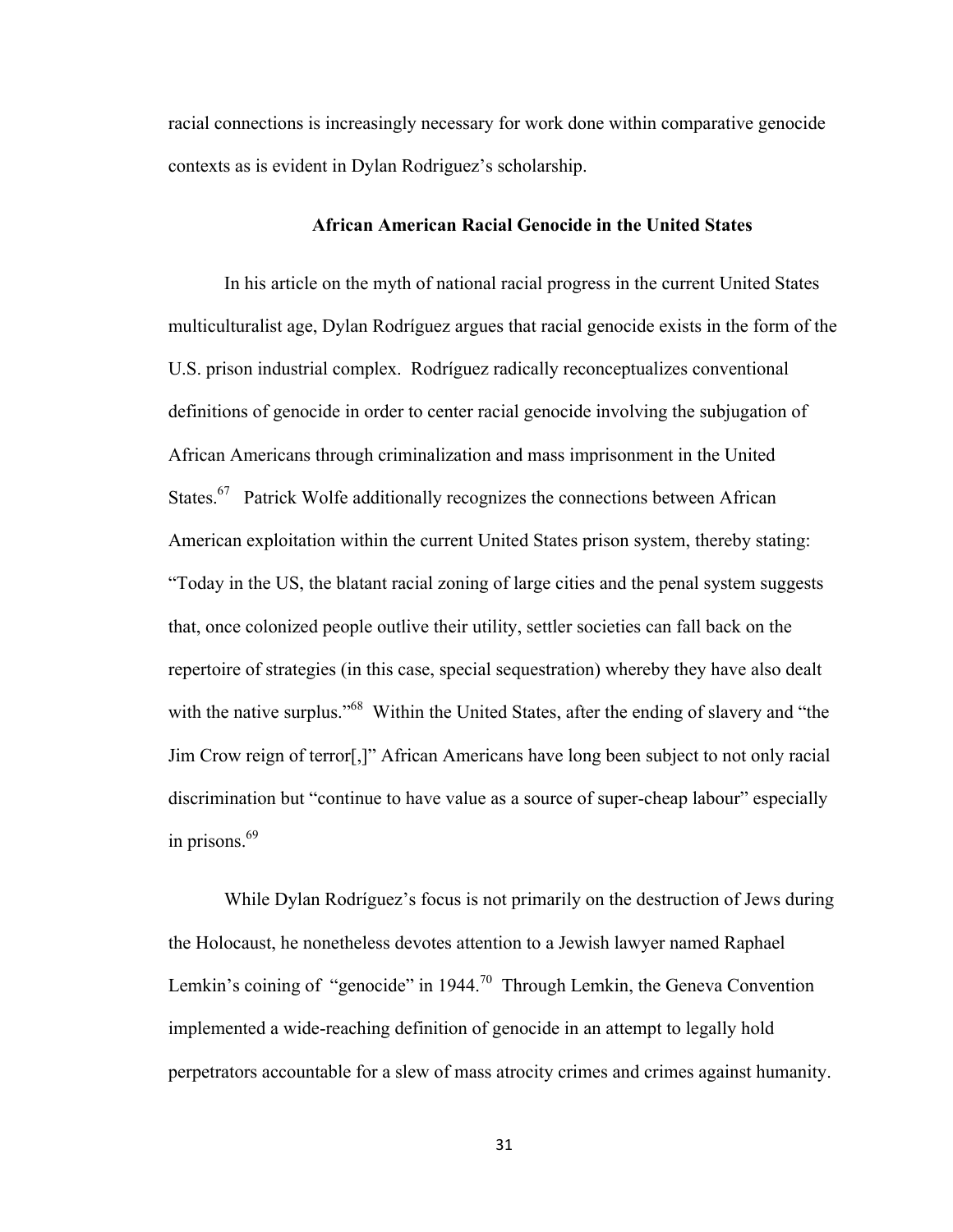Despite the controversy surrounding the varying definitions of "genocide," the significance of its meaning is substantial, particularly for this thesis. Journalist and genocide scholar, and now U.S. ambassador to the United Nations, Samantha Power explains: "The word that Lemkin settled upon was a hybrid that combined the Greek derivative *geno*, meaning 'race' or 'tribe,' together with the Latin derivative *cide*, from *caeder*, meaning 'killing.' . . . Because of the world's lasting association with Hitler's horrors, it would also send shudders down the spines of those who heard it."<sup>71</sup> Although Power reveals the impact that "genocide" in association with "Hitler's horrors" continues to have on people, Rodríguez emphasizes the problems related to the Jewish Holocaust as the prototype for genocide, declaring:

While there are endemic limitations that emerge from Lemkin's paradigmatic center of the Nazi case, his text holds significant value within its own parameters: perhaps most importantly, his insistence on a strong juridical structure of international accountability for genocide as a 'composite' of practices, usually though not exclusively carried out by members of the offending state  $\ldots$ <sup>72</sup>

The meaning of genocide can morph depending on the context in which it is used, incorporating a wide range of structured, large-scale murderous operations. Rodríguez exposes issues with the Jewish Holocaust as the leading example of genocide because it tends to exclude other interpretations of genocide.

Dylan Rodríguez's critical insight allows for accepting the significance of the United Nations declaration on genocide in that it enforces legal international responsibility. Prosecuting genocidal crimes from within the "offending state" is inherently problematic in terms of accusing the United States government of African American-centered racial genocide. Articulated differently, Rodríguez maintains that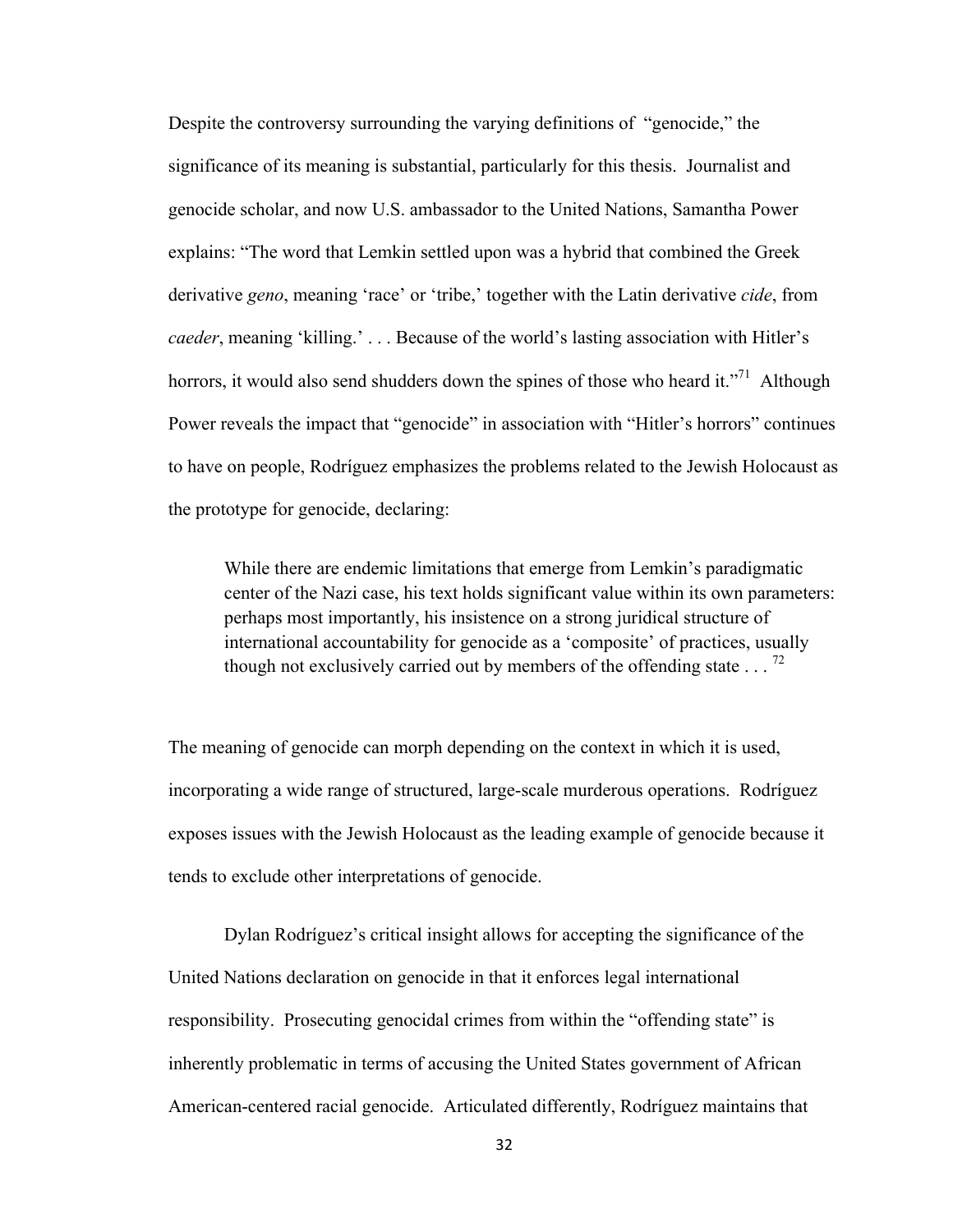prosecuting perpetrators of genocide within "the offending state" is highly problematic because its unlikely that U.S. government would admit to "committing racial genocide against its domestic Black population."73 Although it is improbable that United States government as a perpetrator of genocide would be tried within the U.S., it is significant that the Nuremberg Trials, although they "were an experiment," took place in Germany, where the Holocaust's events were centered during the war.<sup>74</sup>

International responsibility for crimes of genocide is critically important in the fight for international justice and solidarity among persecuted people. In 1961, Adolf Eichman's televised trial in Israel marked the beginning of widespread international Holocaust awareness.<sup>75</sup> British Historian Richard Overy asserts that "[f] or the first time the leaders of a major state [Germany] were to be arraigned by the international community for conspiring to perpetrate, or cause to be perpetrated, a whole series of crimes against peace and against humanity.<sup>76</sup> The Nuremberg trials marked a substantial achievement in arraigning war criminals for the sake of international justice. While supplying the basis for the origination of the International Criminal Court (ICC), which was established on July 1, 2000, the ICC currently serves as a permanent tribunal for prosecuting perpetrators for committing genocide, crimes against humanity, war crimes, including the prosecution of crimes against aggression.<sup>77</sup> Viewing the Holocaust within Genocide Studies and from American Studies, it is vitally important to not only consider the meaning of genocide but also to examine the complex definitions and relationships of history and memory.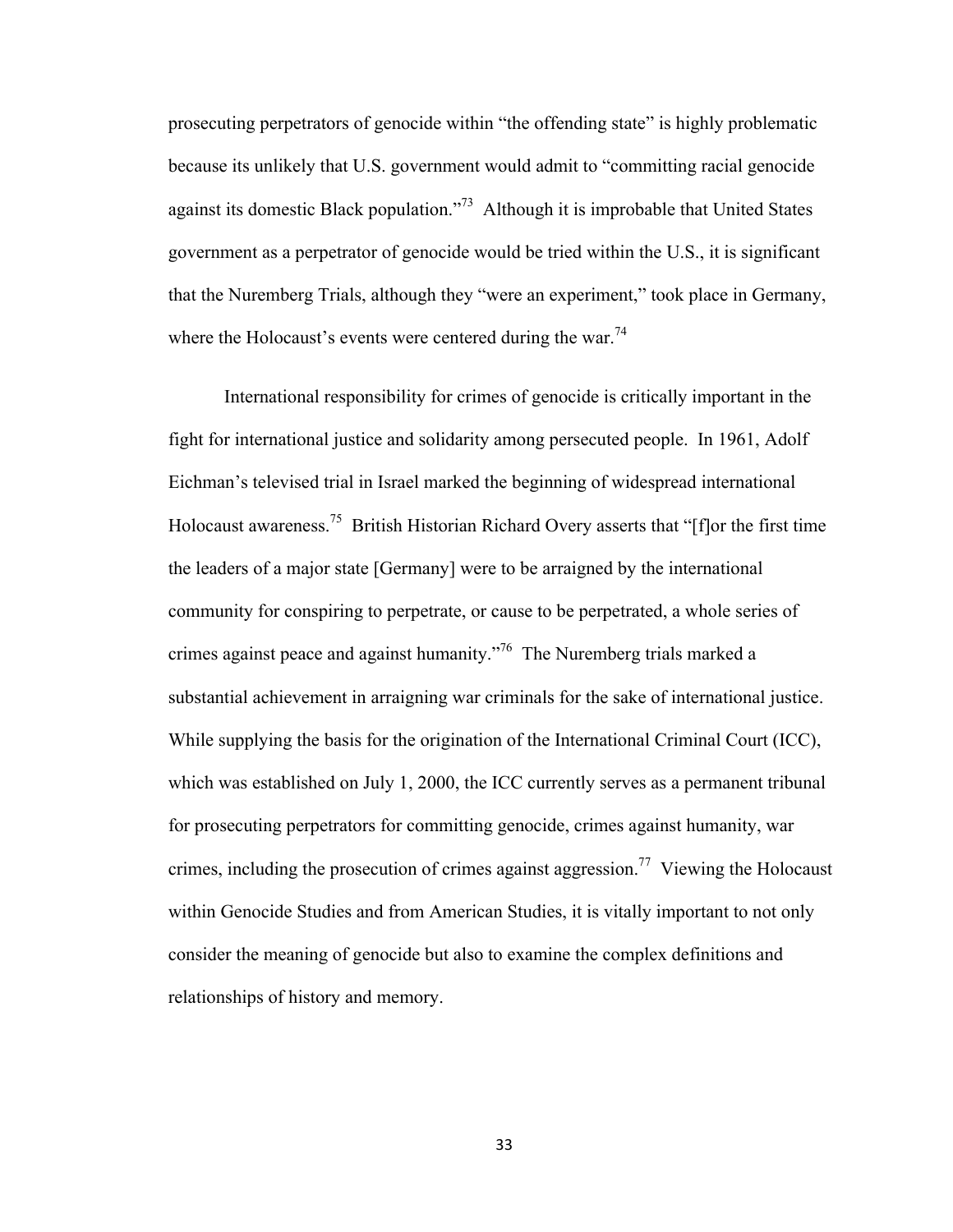#### **Contested Sites of History & Memory Within the Holocaust**

An inquiry into the Holocaust's complex events should begin with an understanding of history and memory as categories, the result being a solid foundation for advanced study of Jewish women and children's Holocaust histories. The late Haitian scholar Michel-Rolph Trouillot provocatively engages in debates over the production of history within the context of French colonialism, eventually moving into a discussion about Holocaust denial. Trouillot distinguishes between historical agents and commentators, asserting: "Human beings participate in history both as actors and narrators. . . . In vernacular use, history means both 'what happened' and 'that which is said to have happened.<sup>"78</sup> In the case of Holocaust history, a division exists between disparate historical narratives, which often begin by "objectively" detailing Hitler's rise to power in Germany in 1933 within the context of World War II and recorded "subjective" personal narratives of both "perpetrators" and "victims" of war.

A division between actors and narrators of history implies a power imbalance surrounding who possesses the authority to centrally partake in or interpret history. Further explaining the differences between concrete, linear recordings of historical events and individual interpretations of those events, Michel-Rolph Trouillot affirms: "The first meaning places the emphasis on the sociohistorical process, the second on our knowledge of that process or on a story about that process."<sup>79</sup> The study of past events such as the Holocaust is necessary for understanding "what actually took place" within a broader social and historical context, yet it is also crucial to examine how historical events are made sense of by individual narrators of history. By focusing on the subjective narratives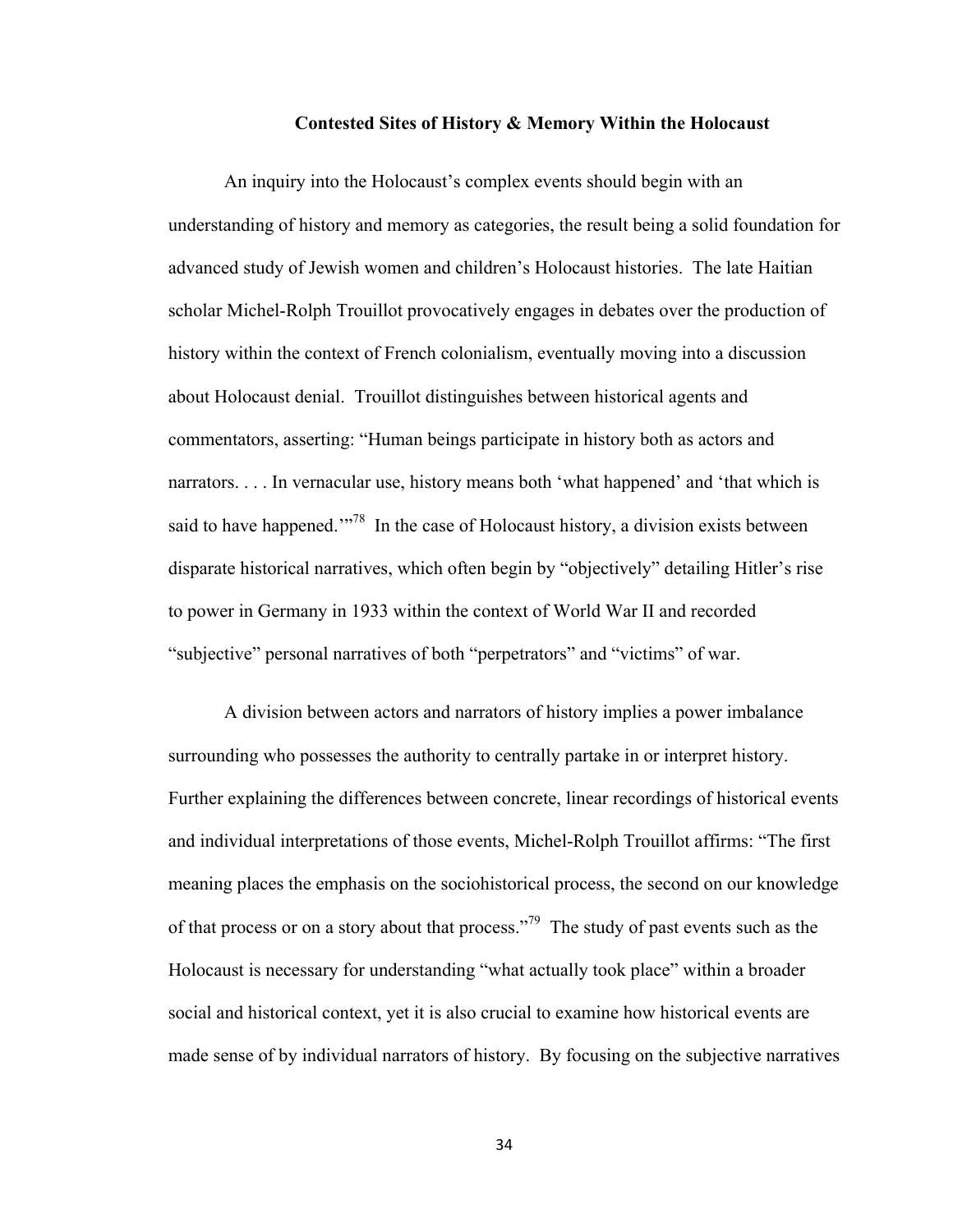of Holocaust witnesses, we are able to learn how survivors of war explain their personal experiences of historical events.

Conventional, chronological histories aid in understanding history systematically, but nonlinear historical accounts challenge people to question traditional methods of historical study, opening creative spaces for multidimensional readings of past events. Michel-Rolph Trouillot validates the stance of non-Western historian Ibn Khaldhún who "fruitfully applied a cyclical view of time to the study of history."80 A cyclical rather than a linear account of time encourages an alternative method to understanding history. Recognizing multiple approaches to learning historical knowledge potentially leads to a holographic historical study of past events, thus launching new scholarly possibilities within exceedingly complex histories.

One such complicated history involves a Catholic Priest named Father Patrick Desbois who began a quest in Ukraine in 2007. Uncovering the history of more than one and a half million victims of the Holocaust who were killed by Nazis, Desbois thereby made a significant intervention into recorded Holocaust survivors' accounts. Through recording oral testimony *via* videorecording and written records of locals who remembered the killings, Father DesBois begins his project by compiling notes about his experience. Through his effort, Father DesBois makes known a largely forgotten history about Ukrainian Jewish Holocaust victims. In *The Holocaust by Bullets*, Father Desbois remarks on the circumstances surrounding the killings in Ukraine during World War II: "These [Ukrainian Jewish] victims—mostly women, children, and old people—were taken from their homes, on foot or by cart or truck, to locations just outside the towns and villages where they lived, if even that far. There they were shot, usually the same day or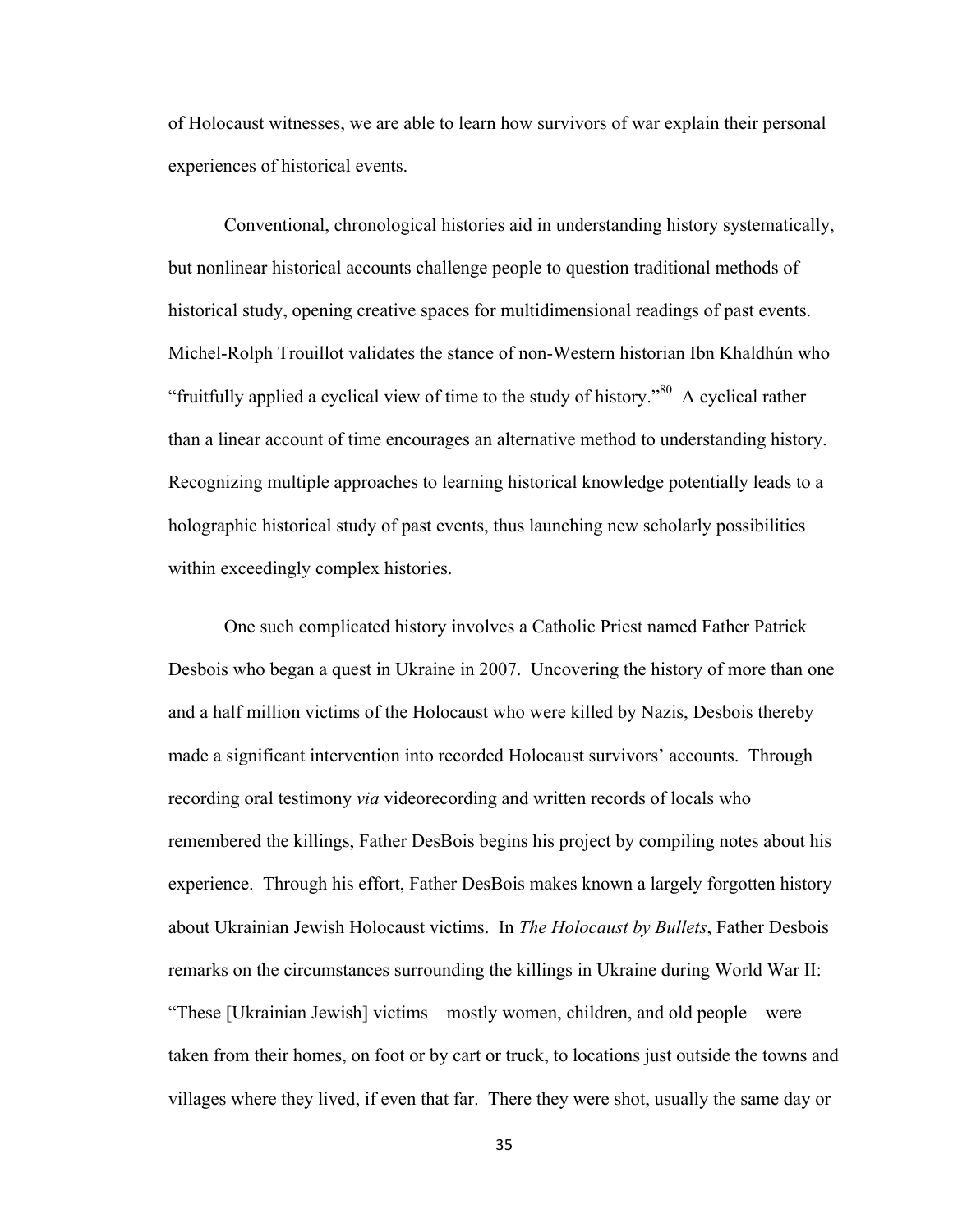hour, at close range, face to face or in the back, one human being killing another, and all the presence of local residents, the victims' non-Jewish neighbors, even friends."<sup>81</sup> Although gas chambers are the most widely known method for killing Jews during the Holocaust, Father Desbois upsets such assumptions by uncovering the lesser-known history of SS mobile killing squads in Ukrainian forests. Despite the commonly held notion that acts of Nazi atrocity were committed in secret, it becomes apparent through Father Desbois's work that much of the killings took place in full view of the public. The SS murdered Jews with guns, holding their victims intimately close, thus revealing the outright barbarity of their genocidal operations.

The main aim of Father Desbois's work is to ensure that the memory of the Holocaust's victims by bullets endures. Paul A. Shapiro, author of the preface to *The Holocaust by Bullets* and Director of the Center for Advanced Studies at the United States Holocaust Memorial Museum, states: "The victims were not nameless corpses. By restoring their memory, he is resurrecting our own humanity as well and denying victory to the perpetrators and to all who have sympathized or may yet sympathize with them."<sup>82</sup> Father Desbois's *The Holocaust by Bullets* is an effort to personalize Holocaust victims by telling their stories through archival research and first-hand interviews of family members and villagers who witnessed the atrocities. Unveiling these lost stories aids in the project to emphasize narratives of survivance rather than encouraging victimry, which entails a denial of agency, and may include narratives of Nazi perpetrators or Holocaust deniers. Father Desbois's work demonstrates a blending between history and memory that urges its readers to understand "the importance of action" in order to avoid assuming the passive role of bystanders while in the midst of genocide.<sup>83</sup> In *The Holocaust by*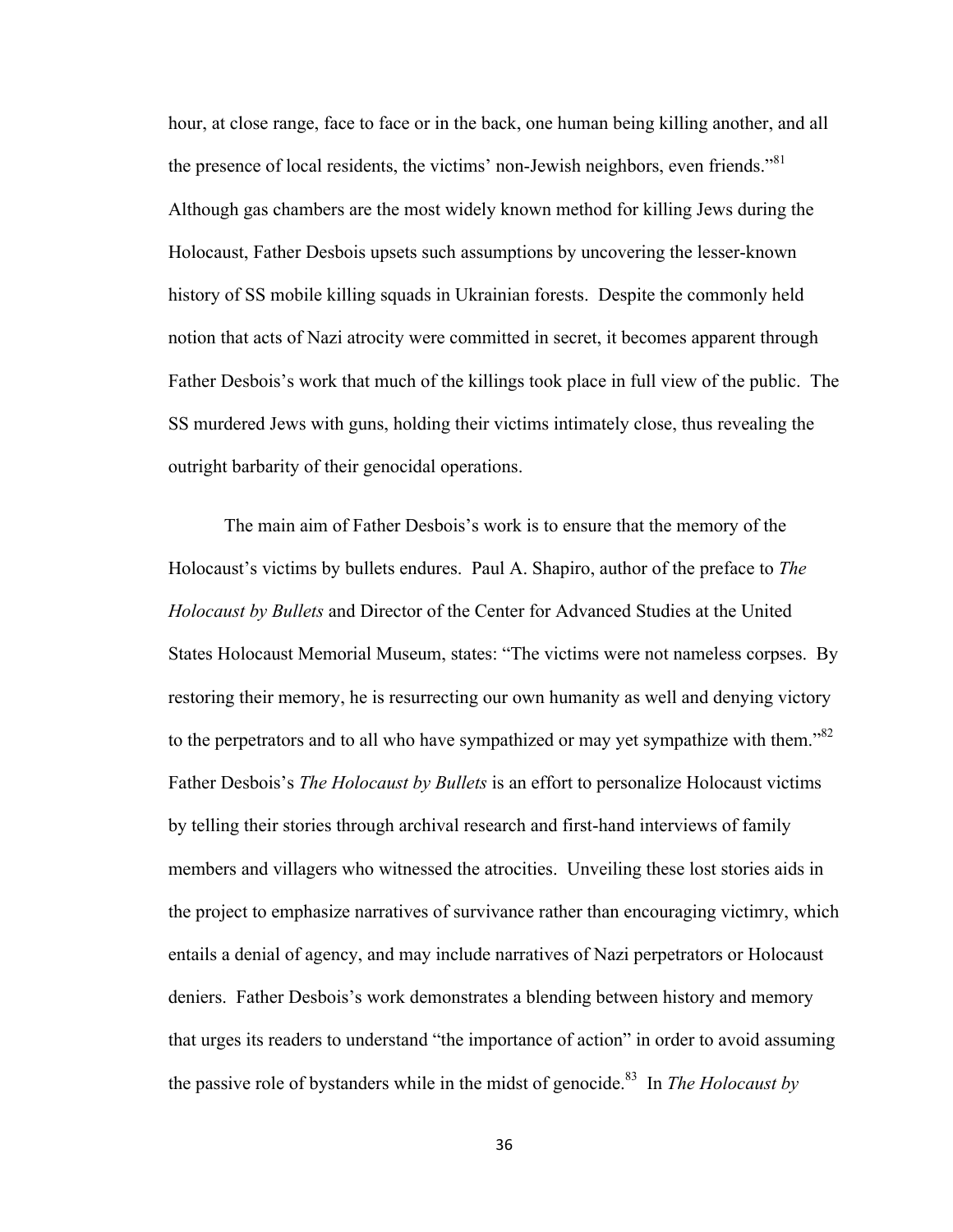*Bullets*, through drawing attention to distinct voices that relay personal memories of the killings in Ukraine, individual memory is honored while collective memory is also documented within Holocaust Studies.

## **Individual & Collective Historical Memory**

Holocaust history and memory are important categories to explore since these sites of study are interrelated, although they diverge into individual and collective. Jay Winter distinguishes between history and memory while also acknowledging their convergence. Winter declares: "History is a profession with rules about evidence, about publication, and peer review. Memory is a process distinct from history, though not isolated from it."84 Since history necessarily encompasses a disciplinary system of checks and balances for the regimented recording of factual information, it follows that memory is inherently informed by history. As maintained by Winter: "History and memory overlap . . . [and] In virtually all acts of remembrance, history and memory are braided together in the public domain, jointly informing our shifting and contested understandings of the past.<sup>85</sup> The interdependence of history and memory permits an opening for public, collective remembrance, which inhabits a site for debates over how to interpret the past. History and memory as sites of analysis comprise a vexed, complicated terrain that must be critically probed within Holocaust Studies.

Michel-Rolph Trouillot further distinguishes between history and memory as he recognizes their overlap by delineating that "history is to a collective as remembrance is to an individual, the more or less conscious retrieval of past experiences stored in memory. Its numerous variations aside, we can call it, for short, the storage model of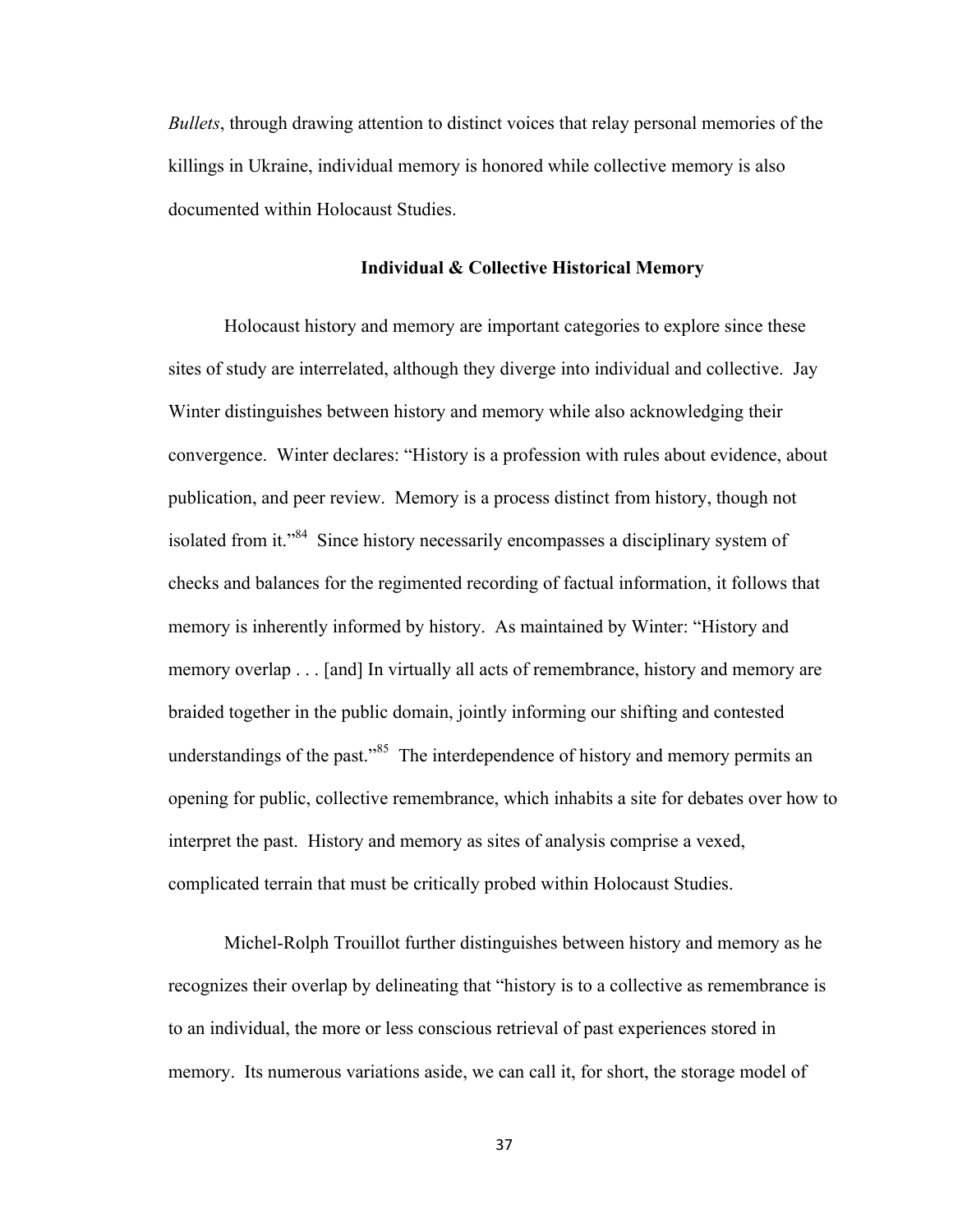memory-history."<sup>86</sup> Historical narratives are based on collective experiences whereas memory or remembrance surrounds an individual's impressions of their own experiences of historical occurrences. Although history is usually understood as a true account of the past, we must acknowledge that an individual's history and memory are constructed; hence their interpretations are unavoidably effected by a person's life experience and worldview. Jay Winter aptly expresses the idea that memories change over time, claiming: "Schacter notes that our memories are not photographic, producing snapshots of the past. Instead 'we recreate or reconstruct our experiences rather than retrieve copies of them, sometimes in the process of reconstructing we add feelings, beliefs, or even knowledge obtained after the experience.<sup> $m87$ </sup> In other words, memories are not pure, direct recollections of experiences or historical events. Rather, they are tainted by our interpretations or the stories we create based on our individual perceptions and retrospective contextual knowledge of past events. Holocaust survivors' use of the imagination to reconstruct individual memories and experiences of the Holocaust is discussed in Chapter Two.

Arguing that history and memory are inevitably intertwined, Elrud Ibsch explores the ways in which the two are deeply connected, recognizing that it is impossible to separate history and memory. Ibsch engages in the debate about scholars who defend the "dualism of memory and history" declaring: "Whoever is writing today about the Holocaust will experience a strong interdependence between memory and history. . . . There is no history without memory and no memory without a historical dimension.<sup>888</sup> Since history and memory are completely dependent on one another, we must accept their mutual relationship. Yet, differing narratives of history can create conflict and struggle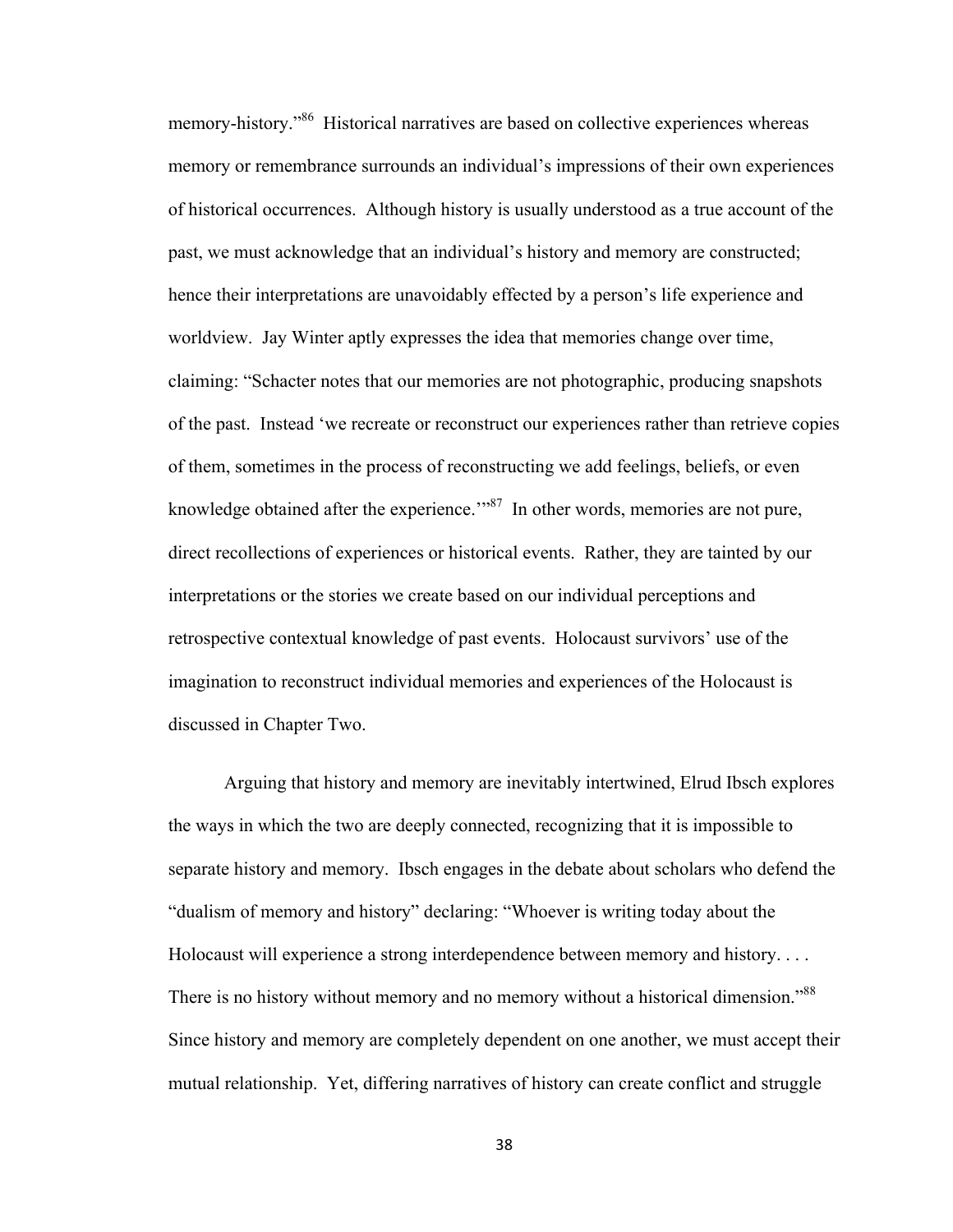for those who are claiming authority over certain historical events. The uneven power relations of national, official historical accounts and individual society members' accounts of history lends to the notion of history and memory as contested sites. In connection with the topic of written Holocaust narratives, Ibsch describes how memory and imagination merge, stating: "Oral history or published memoirs were indispensible sources for writing the history of the genocide. Memoirs of survivors bear evidence of both truth and emotions."<sup>89</sup> Referencing the tendency for survivors to remain silent about their experiences immediately preceding the war, Ibsch points toward the importance of exposing truths while utilizing memory and "emotions." Through incorporating emotional reactions to historical truths, Holocaust survivors' published memoirs bear personal witness to collective historical atrocities.

Recorded oral accounts of historical events combined with imaginative interpretations and emotional reactions by war survivors work together in creating literary-historical pieces of writing, which can eventually be published for widespread consumption. Furthermore, within the realm of Holocaust literature Ibsch states: "I propose to consider memory, history, and literature as mutually dependent and drawing from the same sources[,]" yet he also recognizes that "[i]f the experience is a traumatic one, then the transfer into language may become problematic."90 Substantial issues surrounding transforming lived experienced into written words can be extremely challenging for survivors who have witnessed and lived through trauma; thus it is understandable that many Holocaust survivors choose to remain silent about their wartime ordeals. One reason that survivors are silent about their experiences relates to their misperception that young people in particular have no interest in the Holocaust.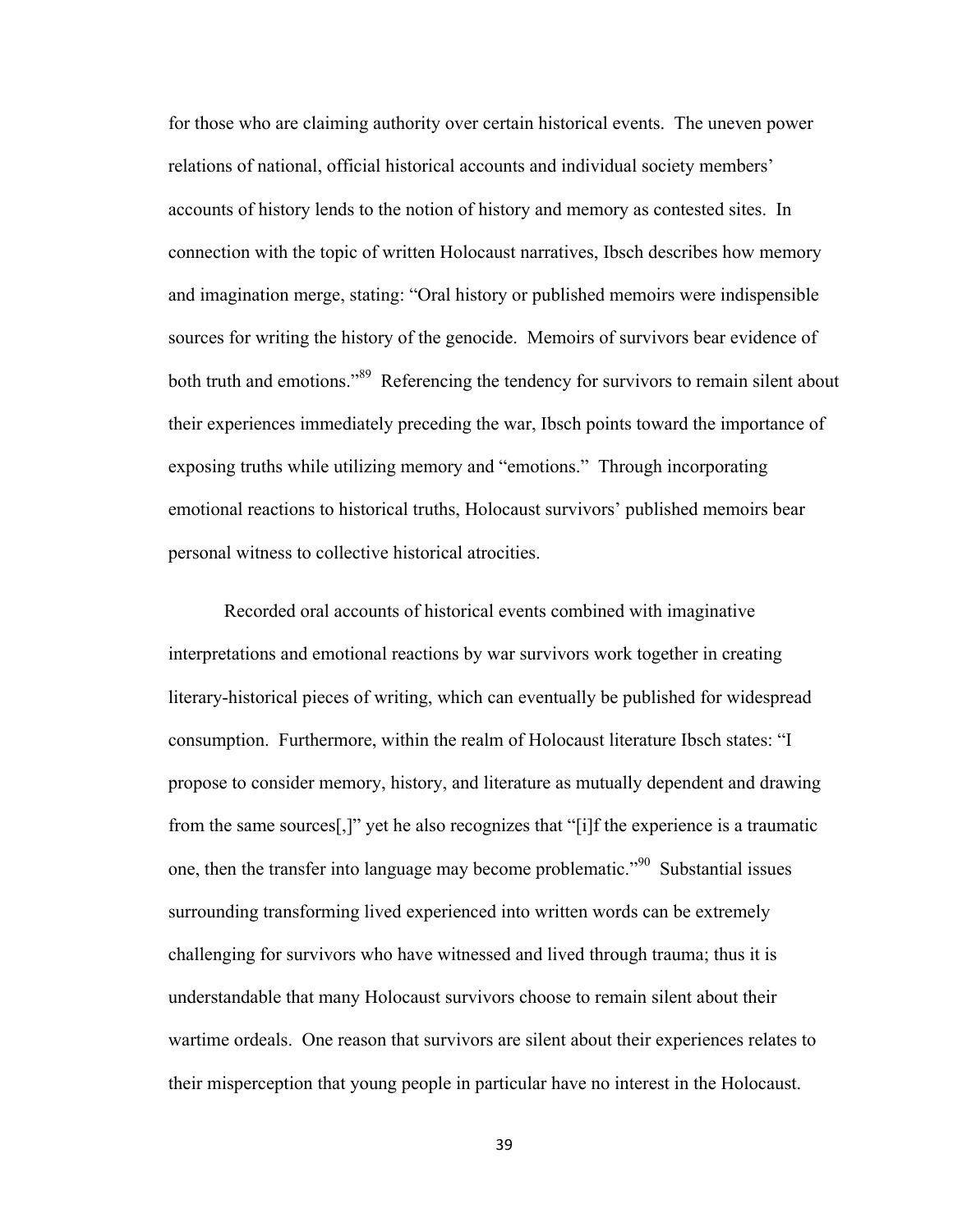Even in Germany today, children's awareness about the Holocaust is increasing due to mandatory school curricula on the subject and presentations given in schools by Holocaust survivors.<sup>91</sup>

For Holocaust survivors, the challenge to reformulate memories of traumatic experiences represents a substantial obstacle in exposing their stories, especially because words cannot convey the full truth of their extreme traumas. Remarking on survivors' hardships of recreating events for readers *via* language, which is the subject of Chapter Two of this thesis, Elrud Ibsch declares: "It is not difficult to imagine that those who have experienced the concentration camps and who have lost the categories within which normal reactions to experiences develop, have a long way to go in regaining both the parameters of 'reality' and a sense of self-acceptance."<sup>92</sup> "Normal reactions to experiences" within Holocaust narratives are not possible considering the extraordinary nature of the events that survivors endured. Thus they must create an alternative literary landscape to map their experiences onto for readers. Through the process of "regaining" a sense of reality and acceptance of self in order to record their experiences during the war's aftermath, survivors are conscious of the limits of language, yet they are the necessary bearers of remembered Holocaust history.

Obtaining a solid comprehension of Holocaust Literature genres is mandatory for understanding the differences among varying forms of survivor narratives. Distinguishing between genres allows for a necessary categorization of literature types, which is useful for engaging in narrative comparisons. According to Elrud Ibsch: "*Memory*, *remembered history*, and *imagined history* represent different chronological stages with respect to the historical event of the Holocaust and, at the same time, different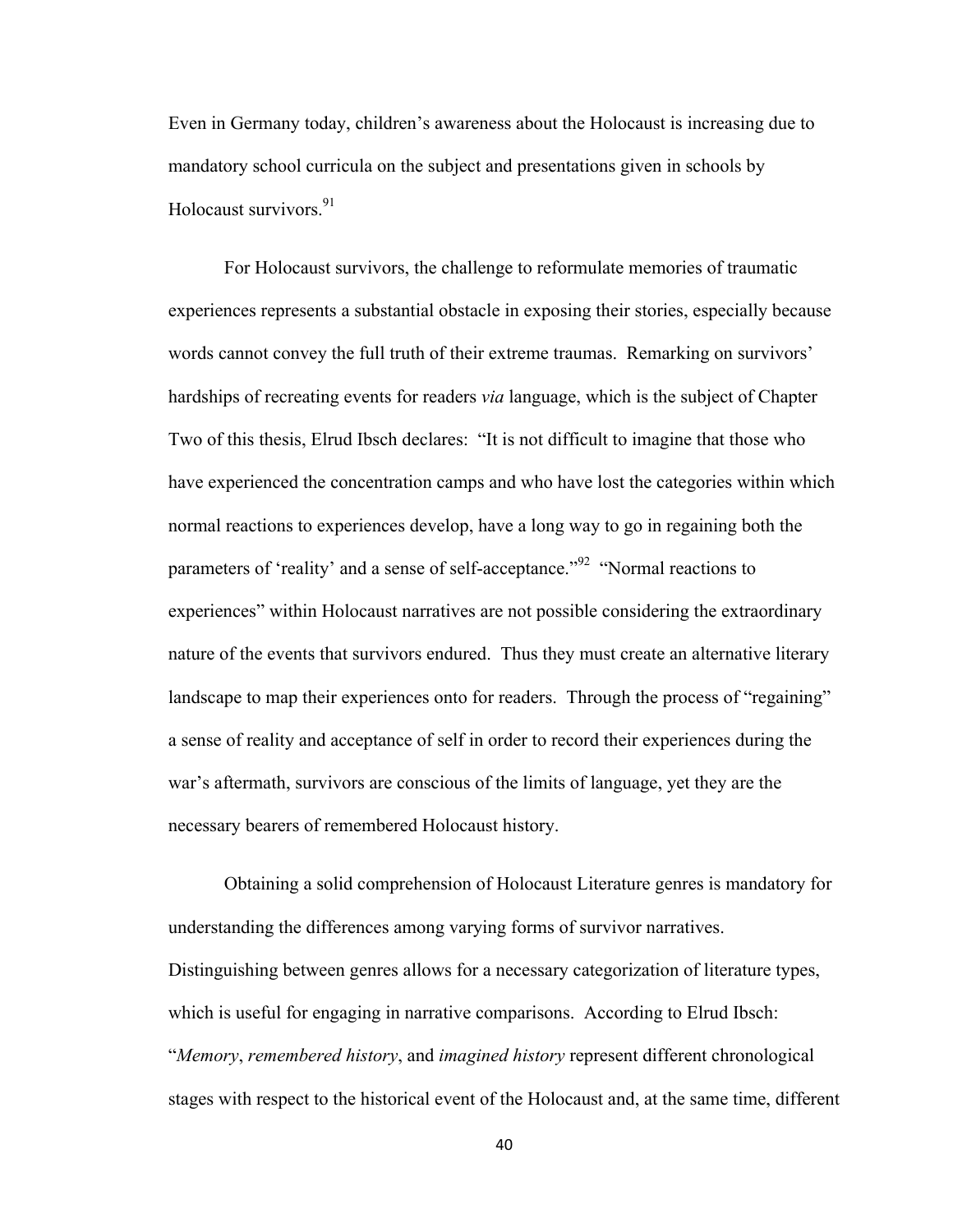genre conventions, ranging from diaries, autobiographies, autobiographical novels to, finally, narrative fiction."93 Holocaust literary narratives tend to entail an amalgam of time periods, historical descriptions, and imagined or partially fictive histories, which can shape differing genres accordingly. Narrative conventions such as the use of autobiographical details and memories, historical and social context but also irony, metaphor, simile, along with various themes and structures, contribute to a breadth of documented personal Holocaust experiences.

Despite the presence of a wide array of Holocaust narratives and testimonies within the literary canon, considerable absences still remain that must be accounted for and remedied by scholars who are working to present a fuller historical archive. For example, by contending that the writings of European Jews who live in Israel and the United States should be included into Holocaust literary-history, Elrud Ibsch maintains that "Art Spiegelman's words: 'Remembering those who remembered the Death Camps is a hard act to follow' (Rubin 138) must be read as an observation of an author of the generation-after but may also be read as a challenge to the literary historian."94 The "generation-after" or second-generation Holocaust survivors' narratives are sometimes regarded as farther from "the truth" because these survivors did not directly experience atrocity as their parents did during World War II. However, the transfer of trauma between generations is widely acknowledged, and the authority of Holocaust survivors' children is generally accepted.<sup>95</sup> Evoking the words of second-generation Holocaust survivor Art Spiegelman in order to call into question the Holocaust literary canon's absence of narratives of European Jews who live outside of Europe, Ibsch provokes literary historians to redefine and expand the Holocaust literary canon's current contours.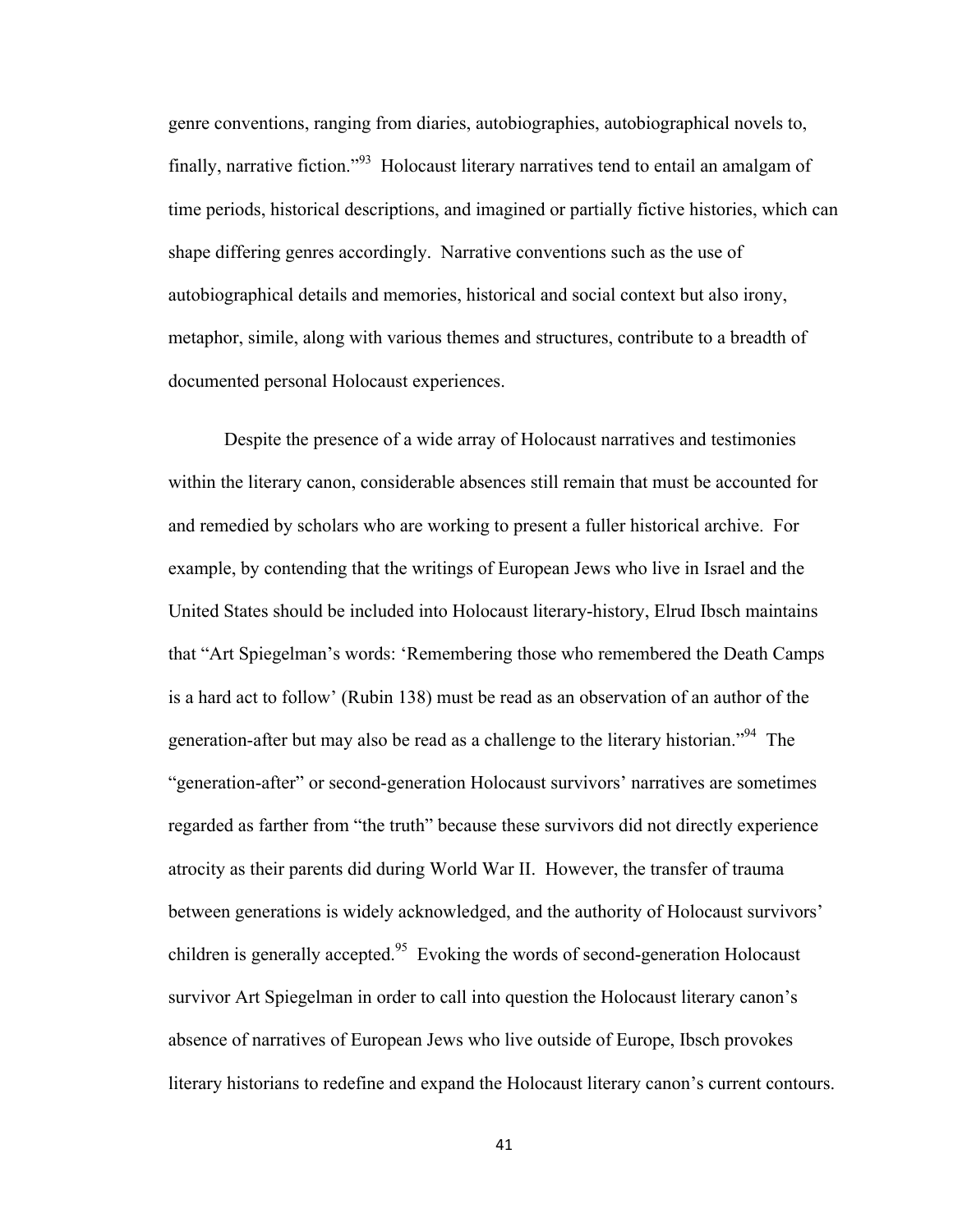## **The Intertwining of Culture, History, & Memory**

Marita Sturken undertakes the highly contested subject of historical remembrance or memorialization, revealing her comprehension of the complex relationship between culture, memory, and history as well as current debates over their fluid definitions. According to Sturken: "Memory forms the fabric of human life . . . [and] establishes life's continuity; it gives meaning to the present, as each moment is constituted by the past. As the means by which we remember who we are, memory provides the very core of identity."96 Memory works by storing information within the mind, enabling us to connect past and present life events while forming our personal identities based on remembered experiences. For Holocaust survivors, memory remains the powerful faculty for recalling traumatic past events, yet it is difficult to evoke certain memories while trying to understand, contextualize, and perhaps intentionally forget sensitive memories in an attempt to move into the present moment. For individuals, the present time is heavily influenced by the past, and since there is no clear divide between the past and present, the passage of time is continuous.

In *Tangled Memories*, Marita Sturken aims at making explicit distinctions between key terms in order to set the groundwork for her theoretical interventions. Explaining the difference between personal and collective memory, Sturken attests: "The collective remembering of a specific culture can often appear similar to the memory of an individual—it provides cultural identity and gives a sense of the importance of the past. Yet the process of cultural memory is bound up in complex political stakes and meanings."<sup>97</sup> Collective remembrance speaks to the significance of shared historical recognition within societies, but it departs from individual remembrance in that memory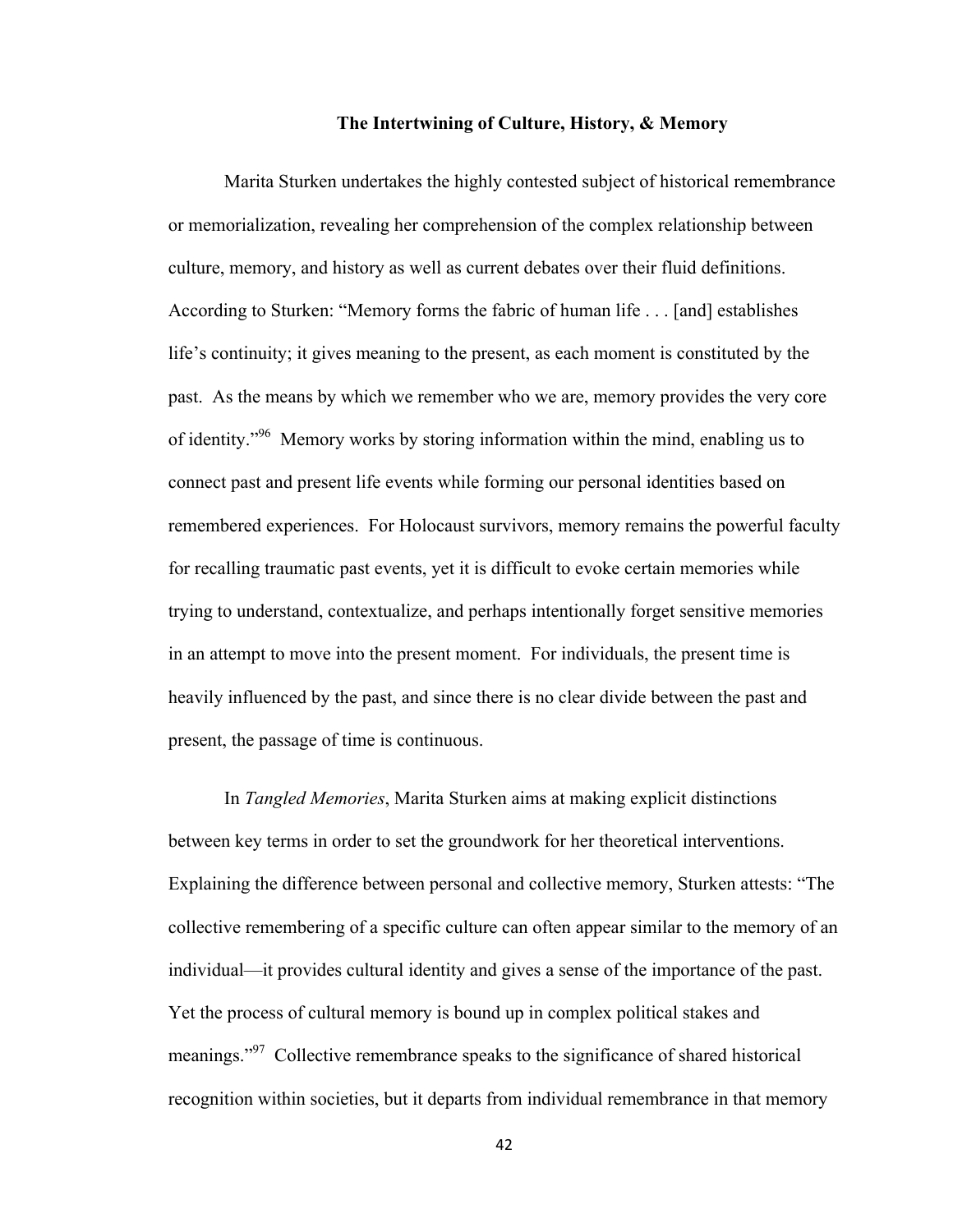is linked to politics, especially in relationship to public memorialization of significant historical events such as the Holocaust. Sturken specifies that which constitutes cultural memory when she states that it "is produced in the United States in various forms, including memorials, public art, popular culture, literature, commodities, and activism. It is generated in the context of a debate over who defines cultural memory, what counts as cultural memory, and, indeed, what cultural memory means."<sup>98</sup> For this thesis project, cultural memory in the form of literature is the main focus, but it is also important to acknowledge the role that popular culture art forms, such as mainstream films, plays in the process of building and defining cultural memory within a specific national context. Critical debates over who has authority to define and claim particular cultural identities lies at the heart of Memory Studies and crosses into discussions of identity politics.

## **The Importance of Counternarratives**

Drawing connections between personal and collective memory within the production of history, Marita Sturken exposes how they are intimately interdependent. For example, Sturken claims: "History can be thought of as a narrative that has in some way been sanctioned or valorized by institutional frameworks or publishing enterprises. One cannot say that history comprises a single narrative; many histories are constantly under debate and in conflict with each other."<sup>99</sup> Dominant historical narratives or *metanarratives* teach us about generally accepted historical accounts that are recognized by nation-states, but as Sturken recognizes, multiple historical narratives nevertheless exist although there is considerable disagreement over which versions of past events are to be officially approved and included in the historical archive. *Counternarratives* or narratives that move against the dominant historical narrative are crucial for this project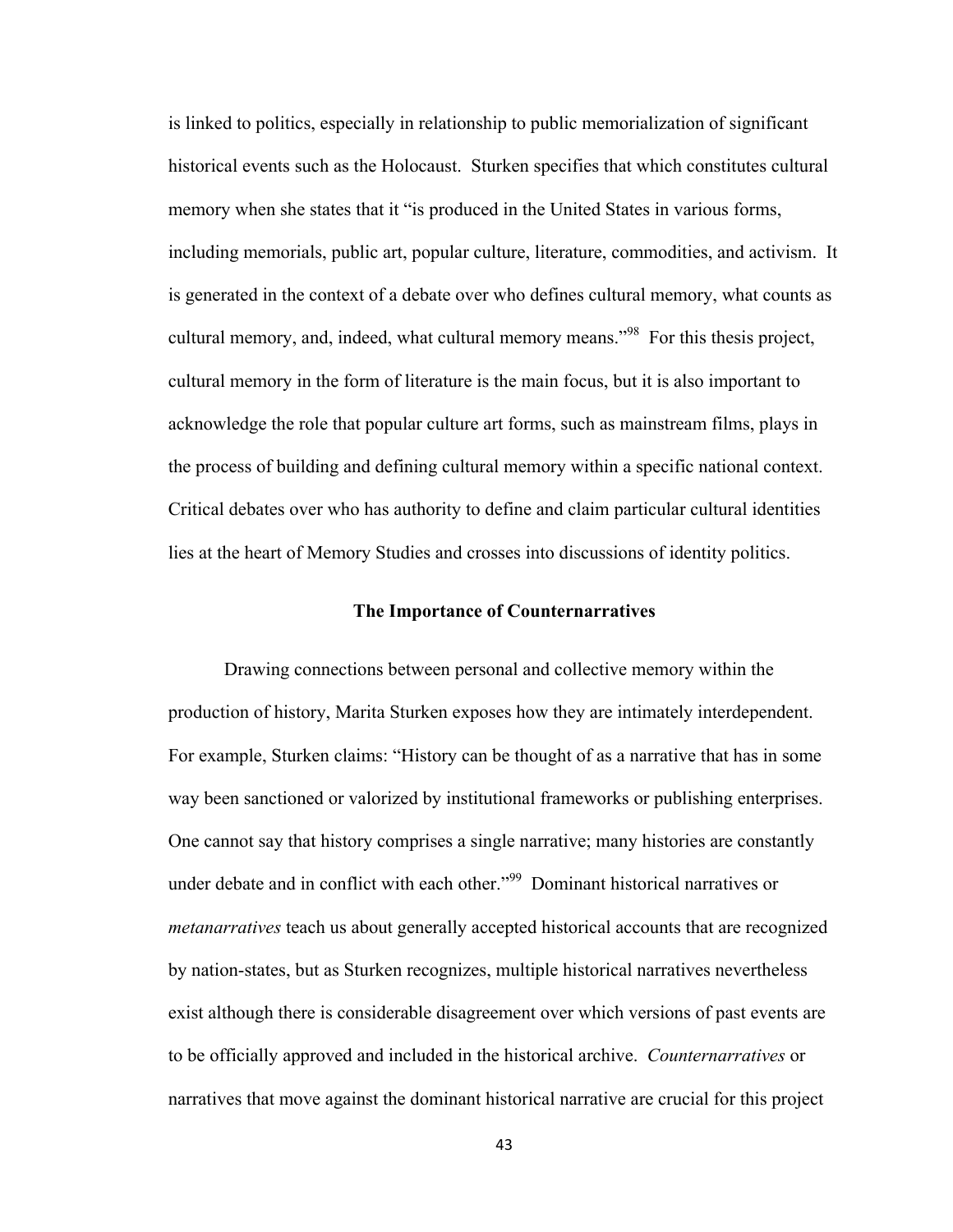in specific relation to the need for more awareness of women and children's Jewish Holocaust stories. Their personal stories become established as collective memory within the historical context of World War II. Thus, although many dominant Holocaust narratives exist, this thesis project works to reconfigure the Holocaust literary canon by placing counternarratives at the center.

Holocaust Literature is intimately tied to collective or public memory of the Holocaust. The acceptance of imagination within Holocaust narratives, especially memoirs, is a relatively recent phenomenon, which is indicative of the changing nature of how the Holocaust is publically commemorated through literature. As David G. Roskies and Naomi Diamant state: "The growing public awareness of the Holocaust happened at the intersection of the private and public spheres: real and proxy witnesses began to write, publish, discovering new means of artistic expression and commemoration . . . "100 Producing knowledge about the Holocaust on behalf of the public allows for the merging of personal and collective memory, working to create a newly formed area of literature that reflects both historical and artistic recollections. Holocaust Literature continues to grow and change, reflecting the current historical and social environments in which pieces of writing are produced.

Holocaust survivors' literature encompasses reflections on extreme violence and inhumane conditions that lie outside of all that is considered normal human experience. Holocaust memory remains a heavily contested site due to its sensitive subject matter and because of the fact that "the absolute extremity of the Holocaust has rendered obsolete, if not obscene, all accepted norms of beauty, human agency, and moral accountability."<sup>101</sup> Holocaust survivor's beliefs in "beauty, human agency, and moral accountability" were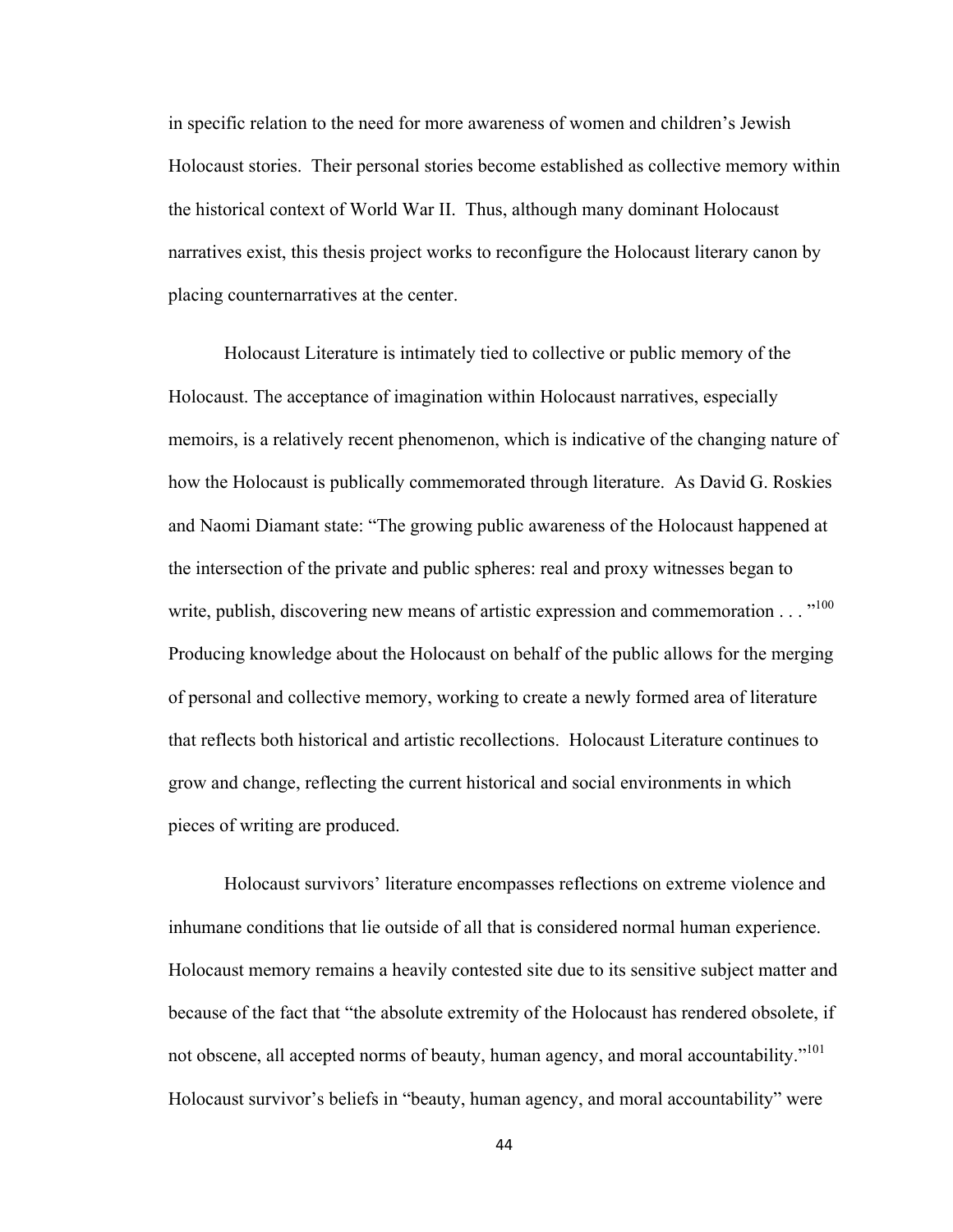understandably tested and frequently disavowed due to the severe trauma associated with Nazi brutality.<sup>102</sup> In their work, Roskies and Diamant aim to upset "all such essentialist claims" in favor of offering a nuanced guide to understanding a selection of secular Holocaust literature in relation to memory and history. According to Roskies and Diamant: "'Memory' has become the new catchword of Holocaust studies, understood to be a species of trauma, and memoir has become the favored genre of Holocaust writing.<sup>103</sup> Memoirs are deeply personal and direct forms of writing that hinge on a survivor's (re)imagined traumatic experiences told through first-person narration.

Memory, history, and trauma are intricately intertwined within the genre of Holocaust Literature, the memoir becoming Holocaust Literature's foremost subgenre, although "from its very inception, Holocaust literature defied genre boundaries and crossed disciplines."104 For this particular study, it is necessary to admit that Holocaust Literature is difficult to define and categorize since its content is complex, varied, and involves multiple branches of knowledge. To read Holocaust Literature is to remember that "[i]t is the struggle against forgetting, mediated in a host of ways in social practices, in literature, and the arts."<sup>105</sup> It is important to not only remember dominant historical events but also the individuals who died or were directly or indirectly affected by the Holocaust, thus engaging in Holocaust remembering is necessary both "an act of defiance" and an act of resistance against persecution and genocide.

# **Imperialism, Racism, & The Holocaust**

In *War & Genocide: A Concise History of the Holocaust,* Doris L. Bergen explores the links between the Holocaust, imperialism, and racism. Bergen attests: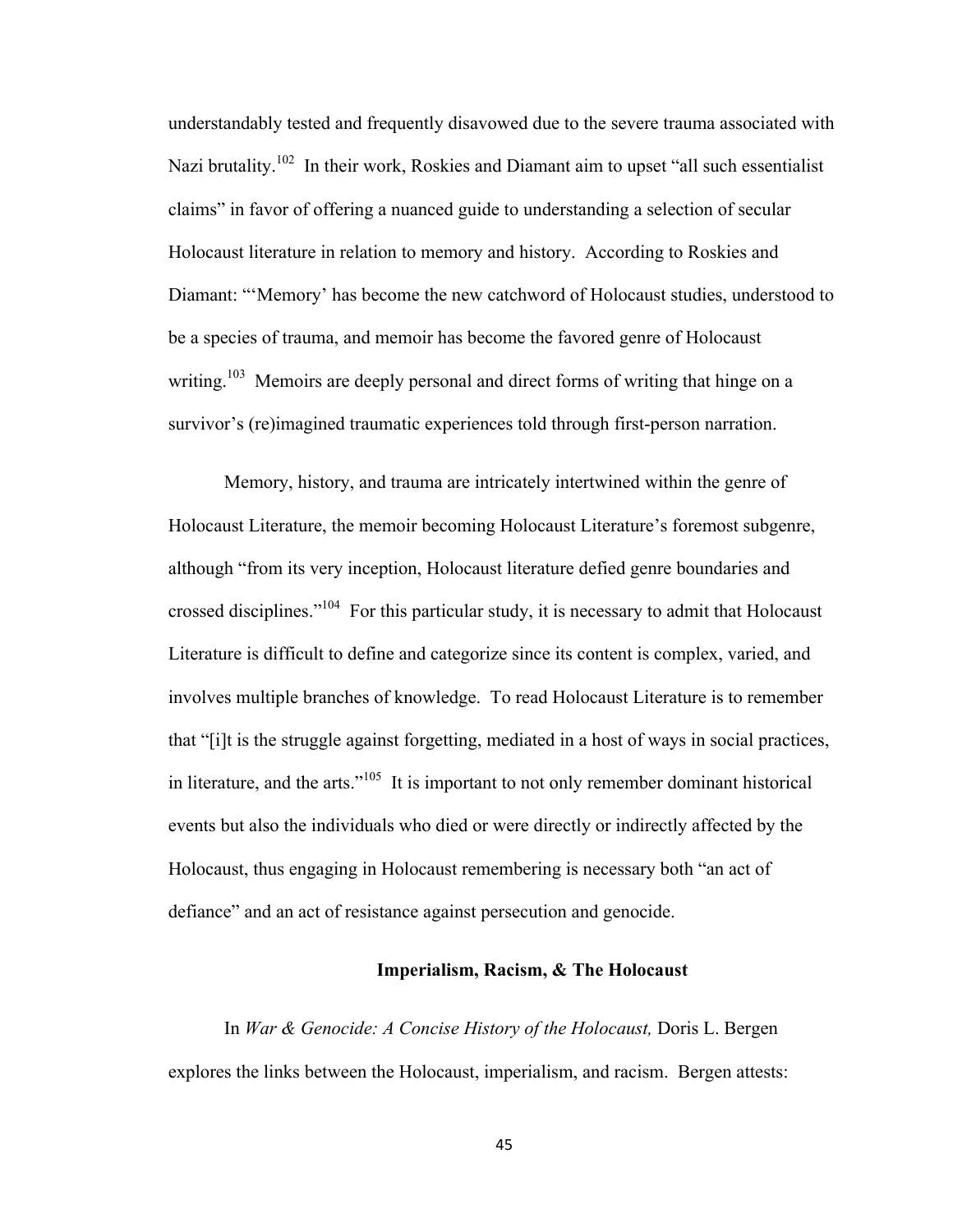"European imperialism, especially in its nineteenth-century forms, was also indirectly part of the preconditions of the Holocaust."<sup>106</sup> To conscientiously study the Holocaust is to examine previous historical patterns of domination and resistance within Europe. During the Spanish Inquisition, between 1492 and 1497, Jews and Muslims were ordered to either convert to Christianity or leave the Iberian Peninsula. Thus the purging of Jews in Europe originated long before the Holocaust began.<sup>107</sup> The exploitation of people of color by European imperialists caused a hierarchical structure to originate, and thus "[f]rom their experiences in Africa, Asia, and elsewhere, European methods and technologies for oppressing and enslaving large groups of people . . . [and later] transferred onto targets of abuse within Europe, such as Jews."<sup>108</sup> European imperialists increasingly oppressed people outside of Europe, but eventually oppressed Jews located inside of Europe creating deep societal problems stemming from rampant racism. The social construction of race lent to an environment in which there was a hierarchical division between "superior" and "inferior" people who inhabited a particular society. In regard to the formation of hierarchies, Bergen explains: "The notion that humanity was divided into races that struggled with one another for survival and dominance was in large part a product of the colonial experience."<sup>109</sup> In colonial contexts, racial hierarchies were established to suppress minority groups while Anglo Europeans gained power and control over the masses economically, socially, and politically.

An obvious negative effect of racial hierarchies is that of tension and competition for dominance among differing groups of people within colonial systems based on " $[n]$ otions of racial superiority."<sup>110</sup> In Africa during the nineteenth century, German forces carried out atrocities against the Herero and Nama people, demonstrating a long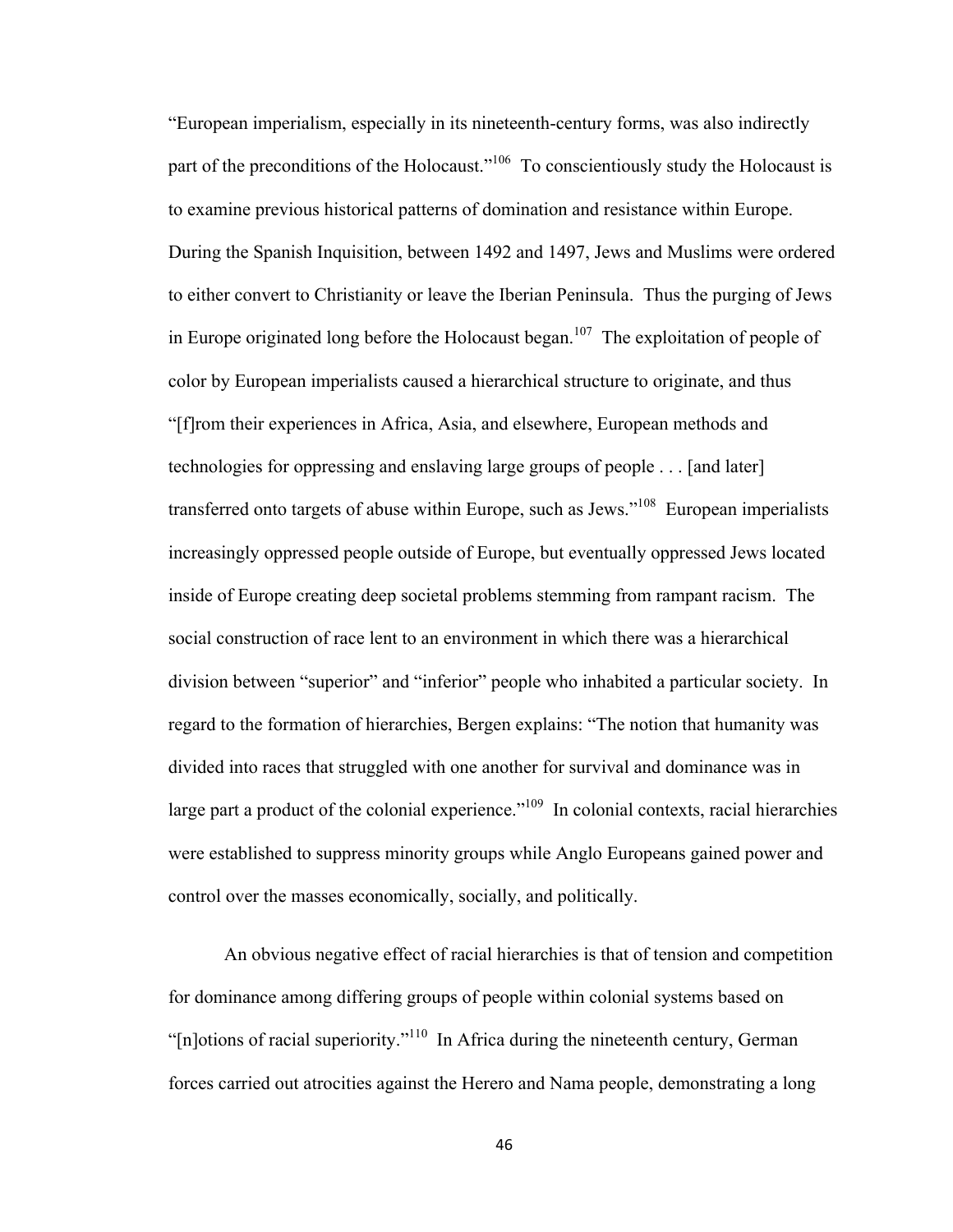history of racism and hatred preceding the Holocaust. Before the Nazis targeted Jews in Germany, anti-Black racism was prevalent as were vicious anti-Slavic sentiments within the German state.<sup>111</sup> Eventually "[t]his tangled web of prejudices toward [Blacks,] Slavs, Communists, and Jews would emerge in a more massive and violent but still recognizable form in Hitler's Germany."112 Though most people tend to focus on Jews as victims of Hitler and Nazi Germany, we must also acknowledge that other minorities were also targets for persecution. According to Doris Bergen, "Nazi officials created a category called 'asocials' into which they put all kinds of people they considered problematic: Gypsies, the homeless, criminals deemed incurable, people with certain mental disorders, or those accused of sexual perversions."<sup>113</sup> "Asocials" were figuratively, if not literally, segregated from the rest of Germany society because they were considered outside the realm of human normalcy.

Recognition of the need for further research on Romany women and children's Holocaust oral testimonies is referenced in Chapter Three. Scholar of Children's Holocaust Literature Andrea Reiter explicitly points to an absence in Holocaust and Genocide Studies in relation to Romany "asocials," stating: "Between half a million and a million European Romanies perished during the Third Reich, yet the history of the Romanies, or 'Gypsies', is generally relegated to footnote status in Holocaust studies."<sup>114</sup> Through acknowledging Holocaust accounts by Romanies, it is possible to insert their lesser-known histories into scholarly dialogues about Holocaust literature. Nazis labeled minorities who were located on the periphery of society, such as Romanies, as weak and degenerate, thereby reasoning that they threatened the "racial purity" of Germans, especially through intermarriage. For the Nazis, failing to take action about the existence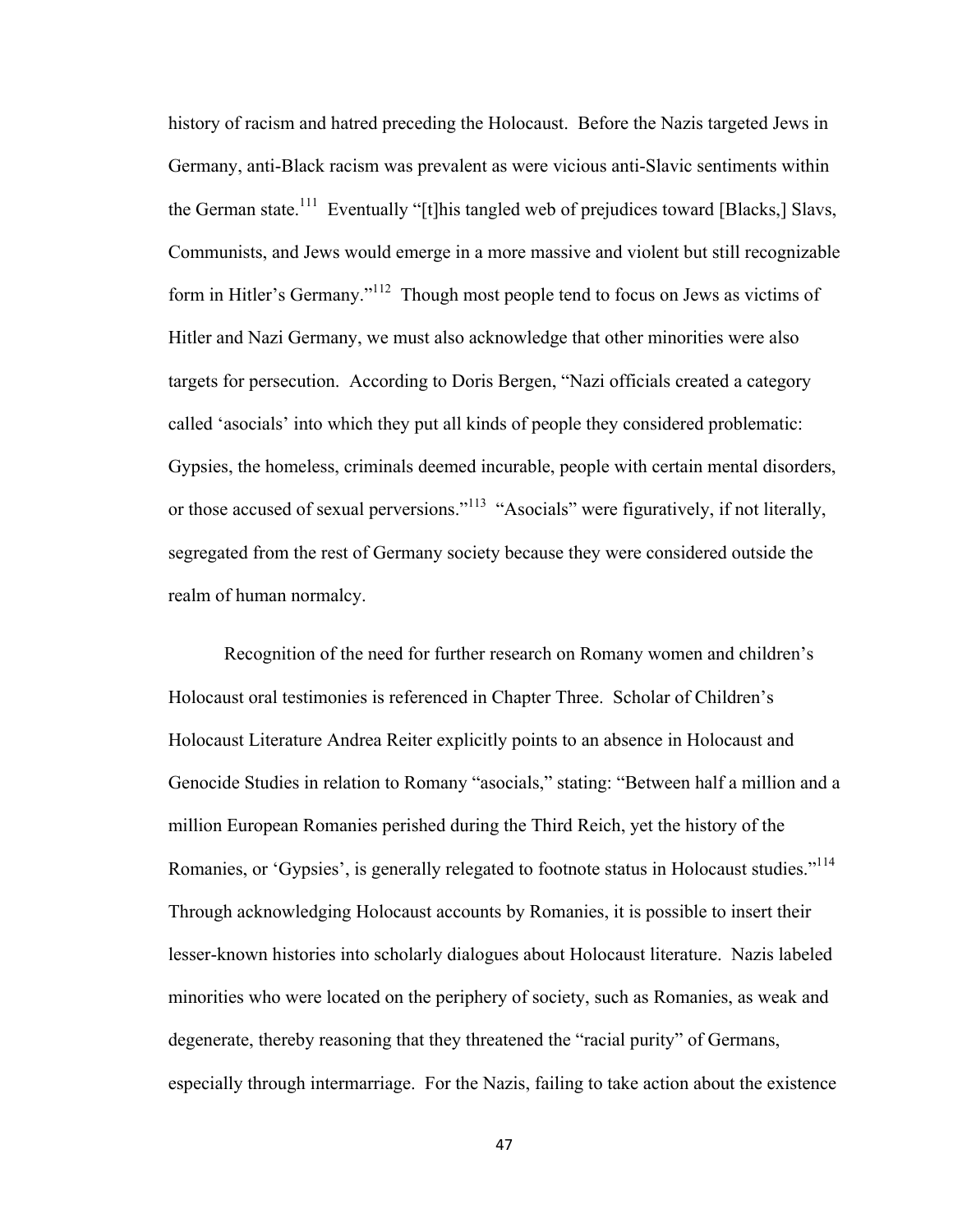of "degenerates" would be risking the decline of German civil society. Along with the aforementioned groups of people deemed "asocial," Jehovah's Witnesses and Freemasons counted as social outcasts.<sup>115</sup>

Since there was a significant population increase in Germany prior to 1933, the Nazis were able to exploit Germans' anxieties surrounding societal "degenerates," publishing a vast amount of propaganda to sway public opinion against "asocials."116 Doris Bergen sets forth a claim that aids in our understanding of the Holocaust's prelude, stating: "If historical prejudices made the timber of European and Germany society combustible, Hitler lit the match that set the house on fire."117 The impetus for the Holocaust depended on already established historical prejudices, therefore foreshadowing the events yet to manifest under the political direction of Hitler. When Adolf Hitler rose to power in Germany as chancellor in 1933, it "marked the beginning of a revolution that would transform German politics and society[ $,$ ]<sup> $,$ 118</sup> although according to Bergen, Hitler's rise was unremarkable since he had yet to become a formidable leader.

Gradually increasing influence on Germany's citizens through fear-inciting rallies and speeches, Adolf Hitler gained tremendous psychological power over his constituents. Over the coming years, "Hitler's Nazis used a combination of intimidation and legislation to create a mood of hostility toward Germany's Jews, a kind of open season for abuse."<sup>119</sup> Jews were subject to informal and formal systematic persecution for many years in Nazi Germany, creating a tense and fearful atmosphere for Jews and other "asocials." The implementation of the Nuremberg Laws marked one of "[t]he key pieces of legislation when it came to attacks on Jews  $\dots$  pass [ing] in the fall of 1935[,]"<sup>120</sup> which further pushed Jews to the periphery of German society. As Jews were figuratively moved to the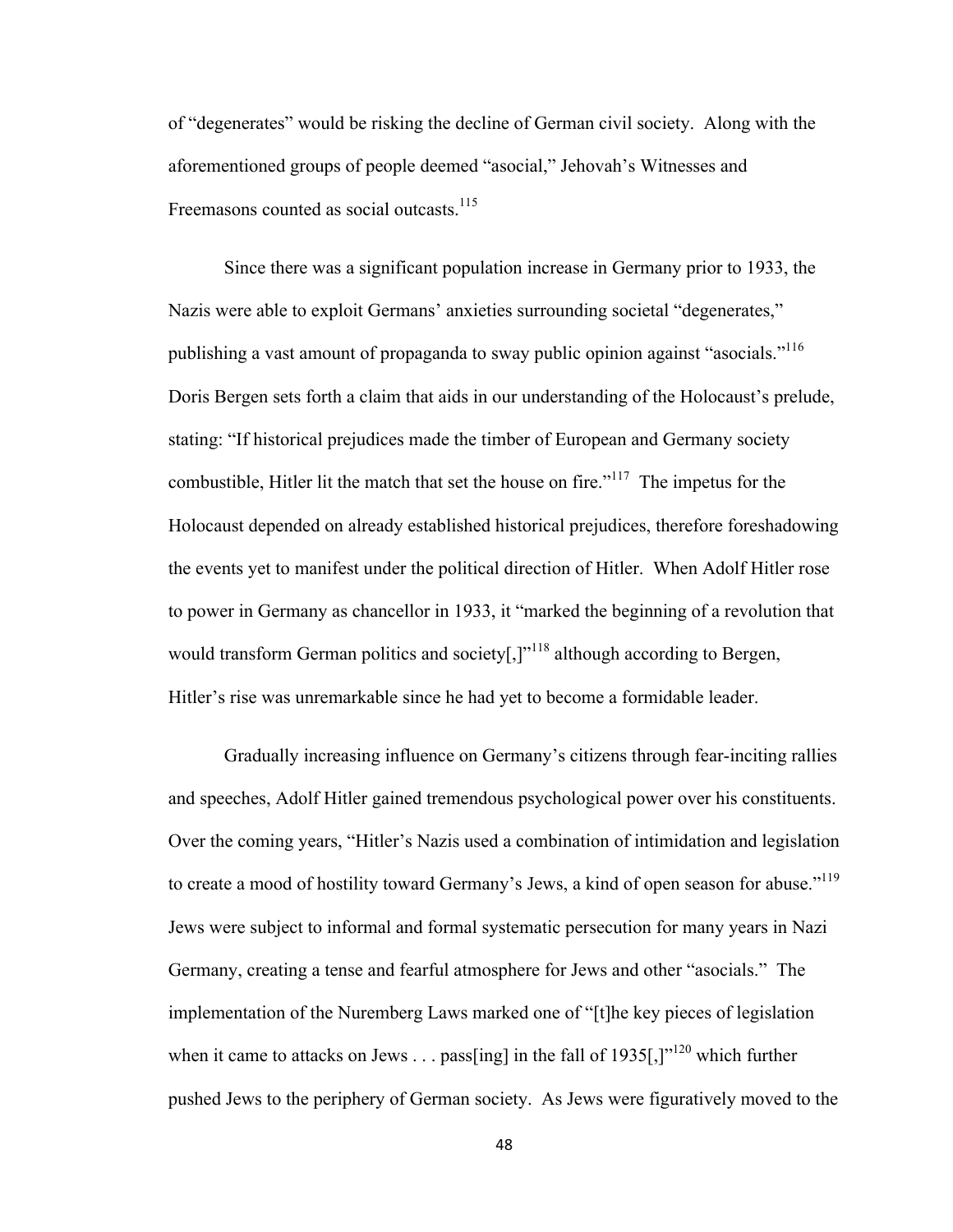margins of Germany society, they began to experience life as second-class citizens, as was the case with colonized subjects in Africa and Asia. During World War II, Jews suffered as they were physically imprisoned in ghettos across Nazi-controlled Europe.<sup>121</sup> The systematic persecution of Jews and other minorities during Hitler's reign was countered to some extent through resistance work.<sup>122</sup>

Much of our work in American Studies, such as this particular project, is meant to expose the pitfalls of colonization, racism, and persecution through multiple methodological vantage points, encouraging awareness about active collective resistance against destructive colonial domination.Pertinent to work done in American Studies because it coalesces transnational theories, postcolonial studies, and memory studies, Michael Rothberg's *Multidirectional Memory* allows for studying collective and individual memory and identity while "focus[ing] on both agents and sites of memory, and especially on their interaction within specific historical and political contexts of struggle and contestation."<sup>123</sup> Contextualizing Holocaust memory studies by methodically investigating the relationship between history, memory, representation, remembrance, and politics, Rothberg asserts that "pursuing memory's multidirectionality encourages us to think of the public sphere as a malleable discursive space in which groups do not simply articulate established positions but actually come into being though their dialogical interactions with others; both the subjects and spaces of the public are open to continual reconstruction."124 By challenging normative definitions of memory in order to open new possibilities for analyzing sites of memory within the public realm, Rothberg recognizes that conceptualizing collective and individual remembrance and memory "has the potential to create new forms of solidarity and new visions of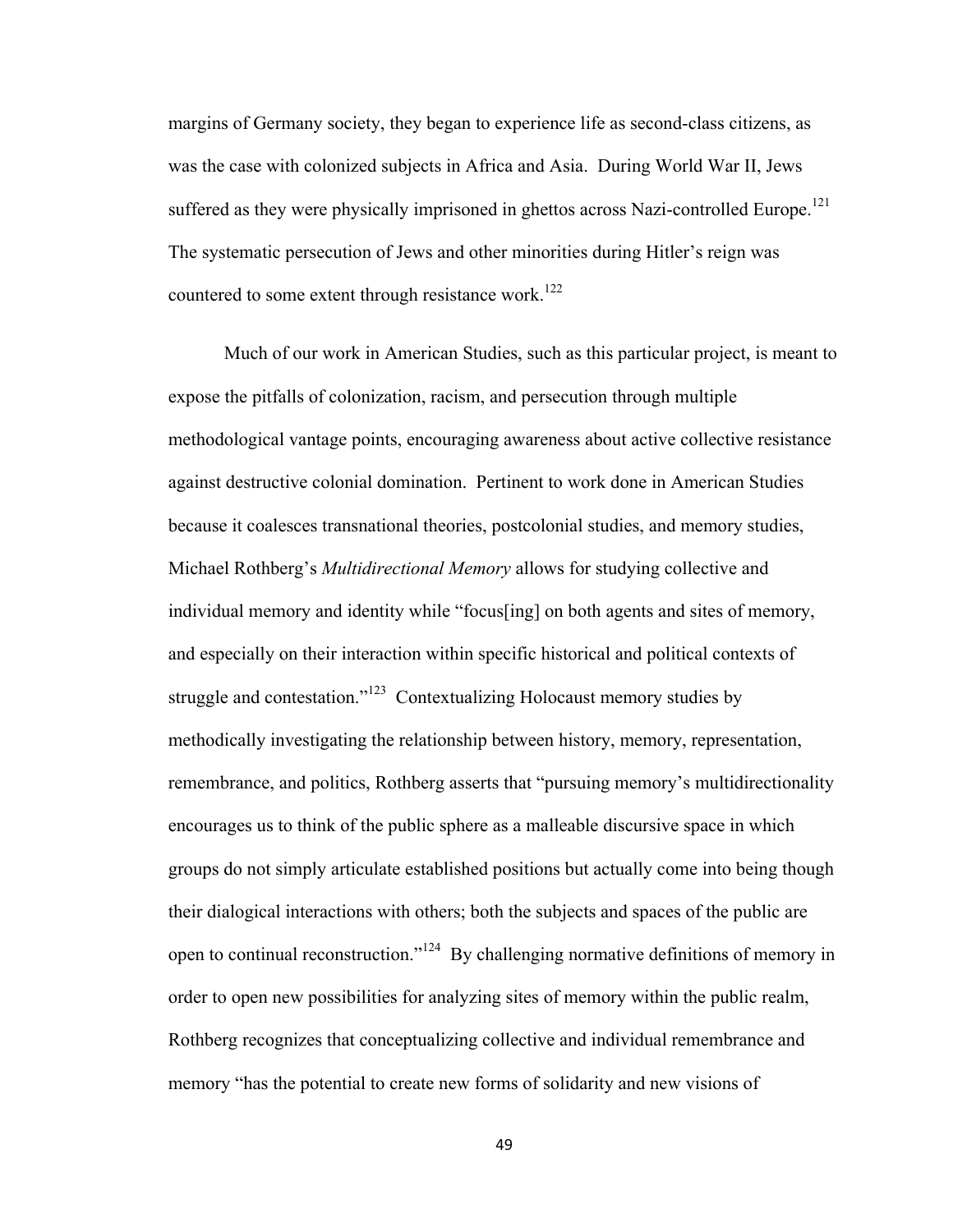justice."125 Despite justice representing different forms based on varying political, historical, and social contexts, Rothberg and other Holocaust scholars realize that the main goal of engaging in memory studies revolves around seeking international justice through active resistance to oppression.

# **Global Holocaust Awareness & Prevention**

On April 23, 2012 at the United States Holocaust Memorial Museum, President Barack Obama delivered a strongly worded speech on remembrance of the Jewish Holocaust in the United States while calling for global responsibility in genocide prevention. President Barack Obama, introduced by Holocaust survivor Elie Wiesel, speaks about his experience with Wiesel at Buchenwald, stating:

And at the end of our visit that day, Elie spoke of his father [Shlomo]. 'I thought one day I will come back and speak to him,' he said, 'of times in which memory has become a sacred duty of all people of good will.' Elie you've devoted your life to upholding that sacred duty. You've challenged us all, as individuals, as nations, to do the same, with the power of your example, the eloquence of you words, as you did again just now.<sup>126</sup>

Through appreciating the "sacred duty" to bear witness and uphold the memory of the Holocaust, President Obama strengthens Elie Wiesel's resolve to fight against persecution of the Jewish people. Elie Wiesel embodies resilience in surviving Holocaust horrors while retaining a personal sense of dignity, which has been reinforced by his persuasive and impactful speeches and descriptive, meaningful writings on his experiences. In bearing witness to atrocity and genocide as a Holocaust survivor for the purpose of educating the global public, Elie Wiesel actively works toward the attainment of a genocide-free global society.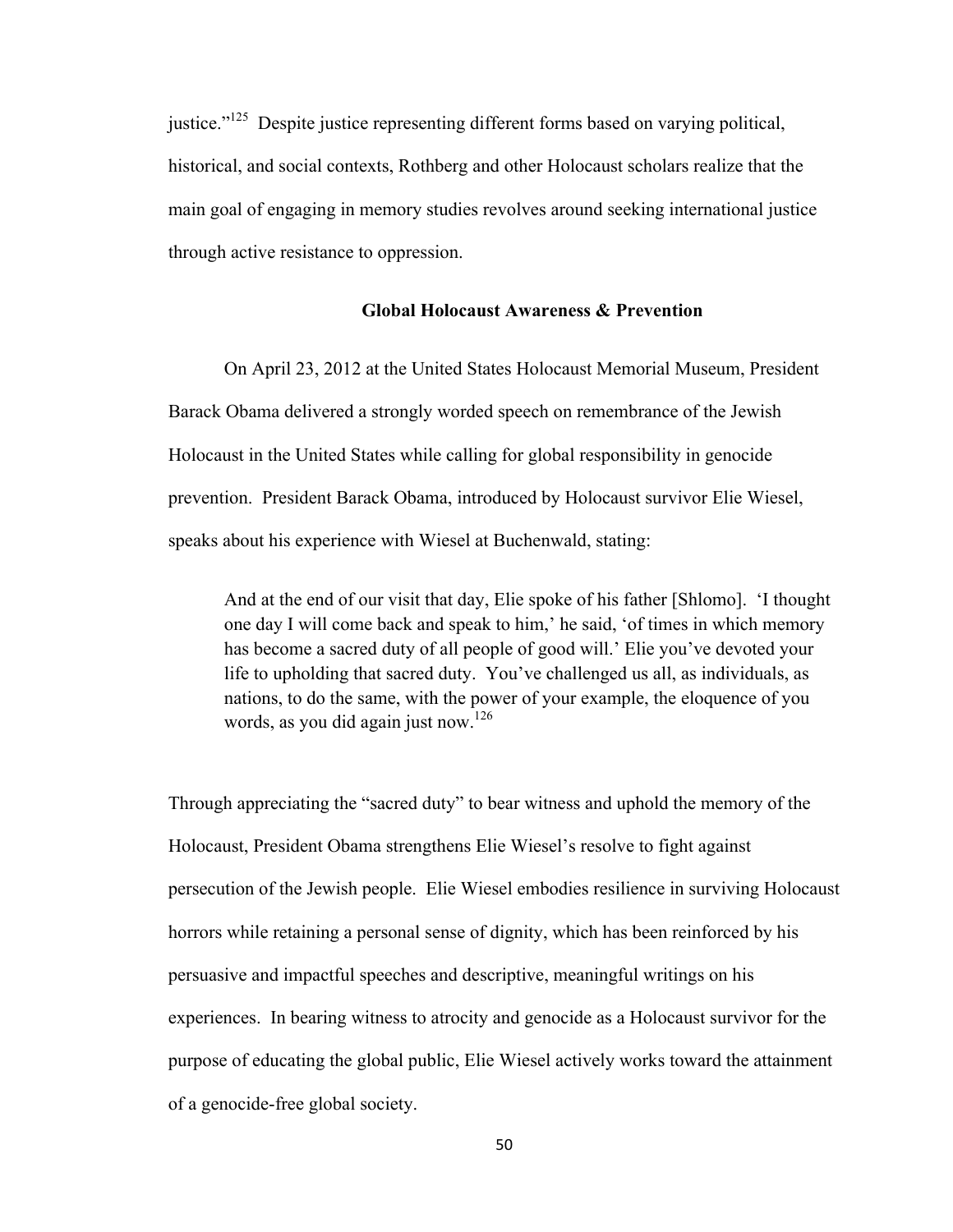With a global focus on Holocaust awareness and prevention, President Obama warned his audience about the imperativeness of remembering the Holocaust by hearing from the survivors themselves. At the forefront of his speech, President Obama speaks against Holocaust denial: "And I've walked those sacred grounds at Yad Vashem with its lesson for all nations: The *Shoah* cannot be denied."127 Located in Jerusalem, Yad Vashem is Israel's official Holocaust memorial to the Jewish victims of the Holocaust. Since anti-Semitism and Holocaust denial is ever-present in the world, it is especially noteworthy that President Obama reiterated the dangers of denial on an international stage. Recognizing that lessons derived from the Holocaust teaches us about the hazards of hatred, persecution, and genocidal destruction for the international community, President Obama's statements implicitly reflects a transnational awareness of Holocaust remembrance.

President Barack Obama's speech is a call to action by members of the global community to understand cultural diversity through embracing the "other" by practicing tolerance and widespread inclusion. Implicitly promoting the development of a higher consciousness for every citizen, President Obama declares: "We must tell our children [of the Holocaust]. But more than that, we must teach them. Because remembrance without resolve is a hollow gesture. Awareness without action changes nothing. In a sense, 'Never again' is a challenge to us all to pause and to look within."<sup>128</sup> To merely know about the Holocaust does not suffice; instead, we must learn about the Holocaust through research and visits to memorials. Holocaust education is key to creating engaged historical consciousness along with both individual and collective activism against hatred, which is necessary for teaching tolerance to current and future generations.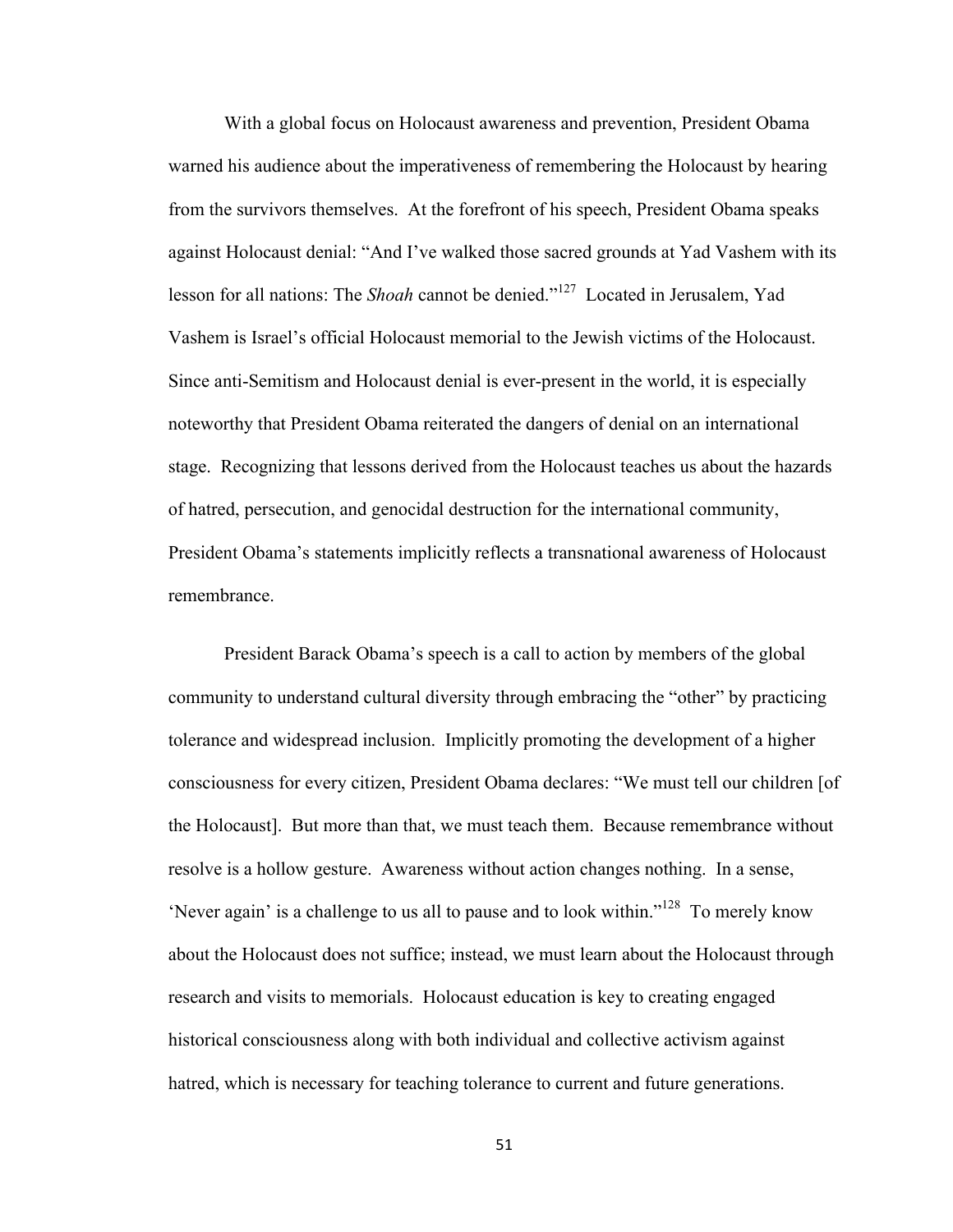By explaining the meaning behind the "Never again" refrain, President Obama reinforces the notion of activism against persecution. Echoing Elie Wiesel's "'Never again' is a challenge to reject hatred in all of its forms, including anti-Semitism which has no place in a civilized world."129 President Obama underscores the importance of internally reflecting on the challenge to end genocide wherever it occurs in the world. The rejection of hatred by means of social and political activism is strongly emphasized by Michel-Rolph Trouillot. Claiming that "no amount of historical research about the Holocaust and no amount of guilt about Germany's past can serve as a substitute for marching in the streets against German skinheads today[ $\cdot$ ]<sup>130</sup> Trouillot further emphasizes President Obama's urging to pair knowledge with collective action in the struggle against hatred and racism.<sup>131</sup> To be active in the struggle against anti-Semitism is to cultivate awareness of past persecution and Holocaust traumas, thereby igniting a sense of global solidarity among those invested in promoting a more peaceful global society. As stated by President Obama, genocide prevention remains a moral responsibility for the United States as well as other nations.<sup>132</sup> Since cultural and ethnic genocide is still raging today in various parts of the world, our work as scholars and activists is far from finished.

# **Against Holocaust Denial & "Against Forgetting"**

A main purpose of this project is to foster an awareness of Holocaust denial by educating people about tolerance and understanding of the Jewish people by analyzing their personal experiences as expressed through literary forms. In his treatise, Robert Eagleston explains that Holocaust denial must be discussed in regard to definitions of history and genre. Eagleston avows that Holocaust denial "is the claim that the murder of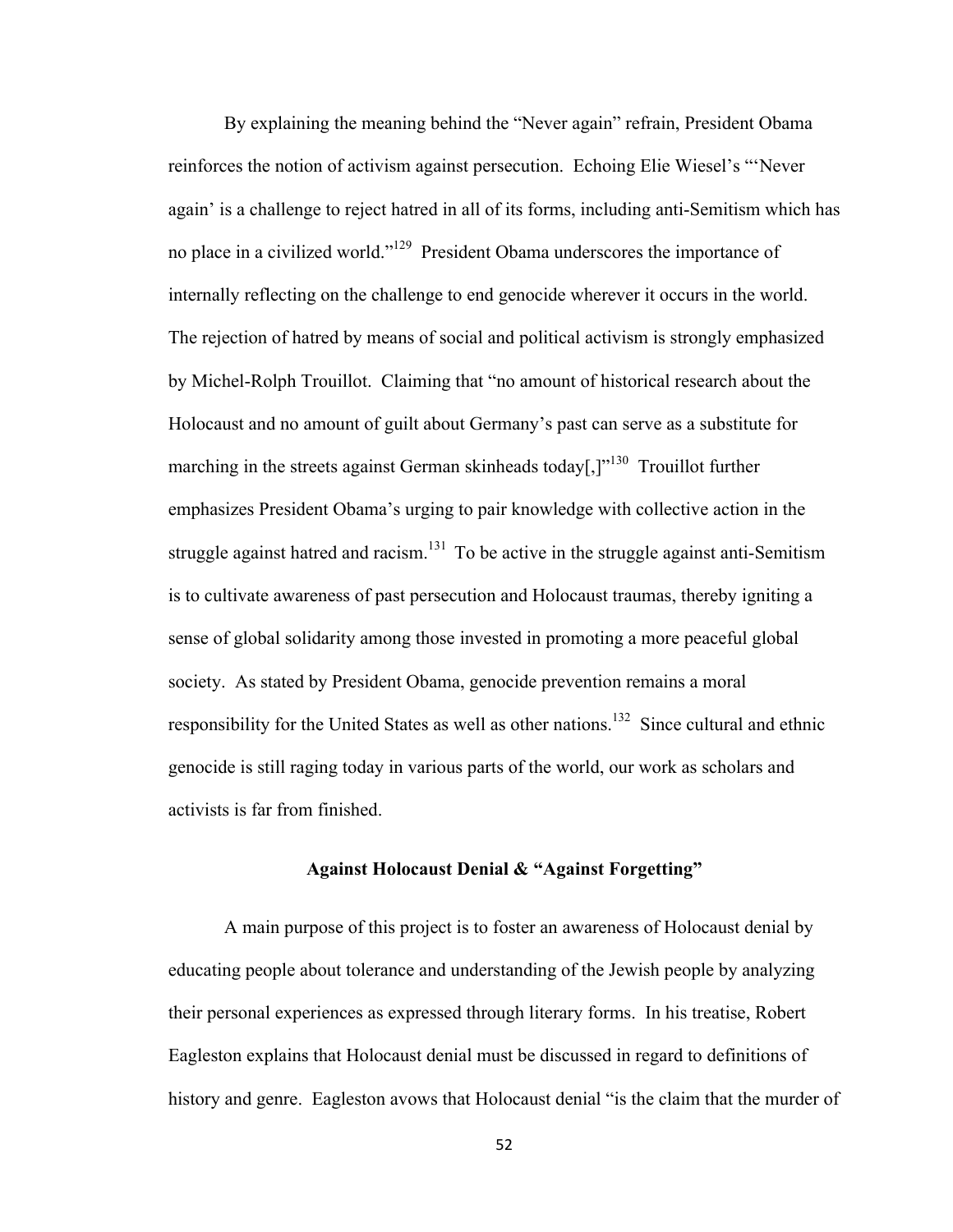approximately six million Jews in the Nazi genocide during the Second World War did not happen," and it is essentially "anti-Semitic and race-hate thinly camouflaged."<sup>133</sup> Despite overwhelming evidence that the Holocaust took place, a large number of people insist that it did not occur, which exposes their blatant hatred and racism toward Jews. Since our modern world is comprised of people from multiple ethnic, racial, and religious backgrounds, embracing people of different backgrounds is the goal of those who purport to be open-minded, tolerant, and informed citizens. According to Eagelston: "Part of being postmodern is being aware that, as a result of the colonial and post-colonial history of the world, the cultures we inhabit are multicultures."<sup>134</sup> According to Desmond and Dominguez, we often think that multiculturalism only pertains to diverse groups of people living in the United States, but cultural diversity obviously exists abroad, which effects people living in the United States and beyond.

In order to resist anti-Semitism, Holocaust denial, and racism more generally, it is essential to study diverse cultures while understanding the impact of colonial histories and legacies on people of color. Battling against hate and misunderstanding, scholars in American Studies and Genocide Studies hope to build awareness of the need for accepting and encouraging diversity while increasing a sense of inclusion for people of color within and outside of higher learning institutions. Robert Eaglestone reflects on the concept of multiculturalism as he posits:

Multicultural societies are not those where different cultures are assimilated into a single culture (although wonderful things come from creative mixing of cultures). Rather, it is a culture of respect and negotiation between different traditions. . . . Part of what we, who live and share in this multiculture, have a duty to do is fight this hatred [of Holocaust deniers] wherever and wherever we find it. $135$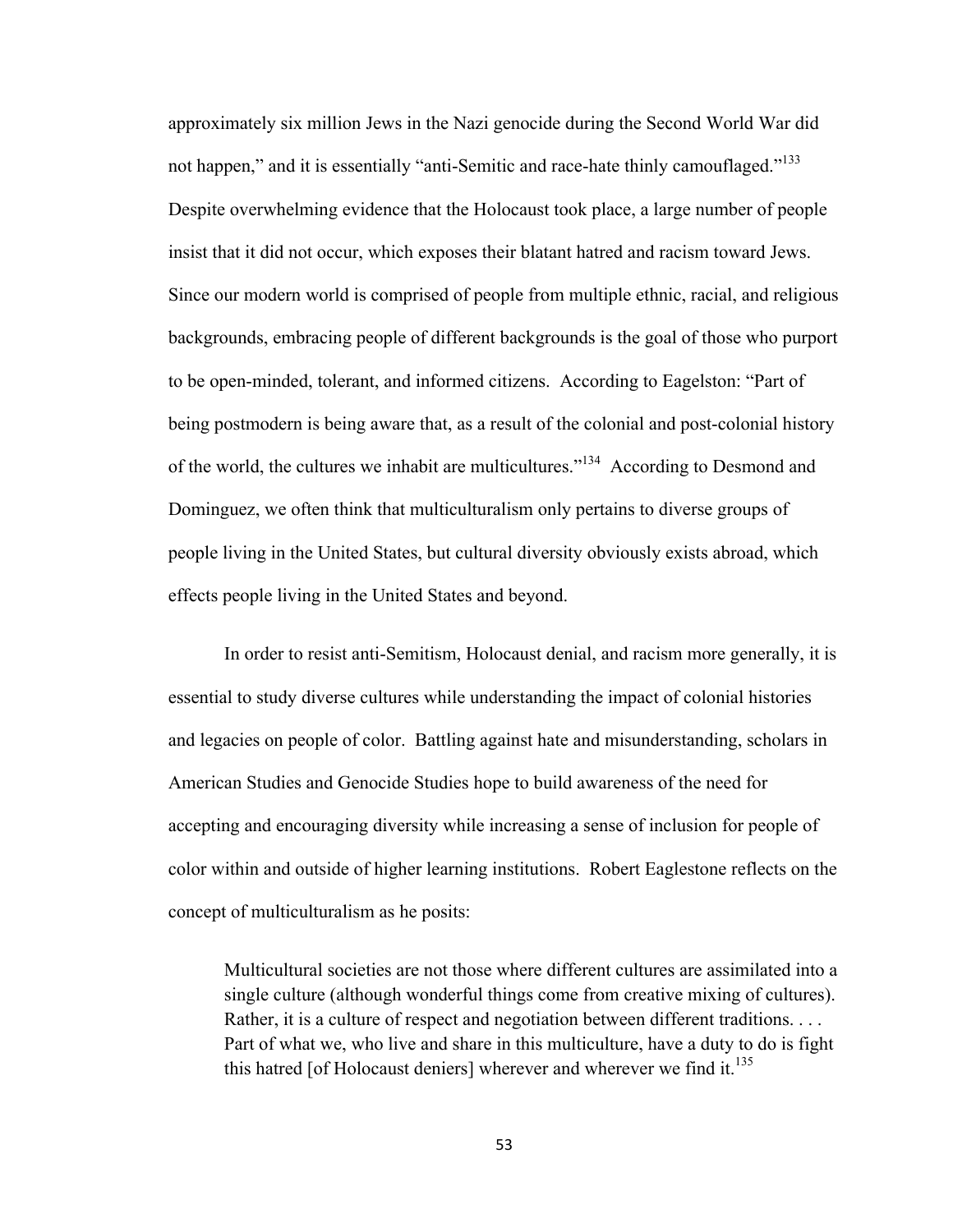If citizens maintain a sense of tolerance and respect for other people and cultures, then a strong sense of understanding of different lifeways, traditions, and perspectives develops; hence it is possible for Holocaust deniers' hatred to be minimized or demolished altogether.

Remembering the Holocaust is essential for honoring the dead and becoming educated about its horrendous events while working toward ending persecution and genocide wherever it exists. In the words of Elie Wiesel: "To forget would be not only dangerous but offensive; to forget the dead would be akin to killing them a second time."<sup>136</sup> In order to be aware of the Holocaust, we must listen to survivor's stories and recognize their lessons "[f]or the youth of today, for the children who will be born tomorrow."137 A main goal of this thesis project is to bring awareness of the Holocaust's horrors while also acknowledging the bravery of survivors who lived to tell their tales.

Within this chapter, the importance of transnational perspectives within American Studies in regard to genocide, the United States, and the Jewish Holocaust is evident as well as the necessity of comparative genocide analysis. The contested sites of history and memory must be considered within Holocaust Studies, as is evident in the critical discussions found here. The study of convergences and divergences of individual *versus*  collective memory of the Holocaust is necessary to explore in order to gain a solid foundation for the critical examination of literary Holocaust narratives. The complex histories of colonialism and racism are considered in this chapter as a means to understand how the Holocaust must be contextualized more broadly. Holocaust education and awareness of genocide is crucial for working to collectively prevent genocide and move against Holocaust denial and honor Holocaust victims, while also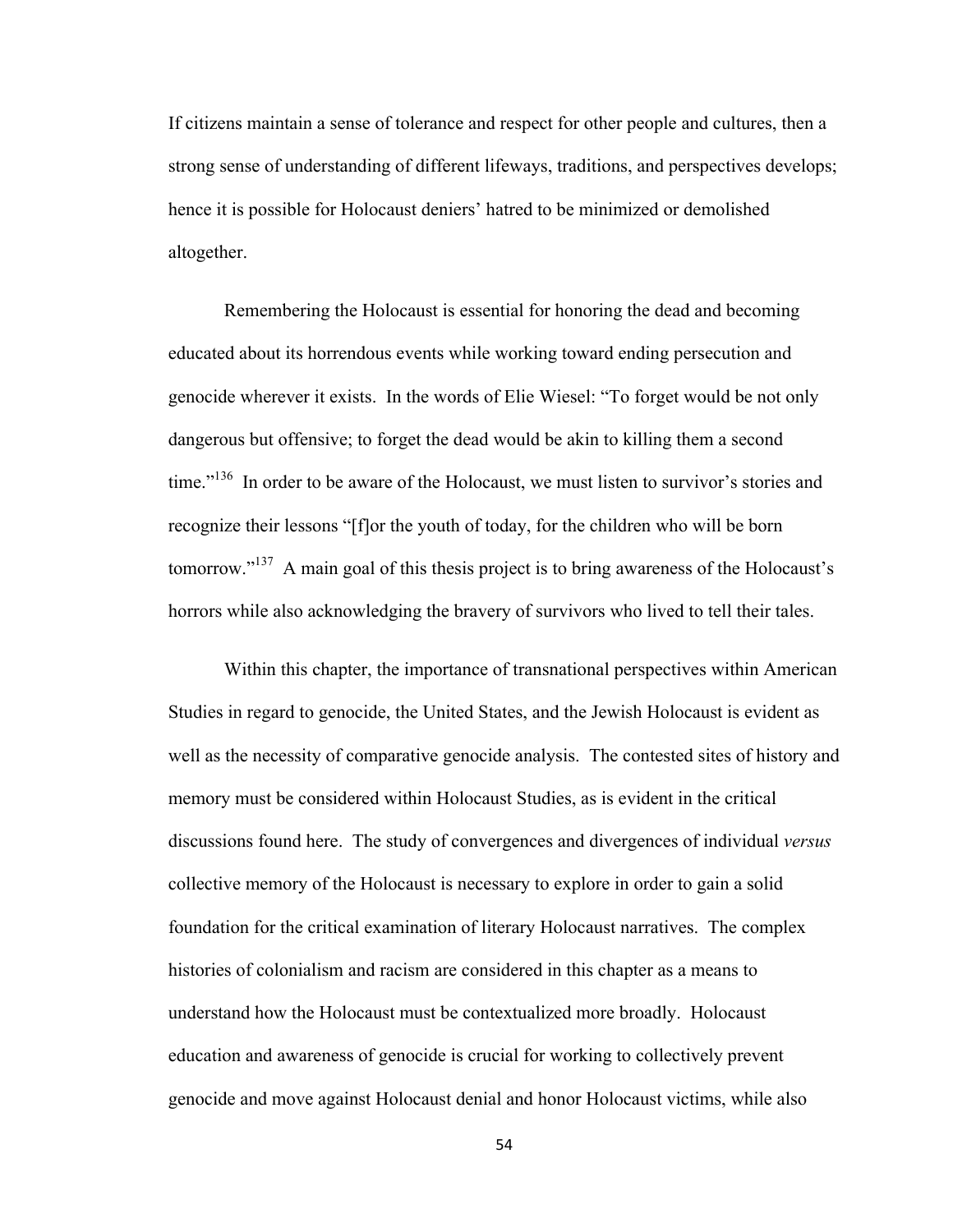working to create alliances against persecution, racism, and oppression within a global context.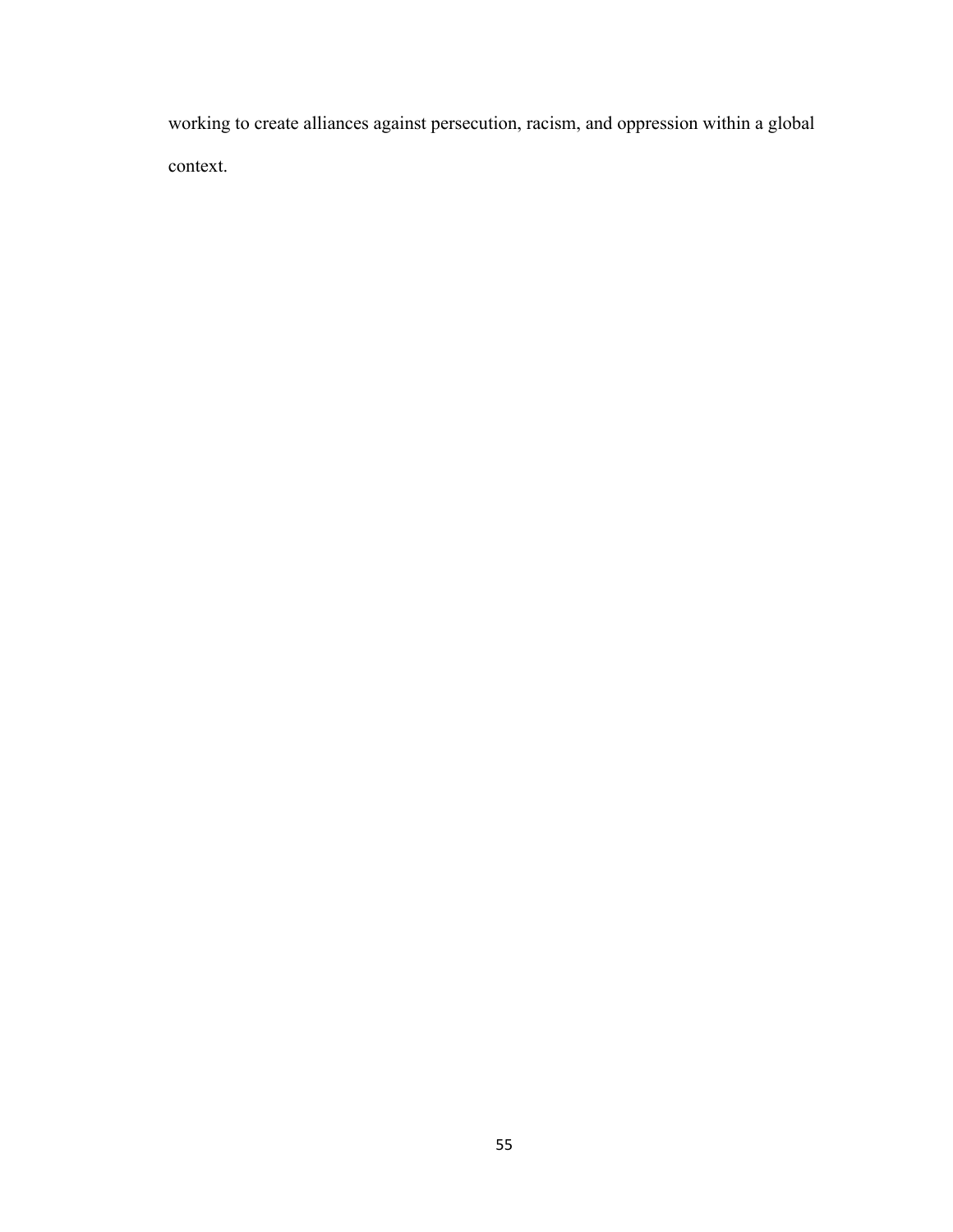#### **Chapter Two**

# **"To Describe the Indescribable:" The Interplay of Memory and Imagination in Jewish Women & Children's Holocaust Narratives**

While metaphors are often employed in literary Holocaust narratives "to describe the indescribable," portraying the Jewish Holocaust (*Shoah* in Hebrew) during World War II accurately through the written word is essentially an impossible task.<sup>138</sup> Despite the challenge in translating traumatic memories into language, some authors are able to meaningfully express their stories in ways that move their readers immensely. Instead of utilizing straightforward phrasing to describe, to the best of their ability, events that actually took place, many Holocaust survivors rely on metaphors and symbols as a means to relay information regarding their traumatic recollections. Since it is not possible to exactly reproduce Holocaust survivors' experiences, a language that is understandable, familiar, and knowable must be invented for readers.

Imagistic language is set forth in literary Holocaust narratives to assist readers in imagining the Holocaust's surreal events, which lie outside of normal human experience. Commenting on the difficulty of expressing Holocaust experiences through literature, Lawrence L. Langer states: "The challenge of the literary imagination is to find a way of making this fundamental truth [of Holocaust experiences] accessible to the mind and emotions of the reader."<sup>139</sup> Each Holocaust author must find an effective approach to access "the literary imagination" in order to create a distinctive narrative style that will reach the intended audience.<sup>140</sup> Although substantial limitations exist, "[a]rtistic expression nonetheless makes available to the imagination a dimension of Holocaust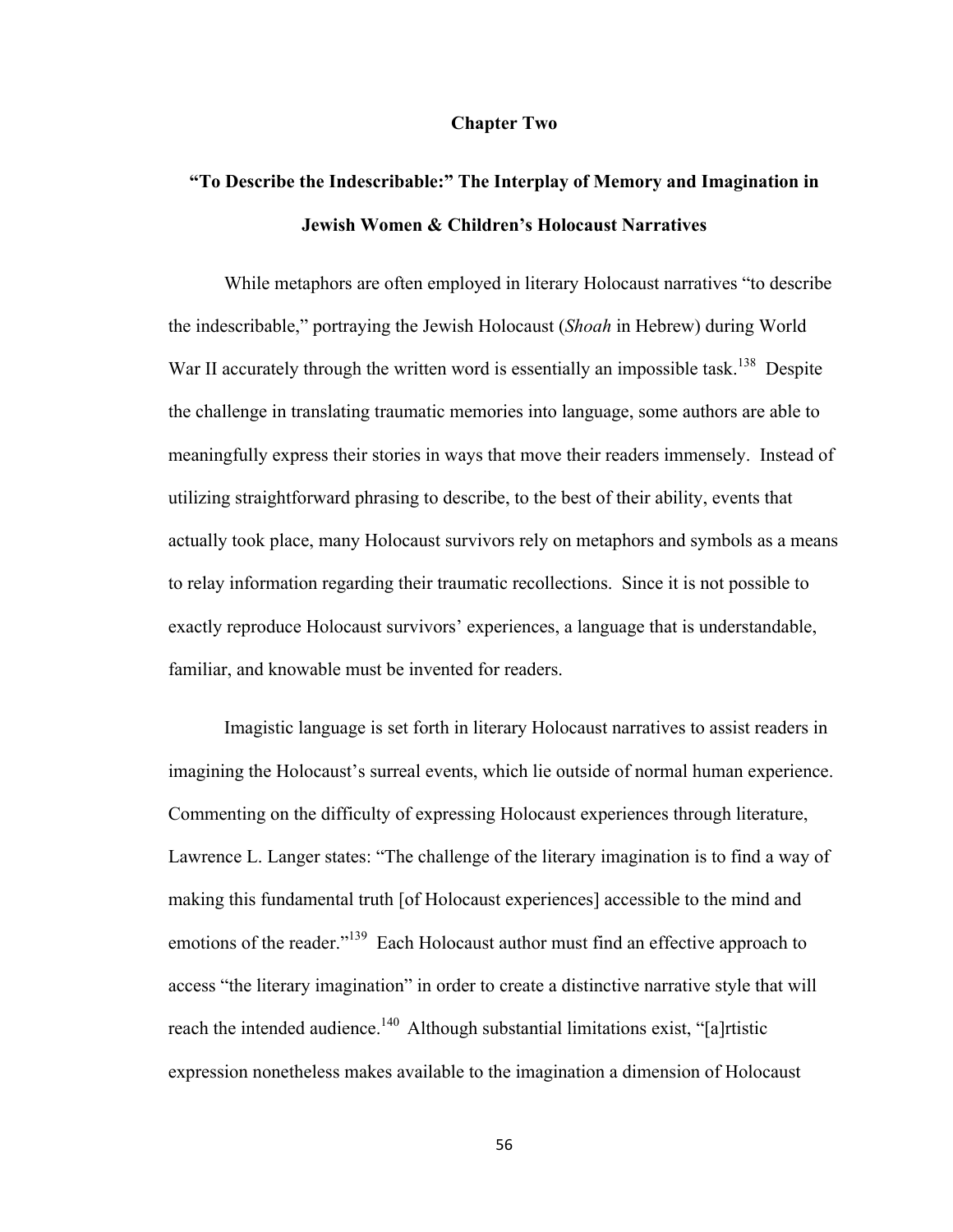atrocity that few other kinds of writing can achieve."<sup>141</sup> Holocaust Literature challenges the reader to actively imagine the surreal nature of Nazi-perpetrated atrocities and genocide in a way that significantly differs from traditional genres, which tend to focus on everyday life events and experiences.

This chapter's central focus surrounds an analysis of how Jewish Holocaust survivors employ narrative styles and techniques in their stories, especially those of women and children who explore—through the use of metaphor, visually descriptive language, and the interplay of memory and imagination—the trauma at the crux of each narrative. This chapter, secondly, threads in an investigation of self-reflexive commentary on memory and the writing process in Paul Steinberg's memoir *Speak You Also*. A main argument of this chapter is that since Holocaust narratives are always mediated, "authentic" Holocaust narratives do not actually exist because survivors rely on reinventing past memories and experiences to write their stories. This chapter additionally argues that Holocaust survivors such as Rena Kornreich Gelissen, Paul Steinberg, and the fictional characters Emil and Karl, must rely upon the survival technique of group solidarity and companionship to endure Holocaust traumas. The reaffirmation of life in the midst of trauma is a common theme in Holocaust Literature, which is symbolic of the human spirit's resiliency. Finally, the overarching argument is as follows: despite the fact that male-centered survivor stories are the most frequently read by general audiences with the exception of *The Diary of A Young Girl*, it is necessary for women and children's voices to be heard, valued, and studied academically in order for a fuller representation of war witness accounts within the Holocaust literary canon.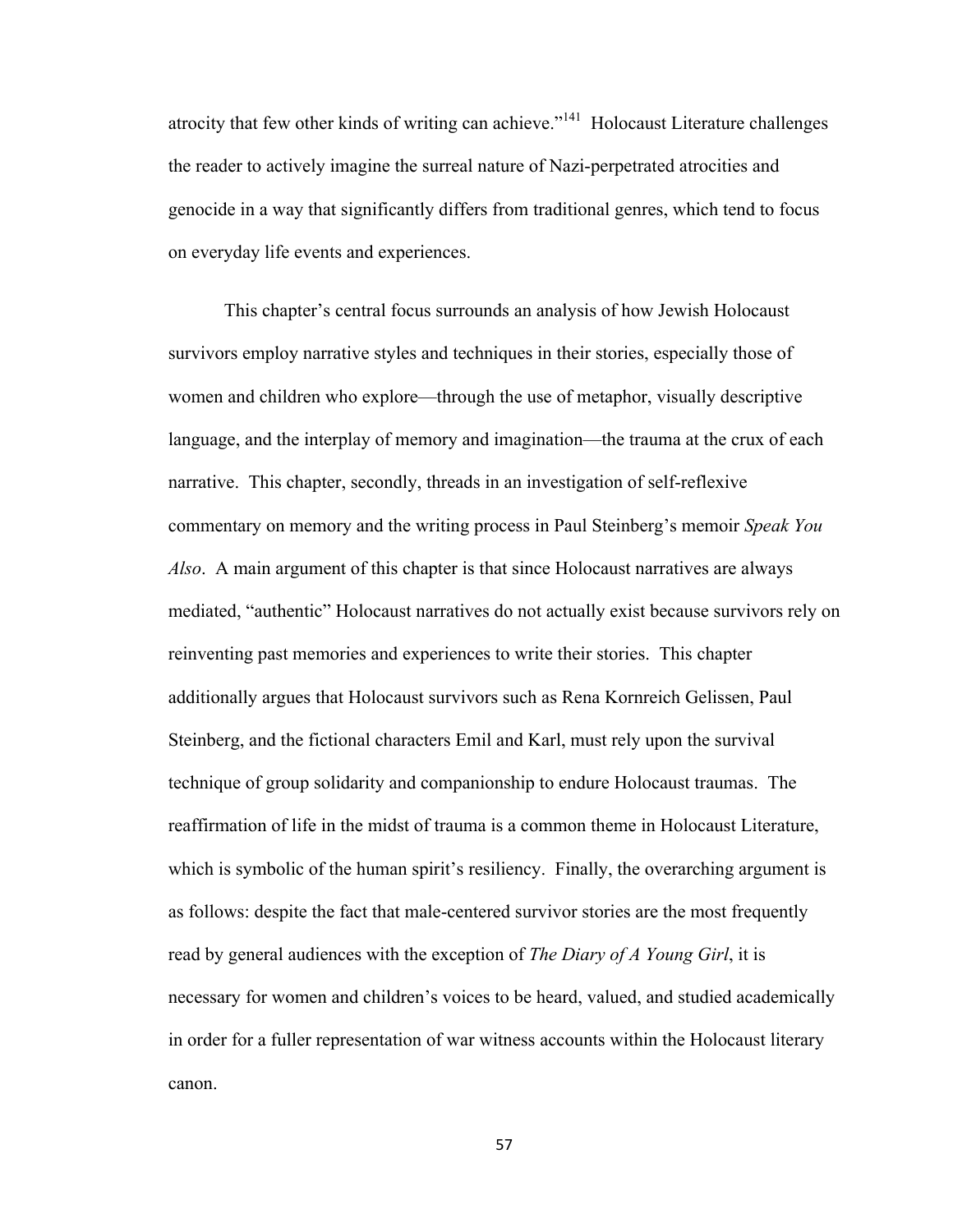#### **Privileging Women and Children's Counternarratives**

In the past two decades, scholars have increasingly recognized women's Holocaust testimonies and narratives, yet more attention must be devoted to their study within Holocaust Studies. Remarking on how women are important participants in history, Jay Winter attests: "Women join men in forming a new class of historical actors—what we now term 'witnesses,' people who were there, people who have seen war at close range, people whose memories are part of the historical record."<sup>142</sup> Winter advances the idea that individual memories become part of a larger historical collective remembrance while alluding to the agency of women war witnesses. As discussed in Chapter One, individual and collective memory remains a heavily contested site of study within Holocaust Studies. Actors or agents, rather than narrators of history, terms derived from Michel-Rolph Trouillot, possess a certain authoritative power that tends to be acknowledged and honored within public discourses.

Women are being viewed in the current political global environment as active agents of history rather than submissive bystanders; thus women's narratives should be more visibly included into the broader Holocaust literary canon. S. Lillian Kremer focuses on an absence pertaining to women's stories in the Holocaust literary archive: "Studies of Holocaust literature written before the late 1970s by male critics focused on works by male Europeans and Israelis. Other than a few significant exceptions, prominent critics have given scant attention to the noteworthy body of Holocaust writing by Americans and women."<sup>143</sup> Centering attention on female-authored Holocaust narratives by American Jews is another way to substantially expand the Holocaust literary archive. As Kremer attests: "With the intention of extending the canon, this text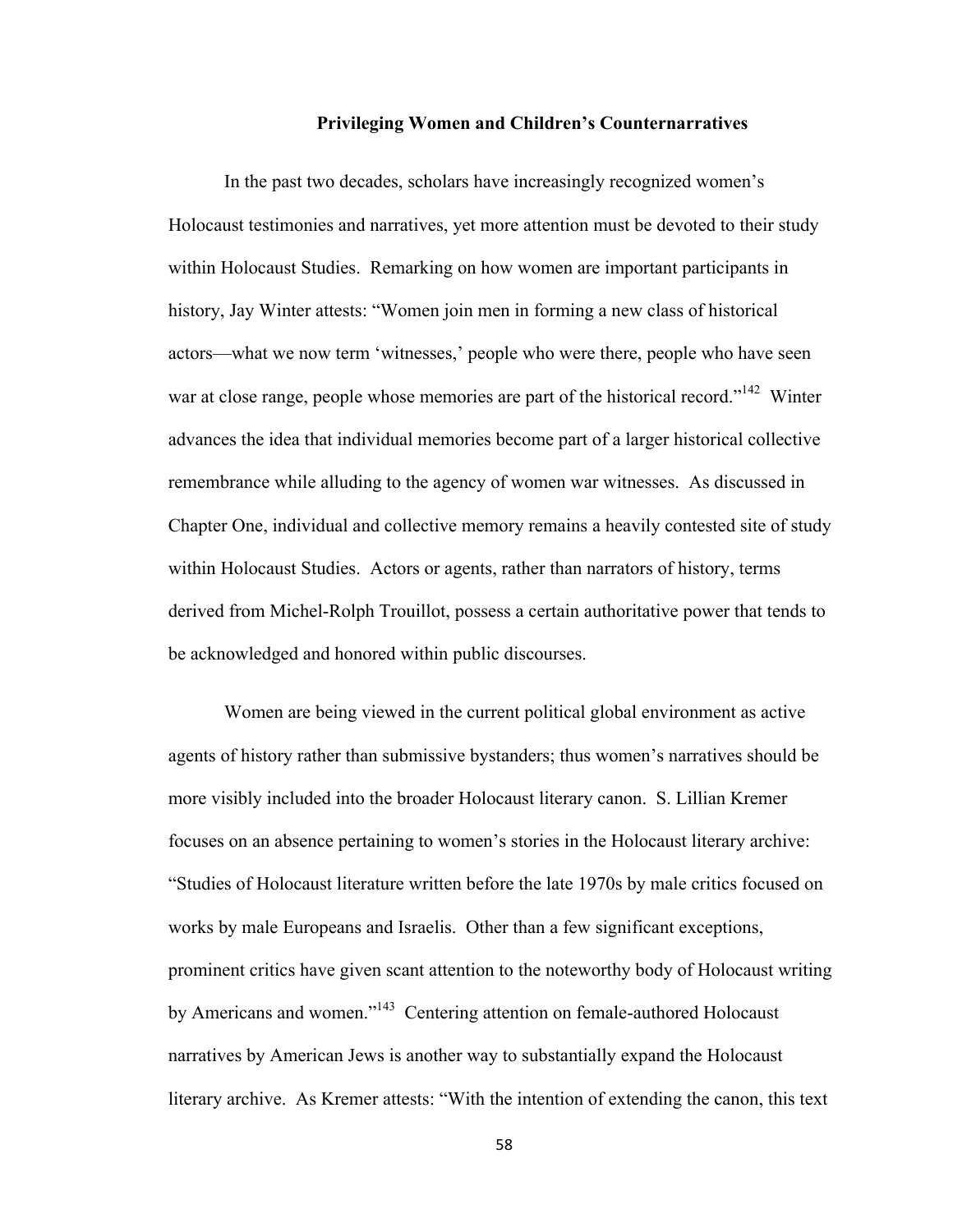explores English-language fiction by émigré women living in America whose creative writing is influenced by Holocaust memory and experience, and fiction by Americanborn women encountering the Holocaust through research and imagination."<sup>144</sup> Distinguishing between Holocaust "memory and experience" and "research and imagination," Kremer highlights varying degrees of closeness to the Holocaust, revealing that women who did not directly experience the Holocaust must rely on "research and imagination" to create their narratives. Examining Holocaust-centered work of American women who are not Holocaust survivors, while also including analysis of émigré Holocaust survivor narratives, Kremer provides a far-reaching study that is "reflective of the diverse Holocaust experience of nationally, culturally, and socially distinct women."<sup>145</sup> Due to Kremer's reflections on women's Holocaust experiences through national, cultural, and social lenses, her gendered work is transnational in nature.

A significant shift has occurred over the last two decades in studying Holocaust Literature from a gendered perspective, demonstrating how scholars have actively worked to reshape the field in order to include women's Holocaust narrative accounts. Increasing awareness of female-authored narratives lies at the heart of S. Lillian Kremer's project as she aims at promoting egalitarianism among men and women authors within Holocaust literary studies. In underscoring the need to make prominent Women's Holocaust Literature, Kremer declares: "Though slow in appearing, feminist perspectives have emerged in Holocaust historiography during the last two decades and have become central elements of the Holocaust canon."146 Feminist perspectives of the Holocaust are key to understanding the added difficulties for women in overcoming gender discrimination and sexism within and outside of concentration camps; thus, a sense of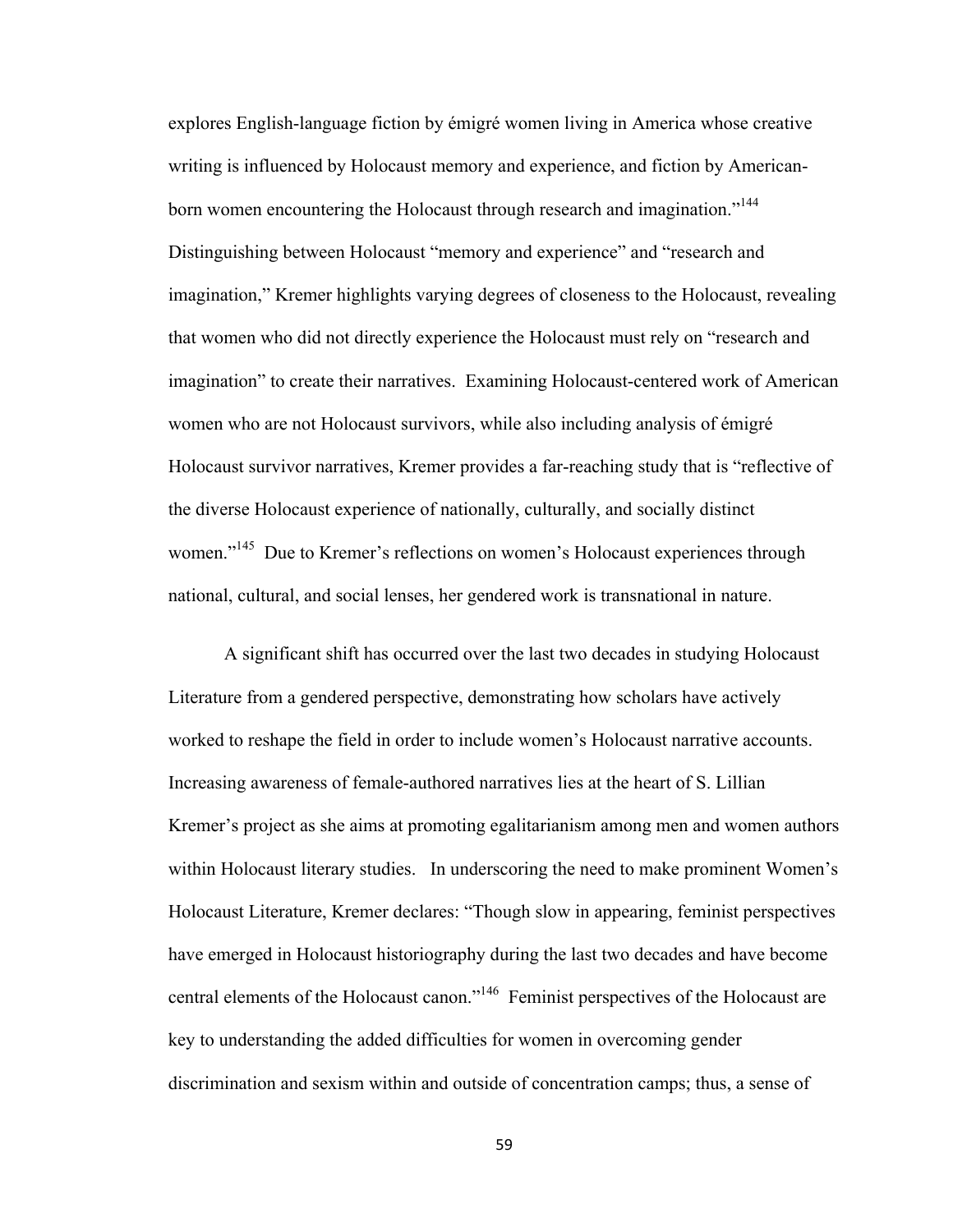agency as a means of resistance was important for Jewish women during World War II. The effort to move women's Holocaust narratives from the periphery to the center of the Holocaust literary canon is enormously important for this thesis project, as it argues to further highlight women's agency while prioritizing accounts of their experiences.

Although a considerable move to center women's Holocaust narratives within the literary archive has already taken place, their narratives can still be considered counternarratives. Since women, along with children, were among the most vulnerable groups of people who experienced the Holocaust and because their narratives are still less known than men's narratives, women's voices in particular must be heard, acknowledged, and remembered. Recognizing the inclusion of gender and sexuality into Holocaust Studies over the past two decades, Marianne Hirsch argues for a more explicit incorporation of women's Holocaust narratives into the Holocaust historical and literary archive by asserting:

If gender and sexuality have entered Holocaust studies in the last twenty years, they have primarily been used to create a lens through which we can understand the particularities found in women's testimonies and memories, and to shape a platform that has enabled those stories to emerge and be heard in a context in which masculine and heteronormative stories had for the most part dominated.<sup>147</sup>

According to Hirsch, women's narrative accounts reveal unique viewpoints; therefore, it is especially critical to create a gendered, alternative "platform" or space in which women's stories can be made present as literary discussions are actively reframed from a female-centered perspective. The dominance of masculinity and heteronormativity within Holocaust Literature must be comparatively analyzed in relation to discourses of femininity and nonheteronormativty as Holocaust Studies reinvents itself over time. In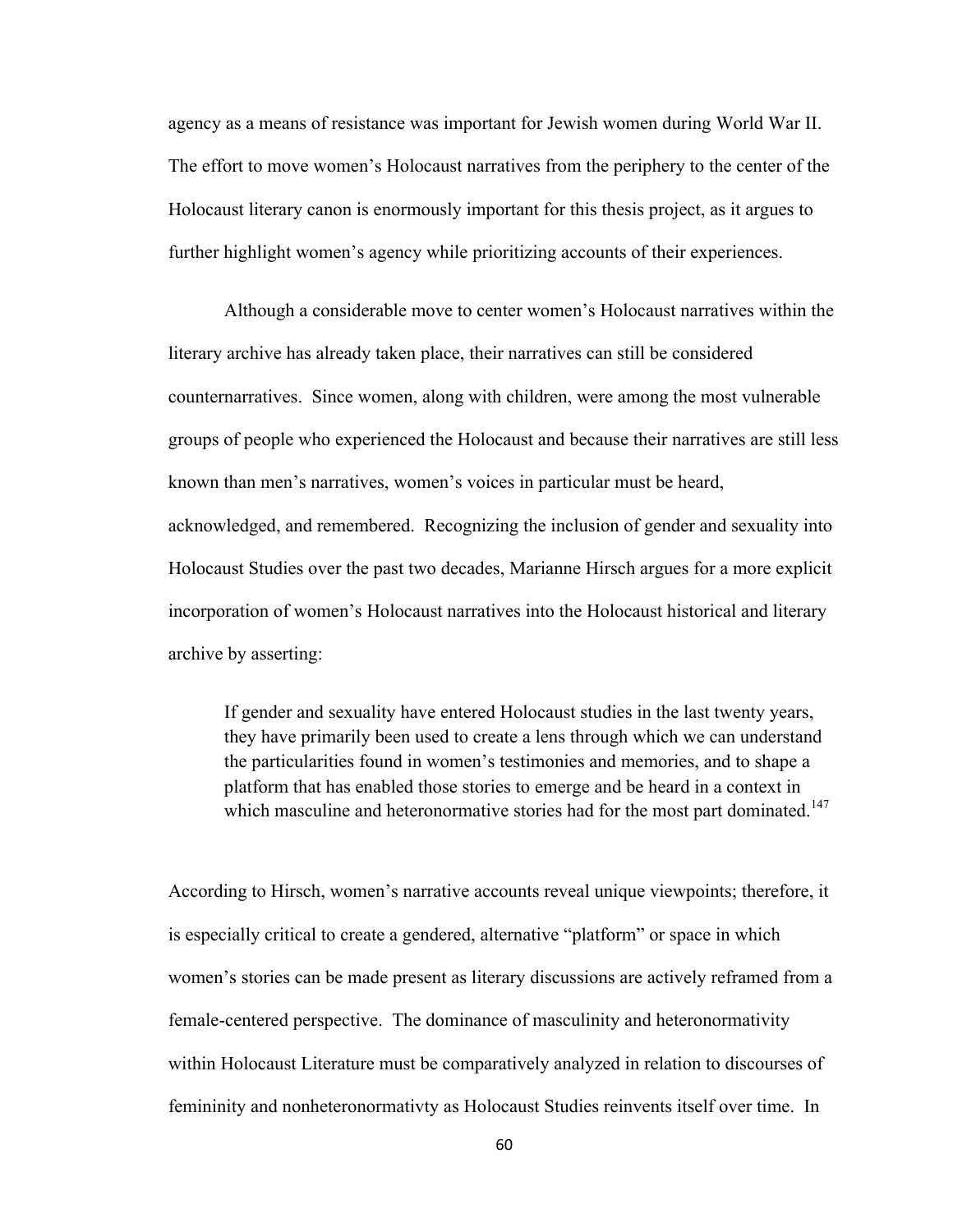order for a richer, more dynamic area of study to emerge, the boundaries of Holocaust Studies must continually be reconfigured as new forms of analysis develop.

The study of women's Holocaust narratives is constantly changing because the methods for understanding complicated and nuanced themes, tropes, literary styles, descriptions of survival strategies, and healing processes that women must undergo during and after World War II are always in negotiation. Whether fiction, and I would argue, oral and written or historical testimony, women's Holocaust writing, "validates women's history, mourns the dead, empathizes with survivors whose memories are burdened by horrendous trauma, and celebrates regenerative psychological healing and communal restoration."148 Women's Holocaust Literature encourages both individual and collective remembrance while opening a space for exploring the therapeutic aspect of writing for survivors and their descendants.

*Rena's Promise*: *A Tale of Two Sisters in Auschwitz* marks an example of a woman's narrative that fosters a distinctive sense of healing in response to trauma while contributing to the restoration of women survivors' morale. Companionship as a survival strategy is noticeably present in Rena's narrative. As previously stated, the study of women as Holocaust witnesses is vitally important in examining a wide range of wartime accounts. S. Lillian Kremer's contends: "The near absence of representation of women's gender-related Holocaust experience in critically celebrated literature is explained in some measure by the gender of most Holocaust authors and critics. Their work reflects their male experience and perspective."149 According to Kremer, the lack of celebrated Women's Holocaust Literature is due to male critics primarily focusing on and praising Holocaust narratives by male survivors. Since male-authored literary criticism reflects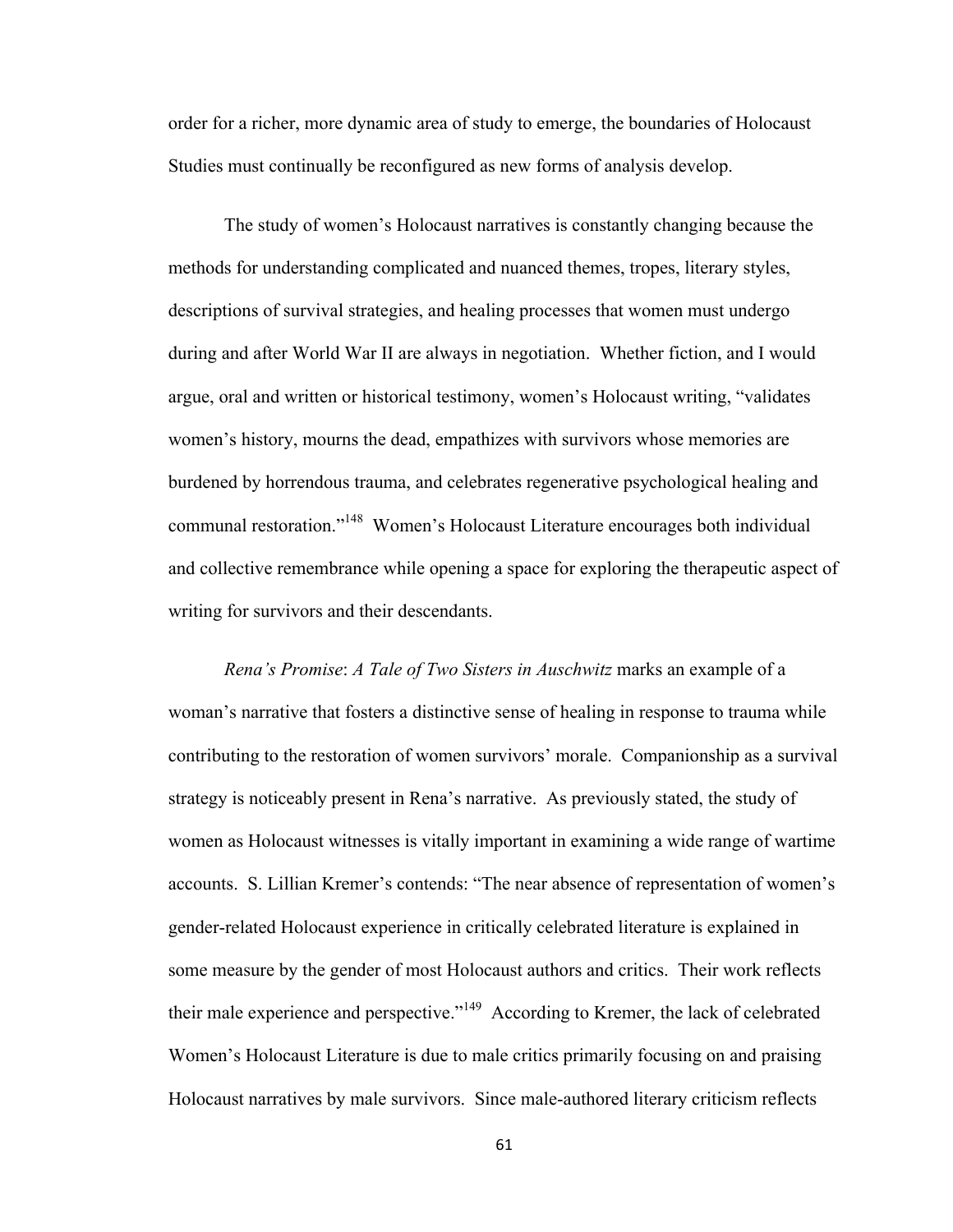their biased masculine worldviews, it is important for all critics to aim at understanding differing survivor perspectives, such as those of women and children.

By focusing on girl-child bearers of history, new avenues of analysis become available in interpreting the perspective of Auschwitz survivor Rena Kornreich Gelissen. It is a difficult endeavor for a Holocaust survivor to remember traumatic memories of internment in Auschwitz, yet it is even more challenging to recall such memories years after the experiences occurred. Rena Kornreich Gelissen retroactively imagines experiences from girlhood while she is an older woman, and thus actively participates in reviving her own *postmemory* within a structured historical context. Co-author of *Rena's Promise*, Heather Dune Macadam, provides a glimpse into the difficulties surrounding the reconstructive narrative process: "My original approach to interviewing Rena about her story was to get her to start at the beginning and go to the end, from Point A to point B. . . . But the mind does not move linearly, it plays hopscotch and jump rope with our memories."<sup>150</sup> Dune Macadam reveals how challenging the task of (re)constructing memories is for developing a coherent narrative; thus, creative approaches to interviewing a survivor are necessary. Since our memories do not exist linearly, and since our mental images and thoughts manifest in multiple dimensions, the process of organizing recollected memories chronologically invariably requires a great amount of work.

# **Reconstructing Memories & Narrative Conventions**

To comprehend the process of assembling a cohesive and accessible Holocaust narrative for readers, the critical work of Ruth Franklin, relating to the implementation of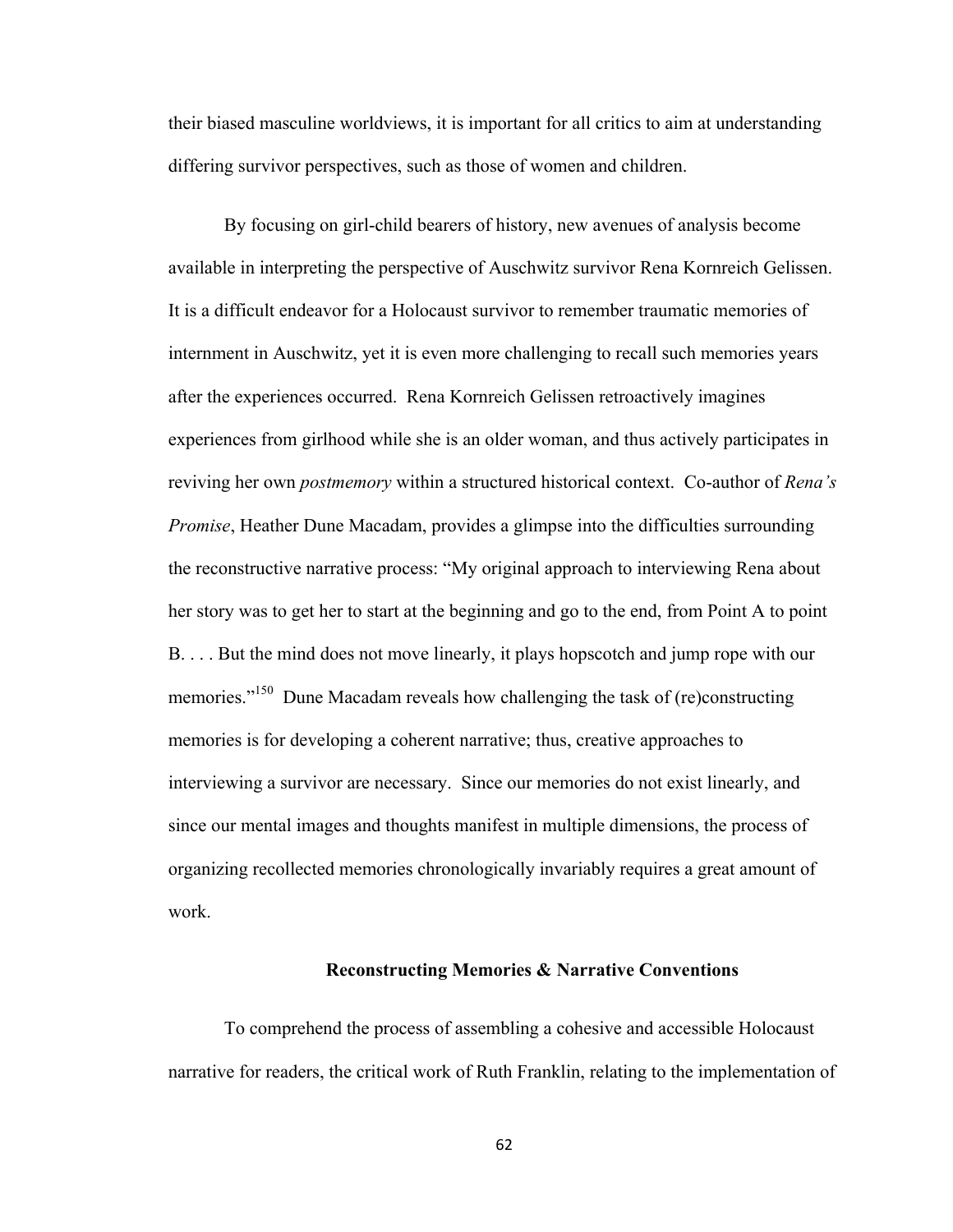imagination into Holocaust survivor tales, must be considered.<sup>151</sup> According to Franklin, the complex intertwining of memory and imagination comprises a considerable part of the writing process for survivors intent on recording their stories. Franklin contends that Holocaust narratives should not be exempt from scholarly criticism because they involve both memory and embellished reflections; such imaginative narratives are subject to scrutiny by literary scholars. Recognizing that all Holocaust narratives are mediated, Franklin states: "To consider any text 'pure testimony,' completely free from aestheticizing influences and narrative conventions is naïve. *Every canonical work of Holocaust literature involves some graying of the line between fiction and reality.*" 152 [emphasis original] Within Holocaust narratives, wide arrays of narrative techniques are utilized; hence all Holocaust Literature consists of a blurry combination of literary conventions and retrospective personal reflections on the historical past.

Holocaust survivors make sense out of traumatic, disordered, and nonsensical Holocaust events by ordering and structuring their literary material to create a streamlined narrative, further providing evidence that every literary work is mediated. Explaining the potential problems surrounding literary Holocaust portrayals, Ruth Franklin comments: "Aesthetically, the literary representation of horror has an inherent falsity, in that it requires the writer to impose a coherent pattern or form when in reality there was only chaos."153 Through systematically structuring written reflections of traumatic experiences, writers work to assemble an organized narrative, which aids in rebuilding and rearranging the survivor's fragmented and fading memories. If the survivor writes his/her story post-World War II, the recollection of memories must be supplemented by (re)imaginings of traumatic personal experiences that have long been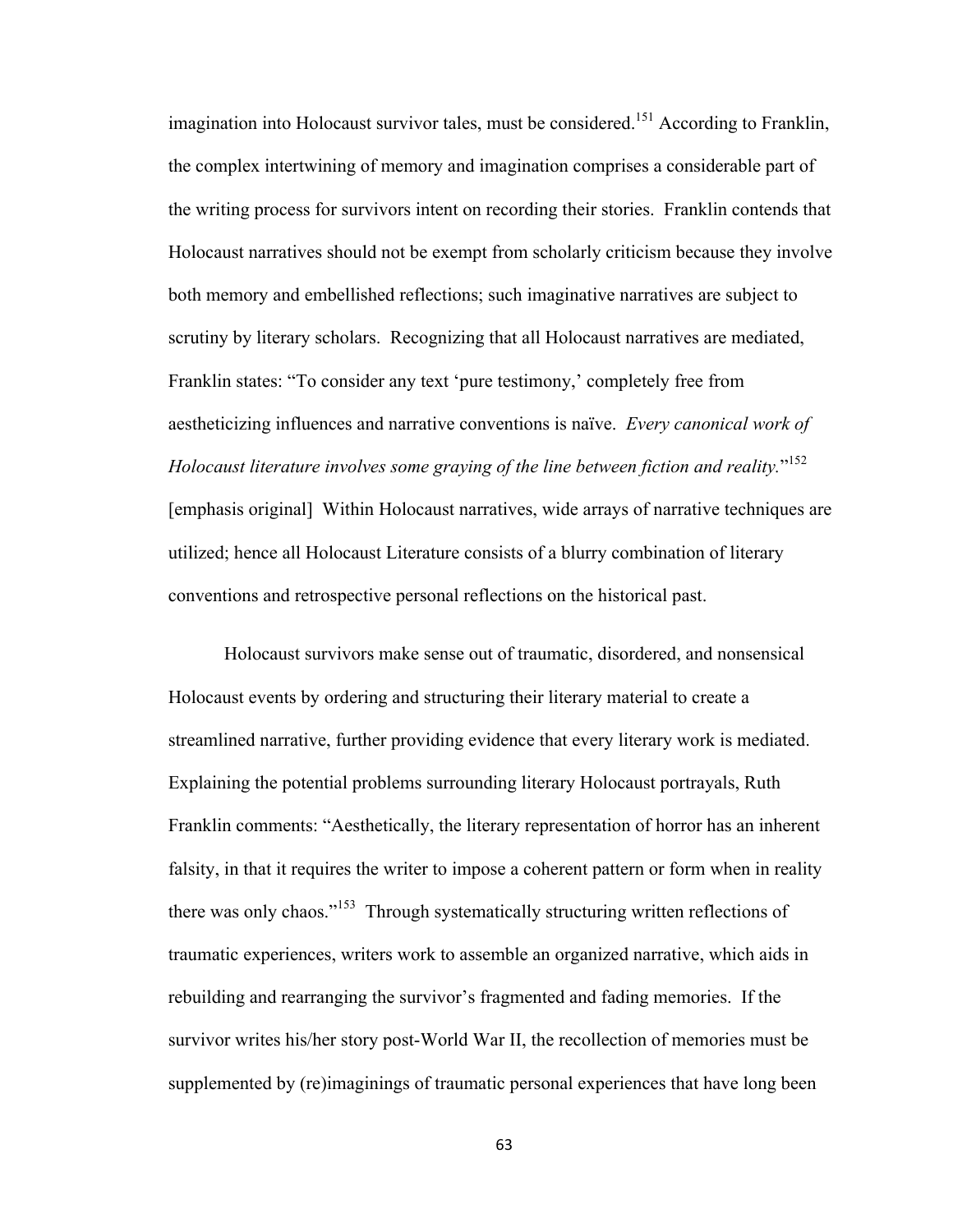suppressed or nearly lost to time. Not surprisingly, a large number of survivors choose to remain silent about their Holocaust memories because they are painful to recollect and due to the often misguided belief that no one is interested in hearing their stories.

## **The Interplay of Memory & Imagination**

The art of the interplay between memory and imagination appears in full view at the conclusion of *Rena's Promise*. Rena temporarily rejoices but soon feels immense sorrow as she definitively discovers that her parents are dead. Rena employs her mother's figure as a guide in choosing which direction to travel upon liberation from Auschwitz. Joyously imagining how she will tell her mother about maintaining her promise of returning home with Danka, Rena conjures up an imaginative motherdaughter conversation. The reader intimately witnesses a farewell to Rena's beloved mother: "I stand in the middle of the crossroads waving to the vision that has kept me alive. Mama! She stands there for one brief moment, her arm still in the air. Good-bye. Her image shatters into a thousand shards of light. My eyes wince with pain as the slivers of glass fall from my eyes. The dream is gone. There is no one to go home to anymore."<sup>163</sup> The imagined spectacle of Rena's mother shatters as Rena feels glass in her eyes, and thus the dream vision disappears and violently collapses, signifying Rena's harsh entrance into a post-war reality. Rena and Danka must begin the process of healing from the tremendous trauma of Auschwitz and the loss of their parents. Rena acknowledges that her parents' imagined presence prevents Rena from "giving into death," proving that visual memories of the Shoah are among the most enduring types of memory. Through each Jewish women and children's Holocaust narrative explored in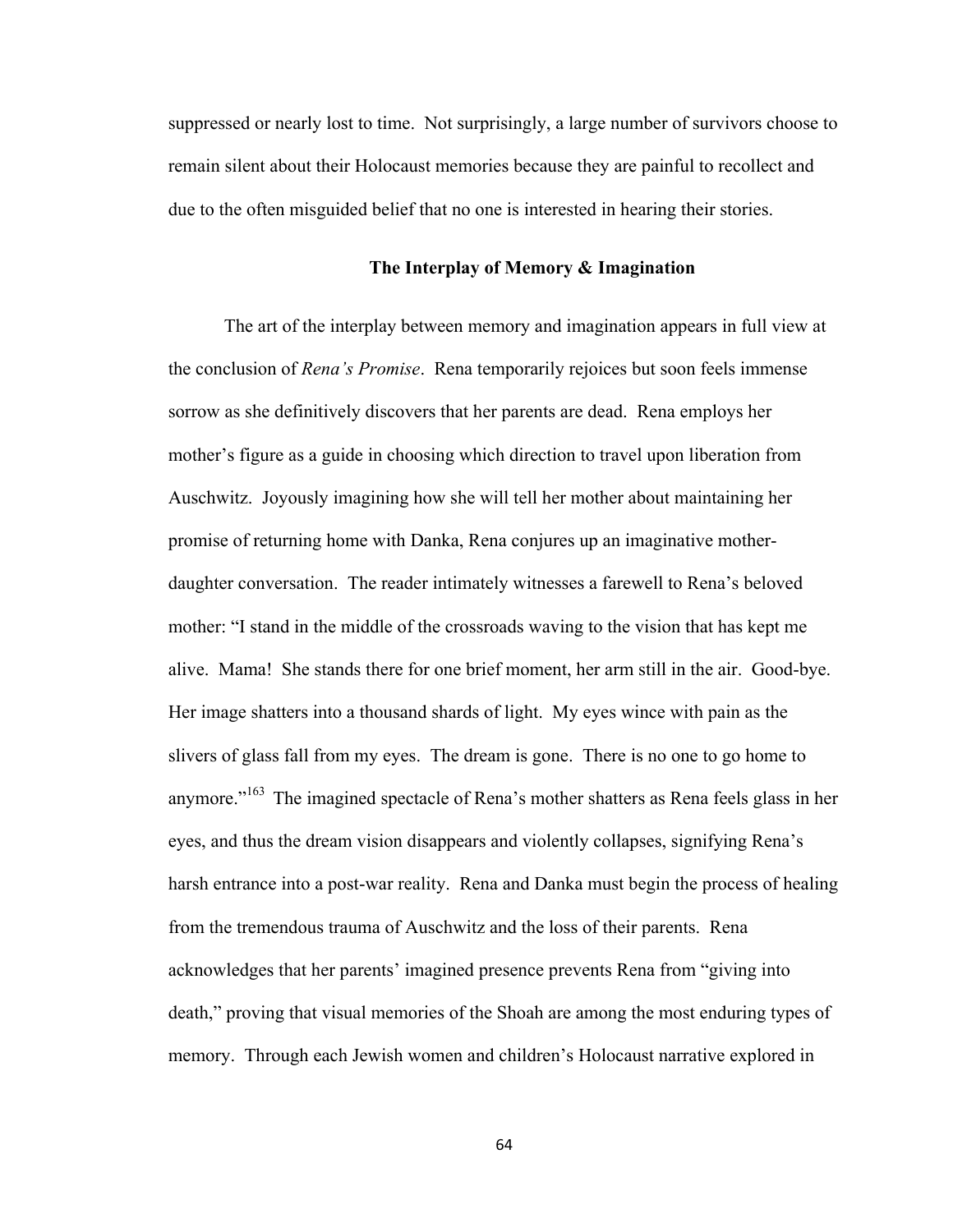the latter part of this chapter, the intertwining of memory and imagination, along with the use of vivid images and metaphors, make stories come alive in multiple dimensions.

Although there are varying degrees of mediation, each narrative must emerge from a layered process that involves interviews, translation, and publication. Survivors often rely upon professional writers to help extract, record, and methodologically arrange the survivor's memories of war experiences through multiple interview sessions. Another way in which Holocaust narratives are mediated relates to the process of transcribing primary Holocaust accounts, which often involves translation of a survivor's native language into the language of the interviewer. If a literary work is published outside the survivor's home country, an additional level of mediation occurs when the text is translated into a third language. After a Holocaust narrative is published, it becomes a formal account that depicts a survivor's wartime experiences for a range of audiences.

Paul Steinberg's memoir, *Speak You Also*, directly confronts the challenges of reconstructing memories for a literary audience through supplying self-reflexive commentaries on memory and the writing process. Steinberg describes the nature of memory in relation to his Holocaust experiences: "Memory is kind to us, beneficent. It muddles certain areas, erases things here and there. Small islands remain, specific spots, isolated, standing out starkly against murky depths our words cannot begin to fathom. . . . My plan is to navigate among the little islands of memory that still remain."<sup>154</sup> According to Steinberg, memory is disjointed, foggy, and sometimes unreliable, but memory is meant to operate in this way because otherwise the mind would be overly crowded with information. Alluding to his darkest memories, Steinberg acknowledges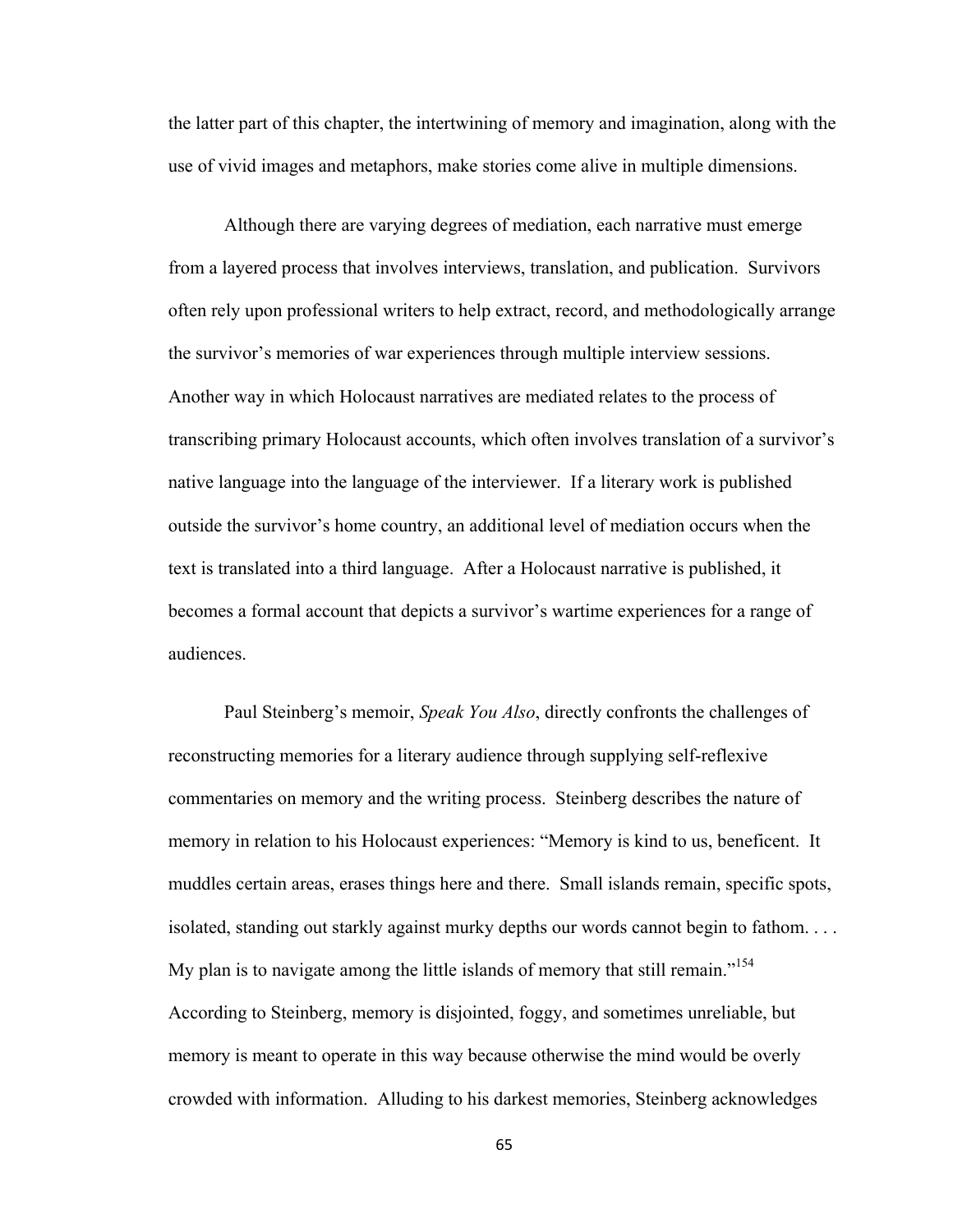that some memories are ultimately unspeakable. Steinberg's creative meditations on memory are an important element of *Speak You Also* because they expose the need to overcome considerable psychological obstacles for the purpose of recollecting past Holocaust experiences.

Paul Steinberg's task in *Speak You Also* is to negotiate the complicated terrain of his own memory, concentrating on and retrieving key memories that continue to exist although they are buried deep within his mind. Words cannot thoroughly describe the experiences survivors endured, according to Steinberg, but descriptive language can aid in shedding light on personal reactions to extreme circumstances, which opens a window for peering into specific Holocaust stories. Since the clarity of memories tend to become increasingly cloudy over time, Steinberg and other Holocaust writers must find a sufficient means to reassemble fragmented pieces of individual memory in an effort to partake in providing narratives that are part of collective remembrance of the Holocaust.

Paul Steinberg's recounting of his experience in the Drancy concentration camp on the outskirts of Paris, and then in Auschwitz in German-occupied Poland, is interspersed with present-time "digressions" on the struggles associated with writing a comprehensible, cogent, and compelling Holocaust memoir decades after the events occurred. In "Digression III," a self-reflexive discourse on Steinberg's thoughts regarding the reformulation of incomplete memories for his memoir, Steinberg reveals that he "wonder[s] if by digging [for memories] so hard [he] might not be distorting things, inventing empty phantasms, virtual images. . . . The play of memory and imagination seems as haphazard as the famous games of love and chance."<sup>155</sup> Steinberg expresses self-consciousness in relation to distorting and inventing memories for the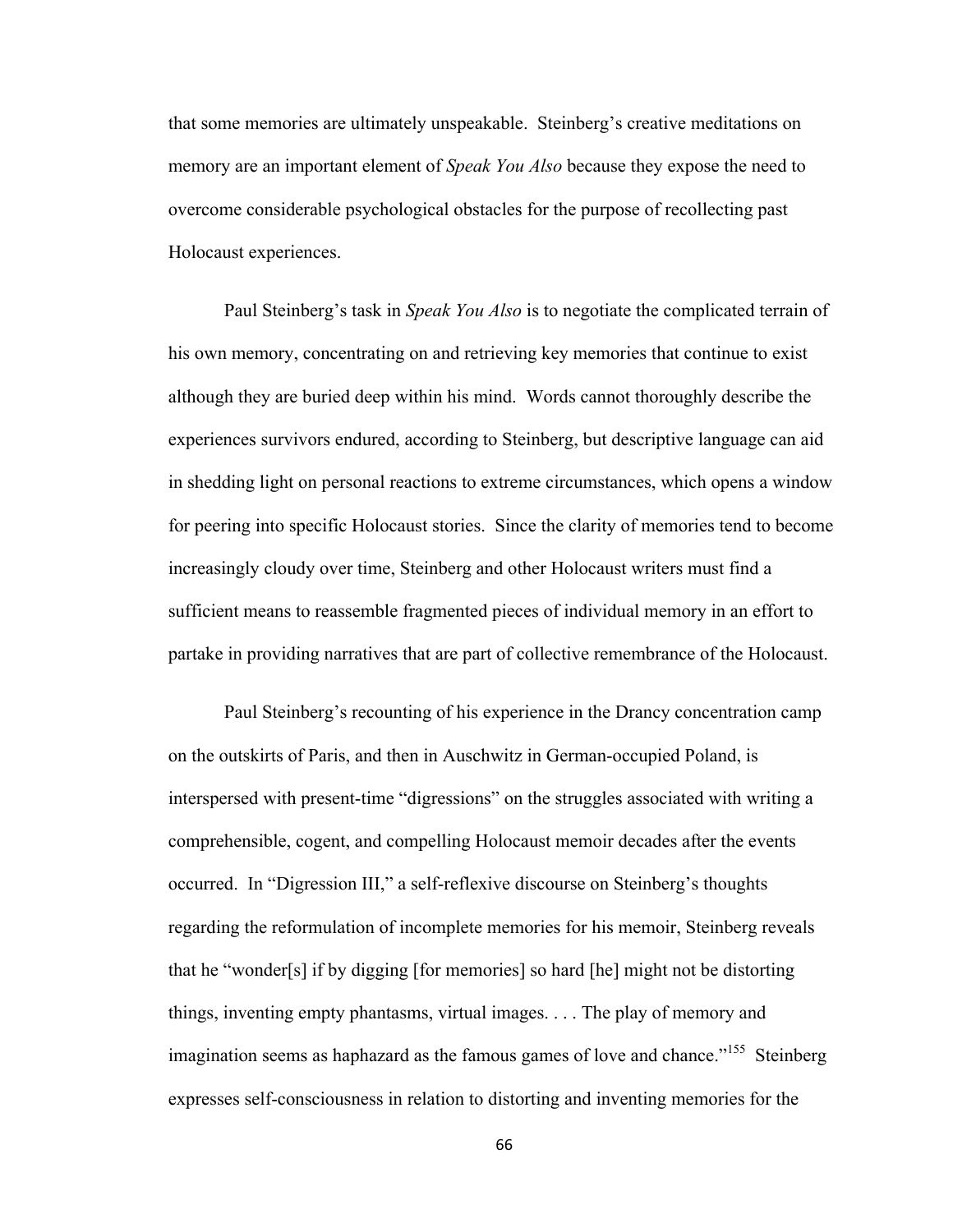purposes of writing a memoir, yet he acknowledges this revealing aspect of the process to recall memory. Attempting to accurately remember traumatic Holocaust experiences while aiming to understand the interactions of memory and imagination is mentally demanding but important for Steinberg's project of individual Holocaust remembrance.

# **Holocaust Literature as a Genre**

Interpreting and classifying European literary texts related to the Holocaust demands a dialogue about the process of determining which testimonies are made central in the Holocaust literary canon. Elrud Ibsch remarks on how Holocaust survivors' "right to speak" directly after World War II can determine which texts scholars consider the most authentic.<sup>156</sup> The "right to speak" pertains to the notion that only survivors of genocide possess the authority to describe specific Holocaust experiences since they were some of the only people to witness the atrocities directly. Ibsch states: "[The Holocaust survivors'] testimonies were the only accepted genre because of the intolerable gap between the 'loathsome realities of the Holocaust' and any expression of the imagination."<sup>157</sup> Stated differently, direct testimonies of survivors were initially deemed acceptable if they strictly documented the "historical truth" or included only concrete, unembellished, and realistic accounts of historical events. In many cases, survivors intentionally enhance memories for the purpose of dramatizing their stories for readers. Within Holocaust Studies, it only became acceptable for literary narratives to combine historical truths with imagined versions of certain events within the last couple of  $decades$ <sup>158</sup>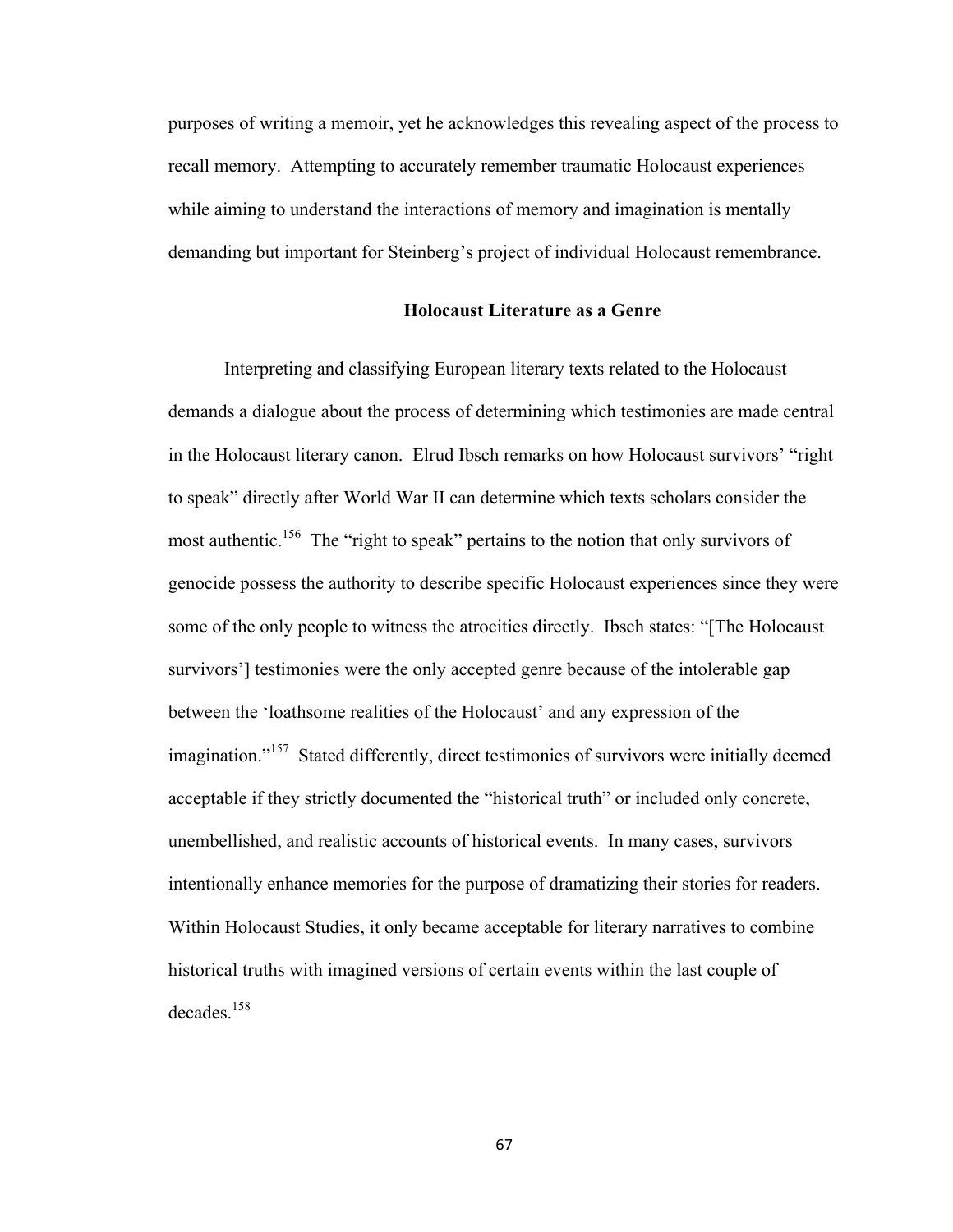Holocaust Literature must become more centrally emphasized in Literature as a discipline and within English departments throughout the United States. Recognizing the changing nature of Holocaust Studies, Elrud Ibsch draws attention to the problem of marginalizing Holocaust Literature in relation to the broader category of Literature; therefore, he argues that it is necessary to actively move Holocaust narratives to a more prominent position within the genre. Ibsch contends: "Literary scholarship, however, still lacks comprehensive histories of Holocaust literature, [thereby] caus[ing] Holocaust literature to be relegated to a position at the periphery of the literary canon."<sup>159</sup> Within English departments in the United States, Holocaust Literature is not often focused on; instead, American and British Literature hold precedence. Debates surrounding which particular narratives should be incorporated into the Holocaust literary archive is key to understanding how scholars assess and legitimate literary works. Within Holocaust Literature, numerous subgenres exist, including Children's Holocaust Literature, which occupies a central place in this thesis.

Often relegated to the Holocaust literary canon's periphery because children's oral and written testimonies and narratives tend to be viewed as unreliable, Children's Holocaust Literature must be recognized and valued more explicitly by literary scholars. Child Holocaust literary scholar Andrea Reiter asks: "So what is it that distinguishes the diaries and reports by children from those of adults? First and foremost, it is the child's limited perspective based on its worldview, still very much in flux and more impressionable."160 Since children have fewer experiences in the world than adults, and because their personalities and philosophical outlooks are in the process of forming, children's accounts are generally seen as untrustworthy. On the other hand, since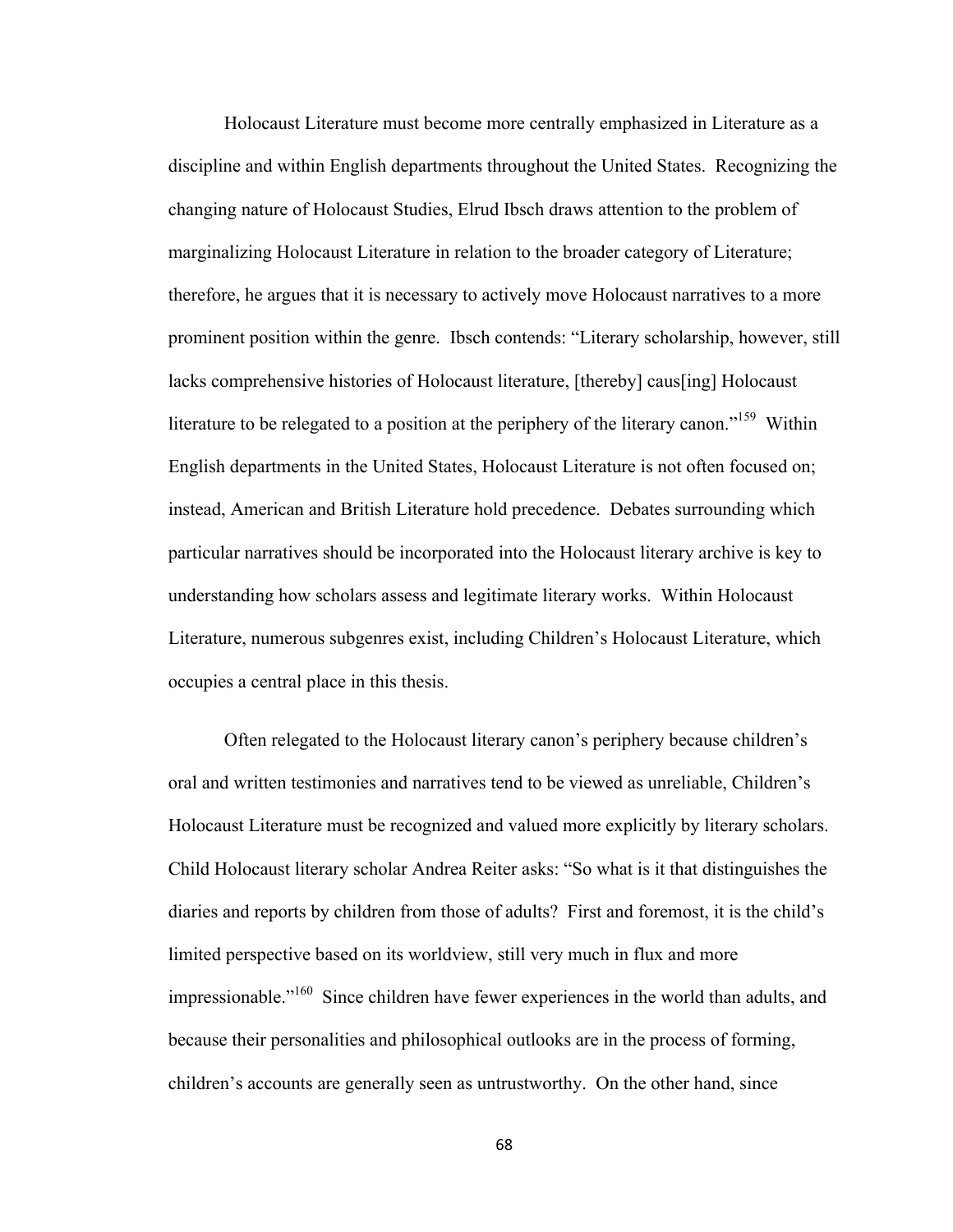children are usually not yet aware of social, historical, and political events, one could argue that their oral or written statements are more uncomplicated and straight-forward than adults' accounts.

Children and adult's Holocaust narratives are analyzed differently. Since children are more vulnerable subjects of persecution and genocide, their stories are regarded with an increased sense of sympathy. As stated by Sue Vice:

Discussing the child-victims of mass-murder can appear to call upon sentimentality rather than objectivity, although the history of these not only has its own rationale,  $^{14}$  but in itself reveals the Nazi's project to have been genocidal. Children were included in the Nazis' racial murder because they not only represented the threat of future revenge for their parents' death,<sup>15</sup> but were themselves the next Jewish generation.<sup>161</sup>

In contrast to adult narratives, an emphasis on emotions or sentimentality within children's Holocaust testimonies can lead to detachment from objective representations, interpretations, and analyses of recorded experiences, and yet a combination of emotive recollections and historically-based experiences provocatively provides a richer site for literary analysis. From the perspective of Nazi perpetrators, Jewish children posed a substantial threat to the racial "purity" of German society since they represented future generations of Jews. As discussed in Chapter One, Jews and other "asocials" were viewed as societal degenerates who posed a risk to "Aryan" Germans. Although children are often perceived as vulnerable and innocent subjects of Nazi-led persecution and genocide, they possess a sense of agency that is evident in their implementation of various Holocaust survival techniques.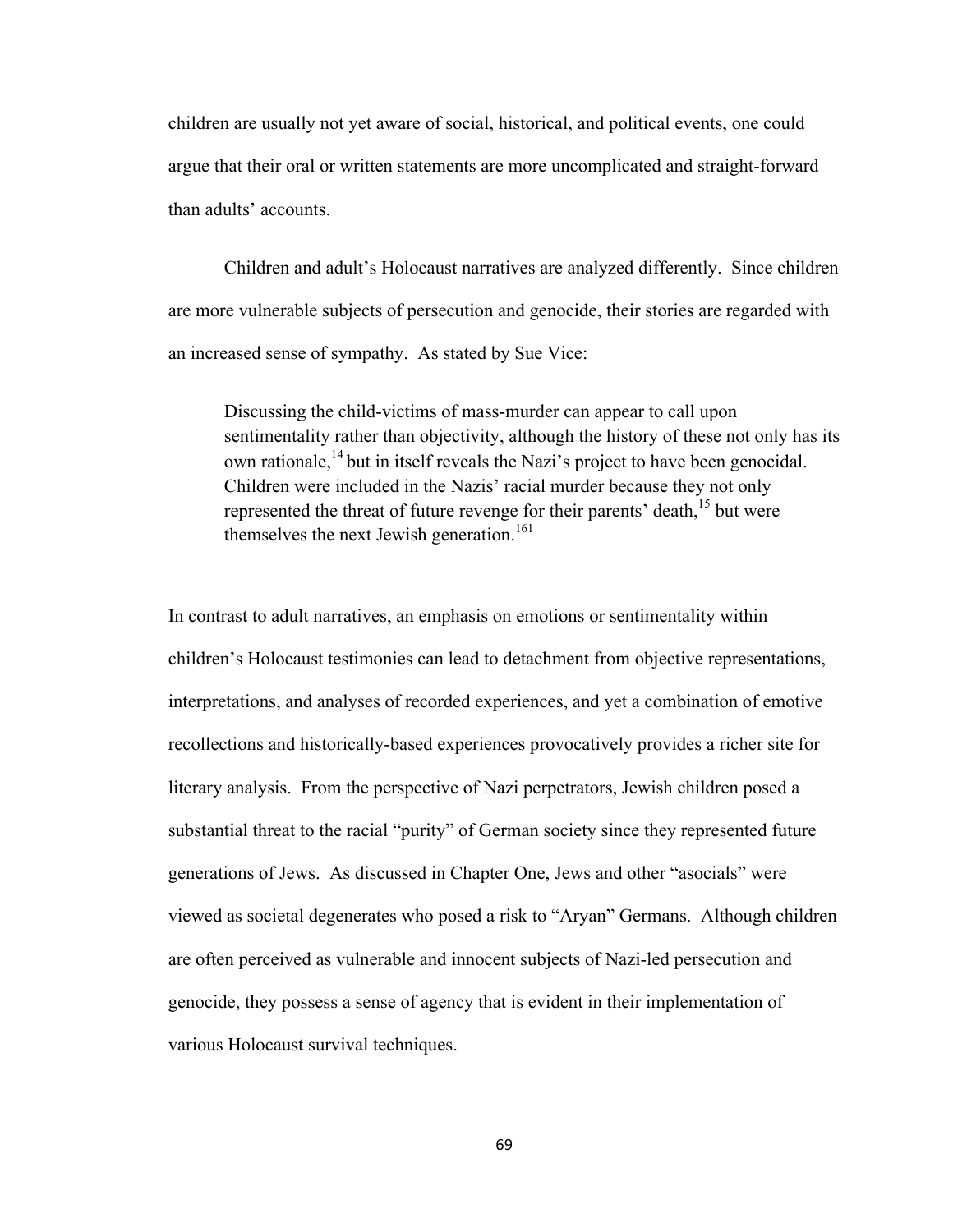## **Authenticity in Holocaust Narratives**

Although initially the blending of memory and imagination in the narrative process can be disorganized and inherently chaotic, Paul Steinberg and other Holocaust writers are eventually able to compose organized, logical pieces of writing which are digestible for readers despite their deeply traumatic nature. Holocaust narratives are intriguing to people because they encompass a hybrid collection of old, reconstituted memories and new, reformulated concepts of past events, creating multiple layers within stories. Purely "authentic" Holocaust narratives do not exist because survivors' stories are a calculated mixture of straightforward accounts of what occurred (such accounts naturally change over time) and (re)rendered, imagined or interpreted versions of the past. Michel-Rolph Trouillot presents a notion of authenticity in relation to the production of historical knowledge, maintaining:

Historical representations—be they books, commercial exhibits or public commemorations—cannot be conceived only as vehicles for the transmission of knowledge. The must establish some relation to that knowledge. Further, not any relation will do. Authenticity is required, lest the representation becomes a fake, a morally repugnant spectacle.<sup>162</sup>

As claimed by Trouillot, authenticity is mandatory for confirming that historical representations such as Holocaust literary narratives are directly linked to history, signifying a true account of events. If a historical representation is determined to be false or inauthentic, then it becomes a shameful and even an unethical portrayal of historical events. When a Holocaust survivor can only partially remember his/her story, then his/her reconstructed personal history is not deemed inauthentic; it may be viewed as farther from what actually took place during a given historical event.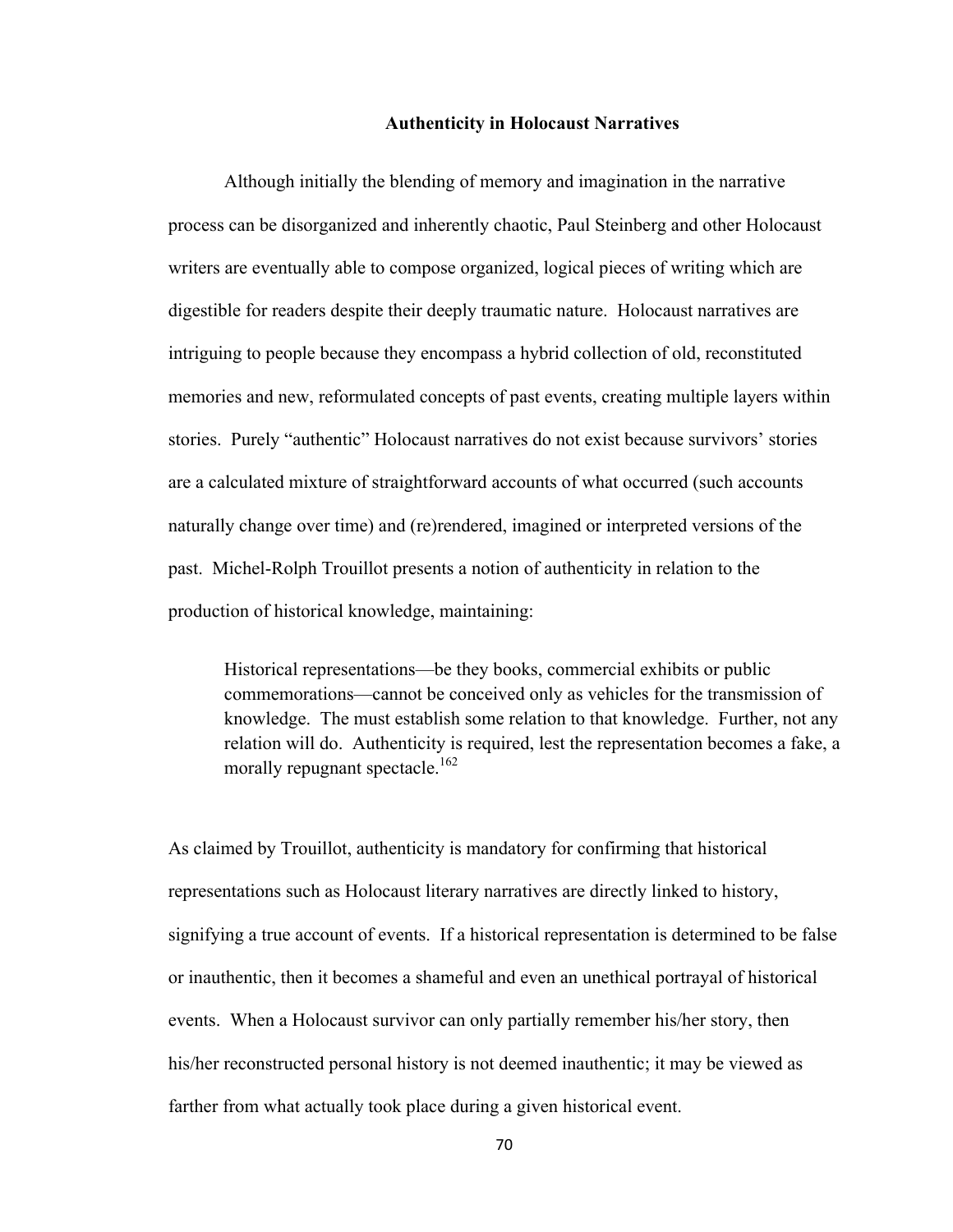# **Authenticity, Elie Wiesel's** *Night***, & Narrative Conventions**

In Michel-Rolph Trouillot's *Silencing the Past: The Power and Production of History*, a salient commentary on the power of authenticity in connection with historical remembrance arises in "The Presence in the Past." Trouillot argues that "[t]he so-called legacies of past horrors—slavery, colonialism, or the Holocaust—are possible only because of that renewal [related to the 'historicity of the human condition . . . requires that practices of power and domination be renewed']."164 The past historical horrors that Trouillot refers to can be reflected on in the present time through investigating how power and oppression operate within traumatic histories. Authenticity can be understood and recognized by gazing at the "struggles of our present [because] [o]nly in that present can we be true or false to the past we choose to acknowledge."<sup>165</sup> We must consider that present interpretations of the past change based on current social and historical contexts. In our efforts to obtain awareness about past historical struggles that hold considerable relevance today, especially since anti-Semitism and Holocaust denial exists in the United States and abroad, we must understand that historical remembrance of the Holocaust is increasingly important as well as the project of collective action against racism and hatred.

Elie Wiesel's *Night* is the most internationally well-known works of Holocaust literature "which continues to accepted as the ultimately canonical Holocaust memoir."<sup>166</sup> While *Night* is typically considered the foremost authentic Holocaust narrative and although it is based on Wiesel's actual experiences in Auschwitz, a major concentration camp in German-occupied Poland, narrative conventions are employed as (re)imagined events are concocted for dramatic literary purposes. According to Ruth Franklin, *Night*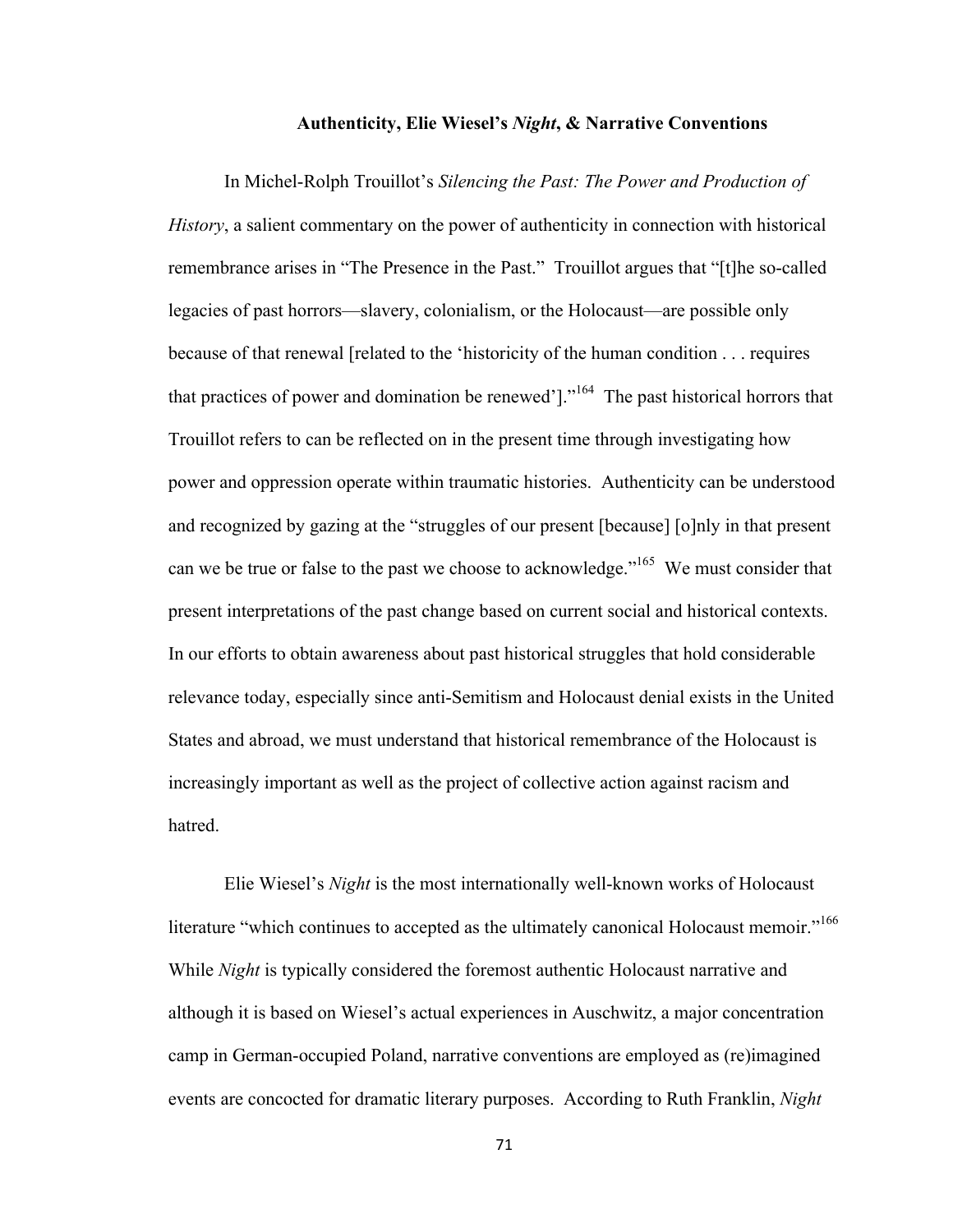belongs to the "best [Holocaust] literature" because it represents an ideal balance, referred to by renowned Holocaust literary scholar Lawrence L. Langer "between memory and imagination."<sup>167</sup> Ruth Franklin comments on concerns over authenticity in Holocaust Literature in "The Kabbalist in the Death Camp: Elie Wiesel," stating: "*Night*  was immediately seized as the lodestar of authenticity" in direct contrast comparison to James Frey's *A Million Little Pieces*, which contains a gamut of false testimony.<sup>168</sup>

Along with Ruth Franklin, Lawrence L. Langer speaks to the intrinsic problem of inauthentic memoirs when referring to Binjamin Wilkomirski's *Fragments: Memories of a Wartime Childhood*. Langer thereby asserts: "Wilkomirski's popularity in America, especially in critical and academic circles, remains one of the most puzzling episodes in recent Holocaust inquiry  $\dots$ <sup>169</sup> To a great extent, the collective American enthusiasm for *Fragments* is due to the appealing story of an innocent Jewish child who lives through imprisonment in two concentration camps during the Holocaust. Lawrence L. Langer expresses a sense of perplexity as to why *Fragments* was initially positively regarded by American readers, commenting: "One is left to wonder how carefully readers had studied the text of his memoir, since, as we shall see, it is full of logical and historical flaws that anyone familiar with the techniques of literary narrative and history of the camps should have been instantly suspicious."<sup>170</sup> According to Langer, if paying attention to the factual, historical, and literary blemishes in *Fragments*, readers should have been aware of clues indicating the memoir's blatant falsities. If readers and critics were more educated about the concentration camps and fabricated memoirs that already exist, then the inauthentic nature of *Fragments* could have been detected earlier. Langer concedes that since readers of Holocaust literature are enthusiastic about reading survivor's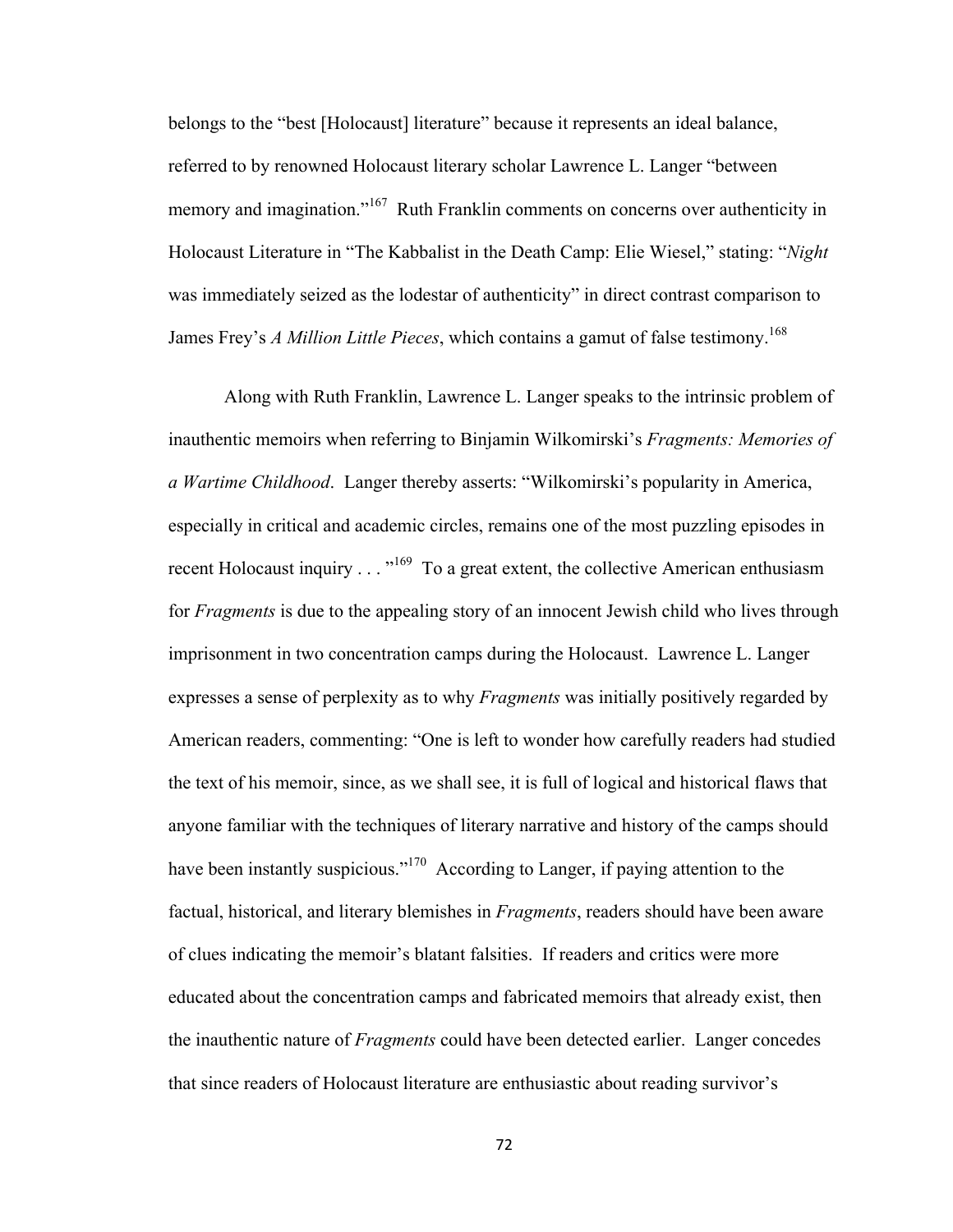testimonies, they sometimes neglect to learn basic historically-based Holocaust facts. Thus the result is that general readers are unable to distinguish "remembered from invented reality."<sup>171</sup>

Children's Holocaust Literary scholar Andrea Reiter references *Fragments* in connection to the issue of authentic Holocaust representation regarding who has the "right to speak" in relaying certain historical truths. Reiter states: "Apart from the potential damage this affair [of *Fragments*' publication and discovery that the book was a fraud] has inflicted on the artistic representation of the Holocaust, it opened up the general discussion about the authenticity and textuality of camp testimonies."<sup>172</sup> The "right to speak" about the Holocaust is rapidly called into question when false narratives gain a stronghold with the Holocaust literary canon, sparking heated conversations on the definition of authentic narratives. In literary theory, textuality denotes the content of a narrative, which is focused on in the critical analysis of primary testimonies. Arguing that Holocaust narratives involve personal memories, historical context, and invented experiences, Reiter concludes that "the narrative devices that 'Wilkomirski' adopted and that had persuaded even experts to read the text as an authentic memoir have demonstrated that any text about the Holocaust, whoever wrote it and with whatever intention, can only mediate the facts."<sup> $173$ </sup> As Ruth Frankin also attests, Holocaust narratives contain mediated or interpreted versions of past events; therefore, the controversy over the authenticity of *Fragments* teaches us that all Holocaust narratives should be subject to scholarly criticism. As previously discussed in this chapter, the subjectivity of Holocaust narratives is closely associated with the filtering of narrative content through the author's imagination.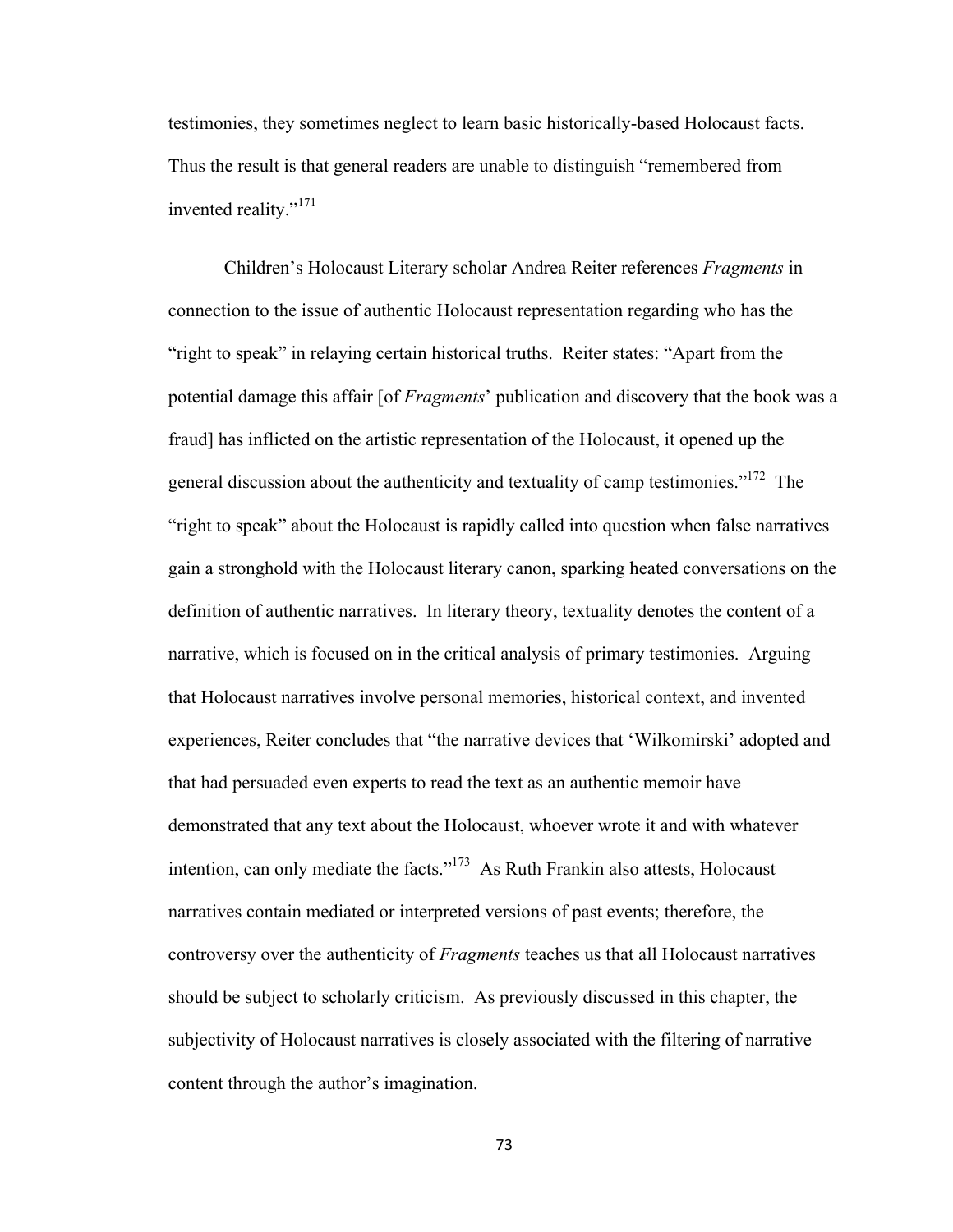Lawrence L. Langer focuses on issues of representation and authenticity regarding Holocaust memoirs by drawing attention to how individuals can become misguided in their quest to gain Holocaust information. Langer succinctly contends: "It appears that when the Holocaust is the subject, misdirected popular enthusiasms form easily, especially when they deflect us from the task of tackling the authenticity of unbearable truths."<sup>174</sup> Reflecting on the widespread interest in the Holocaust, Langer underscores a potential issue associated with only understanding the Holocaust from a singular disciplinary standpoint. Many readers are overly eager to learn about the Holocaust and thus fail to recognize inauthentic representations of Holocaust experiences since people are generally not focused on aligning historical facts within personal stories. If one is determined to understand the Holocaust from a multi-disciplinary perspective, then there is a moral obligation to confront the Holocaust's traumatic subject matter through comprehensive avenues, which involve critically reading and viewing historical documents, testimonies, photographs, films, museum exhibitions, and personal narratives. While it is important for national and transnational audiences to have a vested interested in the Holocaust, more nuanced education is necessary to prepare people for the journey into learning synthetically about such "unbearable truths."175

### **A New Stage of Nazi Destruction: The Murder of Women and Children**

Authenticity looms large in Holocaust literature because the subject matter is uniquely sensitive, and since only select people have witnessed and experienced Holocaust horrors, their stories are uniquely compelling. In light of the devastating facts regarding child Holocaust victims, which are discussed below, it is evident that Binjamin Wilkomirski intentionally took advantage of readers who would be sympathetic to the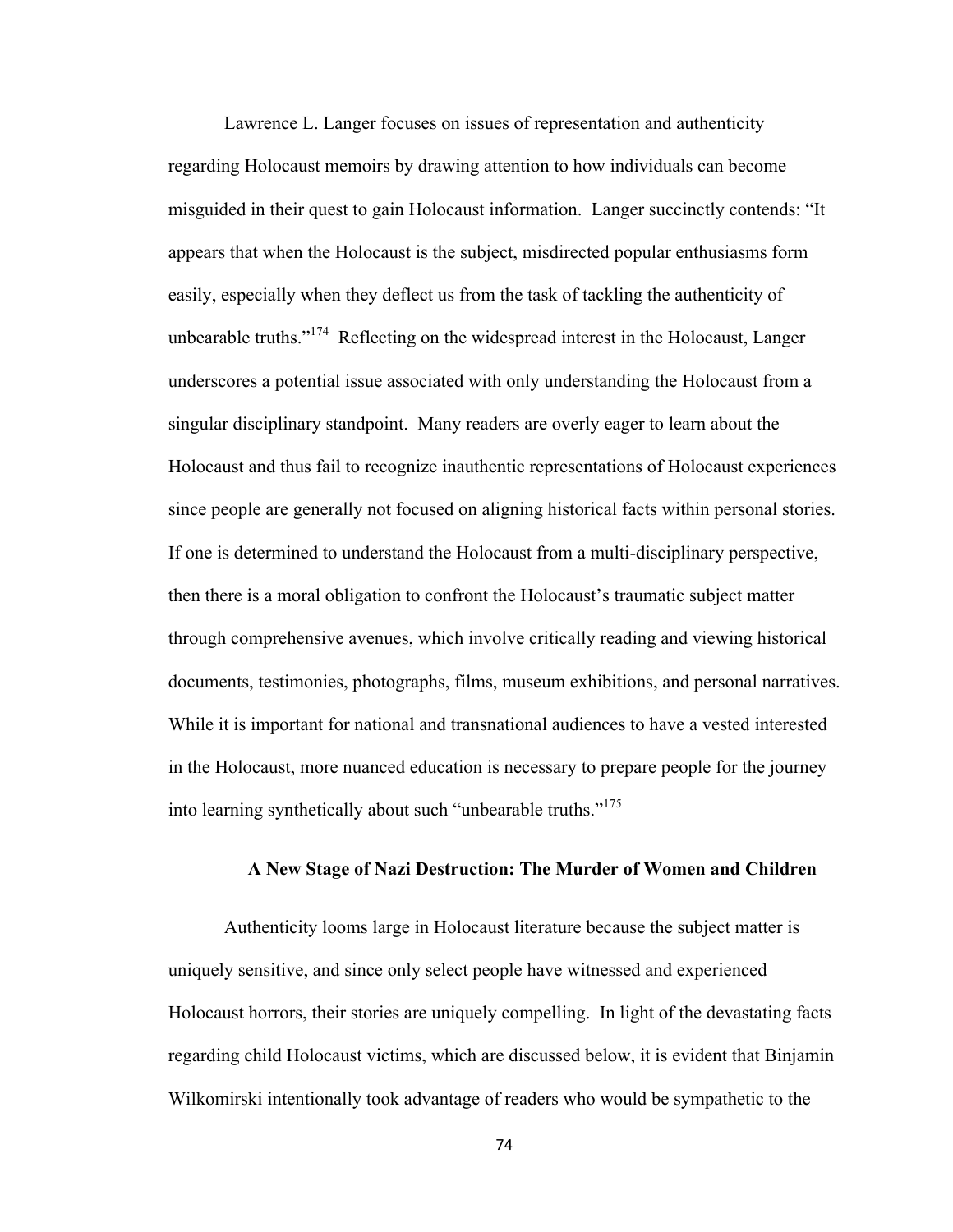narrator, a vulnerable, suffering Jewish child narrator. Wilkomirski arguably exploited the tragic turn of events involving the murder of children during the Holocaust for the creation of *Fragments*. For Wilkomirski to fabricate events and misrepresent himself as a Holocaust survivor is a profound offense to readers and genuine survivors.

Survival rates for children in Nazi-occupied Europe were particularly grim, further underscoring the need to value child Holocaust survivor narratives. Marianne Hirsch provides crucial historical context relating to how Jewish children fared during World War II, stating: "Children, moreover, were particularly vulnerable in Hitler's Europe: in the entire Nazi-Occupied territory of Europe only 11 percent of Jewish children survived, and thus the faces of children signify the unforgiving ferocity of the Nazi death machine."<sup>176</sup> Since the survival rates of children were exceedingly low during the Holocaust, it is even more important that scholars focus on analyzing their personal narratives.

Laurence Rees emphasizes the magnitude of children's overall vulnerability to death, echoing the astonishingly low survival rates of children during the Holocaust. In his international bestseller, *Auschwitz: A New History*, Rees describes how "the policy of killing in the East [during 1941] was to be extended to include Jewish women and children. . . . This moment marks a turning point in the killing process. Once women and children were to be shot, the Nazi persecution of the Jews entered an entirely different conceptual phase."177 In Auschwitz, children and babies were usually selected for death upon arrival since they were unable to partake in the Nazi's camp workforce. Physically deformed Jewish children "were considered 'unworthy of living' [and were subsequently] killed" in one of Hitler's murder programs.<sup>178</sup> Nazis became increasingly indiscriminate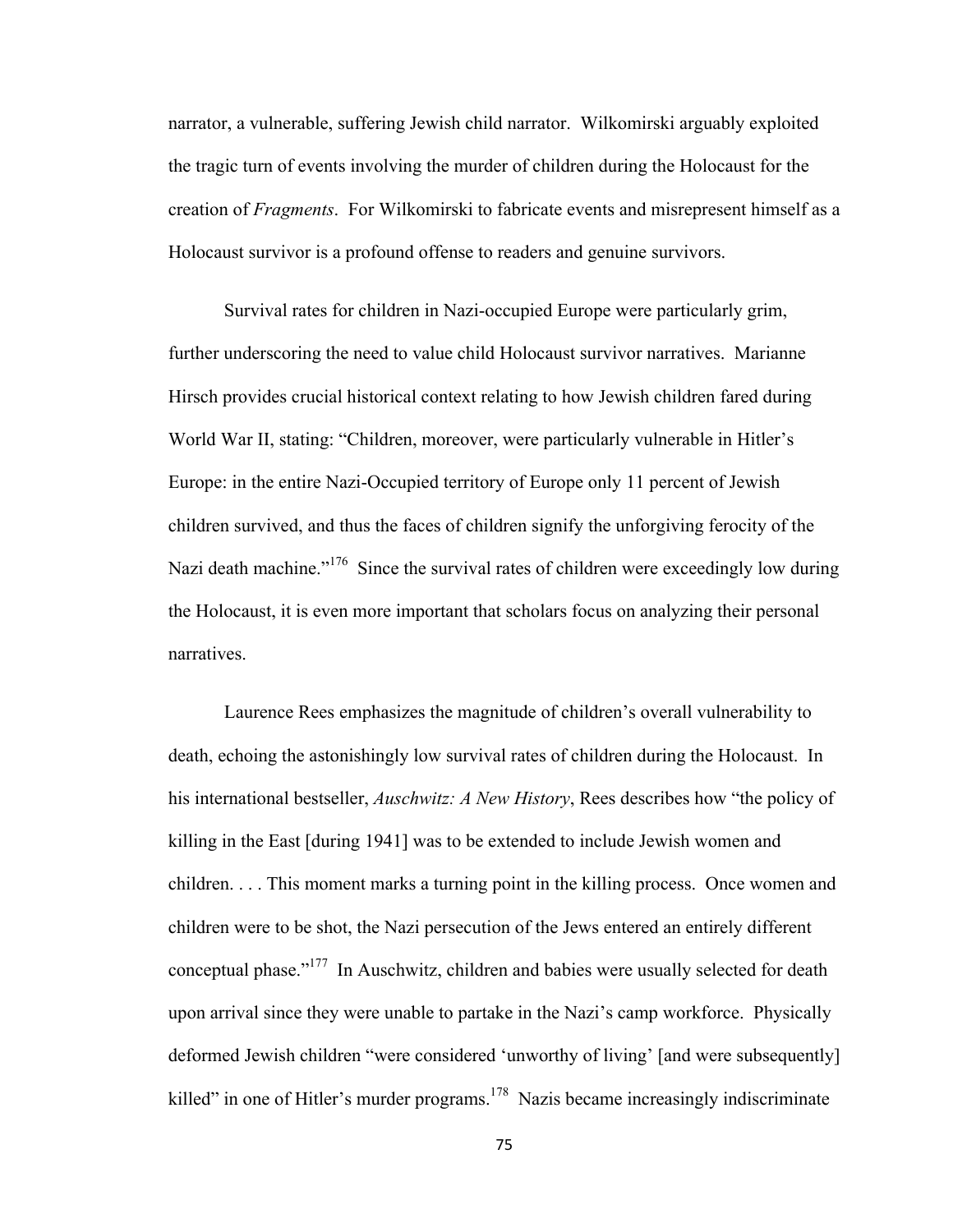in their murderous operations, even murdering mentally and physically disabled people.179

The new "conceptual phase" of the Nazi killing machine relating to the systematic and widespread practice of murdering women and children exemplifies a particularly tragic dimension of the Holocaust. In contrast to male-centered literary interest, Mark M. Anderson provides a reason as to why children's Holocaust narratives appeal to the general public, contending that children embody a symbol of defenselessness and innocence that "serves as a metaphor for the general plight of Holocaust victims[;]" therefore, they become a universal symbol of the survivor.<sup>180</sup> Women and children's narratives of the Holocaust share a special link because women, more often than men, include multi-dimensional depictions of children in their writings. As stated by S. Lillian Kremer: "Women's Holocaust narratives often individualize children, focusing closely on the plight of named and developed young characters rather than on an anonymous mass or a representative child."181 The individualization of children within women's Holocaust narratives signifies the close connection between women and children. Kremer marks an important distinction between male and female Holocaust writing while revealing the importance of individual remembrance in regard to children of the Holocaust.

# **Companionship as a Survival Strategy**

Group solidarity and companionship as a survival technique for women and children during the Holocaust is key to understanding the differences between how men, women, and children coped during the Holocaust. Companionship between siblings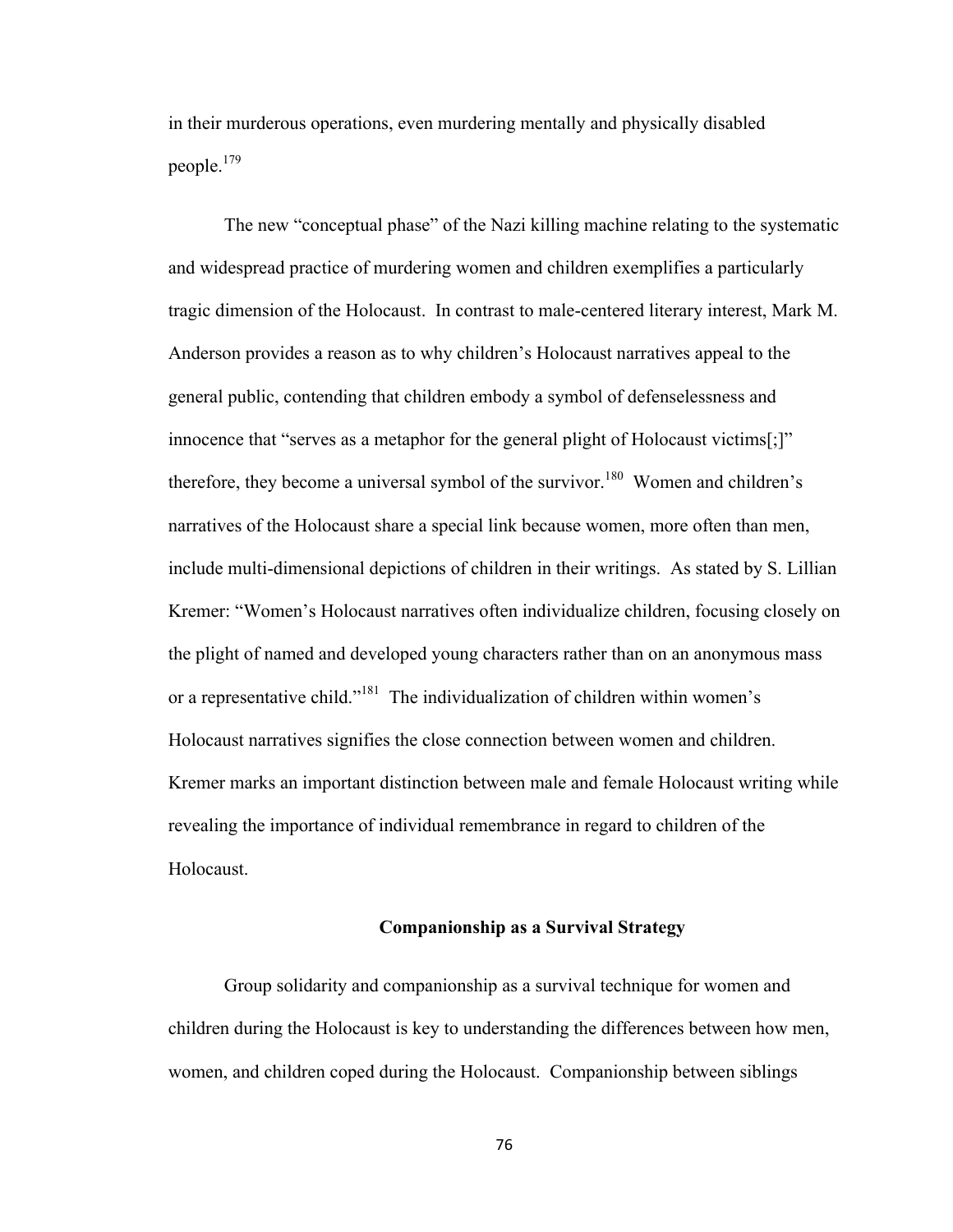proves essential as a survival strategy for Rena Kornreich Gelissen and her sister Danka as they work in tandem to survive Auschwitz's horrendous living conditions during the Holocaust. Rena witnesses "[a] teenage girl eat [ing] a lemon while her mother beg[ged] for a bite. Her eyes glare[d] at her mother angrily as she devour[ed] the already squeezed pulp like a wild animal. . . . She eats the whole thing without sharing it with her mother."<sup>182</sup> Greatly disturbed, Rena watches the desperate mother-daughter scene with disgust because she constantly strives to aid in Danka's survival. This particular scene speaks to how people often resorted to defensive individual actions to survive extreme experiences in which starvation was part of daily living. Weighing heavily on Rena is the awareness of camp inmates' selfish acts despite the knowledge that death is always waiting to snatch its next victim. Rena conscientiously asks, "how else can we survive if we do not care for one another?"<sup>183</sup> The bond of sisterhood for Rena and Danka is formidable as is the bond of friendship and brotherhood between Emil and Karl, which I shall soon examine. Maintaining a sense of solidarity and personal dignity in the camps was a significant challenge, but women who worked together after the loss of loved ones survived in greater numbers than men, who tended to act individually in the quest for survival.<sup>184</sup>

In contrast to collective female action, a poignant scene in *Speak You Also*, which aptly demonstrates the self-motivation of male inmates, occurs as Paul Steinberg reflects on the death of his friend, Phillippe. Claiming that he cannot remember his friend's voice or appearance, Steinberg regrettably states that Phillippe "has died again, forever" because his memories have vanished. Steinberg prods himself, asking: "Am I not the last being on this earth to have known him when he was alive and to have loved him, before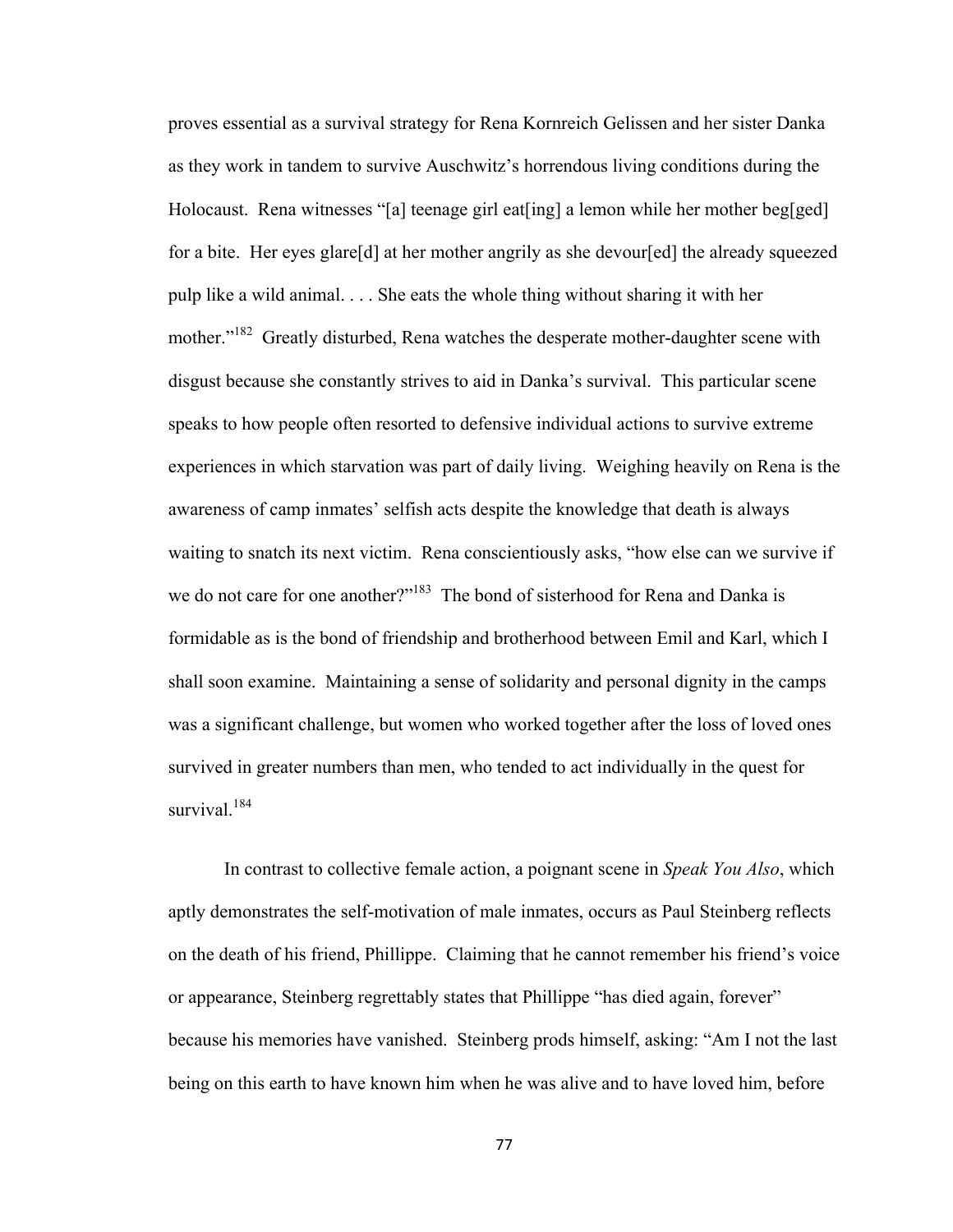letting him leave without holding his hand?"<sup>185</sup> By making the choice not to be present when his friend is dying, Steinberg places his own needs before the needs of others. Speaking with grief and regret for his absence at Phillippe's death, Steinberg posthumously pays tribute to his friend by acknowledging their deep-rooted bond in his memoir. Paul and Phillippe did share in their suffering, often providing each other with human companionship while living among the dead at Auschwitz, yet Steinberg, along with other male camp inmates, mostly chose to act as individuals in the game of survival throughout much of their ordeals in Auschwitz.

# **The Power of Visual Memories within Holocaust Narratives**

Strewn across each narrative, rearticulated visual memories become a focal point as imagistic details of the Holocaust's horrors become imprinted on the reader's minds. The inclusion of visual memories in literary Holocaust narratives work to enliven stories by encouraging readers to create their own visual projections of specific historical events. A memorable scene occurs in *Rena's Promise*, which provides evidence for the importance of visual memories in Holocaust memoirs. As Rena and her sister Danka depart from Poland for Slovakia, they must say goodbye to their parents for the last time. The separation of children from their parents is further discussed in Chapter Three. By way of Heather Dune Macadam, Rena literarily reconstructs the following scene in descriptive utterances:

[My parents] stumble[d] through the deep December snow, waving good-bye. . . . 'Good-bye, Papa!' 'Good-bye, Mama!' Long after they have become tiny specks on the horizon we wave, hoping they can still see us. I know that they are waving too, hoping the same thing. Mama's and Papa's black shapes etched against the snow are engraved in my mind as if they are still waiting for us to return, as if they always will be there, waiting.<sup>186</sup>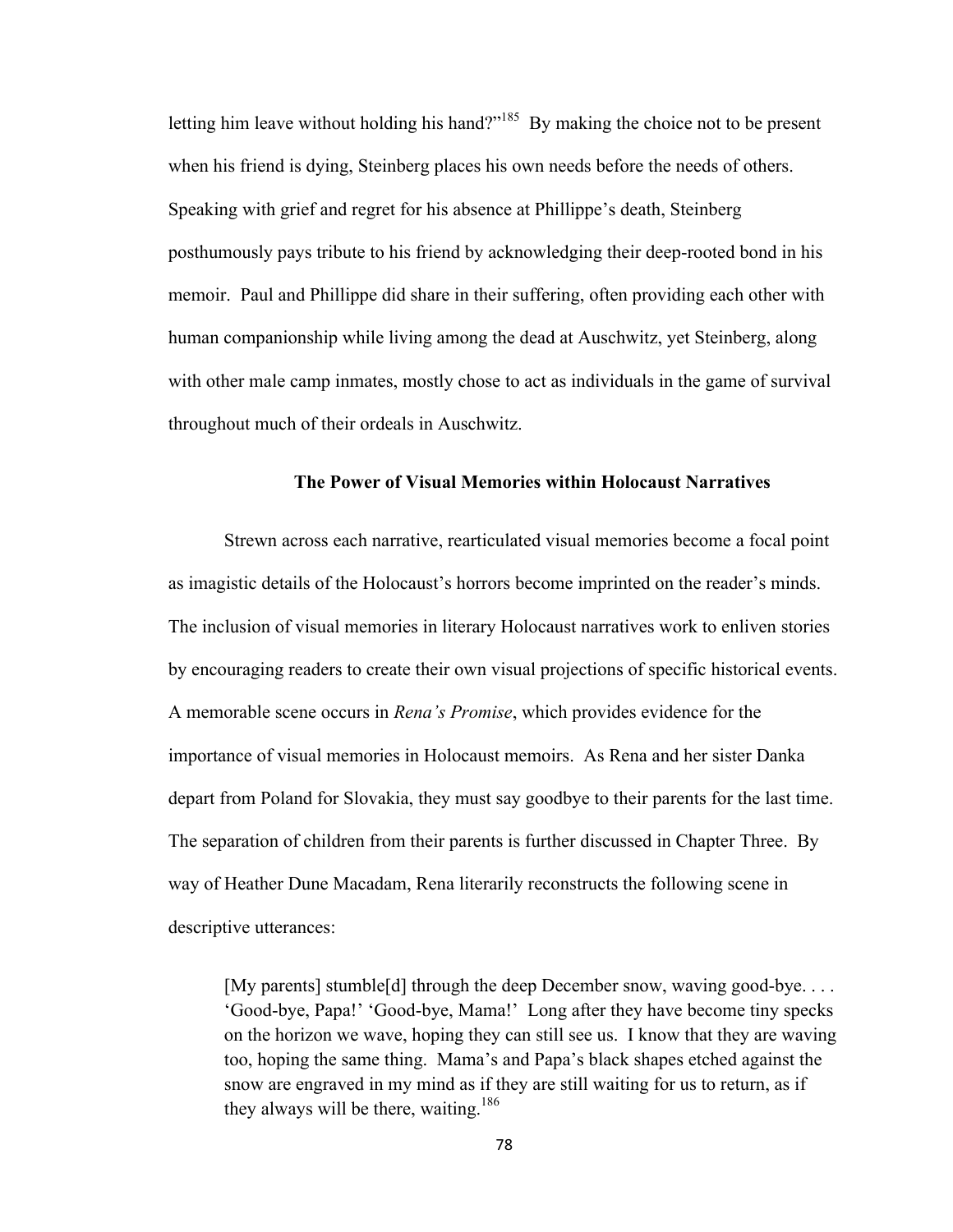Upon mentally digesting Rena's emotionally described scene, the reader inevitably senses sorrow as the parents and children are separated. We can imagine this scene in cinematic term because of its imagistic drama. The vision of Rena and Danka's parents in deep snow waiving farewell to their children while they recede into the distance, coupled with the knowledge that the family will likely never be reunited, is extremely distressing. Readers can easily imagine being in the place of the waiting parents or departing children; thus, they may feel a connection to Rena's traumatic experience. Separation scenes are common in Holocaust narratives in which survivors describe how they are continually haunted by an image of his/her family being taken to their deaths.

Additionally common in Holocaust narratives is the theme of constant love and deep bonds between parents and children. Rena's mental photograph provides hope that her parents are alive and waiting for her return, yet Rena's memory of her parent's waiving goodbye psychologically disturbs her during and after the specific event. Rena expresses sentiments that are tinged with melancholy: "Tears usually taste salty but mine are bitter, frozen to the sides of my cheeks, frozen in time."<sup>187</sup> Paul Steinberg comments overtly about the "difficulty [of] separating two time frames" while engaging in the narrative process.<sup>188</sup> The use of the word "frozen" implies that Rena's memories are stagnant in time, revealing that even decades after the Holocaust, the effects of her traumatic experiences are present. Rena's memory of separation from her parents is arguably the most distinct, scarring mental reflection of her wartime experience. As Rena and Danka starve in Auschwitz, Rena conjures up a final memory of her parents as motivation to stay alive while vigorously fighting against the ever presence of death in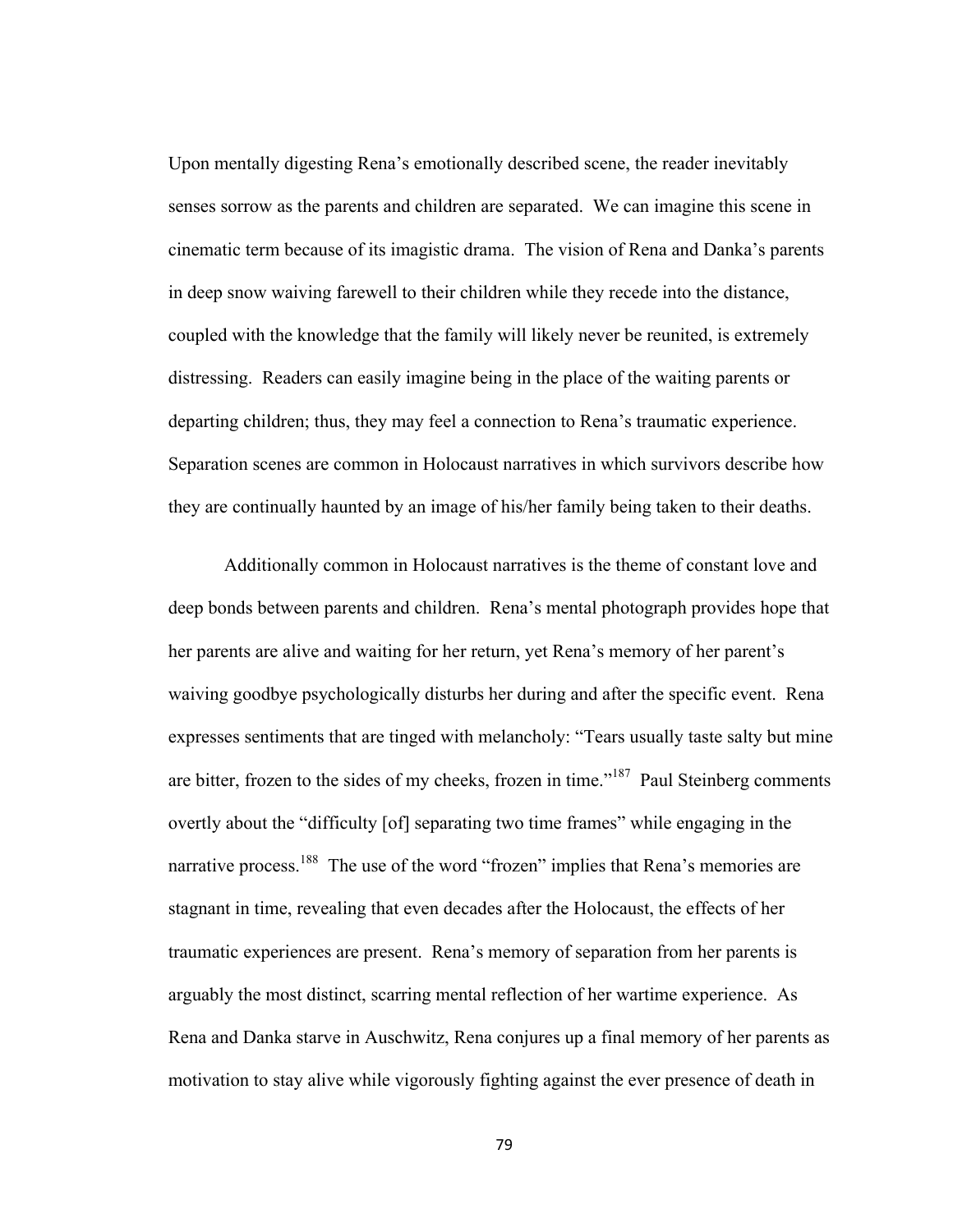the camp. In concentration camps such as Auschwitz, any behavior or action of the prisoners signified resistance, which could lead to abuse, punishment, or death.<sup>189</sup>

Mental photographs from the past do not vanish easily in survivor's minds, especially those images that denote a significant or tragic event often relating to loss of a loved one. In *Rena's Promise*, despite the probability that Rena's parents are dead, she perpetually resists death by clutching at the memory of her parents, explaining: "I frame this picture in my mind and hang it on a mental wall where I can gaze at it constantly. I know they are there. I work [in the camp] because they need me. I eat because they are waiting. I live because they are alive."<sup>190</sup> The imagined presence of Rena's parents and Danka's literal presence prevents Rena from willingly moving through death's door. By repeatedly resurrecting a specific troubling memory, one can engage in mentally selfdestructive behavior caused by the fixation, but for Rena, attaching to this memory provides comfort and motivation. Although subconsciously aware of self-deception associated within holding onto the belief that her parents are alive, Rena's tactic of remembrance proves to be a successful coping strategy throughout her journey. After the war, Rena faces reality by definitively acknowledging that her parents have been killed. Against impossible odds, Rena maintains her promise to protect Danka in Auschwitz, and both sisters do ultimately survive the war. Rena's enduring sisterly love, paired with the imagined belief that her parents are alive, propel her to continue living through the terrifying conditions at Auschwitz.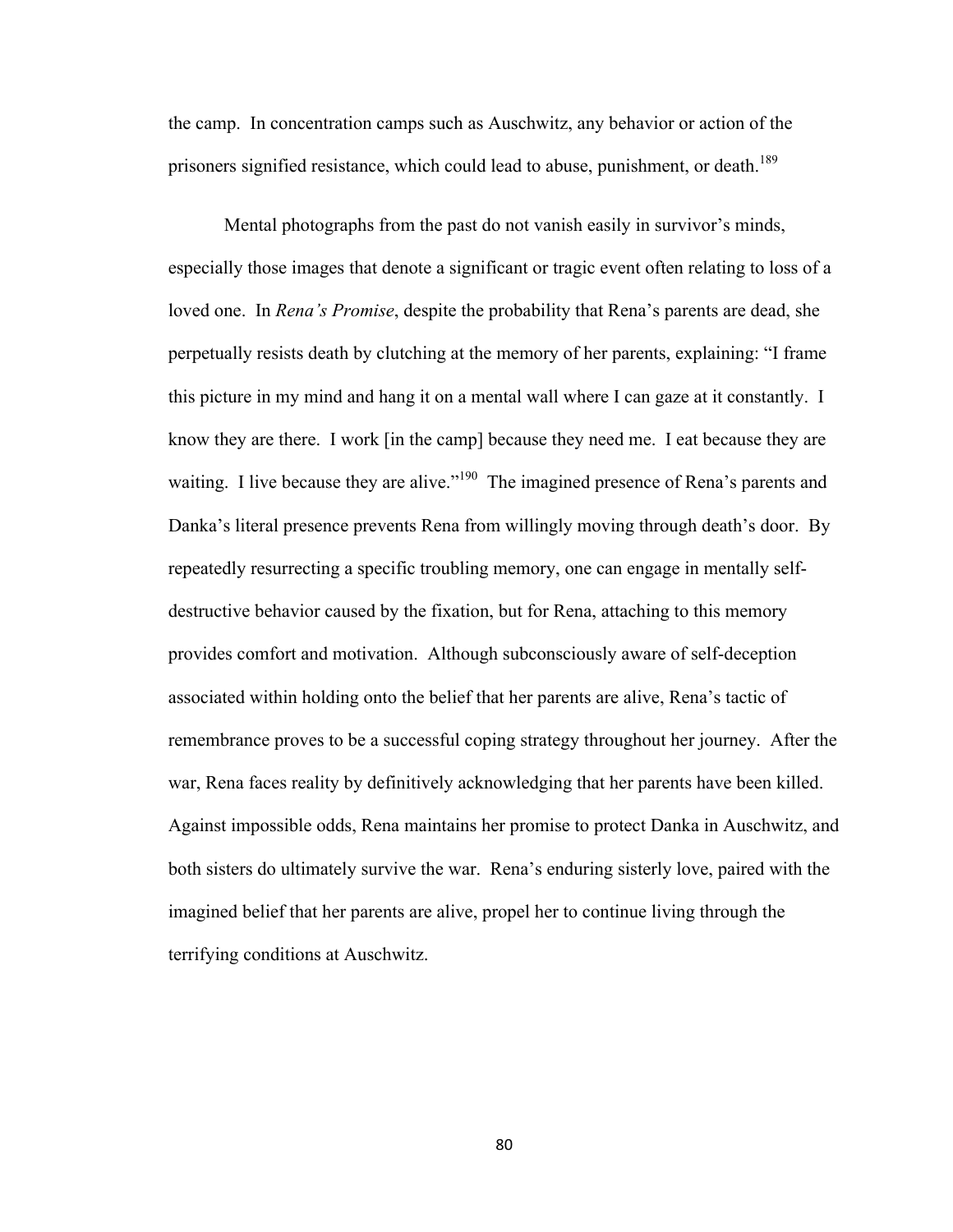## **"Beauty in the Midst of Tragedy"**

*The Journal of Hélène Berr* provides a remarkable literary illustration of one woman's account of the Holocaust's prelude, which is filled with arresting visual memories. A young Jewish Parisian woman named Hélène Berr authors a journal about her experiences living as a Jew in Nazi-occupied Paris during World War II. A cultured student of the Sorbonne and accomplished violinist, Berr shares her innermost desires, hopes, and fears in an unbridled artistic literary style. Initially the journal was meant to remain private, but Hélène eventually writes for her lover Jean Morawiecki "to preserve memories of what will have to be told . . . "<sup>191</sup> Hélène's comment foreshadows her sense of duty to bear witness through sharing her first-hand experiences of the occupation. The journal begins chronologically with Hélène's insightful and descriptive language relating to her joyful experiences of youth in pre-war France. According to Lise Jaillant: "Hélène Berr's journal was marketed as the poignant daily writings of a young Jewish woman in occupied Paris. . . . As in the case of *Suite française*, the rediscovery of Berr's journal became the focus of sensationalized media coverage."192 The popularity of *The Journal of Hélène Berr* and Irène Némirovsky's *Suite Française* showcases the interest people have in reading women's Holocaust-related accounts. Jaillant is skeptical of the inclusion of Berr's journal within Holocaust literature because the narrative is primarily about pre-war experiences, yet since the Hélène perishes during the Holocaust, the journal should be included in the literary canon.

Since Hélène's journal is an intimate collection of her Holocaust-related musings and due to the fact that the journal was rediscovered fairly recently, readers have shown keen enthusiasm for the text. Although Hélène's story does not directly take place within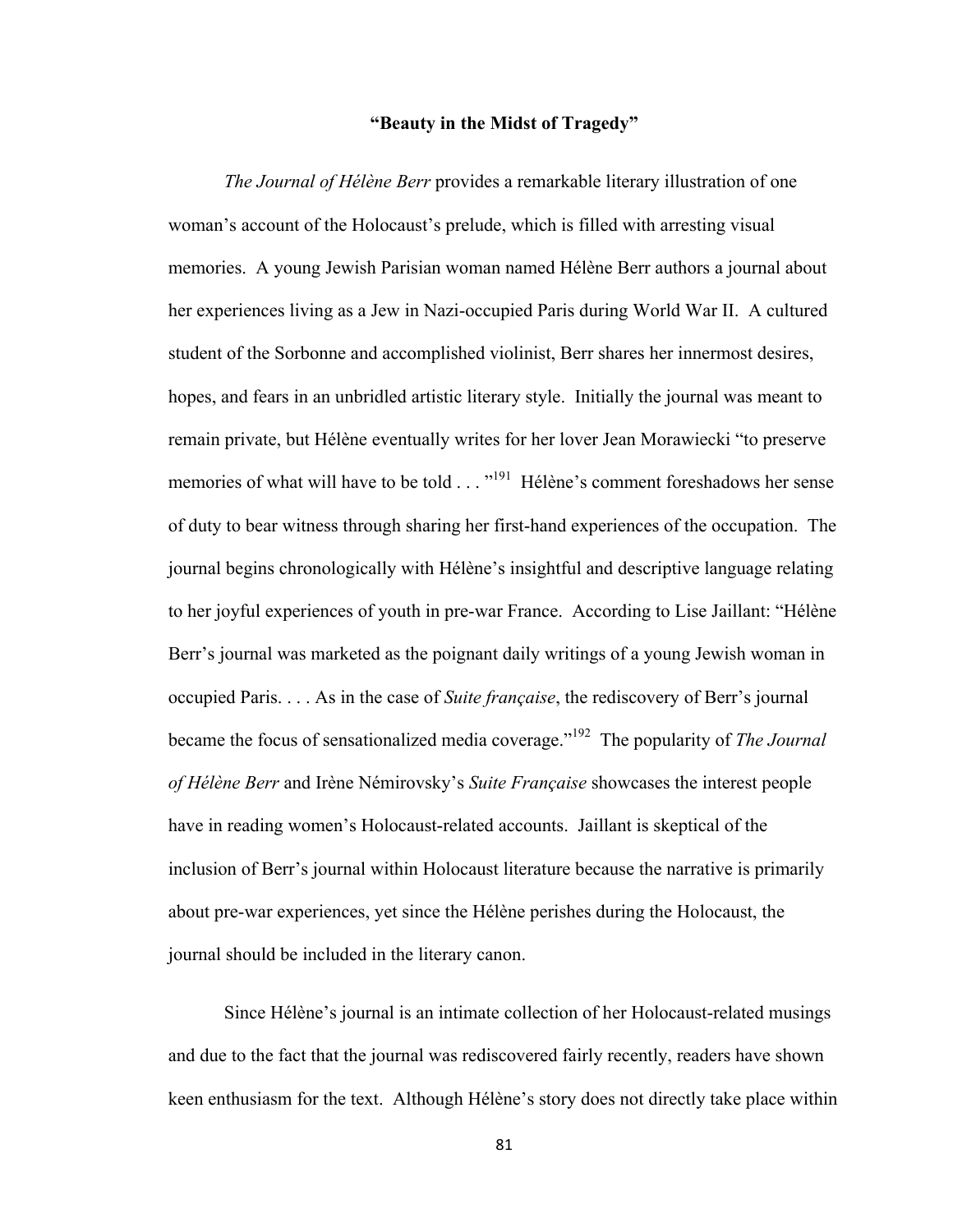a Holocaust setting such as an internment camp, it nonetheless echoes a deeply personal experience of life as a young Jewish woman in Paris during the Nazi occupation. Andrea Reiter affirms: "We do not read these diaries [or journals] primarily as historical documents, or as authentic records of the child's [or adolescent's] subjectivity, but rather as narratives which exhibit historical or even tragic irony."193 *The Journal of Hélène Berr* cannot be categorized as strictly a historical document despite including specific historic events. Instead, Hélène's recorded personal narrative is literary in that it embodies a deep sense of irony, for the audience is aware of her tragic fate while she herself remains unaware of it.

In Hélène's journal, a stark contrast exists between reflections of life in pre-war France that exhibit contentment, which are juxtaposed with reflections of distress and fear during the Nazi occupation. In Hélène's story, the narrative explicitly marks a change in literary tone from tranquility to increasing chaos within wartime France. A transition occurs in the journal's latter portion as Hélène darkly describes her experiences as a persecuted Jew in Paris. For instance, during pre-war France, Hélène blissfully comments on a trip to her family's country home in Aubergenville: "The silence rustles with memories and images."<sup>194</sup> From the journal's first pages, it becomes evident that Hélène writes with sophistication and perceptive subtlety as she describes a memory of Aubergenville with inherent poetic sensibility:

I tipped my head right over to see the world upside down, and I suddenly became aware of the magical harmony of the colors of the landscape around me, from the blue of the sky to the soft blue contours of the hills, the pink and dark and misty green fields, the calm browns and ochers of the rooftops, the peaceful gray of the bell tower, all of them steeped in luminous tranquility.<sup>195</sup>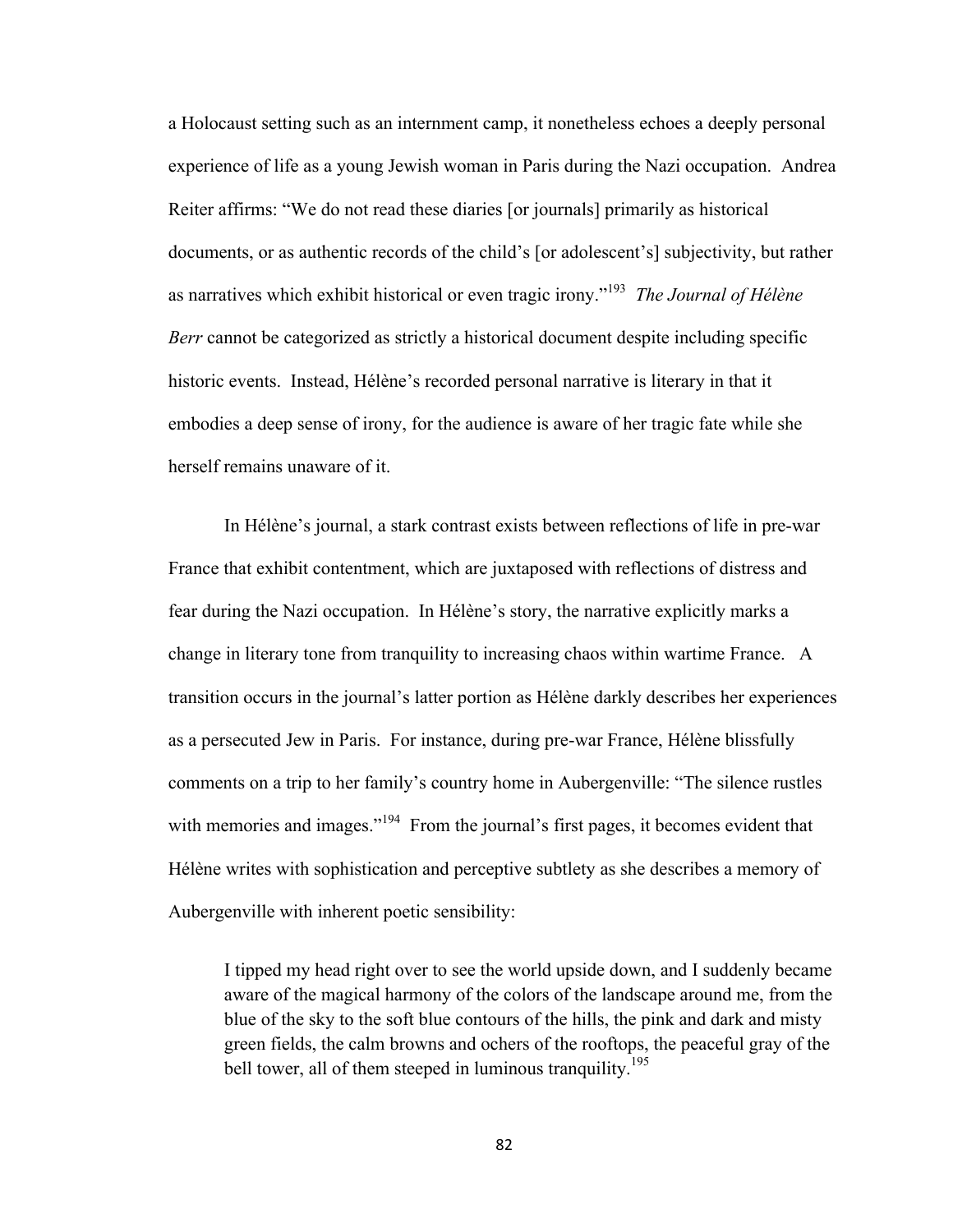The passage's imagistic, lyrical language reveals Hélène's sensitivity to her outdoor environment by conveying that natural beauty signifies serenity. The colors, natural light, and landscape reflect a vibrant quality of young Hélène's life prior to the German occupation of France. Precise memories and descriptive images from peaceful, calm Aubergenville become rooted in Hélène's mind, but soon all is disrupted as the Nazis descend on Paris.

A turning point in the journal occurs when Hélène is forced, along with all other Jews, to wear the Yellow Star of David. When Hélène must wear the star, she feels degraded, humiliated, and as if she is "living [in] a nightmare."<sup>196</sup> The love of friends and family give Hélène a sense of hope that "it [is] going to be all right," yet she understands that the changes brought about by war are potentially of great negative consequence.<sup>197</sup> Even though the Jews of Paris are constantly plagued by hardship due to persecution and frequent deportations, Hélène remarks: "There is beauty in the midst of tragedy. As if beauty were condensing in the heart of ugliness. It's very strange."<sup>198</sup> Recognizing life's paradox in that to be human is both wonderful and terrible, Hélène underscores the complications of life lived under extreme wartime duress in the heart of Europe. Hélène is astutely perceptive of the contradictions between her privileged life within one of the most beautiful cities in the world and new heavily imposed restrictions on her personal freedom. During this narrative stage, an abiding sense of hope exists despite the presence of hardship because Hélène's family is unaware of the tragedy that awaits them. In order to counter feelings of impending gravity, Hélène engages in violin practice, which provides a sense of normalcy during this increasingly difficult time.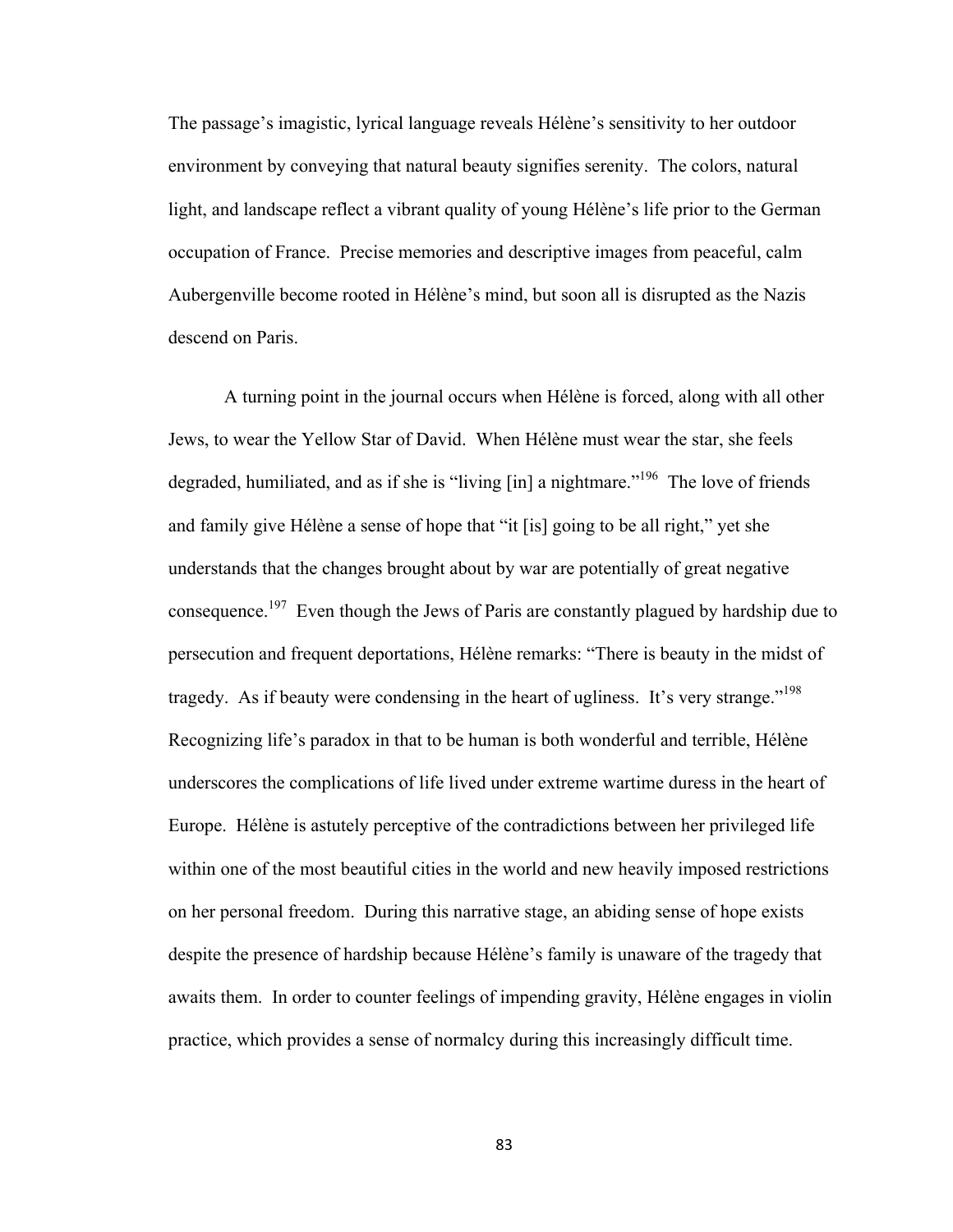Similar to Rena in her attachment to the memory of her parents as motivation to stay alive, Hélène clutches at her positive pre-war memories in order to maintain a sense of hope that life will return to normal. Yet, after Hélène's father is deported to Drancy, a concentration camp in a northeastern suburb of Paris in October 1943, Hélène witnesses increasing Nazi brutality in the streets of central Paris. Retrospectively contemplating the carefree previous year while feeling distraught and exasperated in the present, Hélène reacts to her uncertain situation: "How all my memories of last year haunt me, the small gate of the Tuileries, the leaves on the water! I live among these memories, and each corner of Paris awakens a new one."<sup>199</sup> Consciously allowing positive memories of a beautiful public garden to consume her, Hélène propels herself to endure adversity during the Nazi occupation of Paris.

Hélène's memories involving nature represent a secure time in her life that has since faded and passed away, yet recurring pleasant memories continually spark a sense of hopefulness for the future. Hope is a common theme in Holocaust Literature, as is evident in the narrative of Sala Garncarz, who survived a Nazi labor camp.<sup>200</sup> Sala's narrative, written by her daughter Ann Kirschner, is similar to Hélène's journal in that "[i]nstead of focusing on external events, these private papers create an emotional history of the war, a complex figure of fear, loneliness, and despair, always returning to the dominant theme of hope for tomorrow."201 Sala and Hélène both write about their emotions, which vacillate between fear and hope, yet hope incessantly plays a more prominent role throughout their narratives. A strong sense of optimism persists throughout Hélène's narrative, yet a keen awareness of life's difficulties under occupation provoke Hélène to write: "I am not thinking of my own death, for I wish to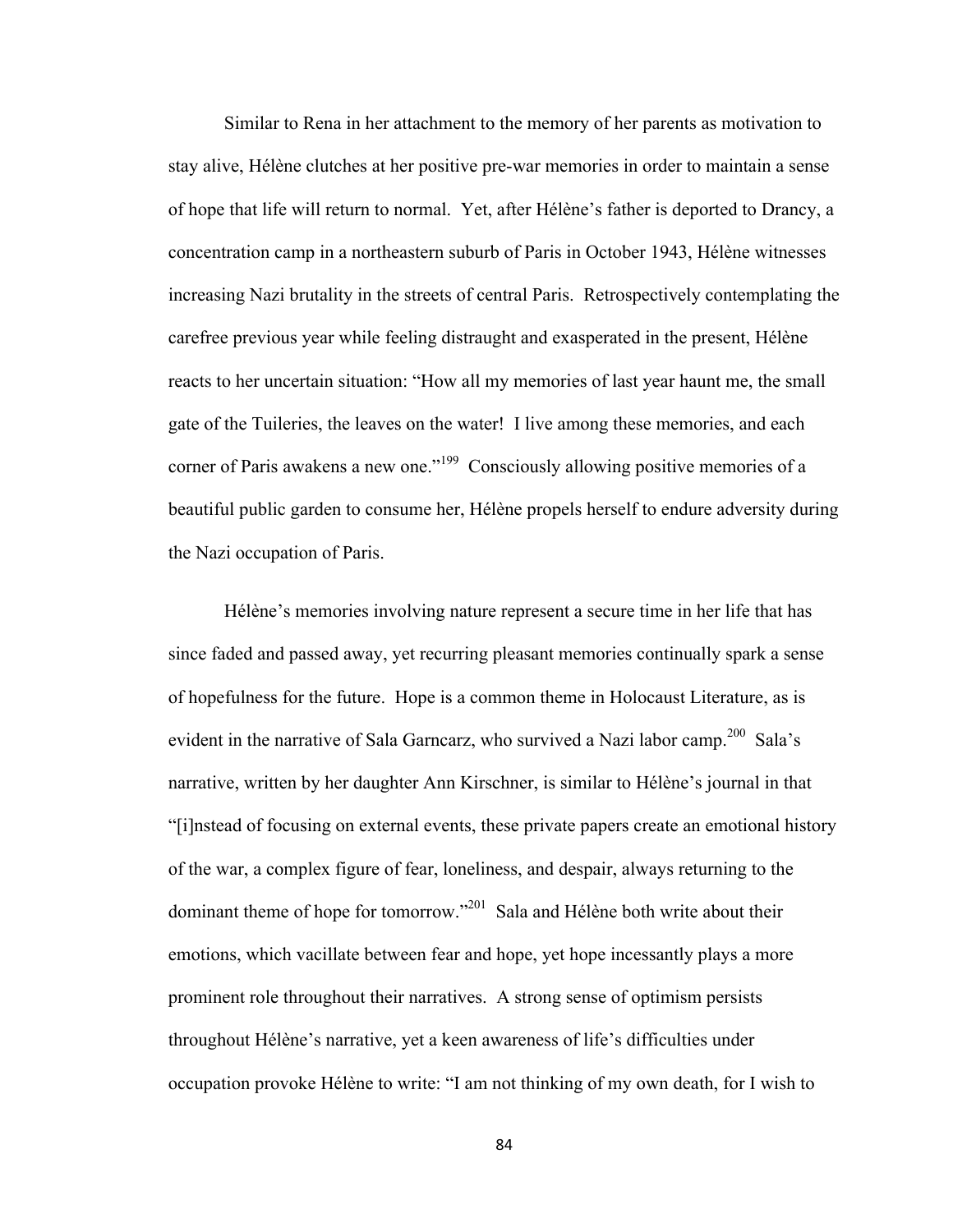live; to live as much as I am able."<sup>202</sup> Hélène knows that the quality of her life is compromised by the occupation, but she attempts to live as fully as possible despite unfavorable circumstances. Although death often preoccupies Hélène's troubled mind, the will to survive always triumphs despite her experiences of oppression and persecution because of her Jewish heritage. An implicit sense of maturity is reflected in Hélène's selfless disregard for her own death.

In full force, light and life enter the narrative in relation to Hélène's affinity for children and children's stories, revealing an association between the compatible sensibilities of women and children. Employed at the Jewish organization *Entraide Temporaire*, Hélène works to save Jewish children from deportation to Nazi concentration and death camps.<sup>203</sup> On November 13<sup>th</sup> 1943 Hélène delights in reading *Winnie-the-Pooh*, commenting: "I smiled with all my heart and even laughed out loud. It's so completely that English children's world that I love . . . [C]hildren are infinitely superior to us [adults]. I was entranced."<sup>204</sup> The world of children's stories allows Hélène to momentarily escape the reality of war. Since Hélène is an imaginative, playful, and emotive young woman, she naturally gravitates toward children and children's literature. Through Hélène's interest in working closely with (Jewish) children, she is apparently captivated by their way of being in the world. In other words, Hélène expresses an ontological understanding of children as she writes about their unique sensibilities. As the reader of Hélène's journal begins to sense a light-hearted tone upon reading about Hélène's genuine joy, the tone and mood of the narrative abruptly shifts to uncertainty and darkness brought about by upcoming danger for Jews. After reading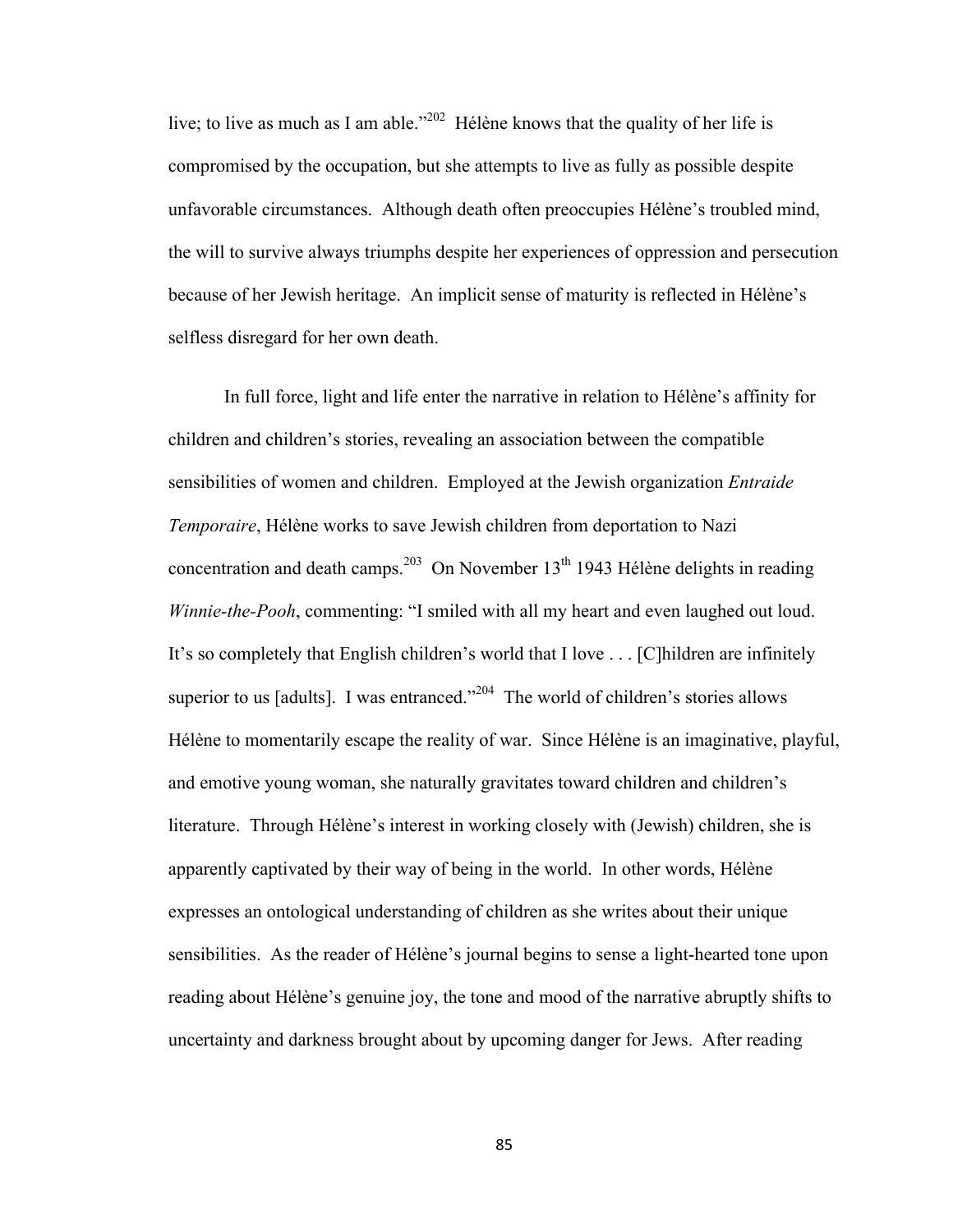*Winnie-the-Pooh*, Hélène's happiness is swiftly disrupted upon hearing the unsettling news of an imminent deportation.

The reaffirmation of life in the midst of tragedy and death is a common theme in Holocaust survivor's literature, which is a testament to the human spirit's resiliency. In the pages of Hélène's journal, a sense of a life well lived abounds, proving the power of women's agency during traumatic situations. Hélène's last known communication consists of a letter to her sister, which underscores Hélène's seemingly limitless capacity for hope as she affectionately expresses the following sentiments: "All is well, darling. See you soon. Love and kisses."<sup>205</sup> Contributing to the bittersweet textual content and overall tragic story of Hélène Berr is the fact that she exudes warmth, love, and hope even near the end of her young life. Hélène perishes in the Bergen-Belsen concentration camp in northwest Germany where Anne Frank also died. Those who read Hélène's journal remember her insightful writing and generosity toward children because of the work she accomplished during the war. Although 500 children were saved through the organization Hélène worked for *Entraide Temporaire*, 11,000 children were deported from France and a total of one million Jewish children were murdered during the Holocaust.206

# **Musical Expression as Resistance & Adult Self-Sacrifice for Children**

A harrowing scene occurs displaying the power of sensory storytelling in the well-known memoir, *The Pianist*, by Polish Holocaust survivor Wladyslaw Szpilman involving a group of children who are being led to their death. Szpilman, as a young man, observes the author of children's books, doctor, and caretaker of orphans, Janusz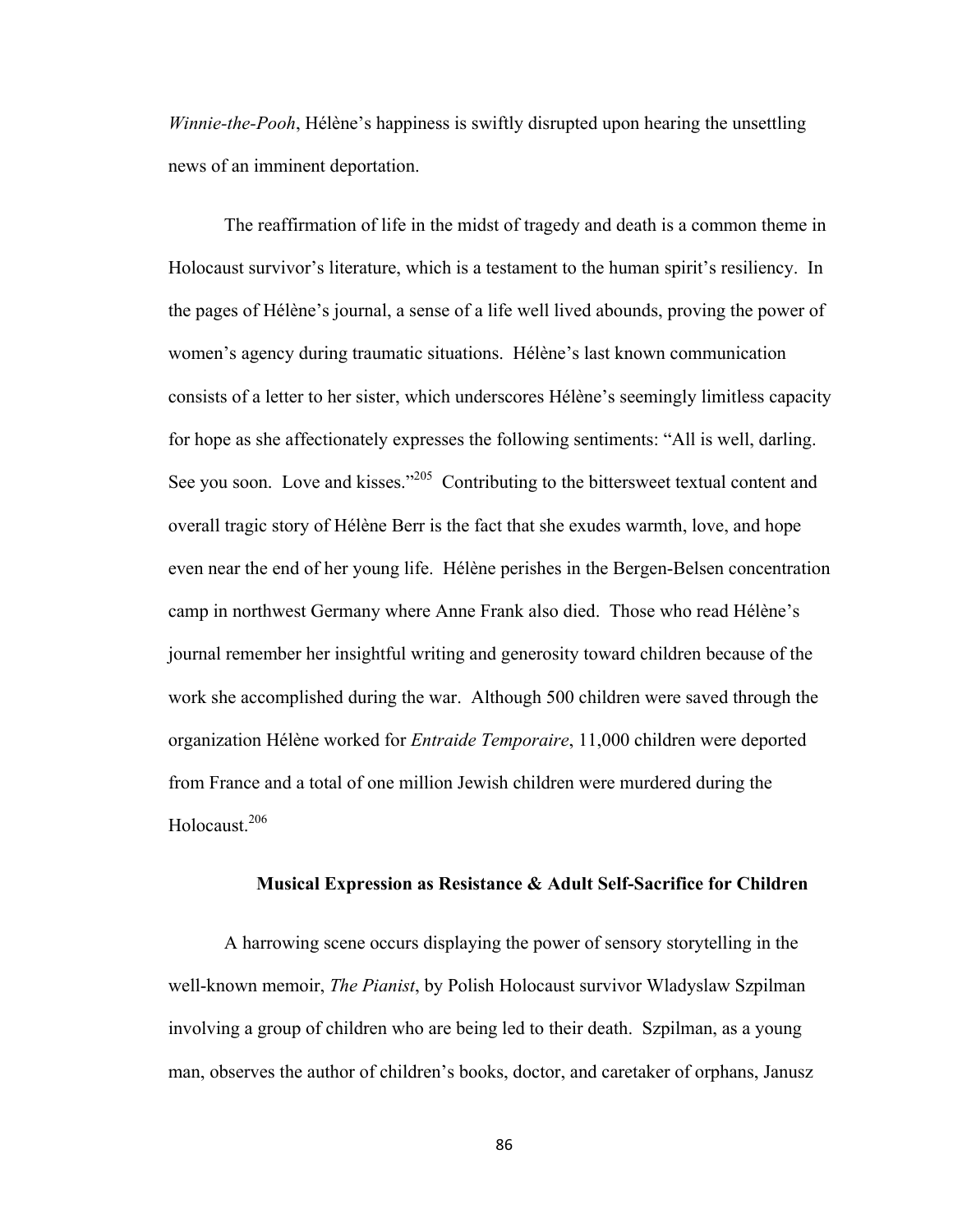Korczak, leading a group of orphans out of the Warsaw ghetto. Szpilman explains that Korczak chose to accompany "his orphans" to the death chambers instead of preserving his own life.<sup>207</sup> Remarking on how Korczak entertains and comforts the children until the end, because of his love of children, Szpilman asserts the following narrative image: "When I [Szpilman] met them [Korczak and the orphans] in Gesia Street the smiling children were singing in chorus, the little violinist was playing for them and Korczak was carrying two of the smallest infants, who were beaming too, and telling them some amusing story."208 This scene reflects harmony between Korczak and the children, expressed through a sense of joyful lightness derived from playing music and storytelling. Since Korczak has immense love for the orphans, he tries to protect them by averting their awareness away from their terrible fate. The narrative image of the smiling, happy children walking to their untimely deaths is dense with dramatic irony, and the violin music is eerie because of its tragic musical undertone. Yet, on the other hand, music (whether choral or orchestral) can be interpreted as a symbol of comfort, beauty, and resilience. Hélène's engagement with violin practice parallels this scene in music's representation of normality and comfort. Music as an artistic expression is capable of simultaneously embodying the beauty and tragedy of life while also symbolizing resistance to oppression.

Janusz Korczak heroically sacrifices himself in order for the children to feel a measure of comfort as they literary and figuratively move toward death. Wladyslaw Szpilman attests that Korczak deeply loves the children, declaring: "I am sure that even in the gas chamber, as the Cyclon B gas was stifling childish throats and striking terror instead of hope into the orphans' hearts, the Old Doctor must have whispered with one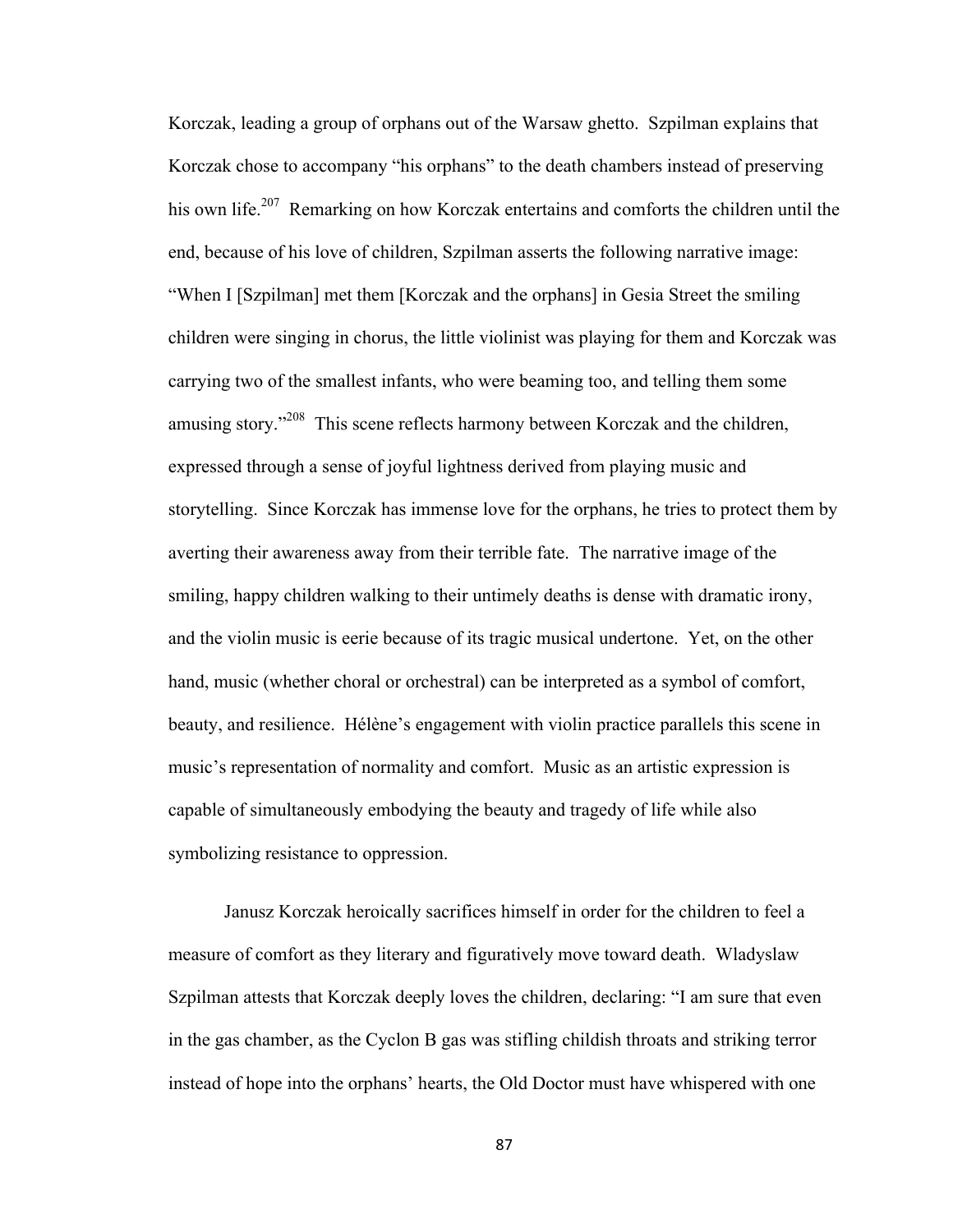last effort, 'It's all right, children, it will be all right,' so that at least he could spare his little charges the fear of passing from life to death."<sup>209</sup> Instead of focusing on the meaning of his own death, Janusz Korczak primarily considers implications related to the childrens' death as he attempts to ease their suffering. Although Szpilman imaginatively constructs this scene, revealing his inclusion of intertwining memory and imagination within this narrative, to complete the unknown ending of Korczak's life, the emotional impact on the reader is nonetheless significant. While Szpilman imagines that Korzcak is able to protect the children's innocence, it is sobering to accept that Holocaust child victims and survivors, even hidden children who did not directly experience the horrors of concentration camps, but who did experience emotional trauma, lost their innocence prematurely in life and in death.

A common theme in Holocaust narratives involves the act of self-sacrifice on behalf of adults for the welfare of children. In *Emil and Karl,* one of the first works of Holocaust literature for young Yiddish readers, Yankev Glatschteyn creates a resistance worker who sacrifices his life for a Jewish boy named Emil, and Karl, a Gentile boy. Through the medium of historical fiction, *Emil and Karl* urges young American Jewish readers during the early 1940s to "imagine what it would be like to face the challenges of life under Nazi occupation, on the eve of the war that had just begin and whose terrible course was then unforeseeable."210 Glatschteyn asks us to insert ourselves into his characters' immediate realities by provoking us to face moral and ethical challenges of pre-war Europe in connection with questions about anti-Semitism, hatred, complicity, and anti-Jewish Nazi policies and laws. Glatschteyn encourages readers to feel empathy for those who individually and collectively suffered during and after the Holocaust. *Emil*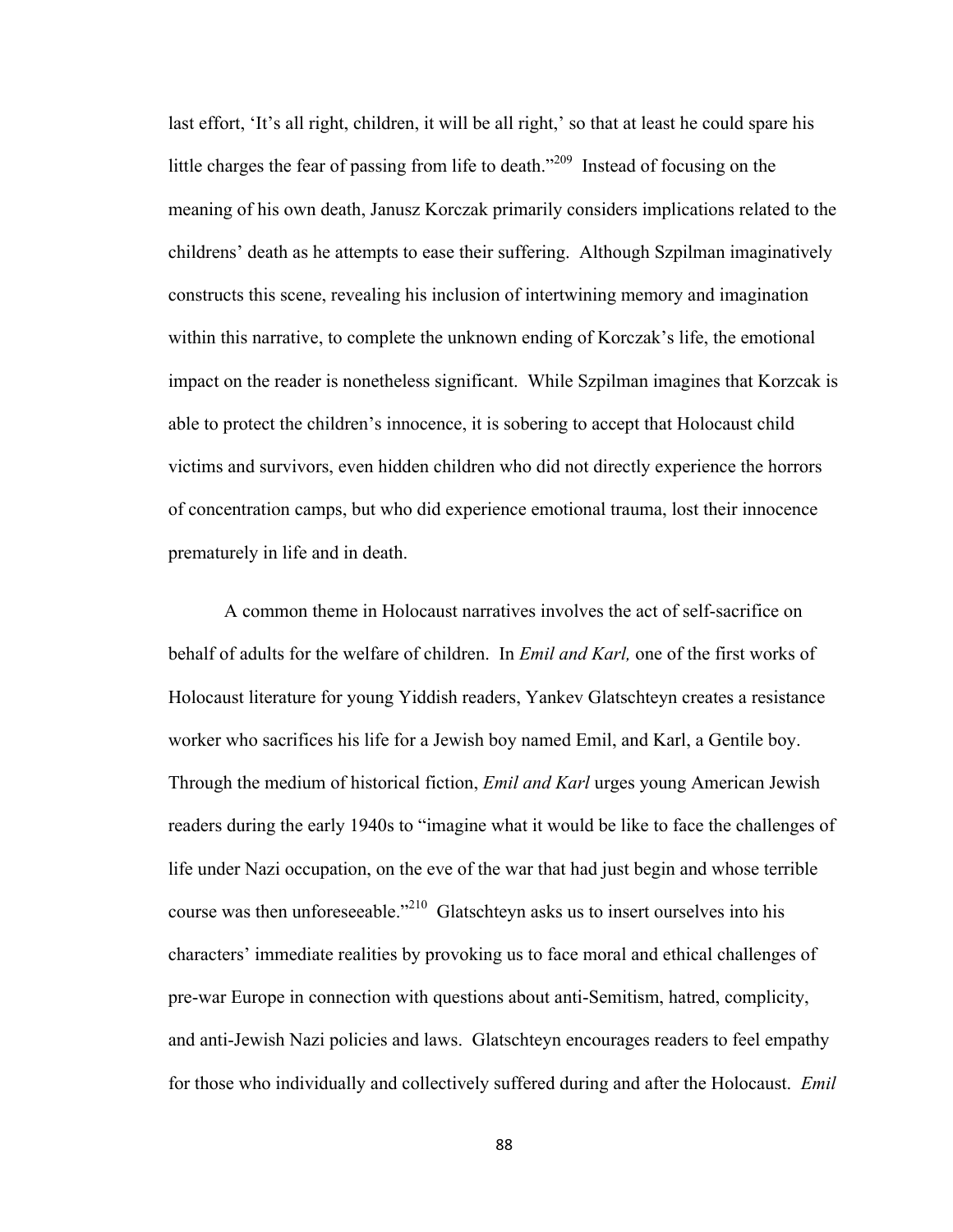*and Karl* is accessible to both children and adult readers as it aims to educate its young audience about how the beginnings of World War II impacted Jews. Holocaust literary scholars are interested in the novel since it encompasses important themes of Children's Holocaust Literature, and it continues to be utilized for Holocaust education today.

*Emil and Karl*, a story about two young boys living in Austria during the Holocaust's early stages, emphasizes universal themes of friendship, loyalty, compassion, and understanding. Emil and Karl's mothers are abruptly separated from the boys, which reflects the previously stated theme in Holocaust narratives of parent-child separation. The traumatic event of parent-child separation causes Emil and Karl to form a substantive bond based on shared experience, and thus the boys act interdependently throughout their arduous journey to escape the crushing grip of Nazi rule. Although Karl is a Gentile, he chooses to stay with Emil indefinitely despite the precarious position Karl must inhabit thereafter. Throughout the narrative, the Emil and Karl motivate each other to survive each harrowing ordeal. Gentiles Hans and "Aunt Matilda" are resistance group members who take substantial risks to save Emil and Karl from Nazi perpetrators. In order to protect his own identity as an active resistance worker, Hans only pretends to accept Nazi orders but intuitively knows that he will eventually be caught and murdered for being a sympathizer of Jews.

# **A Train in the Night**

During the Holocaust, deportation trains were centrally important in the systematic operation to deport Jews to ghettos, work camps, concentration camps, and death camps. Without the ability to relocate people *via* train *en masse*, the Nazi's "final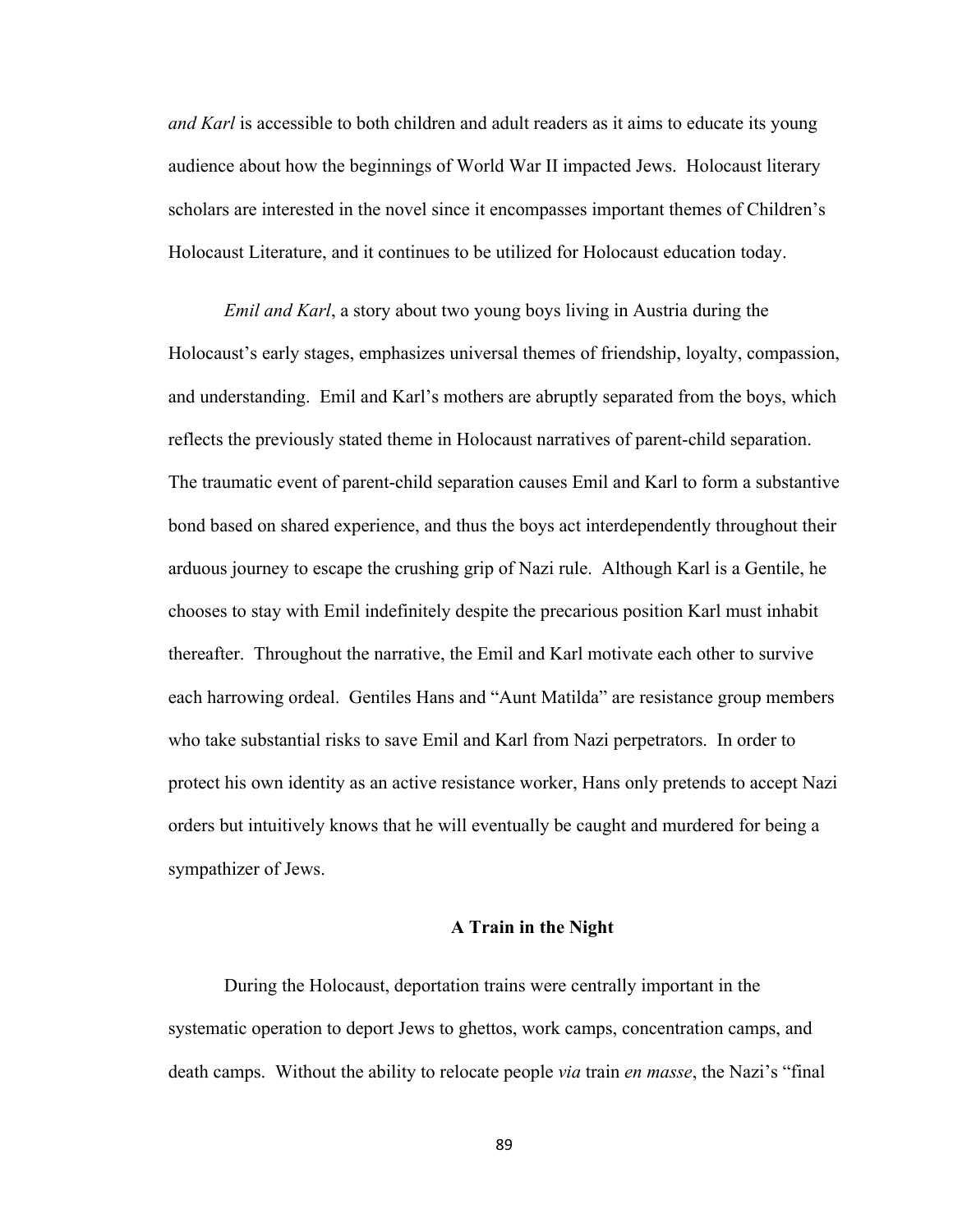solution"<sup>211</sup> would not have been carried out to nearly the same effect. Trains are a dominant symbol in many Holocaust literary narratives as well as in Holocaust films. In literature more broadly, trains also figure dominantly as they tend to represent movement and freedom. Within Holocaust Literature, however, trains typically represent negative forces of death and doom. A train becomes an omen of imminent trouble for Emil, Karl, Matilda, and Hans as the omniscient narrator describes it, the "train with small, dimly lit windows stopped for a while, then it began slowly chugging away. When the train was no longer in sight, they heard the whistle blasts again, as if the train were bidding farewell to the silent darkness."212 In *Emil and Karl* the train figuratively foreshadows the difficult times ahead for the family; thus, the train's "farewell" signals the impending separation of Hans, Matilda, and the children as it disappears into the distance. "The silent darkness" represents the approaching unavoidable doom that will imminently befall the makeshift family.

A train image also appears in *The Pianist* as Wladyslaw Szpilman's family are forced into a boxcar which is bound toward a concentration camp; therefore, in *Emil and Karl* and in *The Pianist*, the train symbolizes movement toward death, darkness, and doom. Szpilman states that "the train was starting off, slowly and laboriously. I turned away and staggered down the empty street, weeping out loud, pursued by the fading cries of people shut up in those trucks [cattle train cars]. It sounded like the twittering of caged birds in deadly peril."<sup>213</sup> The slow departure of the train creates a prolonged emotional experience for Spilzman as he witnesses his family being locked away with masses of helpless people. Spilzman hears his own weeping intensify while the noise of crying people slowly dissipates as the train moves further from him, emphasizing a crescendo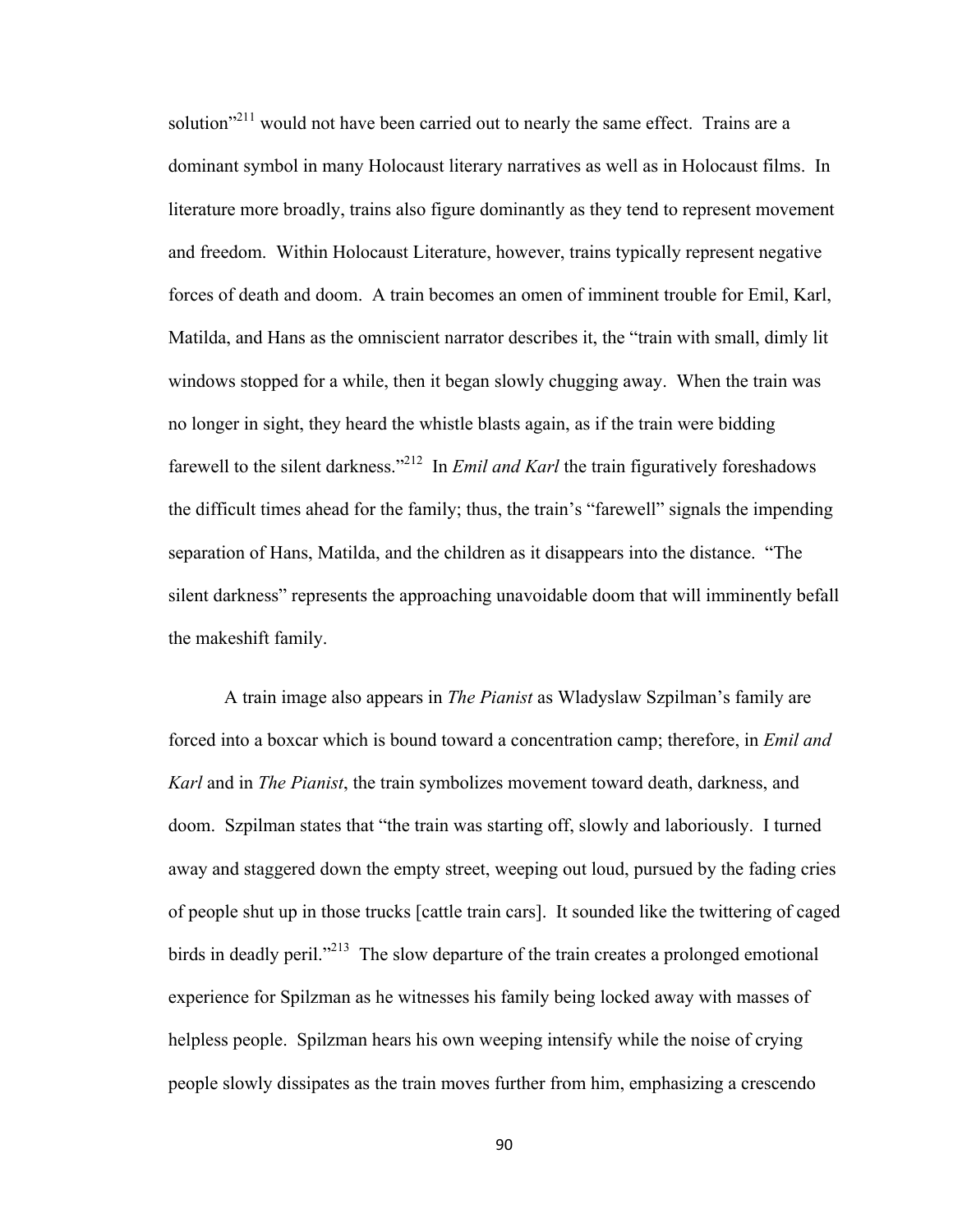and decrescendo of sound. The separation of Szpilman from his family is similar to the separation of Emil, Karl, Hans, and Matilda, except Szpilman's narrative scene is based on an actual experience. To great effect, Szpilman utilizes the simile of trapped people as caged birds in order to make vivid the image of enclosed, suffering people who are fated to perish. $214$ 

Contrary to the perception that trains within Holocaust accounts are a negative symbol, is that of Kindertransport trains, which saved thousands of children from death in Nazi-occupied Europe. In order to secure the children's safety in *Emil and Karl*, Matilda dictates that Emil and Karl must be sent *via* train on a Kindertransport to England. A multitude of testimonies detailing individual children's Kindertransport experiences exist, comprising a distinct area of Children's Holocaust Literature. Andrea Hammel describes the meaning of Kindertransport, stating: "The term Kindertransport is usually applied to the rescue of nearly 10,000 unaccompanied minors with Jewish backgrounds from Germany, Austria, Czechoslovakia and the border area between Germany and Poland to Britain between December 1938 and the outbreak of the Second World War in September 1939."<sup> $215$ </sup> The subject of the Kindertransport gives rise to issues of parent-child separation, images of innocence, identity, public sympathy for children, trauma after the transports to the United Kingdom, implications of refugee status, and public memorialization.

The power of selfless and loving action on behalf parents, whether surrogate or biological, towards children during difficult times, is centrally evident in *Emil and Karl*. As masses of children board the train, Matilda risks her life to say goodbye to Emil and Karl on the platform; hence she sacrifices her own safety for the children. Karl replies to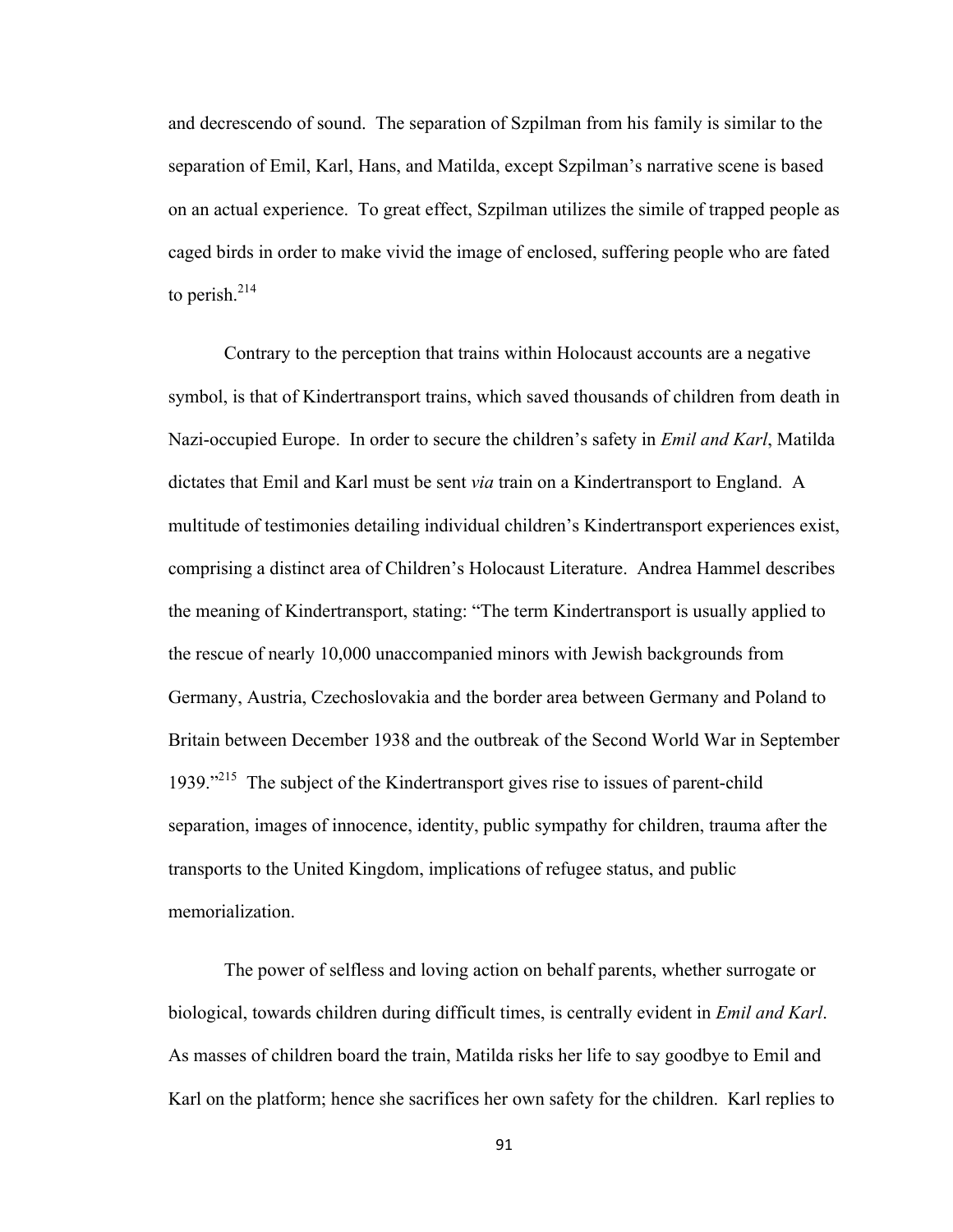Emil: "Yes, she's so brave! She gave me a piece of paper. I have it here."<sup>216</sup> Emil and Karl both recognize the depth of Matilda's care even though she is their surrogate rather than biological mother. Women often formed non-biological families consisting of camp inmates in order to help each other survive. According to S. Lillian Kremer: "Group solidarity worked as an effective mechanism in the concentrationary universe. . . . Groups organized according to political, national and religious affiliation; small biological and surrogate families, even the commonplace two-person friendship, provided inmates with information, advice, and protection."217 In *Emil and Karl*, positive interactions between makeshift family members demonstrate their willingness to engage in collaborative survival strategies during times of danger. A gripping moment occurs when Emil and Karl read handwritten notes from their surrogate father, Hans, as they move their eyes over the following words: "I will die so that Emil and Karl might be able to live together in peace."<sup>218</sup> The narrative technique of allowing the reader to absorb the note creates a sense that we are directly experiencing this particular moment in the narrative; therefore, the readers effectively become active agents in the storytelling process. From the reader's perspective, the action occurs in the present-time as we eagerly discover how the story will unfold.

The majority of Holocaust narratives involve an unresolved, tragic conclusion; thus the endings of both *Emil and Karl* and *The Pianist* are left undetermined. When Emil and Karl become separated during the Kindertransport, the reader is unsure whether they will reunite and travel together to England. Yankev Glatshteyn intentionally inserts an unresolved conclusion in *Emil and Karl*, leaving many unanswered questions, thus provoking the reader to research about children's post-Kindertransport experiences.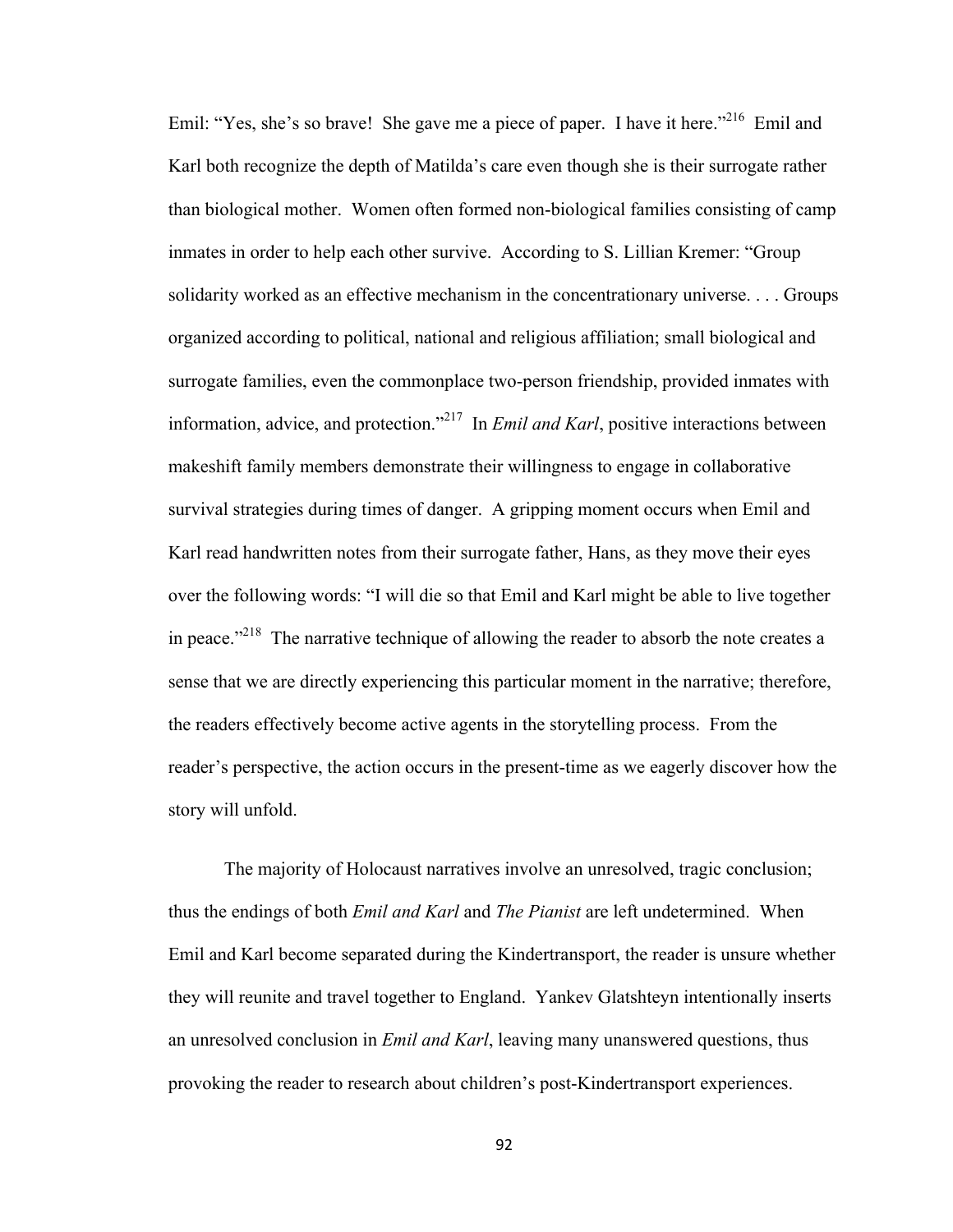During the time young people read *Emil and Karl* (circa 1940)*,* the major Holocaust events had not yet occurred; therefore, it would have been impossible to accurately know how children such as Emil and Karl would have fared in reality. Reading *Emil and Karl* nowadays, while possessing retrospective knowledge about the Holocaust's events, gives us a deeper understanding of Emil and Karl's dangerous living circumstances.

Within this chapter, a critical discussion aids in revealing how the utilization of narrative conventions such as the interplay of memory and imagination within both male and female Holocaust narratives assist in translating traumatic Holocaust experiences into understandable language for readers. The primary focus of this chapter demonstrates the need for a more overt incorporation of women and children's Holocaust narratives into the Holocaust literary canon. Proving that the use of metaphors and visual descriptions within female-centered Holocaust Literature is key to creating memorable and impactful stories, this chapter also demonstrates how a critical conversation on the inclusion of narrators' self-reflexive commentaries within literary narratives is necessary for understanding the writing process. Authenticity within Holocaust Literature as related to how texts are mediated through various channels—as interviews of survivors, translations, and the eventual publication of literary narratives—is shown to be an important subject of analysis. The resiliency of women and children, who often provide each other with comfort through a sense of mutual support during difficult Holocaust experiences, is of considerable importance within the study of Holocaust Literature.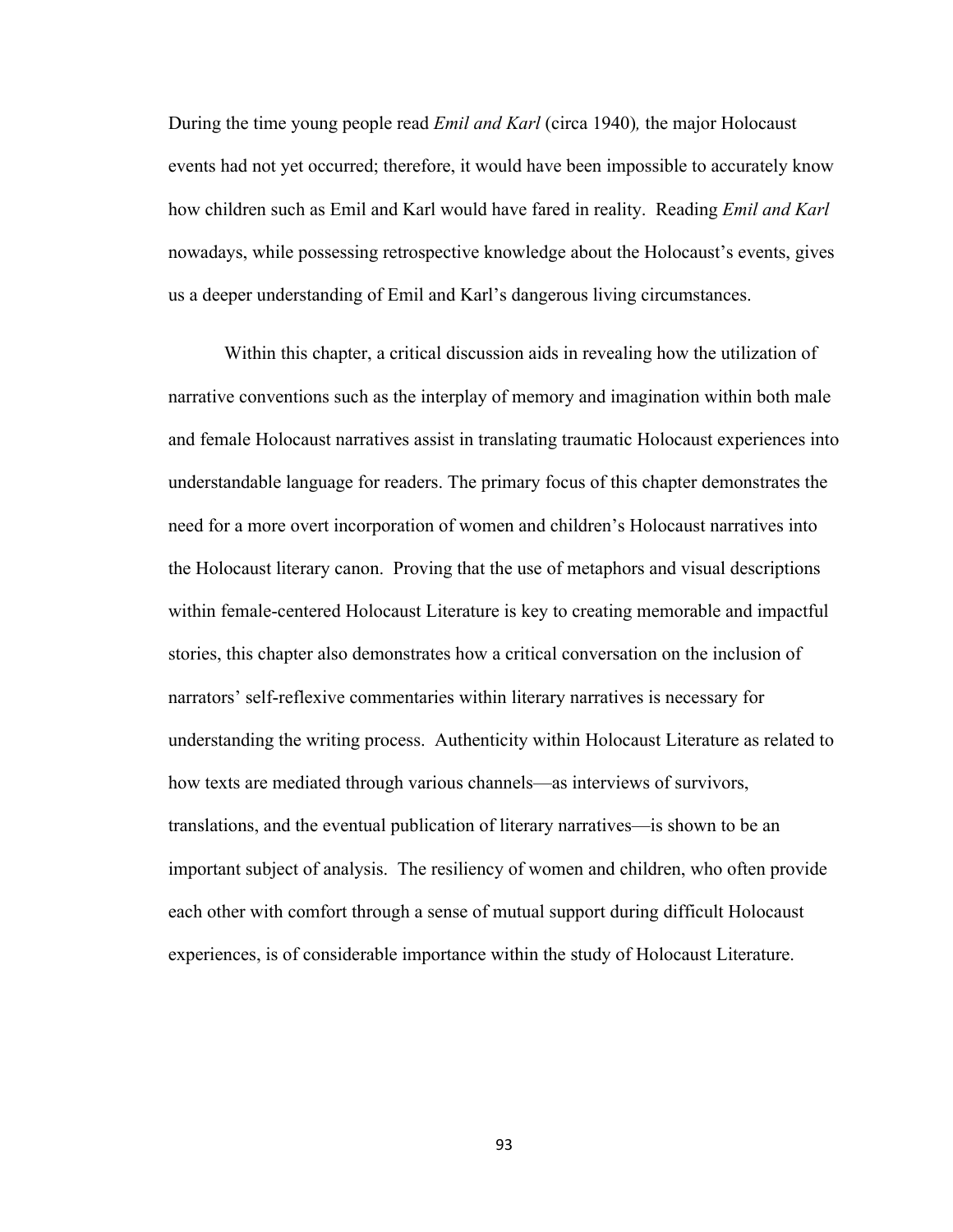#### **Chapter Three**

### **Transcendent Voices of Children in** *Auschwitz***,** *Kristallnacht***, and** *Night*

 When reflecting on the horrors of Kristallnacht, or the 1938 "Night of Broken Glass," the Vélodrôme d'Hiver round-ups of 1942 in Paris, and the ensuing Jewish Holocaust from a twenty-first century perspective, the emotional and physical trauma inflicted upon Jewish children and the narratives that derive from such extreme experiences tend to strike readers with a sense of utmost intensity and horror. As readers learn more about these tragic historic events, they engage in feeling the greatest degree of compassion toward the children who suffered before and perished during World War II as a result of crimes committed by Nazi perpetrators both within and outside of Germany.

The numerous mistreatments perpetrated by Nazis, including persecution and genocide, directly affected the lives of young Jewish children and the lives of their family and friends in Jewish communities across Europe. Young people who experience extraordinary wartime situations often provide accounts that reveal vivid visual memories, which channel honest and direct impressions of traumatic events. Eyewitness accounts of children and adolescents often convey a sense of innocence and naivety, which reflects their young ages and limited experiences in the world. For the children who experienced Kristallnacht, the Vélodrôme d'Hiver round-ups and other events related to the Holocaust, visual images, sounds, and scents shape lasting memories, often punctuating their descriptive stories. The expression of sensory memories in literary Holocaust narratives are utilized as compelling storytelling devices, which evoke the power of childhood experiences via dramatic images for readers.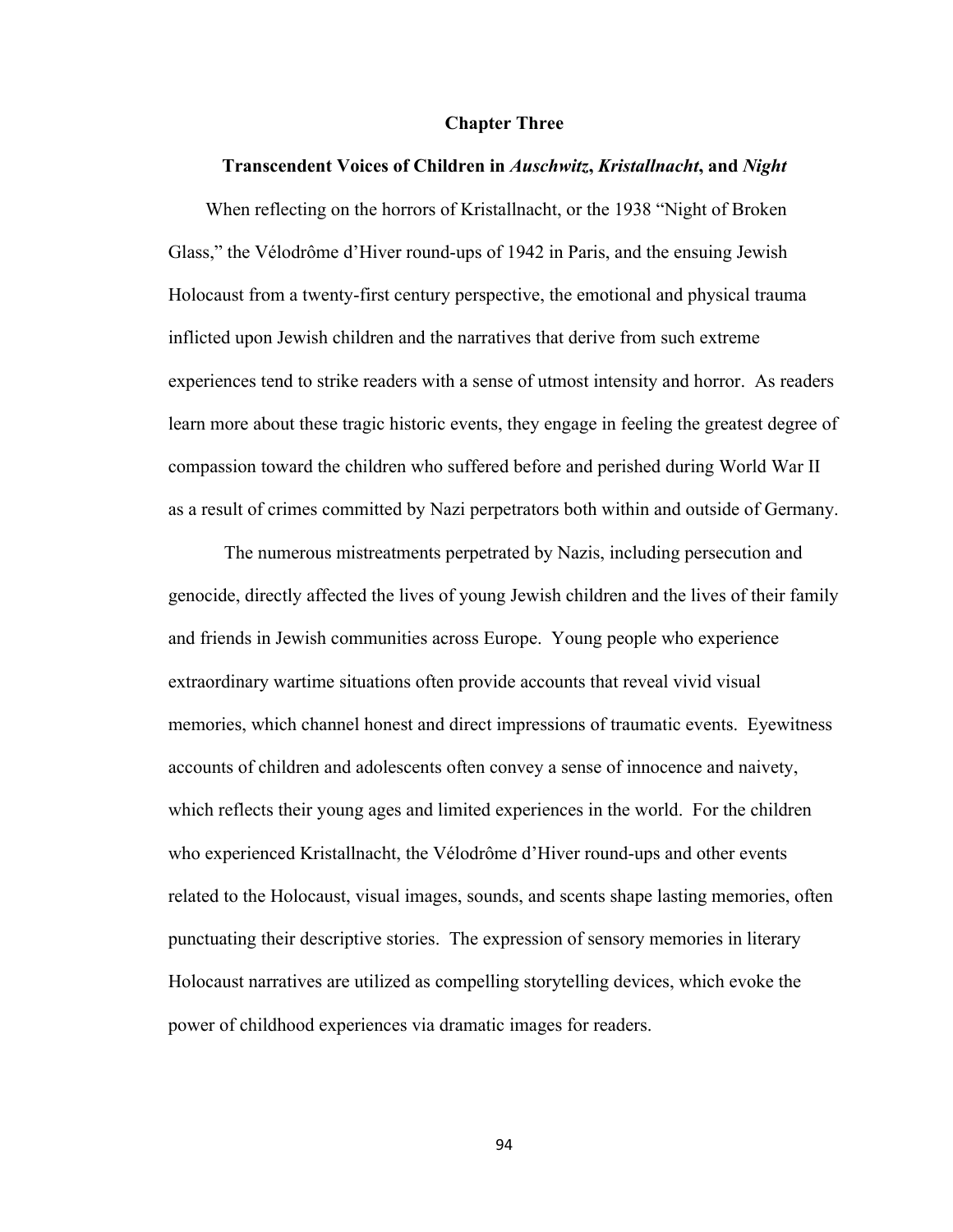This chapter primarily focuses on Jewish children's experiences of Kristallnacht in Germany and the Vélodrôme d'Hiver round-ups in Paris by analyzing retrospective narrative accounts of how children negotiate trauma. The complicated intersections of history, memory, and trauma are ever-present within the analysis featured here. Since Kristallnacht in 1938 and the 1942 Vélodrôme d'Hiver round-ups took place over a short duration of time, these historical events allow for a focused investigation into children's descriptions of their reactions to specific war-related trauma. Retrospective, rather than immediate post-war accounts of child Holocaust survivors are chosen for explication because they provide layered interpretations of traumatic events that are both historical and literary. Understanding historical facts regarding Kristallnacht and the complicit role of French authorities in the Vélodrôme d'Hiver round-up provides historical context for children Holocaust survivor's literary accounts, which is necessary for comprehensive analysis.

As discussed in Chapter Two, it is important to recognize that all Holocaust narratives are mediated since they incorporate a blending of memory and imagination, and are shaped by historical and social contexts. The limitations of retrospective accounts surround the distance between the survivor's recollections of certain past events and their current memories, which are often less than clear. Adding to the layered quality of survivor's narratives explored in Martin Gilbert's *Kristallnacht* is the inclusion of a multiple generation storytelling approach through the use of commentary by survivor's children and grandchildren. The transfer of psychological trauma between generations of Holocaust survivors is referenced within a discussion pertaining to Children's Holocaust Literature.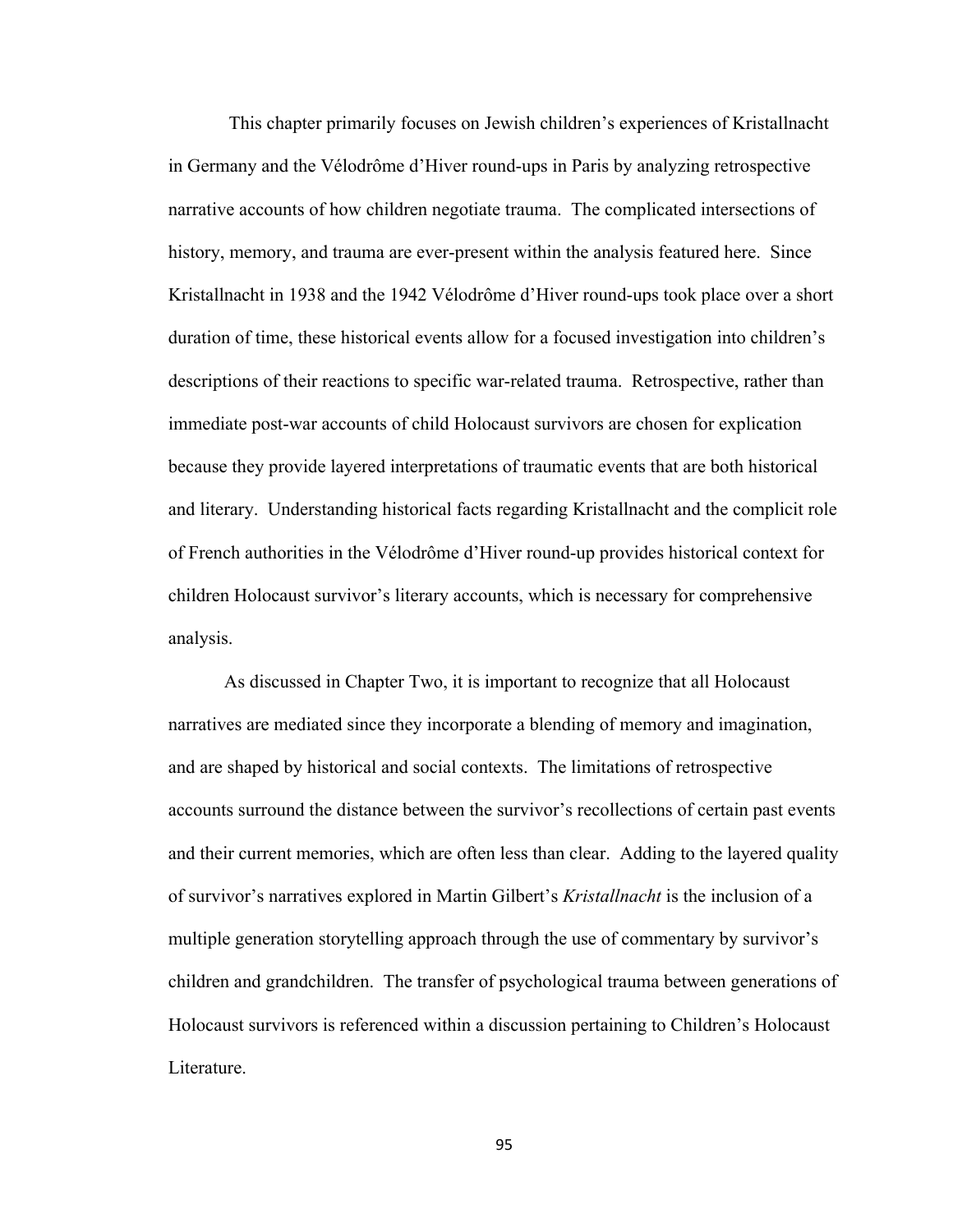This chapter additionally explores the differences in adult versus child perceptions of traumatic World War II events as well as disturbing visual images associated with parent-child separations within literary narratives; therefore this chapter actively engages in a historical-literary analysis of how children's Holocaust narratives exemplify emotive historical narratives by making vivid sensory memories. Further areas of analysis within this chapter include the creation of makeshift families after biological families are dismantled, and game-playing as a survival strategy for children within women and children's Holocaust literature. This chapter also examines the recurrent theme within Holocaust testimonies and narrative accounts of children: the transition from childhood to adulthood. A conversation on remembering the Holocaust's children and a look to further research on Romany children's Holocaust narratives occurs as the chapter concludes.

Children's immediately recorded post-war testimonies of the Holocaust provide descriptive personal recollections and riveting evidence of a wide variety of Nazi perpetrated horrors throughout Europe during World War II. While retrospective accounts of child survivors are more literary in nature, both immediate post-war and retrospective child Holocaust survivor accounts, which detail how survivors have coped with trauma long after the Holocaust's end, are essential in obtaining thorough insights into the Holocaust's horrors. Boaz Cohen and Rita Horváth attest to the importance of child narratives recorded across a range of time spans, stating: "The hundreds of child survivor testimonies collected after the war are a yet untapped resource for the understanding of the Holocaust, as well as children's experiences of it and its aftermath."219 Cohen and Horváth's statement regarding children's testimonies speaks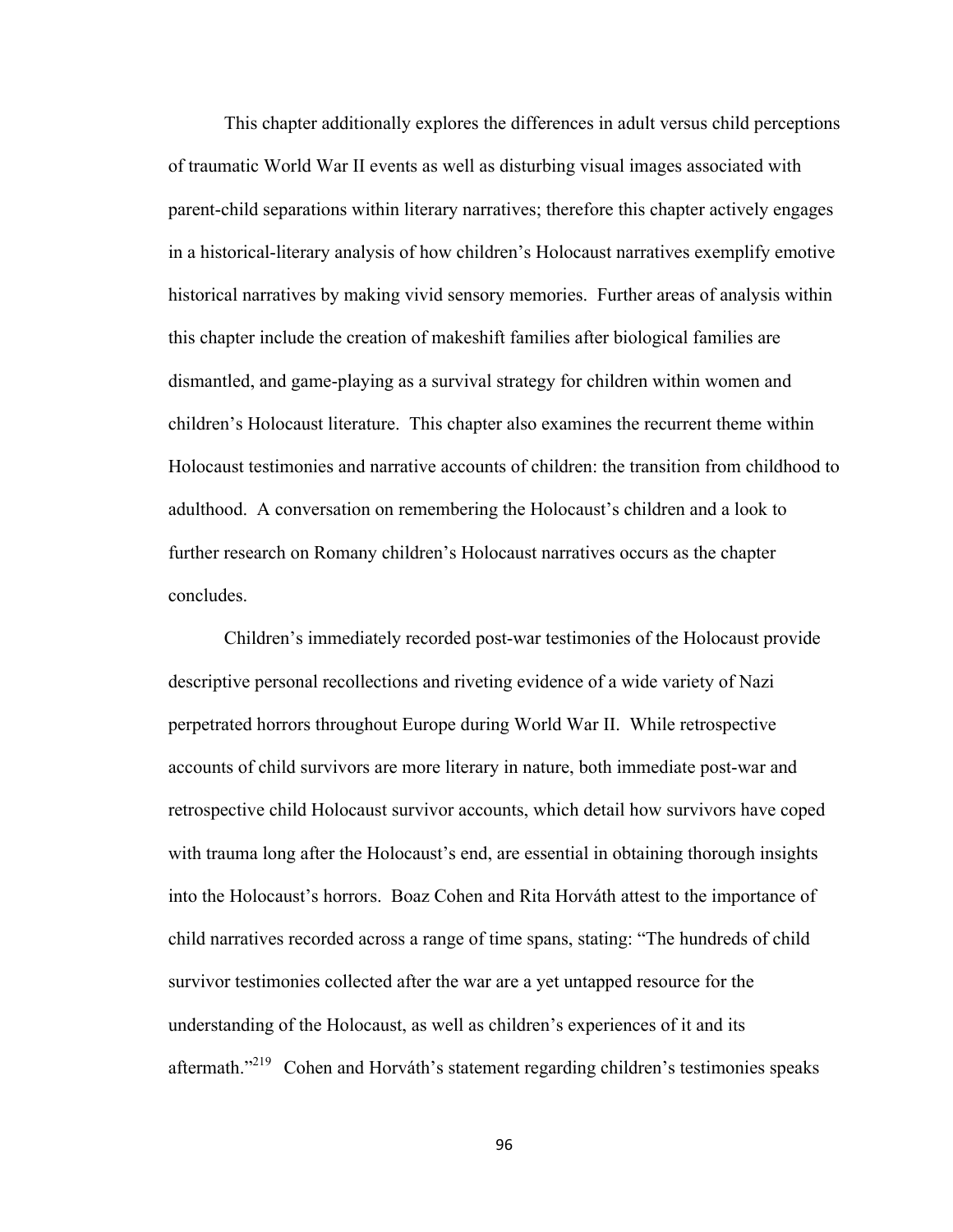directly to the relative lack of attention paid to these documents by Holocaust scholars despite them being a key resource for gaining nuanced understandings of the Jewish Holocaust.

Since children, along with women, were among the most vulnerable subjects of persecution and genocide within Nazi Europe, their voices must be more readily recognized, studied, and remembered. In his interdisciplinary monogram on the Holocaust and decolonization, Michael Rothberg attests that children symbolize what he terms "multidirectional memory" since they embody a bridge between past generations and a sense of hope for future generations. Explaining that children represent an intergenerational transfer of memory, Rothberg states: "[T]he figure of the child has taken center stage as a site of uneasy, multidirectional memory. This chapter reflects on the possible ethical and political significance of the child as a bearer of memory and postmemory in a moment of violent global transformation."220 Evoking Marianna Hirsch's term *postmemory*, which is referenced in Chapter Two of the thesis, Rothberg revealingly comments on how children, especially within the context of war, carry history and memory into changing present and future political global environments.

Retrospective child Holocaust survivors' eyewitness accounts provide perceptive renderings of traumatic testimonies in British Historian Martin Gilbert's emotive historical text entitled *Kristallnacht*. In a sense, all Holocaust survivors' accounts are retrospective since they consist of memories of events, but within *Kristallnacht*, older adults tell their childhood survival stories in distant retrospect. Gilbert's work involves historical information surrounding the "Night of Broken Glass," personal testimonies of child survivors, and perspectives from the survivor's children or grandchildren, creating a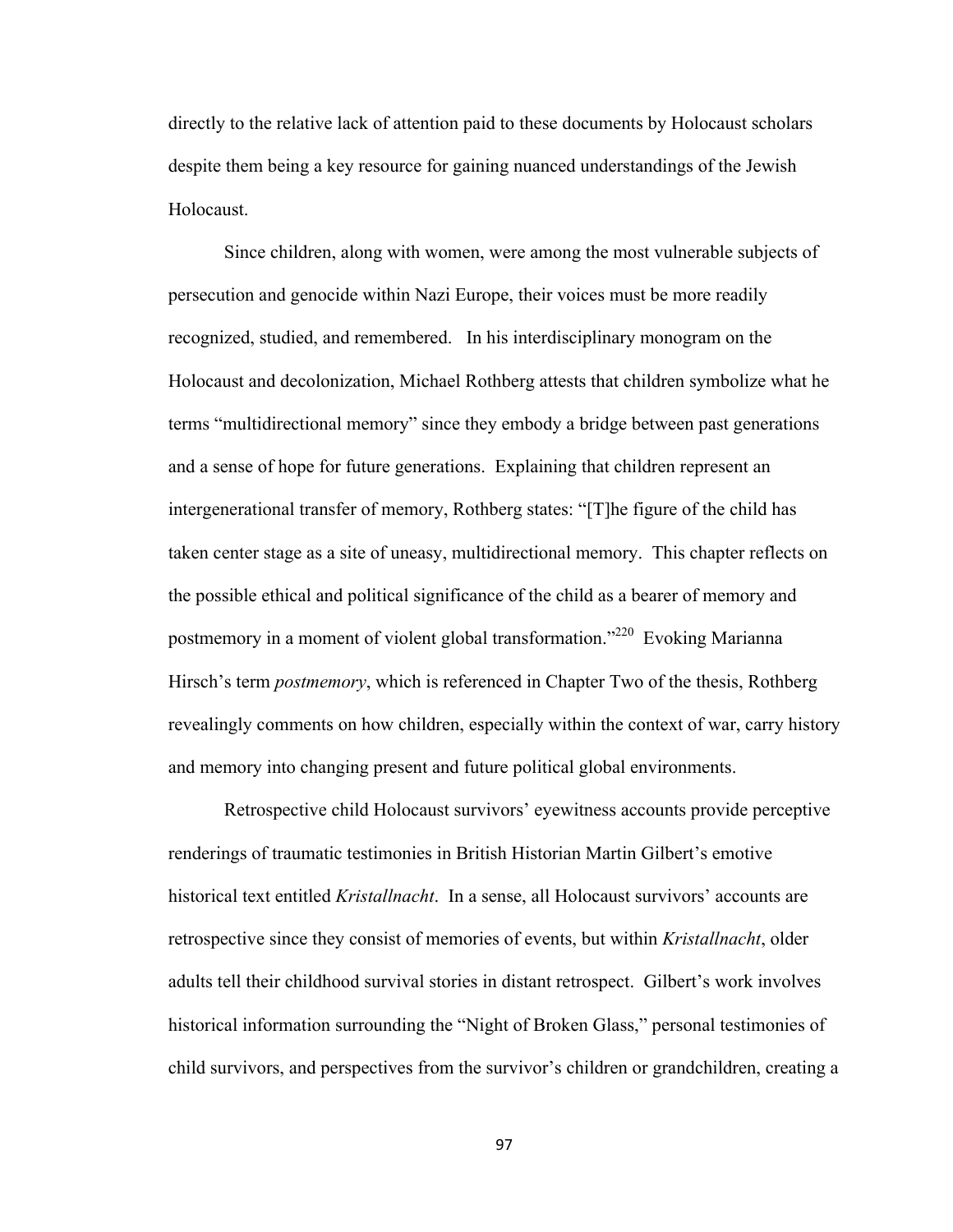multi-generational storytelling approach. Martin Gilbert initially describes Kristallnacht in terms of historical facts, which relay details of the mass pogrom, thus acknowledging that contextual information is required for understanding the full impact of children's testimonies. After describing details of November  $9<sup>th</sup>$  and  $10<sup>th</sup>$  of 1938, Gilbert transitions to personal, literary recollections of those who directly experienced the two fateful nights of Kristallnacht. According to Gilbert, Nazi SA Stormtroopers perpetrated a wide range of violent acts during Kristallnacht, including destroying more than one thousand synagogues and thousands of Jewish-owned shops in riots.<sup>221</sup> In Germany and Austria, ninety-one Jews were murdered and approximately 30,000 Jewish men from age sixteen to sixty were arrested and deported to concentration camps.<sup>222</sup> Elderly Holocaust survivors, who were children during Kristallnacht, retrospectively recollect descriptions from Kristallnacht, creating a r(e)imagined version of events experienced by their younger selves.

In *Kristallnacht*, adult narrators retrospectively renew childhood perspectives in order to share their experiences of Holocaust horror. Child Holocaust literary scholar Andrea Reiter acknowledges adult narrators who reconstruct their childhood experiences by overtly making use of literary devices, stating: "The former child victims thus resort to imagination to recreate the atmosphere and emotions that, according to Freud, cannot be part of memory."223 Although adult narrators certainly partake in reconstructing their own past narrative histories through imagination, perhaps including embellished memories and exaggerated emotions for dramatic purposes, revived original memories are also undeniably contained within their narratives.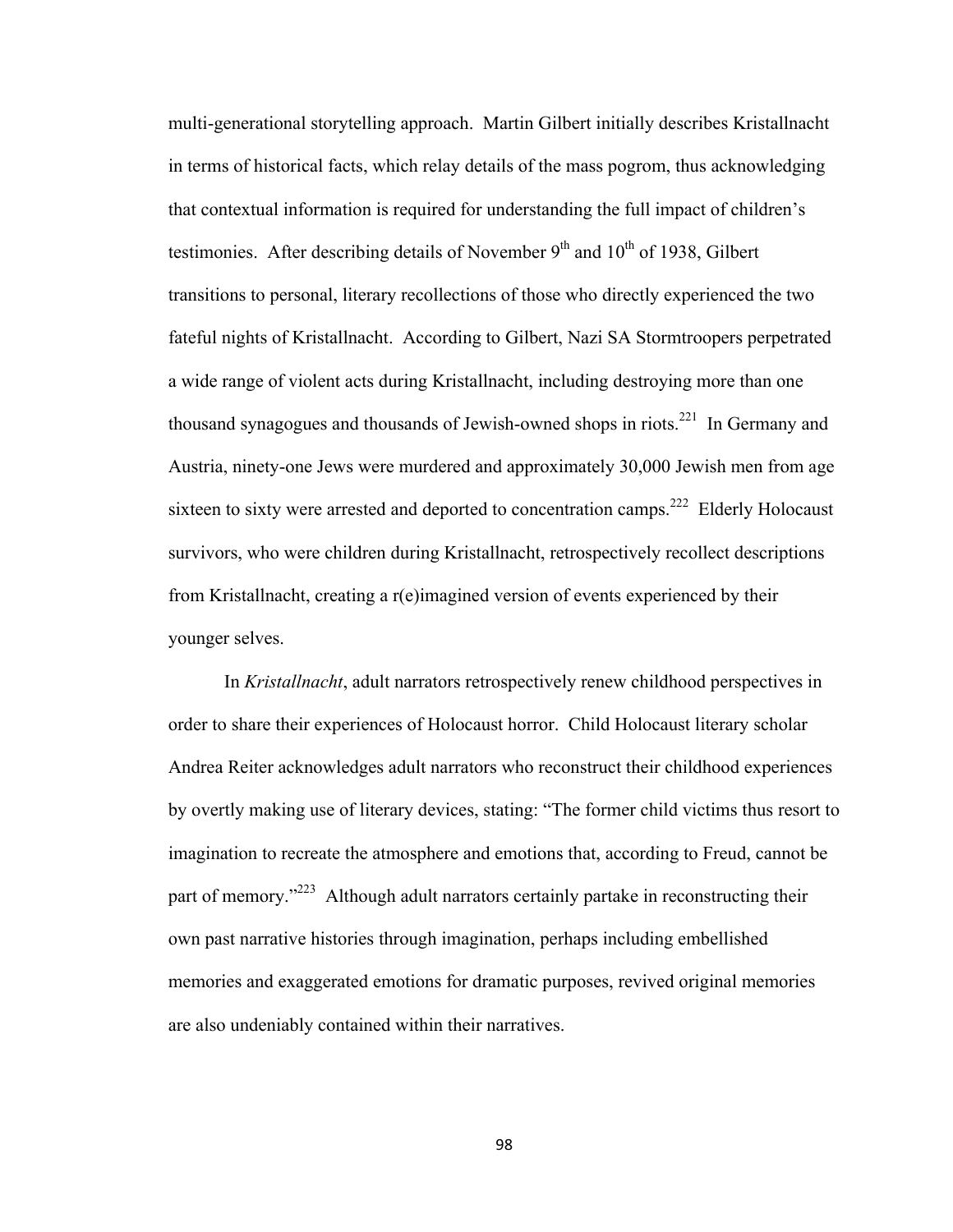Depending on the genre of Holocaust literature, scope of the project, and an author's intention for writing a particular text, recorded testimonies and literary narrations can include one generation or multiple generations of Holocaust survivors. The voices of Martin Gilbert's narrators are multigenerational, signifying both individual and collective remembrance, as adult narrators and their children retrospectively capture experiences of Kristallnacht. Within Children's Holocaust Literature, a compelling area of study exists regarding the intergenerational transfer of Holocaust trauma to survivors' children and grandchildren. Sue Vice explains the transfer of trauma between second and third generations or the "trans-generational transmission of trauma": "It soon became apparent to psychologists that the horrors which survivors had experienced were often too overwhelming to be resolved within the survivor's lifetime. [Thus, the trauma] could somehow be passed on to their children."<sup>224</sup> Through stories, images, silences, and visits to sites of trauma, Holocaust survivors pass on their lived experiences and unresolved emotional pain to their children, sometimes deeply embedding or transmitting a sense of trauma to their kin, which is evident in Martin Gilbert's *Kristallnacht*.

Since the late 1970s, researchers within and outside Holocaust Studies have increasingly studied the transfer of intergenerational trauma by Holocaust survivors.<sup>225</sup> The concept of blood memory would likely emerge while examining the transfer of Holocaust trauma between generations, perhaps opening possibilities for further research into the representations of memory and trauma. Blood memory entails the subconscious recognition by family members of genealogical remembering of important personal, societal, and cultural traumas. According to Andrea Reiter: "In recent years, not only psychologists but also novelists have begun to take an interest in the effect of the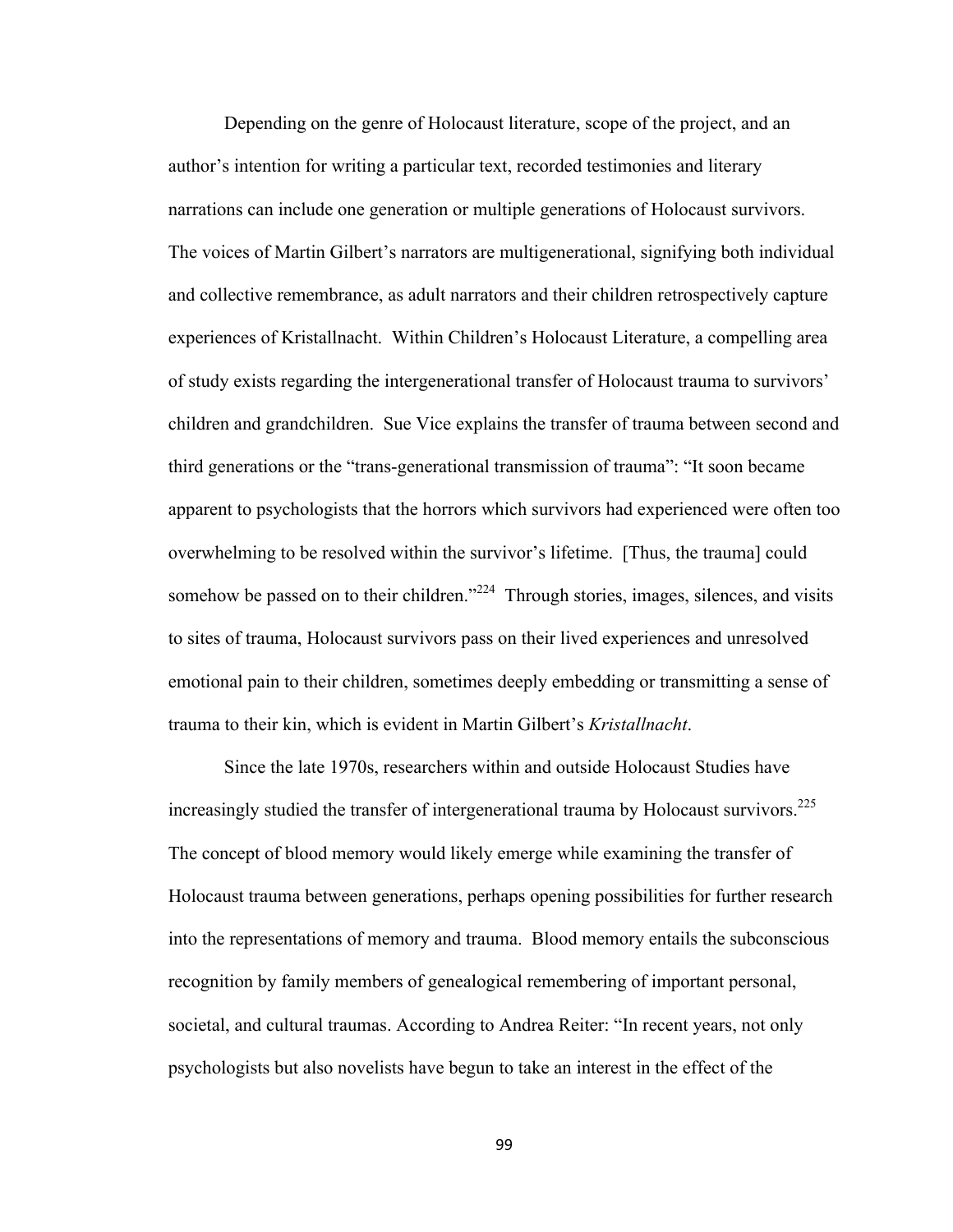Holocaust on the children of survivors.<sup>226</sup> Second and third generation Holocaust survivors are steadily producing narratives about their own coping experiences regarding the inheritance of disturbing mental experiences.

# **Child Versus Adult Perceptions of Traumatic Situations**

Through considering narrative voices in *Kristallnacht,* children's experiences have the propensity to differ greatly from adult's experiences in that initial impressions of traumatic events by children mainly center on sensory observations. Andrea Reiter distinguishes between a child's voice and viewpoint in Holocaust narratives: "Representing a child's voice means that his or her own language would have to be present in a text. On the other hand, representing a child's viewpoint usually means that an adult narrator describes how events seemed to his or her younger self." $227$  In presenttime Holocaust narratives such as *The Diary of a Young Girl* or *The Journal of Hélène Berr*, the child or adolescent's voice is dominant because each narrator speaks through her own words, channeling direct impressions while utilizing an adolescent's vocabulary, whereas in *Kristallnacht*'s retrospective child survivor accounts, adult narrators recreate their own child-like viewpoints to literarily explain past historical events.<sup>228</sup>

Adult narrators of Holocaust experiences typically exhibit more expansive perspectives than child narrators, thus children tend to focus on immediate physical reactions rather than consciously working to contextualize their observations. In "Young Witnesses in the DP Camps: Children's Holocaust Testimony in Context" Boaz Cohen and Rita Horváth explain: "Testimonies collected from young Holocaust survivors when they were still children or teenagers, usually display more readily discernable signs of being responsive to the immediate surroundings during which they were given than do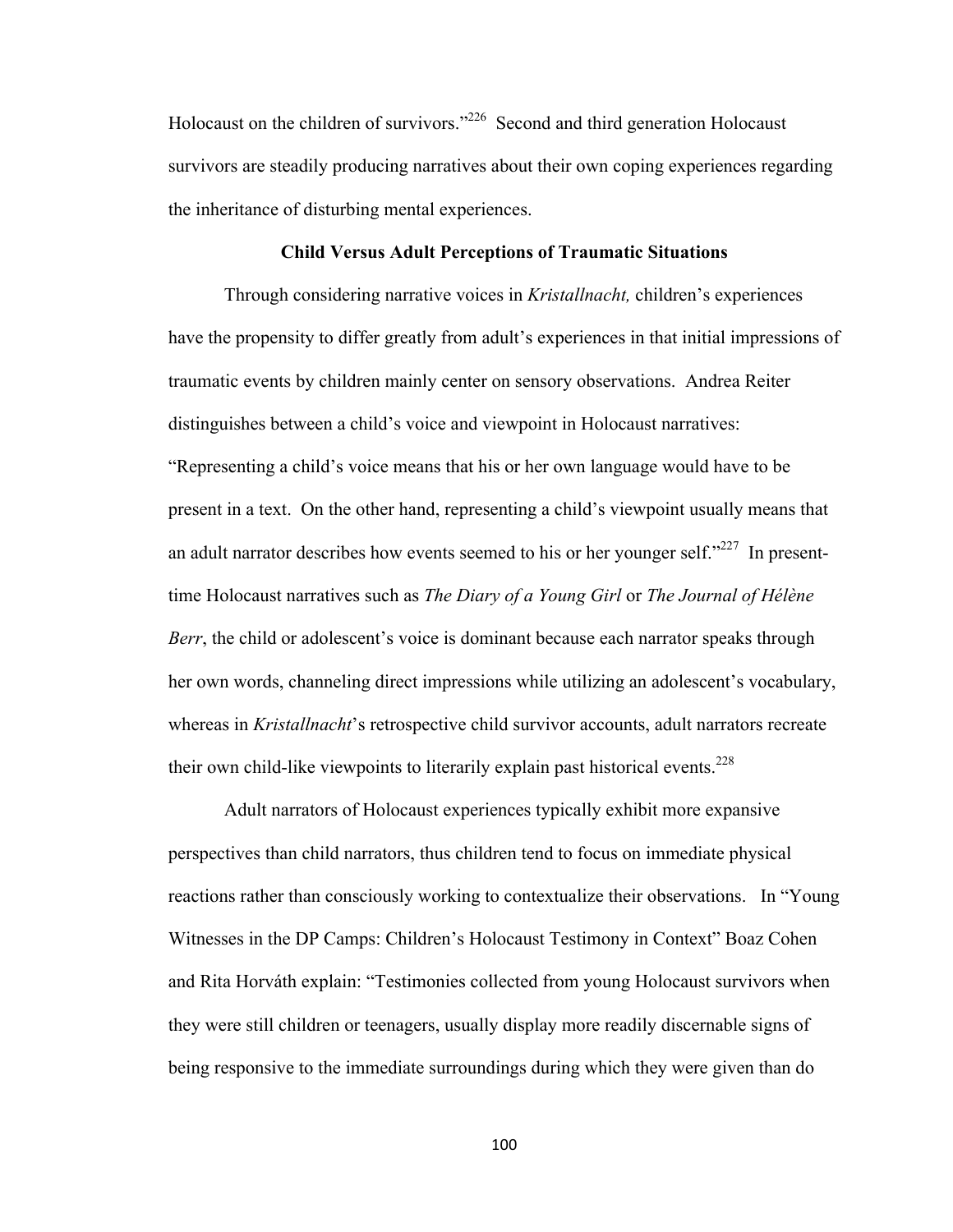the majority of adult testimonies.<sup>1</sup> $1,229$  Since adult survivor testimonies are linked to social, historical, and political contexts, child survivor testimonies lack such adultorientated perspectives; therefore, child's narratives primarily focus on sensory and perceptual observations. Due to adult survivors testimonies in *Kristallnacht* being retrospective childhood reflections rather than immediately recorded postwar testimonies, they may be considered a few degrees farther from a given historical event. Immediate post-war children's testimonies, although usually extracted from structured, adult-led interviews, are considered less mediated than reconstructed childhood experiences when the survivors are adults. As noted in Chapter Two and the introduction to this chapter, it is important to remember, however, that all literary accounts of the Holocaust are mediated.

While adult observations can certainly involve a keen sense of images, sounds, and scents, impressions of adults tend to be less sensory in nature than children's perceptions of traumatic experiences. Articulated differently, adults tend to contextualize their experiences, developing a sense of judgment and rationale regarding traumatic events whereas children are intellectually less developed and therefore not as able to have logically rooted perspectives on traumatic situations. Conversely, since children lack the ability to critically reason about serious consequences of current circumstances, they may be better protected from psychological harm than adults who more completely understand their grim situations. Since children primarily react to trauma through physical senses rather than mental faculties, their reactions are more viscerally based.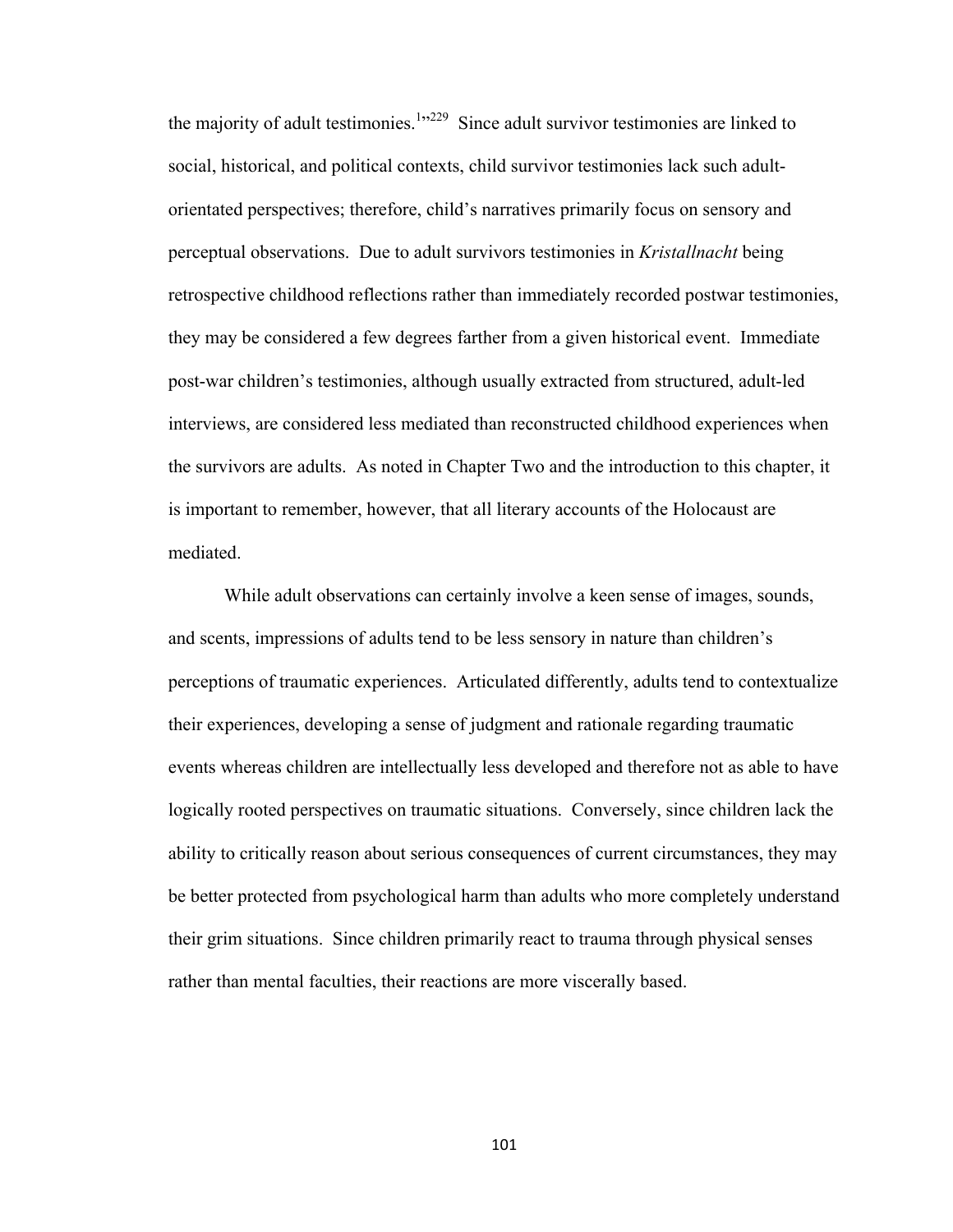#### **Parent-Child Separations Within Nazi-Occupied France**

During the Holocaust, chances of survival were greater if children and parents remained together in order for protection, advice, and mutual moral support to be possible, thus separation trauma is a necessary site for discussion within Children's Holocaust Literature. During the World War II Nazi occupation of France, the separation of children from their parents occurred far too frequently. French Jewish children suffered, according to Laurence Rees in *Auschwitz*, after France was divided into "occupied" and "unoccupied" in June 1940. Jews living in both zones of France, a total of 350,000 in 1940, became particularly vulnerable to Nazi authority.<sup>230</sup> After the 1942 train deportations from France to the concentration camp of Auschwitz in Poland, ninety eight percent of the deportees were murdered. $^{231}$ 

Children's recollections of separation from their parents prior to deportation remain among their strongest wartime memories, as discussed in Chapter Two. As a result of separation trauma, a policy change to allow Jewish families to stay together was enforced in France.<sup>232</sup> Soon after widespread deportations occurred, an evacuation of Jewish families from the southern, supposedly protected, "unoccupied" zone took place.<sup>233</sup> Within the Vichy regime, a French authority figure named Pierre Laval pronounced that during the evacuation of the "unoccupied zone," children under sixteen years of age could be taken away along with their families.<sup>234</sup> Despite the seemingly positive systematic move to allow families to remain united, the allowance had an extremely negative impact since entire families were deported from French camps and eventually murdered, usually at Auschwitz.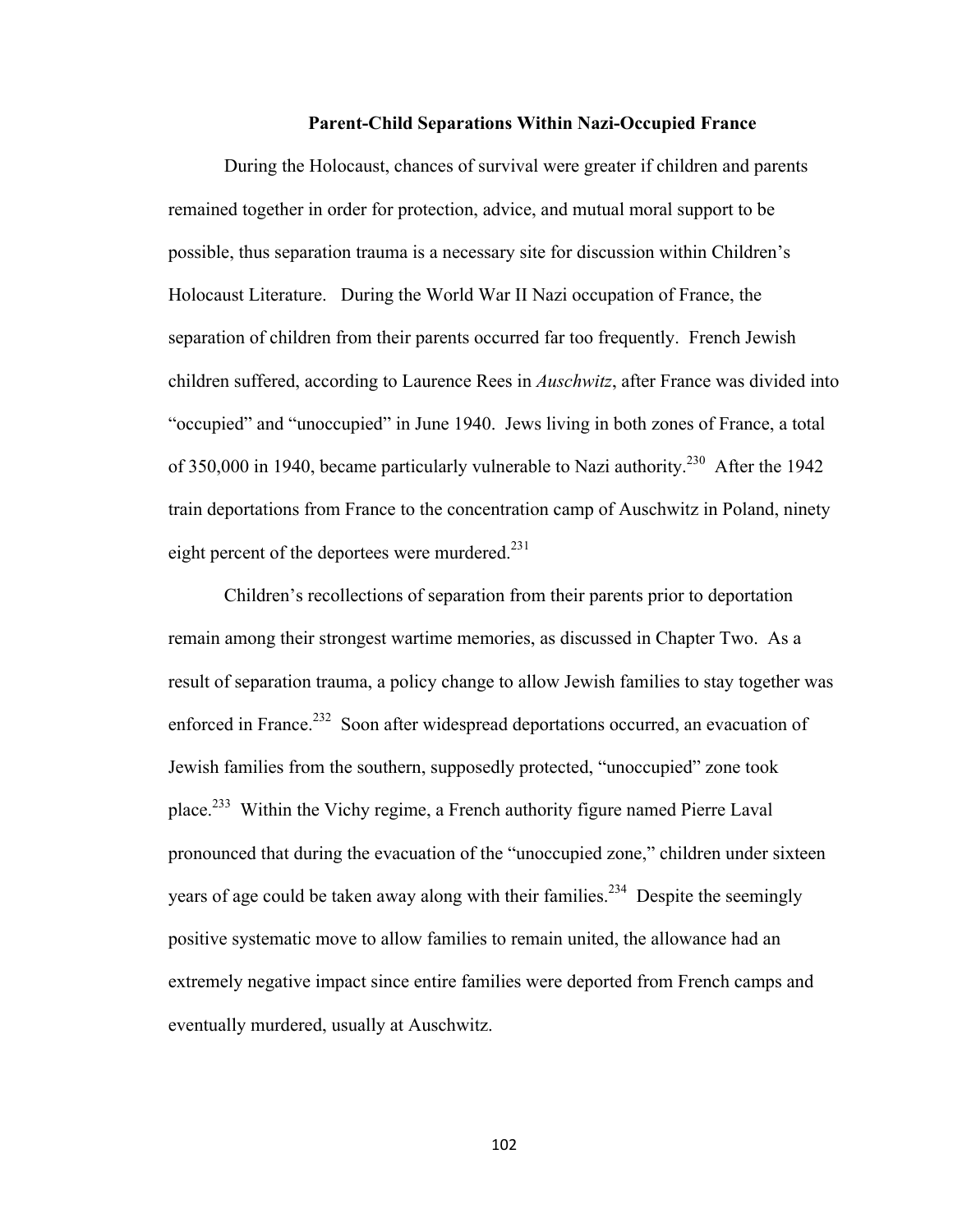One of the most distressing aspects of the Nazi's domination of Europe involves the French Police's active complicity in the Nazi occupation, which impacted the lives of Jewish children. The French Police's active participation in the round-up of Jews for detainment at the Vélôdrome d'Hiver in 1942 is still a source of national shame for France. According to Richard Vinen: "This round-up involved an important novelty. Until then, arrests had involved adult men, but Laval now suggested that the Germans should take children too."<sup>235</sup> The detainment of children in the Vélodrôme and deportations to transit, then concentration camps, marks a particularly disturbing episode in France's history. Referencing the egregious maltreatment of children by French officials in the transit camp of Beaune-la-Rolande, Laurence Rees contends, "[w]hat marks this episode [of the children's experience with sickness and hunger in the camp] out as one of particular poignancy in a history that is full of atrocity is not so much the snatching of the children from their parents as the treatment of the children by the French authorities once they were left in their 'care.'"<sup>236</sup> Through focusing on the intentional oversight in the French officials' camp operations involving Jewish children, Rees demonstrates disdain for the French police because of their overt compliance with Nazi orders. It was not until 1995 that French President Jacques Chirac publically apologized for France's role in the Nazi occupation of France during World War II.

One of most traumatic events for Jews in Paris during World War II was the forced relocation to and detainment in the Vélodrôme d'Hiver. As was the case for most Jews in Paris, the French police forcefully transported the Muller family by bus to the Vélodrôme, an indoor cycling arena, which became a holding place for Jews on their way to concentration camps within and outside France.<sup>237</sup> A total of 12,884 people, including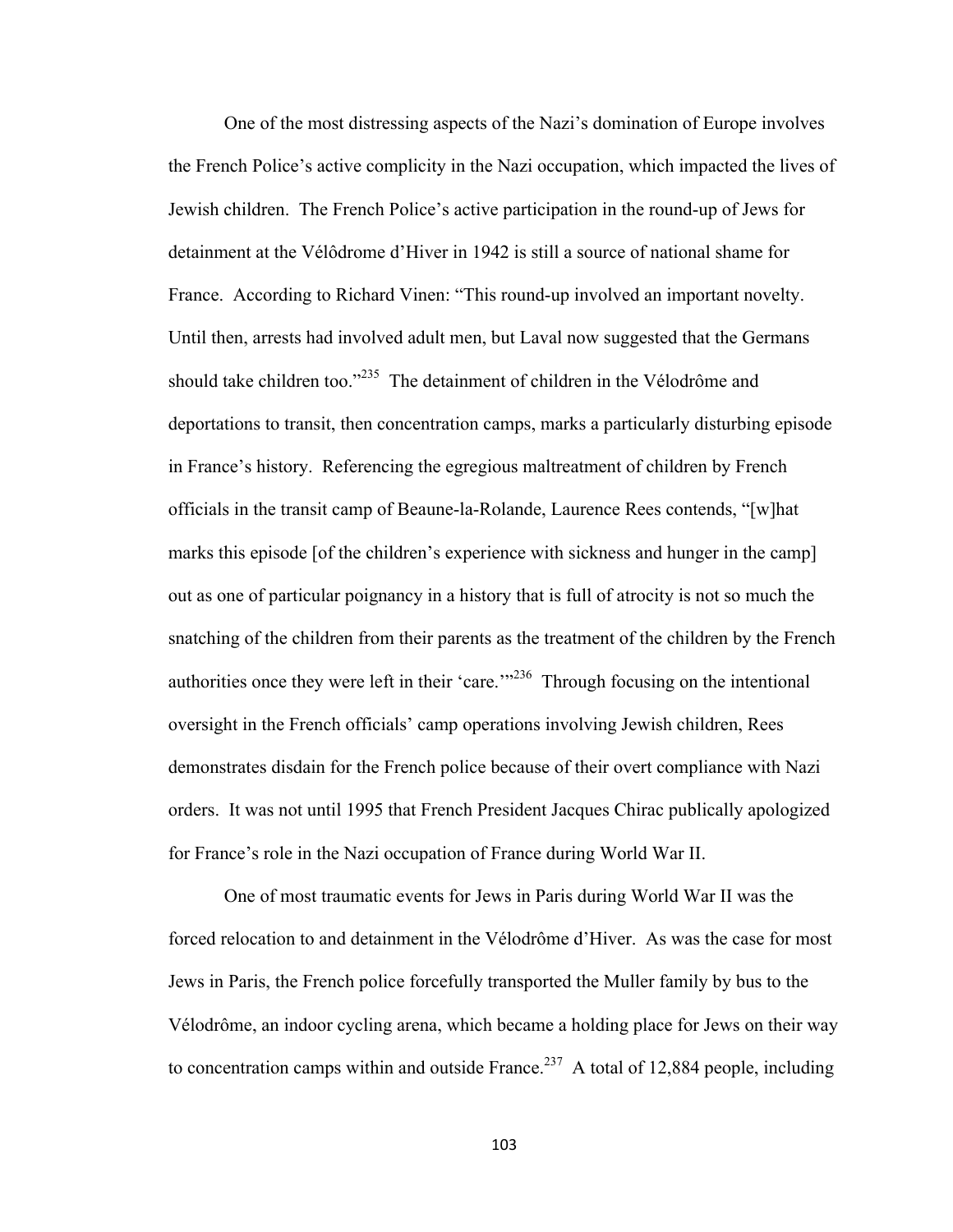4,115 children (mostly consisting of foreign Jews living in Paris), were forced into the Vélodrôme d'Hiver as a result of a two-night police raid conducted in central Paris for the purpose of purging Jews from Nazi-occupied Paris.<sup>238</sup> In France today, more interest on behalf of the general public is evident regarding the French police's complicity in the round-up of Jews during World War II. The recent French feature films *La Rafle* and *Sarah's Key* reflect the public's willingness to confront France's role in the "Final Solution."<sup>239</sup> A deeper exploration into children's testimonial accounts of round-ups in Paris would allow for a reconsidering of France's history, thereby offering a necessary contemporary interpretation of past events.

As discussed previously, the separation of children from their parents is a common theme in documentary oral testimonies and Holocaust Literature more broadly. In *Auschwitz*, the Muller family is taken to the French countryside transit camp of Beaune-la-Rolande. For most Jewish deportees Beaune-la-Rolande was a temporary holding place on their way to death in Auschwitz. As Rees explains: "The French police entered the camp and gathered everyone together. Once they announced that children were to be separated from their parents, there was mayhem[,]" the reader immediately feels a gut-wrenching sense of horror imagining the children being taken from their mothers.<sup>240</sup> Although families experienced emotionally and physically difficult conditions at the Vélodrôme, their mutual moral support aided in making the ordeal less stressful. Michel comments on his time prior to parental separation, stating that "'[a]t the beginning I wasn't worried. I wasn't worried because we were with out mother and that reassured me. And I'd play with my friends."<sup>241</sup> When parents were present with their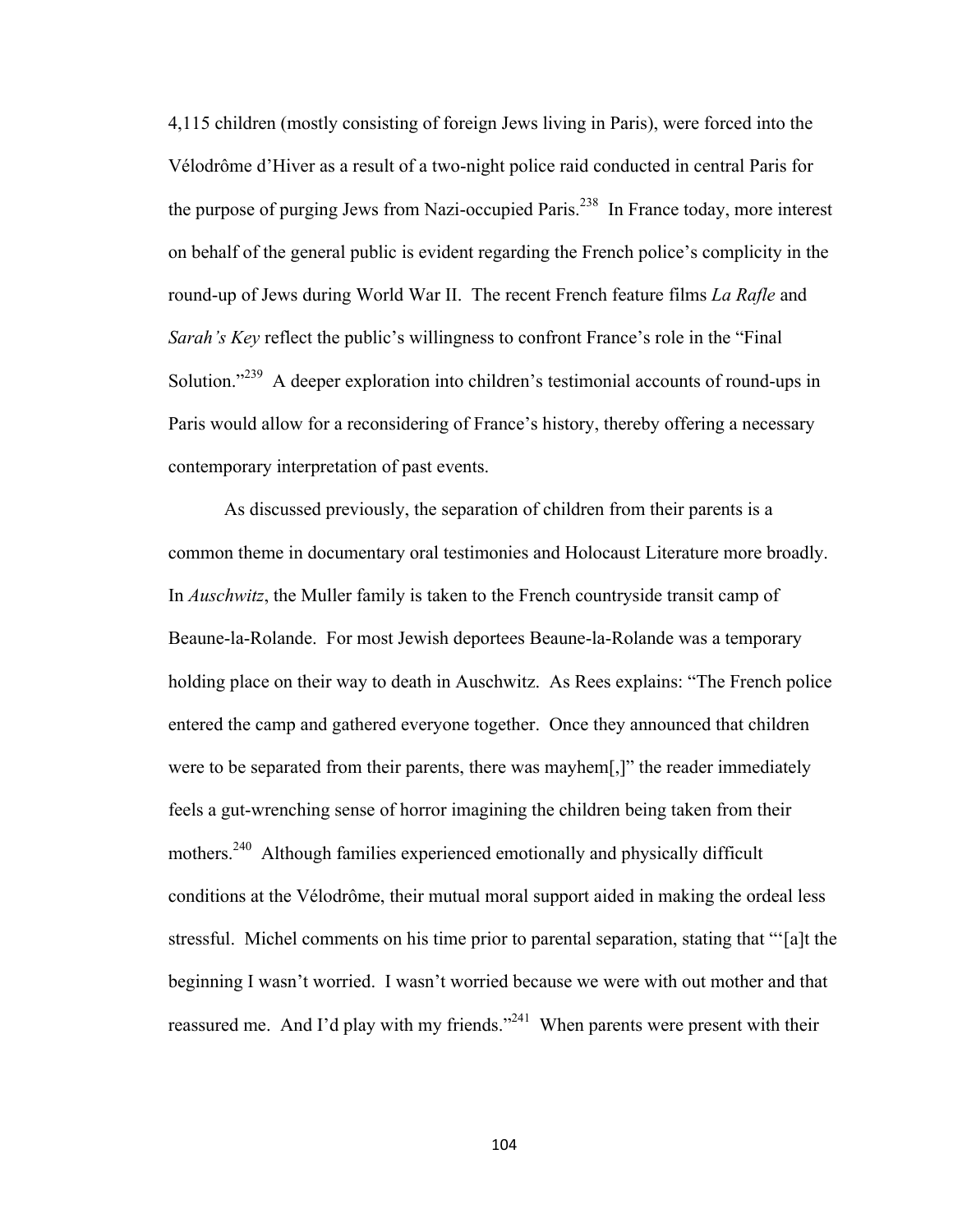children, an immeasurable sense of comfort and relief was provided, especially for young children who had their mothers in close contact.

In order to maintain a sense of normalcy for both children and adults during the uncertain times of war, it was necessary to focus on daily routines. However, adults understand that it was not feasible to live normal lives under Nazi occupation. Betraying his child-like perspective, Michel states that his only concern was whether he would able to attend school in the near future.<sup>242</sup> Michel's admission as he recounts his thoughts and emotions regarding Beaune-la-Rolande confirms how appropriately innocent and naïve he is at age seven. For Michel, being concerned about school takes precedence over considering the reality of separation from his parents and facing death in a concentration camp. Even though only an older child, a teenager, or an adult would be able to completely understand that their lives were at risk, children often intuited danger during the Holocaust even whilst hiding.<sup>243</sup>

### **A Final Image**

A common theme of Holocaust narrative accounts involves enduring images of a survivor's family departing on the path toward death, which is also examined in Chapter Two relating to *Rena's Promise* and *The Pianist*. In *Auschwitz*, as "mayhem" breaks loose at the separation of children from their parents, Michel's sister Annette remembers the scene in which their mother leaves the children forever. A final image is burned into Annette's memory when her mother must leave on a train for an unknown destination. Annette attests: "My mother was in the front row and she made a sign with her eyes and we watched her. I had the impression that her eyes smiled at us, as if she wanted to say that she was going to come back. Michel cried.  $\ldots$ <sup>244</sup> Her mother's smiling eyes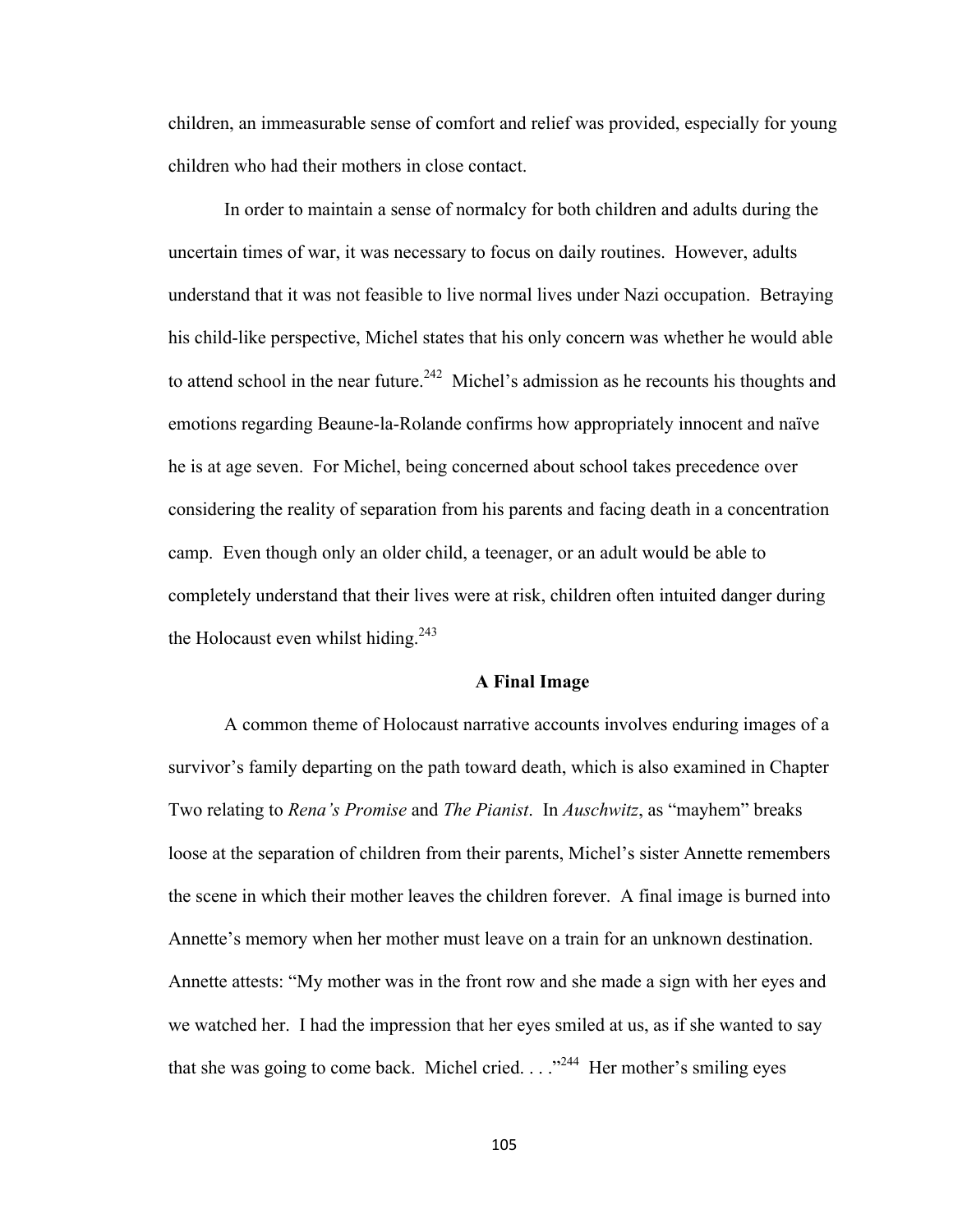remains the last image Annette holds locked in her mind's eye, signifying a strong emotional connection between the mother and her children. Separation from their parents marks the first, but not the last, emotional trauma that the Muller children would experience during the Holocaust.

The creation of makeshift families for camp inmates without close family members present, such as children without parents, works as a survival technique. According to S. Lillian Kremer: "The last view of children as they are marched away with mothers at the camp railroad ramps is a recurrent scene or memory in male writing."<sup>245</sup> Since men were immediately separated from women and children upon arriving at concentration camps, scenes in which men observe the separation of mothers from their children become prominent within male Holocaust narratives. The experiences of women and children are more closely linked within Holocaust, and Kremer attests to the differences in male and female Holocaust narratives regarding this subject. As Kremer states: "Women develop the ramifications of separation of parent and child at considerable length and in depth, from the occupation period through the final loss and mourning.<sup>246</sup> While male Holocaust authors focus on parent-child separations, women expand upon the subject in greater detail while providing commentary on the stages of trauma they experience when a child is lost to death. Due to the absence of mothers or proper caretakers in the countryside transit camp of Beaune-la-Rolande in France, Annette and Michel become the sole caretakers of one another, thus their makeshift family consists of only two siblings. Annette and Michel Muller's experience of assuming adult responsibility for one another hastens their personal maturity. Through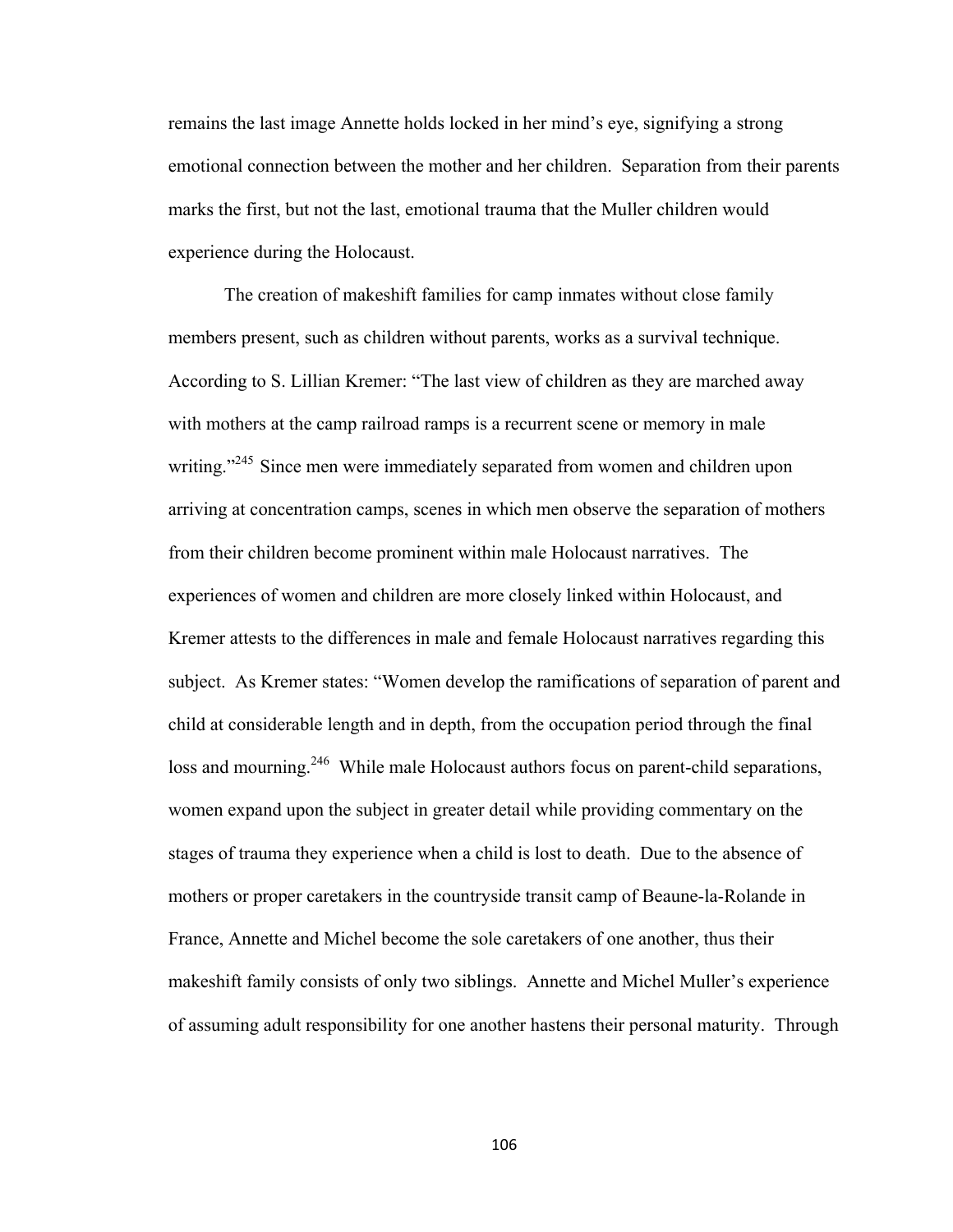Michel becoming the primary caregiver of his ailing sister Annette, at the tender age of seven, he prematurely begins his journey into adulthood.

# **A Child's Eyewitness Account of the Vélodrôme d'Hiver Round-Ups**

Children survivors of the Holocaust often specifically remember and retrospectively contextualize their parents' reactions to the violent events they lived through together. Annette Muller, a girl of nine, provides a rich account of police barging into her family home as they made arrests of foreign Jews on July  $16<sup>th</sup> 1942$  in "occupied" Paris.247 Similar to the majority of children's recollections in *Kristallnacht*, Annette's account in *Auschwitz* begins with an abrupt, terrifying knock on the family home's front door. Decades after Kristallnacht Annette remembers:

We were violently woken by knocks at the door [when] the police came in. My mother begged them to leave us. And the police inspector pushed her back saying, 'Hurry up! Hurry up! Don't make us waste our time!' And that struck me. For years and years I had nightmares because all of the sudden my mother who I had placed on a pedestal [behaved like that] . . . <sup>248</sup>

In Annette's recollections from July  $16<sup>th</sup>$  1942, she recalls the sound of the "violent" knocks, and recounts how her mother embarrasses her for begging the police to peacefully leave their family. Reflecting a child's perspective, Annette is primarily concerned with the appearance of her mother's behavior instead of how the disturbing situation would affect her family. It is not until after Annette's initial concern about her mother's change in behavior that she worries about her family's precarious fate.

In extreme situations, such as during round-ups, a common focus for children relates to their attachment to beloved material possessions, thus for Annette Muller her doll is of great significance. Only after Annette's unease about being separated from her doll does she become aware of the impending gravity related to her family's situation.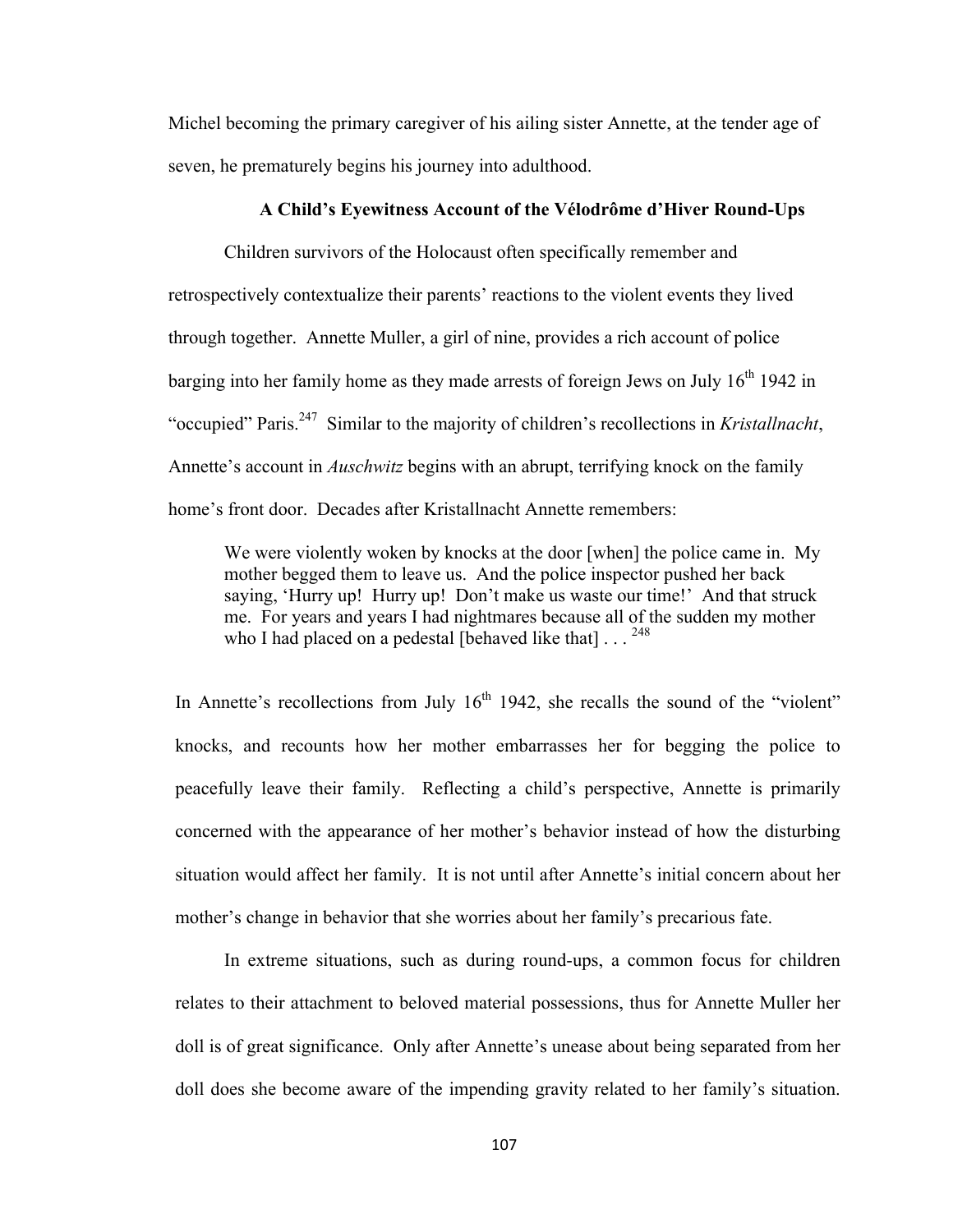Relaying her descriptive impressions of being in the apartment with her family and the police, Annette declares: "Everything was upside down—and I [also] wanted to take my doll with me, to bring my doll . . . and they grabbed my doll from me, they took it out of my arms and threw it violently on the unmade bed. And then I understood that it certainly wasn't going to be something good that was going to happen."<sup>249</sup> Annette's doll represents the love, comfort, and familiarity of family members and home life. The building commotion that affects her doll as it is "violently" thrown by Nazi intruders is symbolic of the chaotic disturbances caused by the French police's unwelcome intrusion into the family home. Annette identifies with her doll and therefore, when the doll is aggressively handled; it reflects a sense of danger that is directed toward her by the police. In *Kristallnacht*, Annette's testimonial descriptions represent a significant shift away from normal family life.

# **France's Hidden Children**

Hidden children within France during World War II experienced the trauma of separation from parents and the difficulties associated with being isolated and alienated for long periods of time. A substantial number of French Jewish children did not survive the Holocaust, but those who did were usually hidden in chateaus, orphanages, or private homes during the war in order to escape persecution and death. Although the Muller children eventually endured profound suffering within Beaune-la-Rolande, through remarkable efforts by their parents, the young siblings survived by being hidden in a Catholic Orphanage for the war's remainder.<sup>250</sup> A vast difference in the way children were treated by people who hid them reveals a wide variety of hidden children's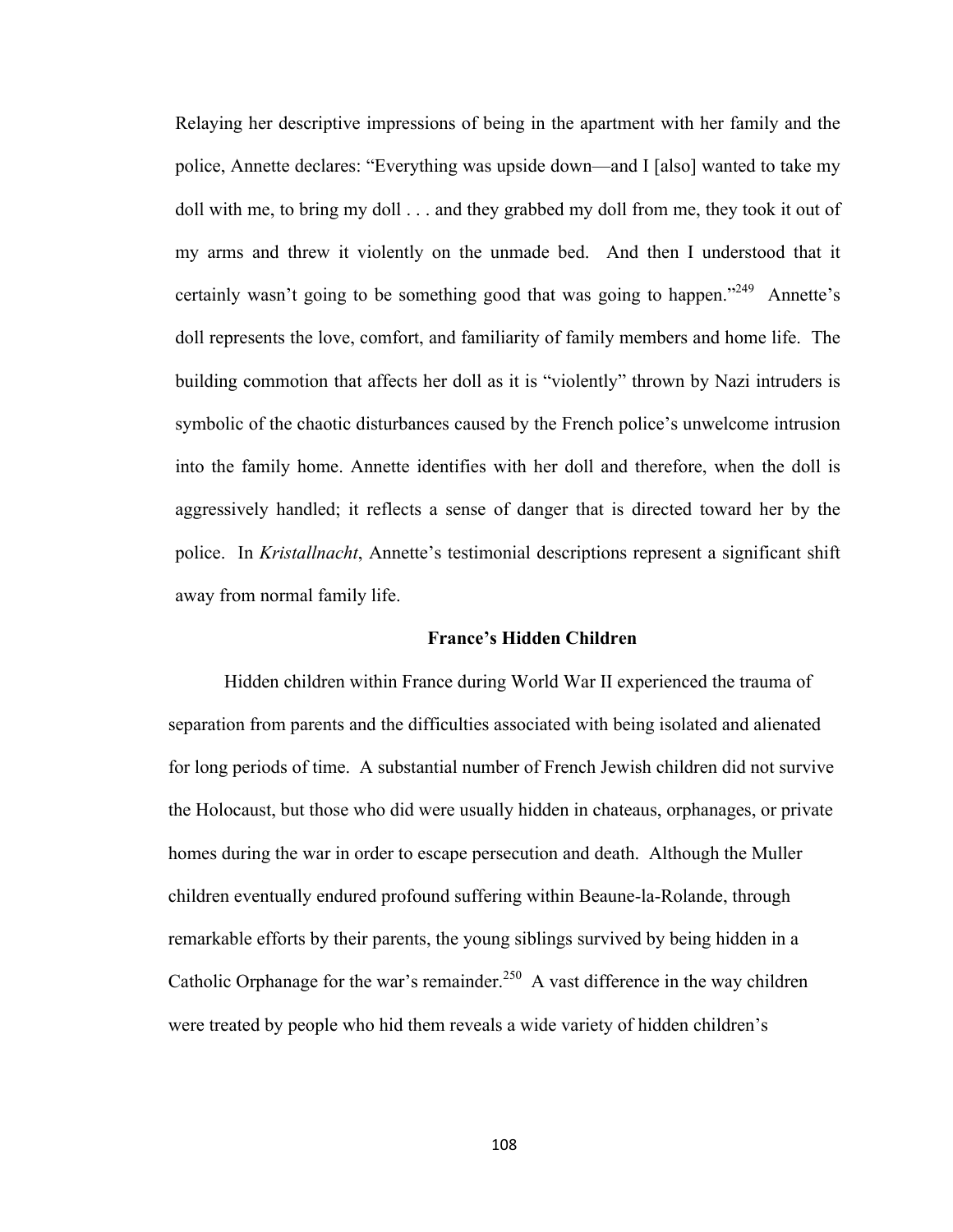experiences. After the war, some children reunited with their parents while others become orphans of the Holocaust.

As a Jewish child living in Paris, France during the war, Jacques Saurel was deported to Drancy and Bergen-Belsen, recording his testimony fifty-five years after his Holocaust experience. Saurel's adulthood pilgrimage to the Bergen-Belsen monument motivates him to tell his childhood story, subsequently explaining through first-person narration that his journey "provoked in [him] an awakening, a new awareness, and smashed the lock on my silence. Since 2000, I have found the will and strength to express myself, to speak."<sup>251</sup> Many Holocaust survivors choose to remain silent, but Jacques Saurel fulfills his duty to speak, aiming to educate others about these hidden histories.<sup>252</sup> Self-reflexively Saurel asks: "Could the images, the memories be forgotten, could they disappear? Of course not. . . . These moments of my life came flooding back, I saw them again, they were my own personal experiences and not something just springing from my imagination."<sup>253</sup> Saurel's perspective on memory lies in direct contrast to Paul Steinberg's statements on memory, which are discussed in Chapter Two, in that the former has confidence in accurately recalling experiences whereas the latter admits that his memories are either fragmented or lost.

In children's Holocaust testimonies, a point of recognition occurs when a child realizes that he/she is different from other children based on his/her Jewishness. A sense of "otherness" recurrently comes forth in Holocaust Literature as Jewish survivors strive to describe experiences of being ostracized, while trying to assert and maintain their Jewish customs, lifeways, and identities. In Jacques Saurel's narrative, the point of recognition related to his identity occurs when the French Police force Jacques, his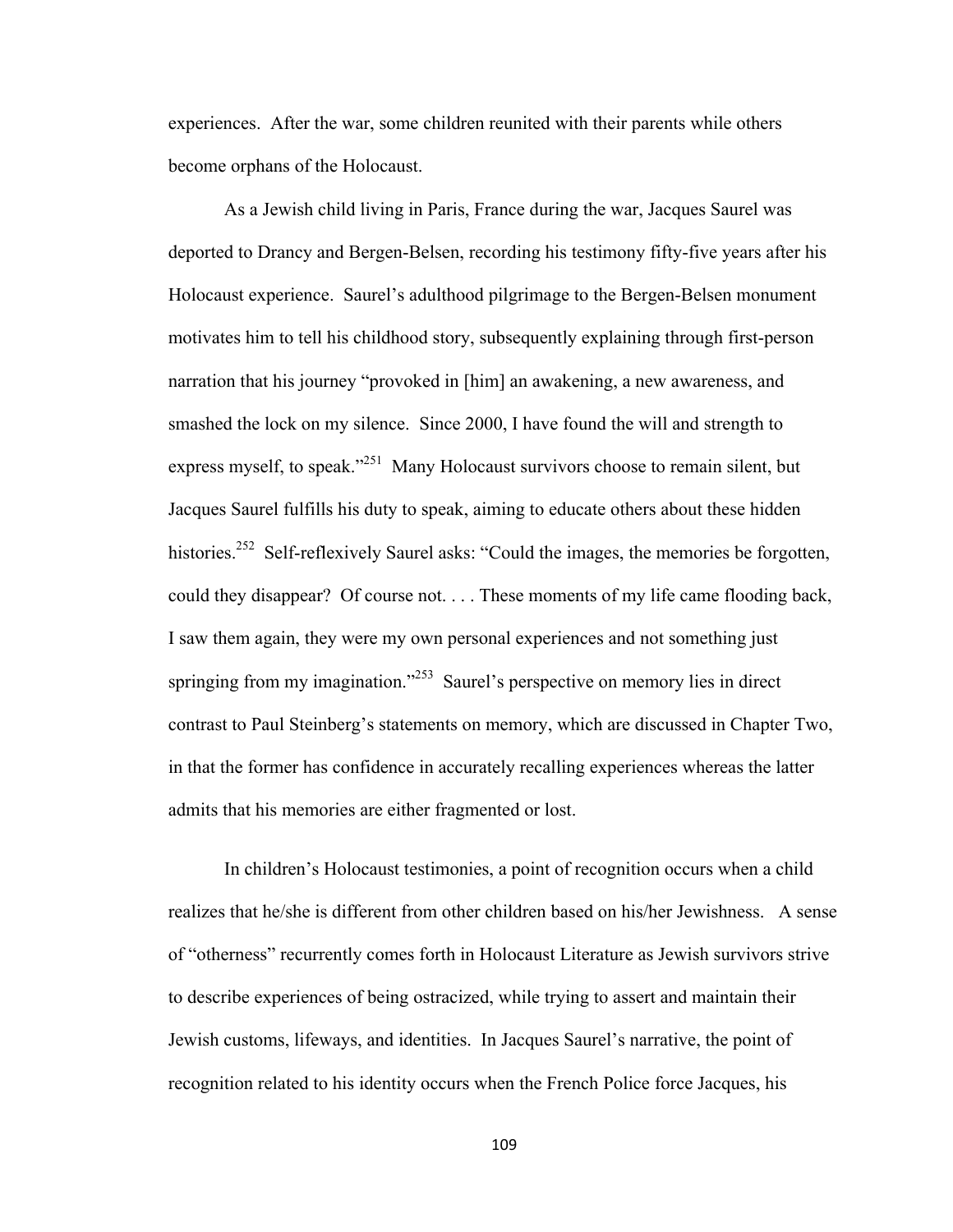mother, and siblings onto a deportation bus headed for Drancy.<sup>254</sup> At eleven years old, Jacques understands that "[he] was one of the many Jews arrested with no knowledge of [their] future fate and destination."<sup>255</sup> The moment Jacques is transported to Drancy he is aware that a life change is imminent, thus he is forever robbed of his childhood.<sup>256</sup> According to Saurel, throughout his journey, his mother becomes the primary reason that he survives. In December 1944, Saurel writes about how his self-sacrificing mother persuades him to stay alive, stating: "Maman never stopped telling us, shaking us, reprimanding us: 'To let yourself go is death.'"257 In *Rena's Promise*, to succumb to death is not an option since Rena is committed to living for her parents and sister. Out of love for her children, Jacques Saurel's mother incessantly coaches them on how to survive in the camp. Saurel is fortunate because his mother remains with him throughout internment in Drancy and Bergen-Belsen.

As discussed in Chapter Two, self-sacrifice on behalf of adults for children is a prominent theme in Holocaust Literature. Jacques Saurel repeatedly praises the women who comfort and encourage the children in Bergen-Belsen, even when they were directly confronting their own suffering. Through the everyday sacrifices of women, children were able to survive despite horrible living conditions. As a means to console the camp children, women would often engage in storytelling.<sup>258</sup> In Chapter Two of the thesis, emphasis is placed on Janusz Korzak regarding how he engages in storytelling in order to comfort orphaned children who will soon be murdered. Similar to the women in Jacques Saurel's story, Korczak is also regarded as a heroic figure in *The Pianist*.

The compassionate acts of women are described not only in primary Holocaust literary texts, but are also acknowledged in secondary scholarly literature such as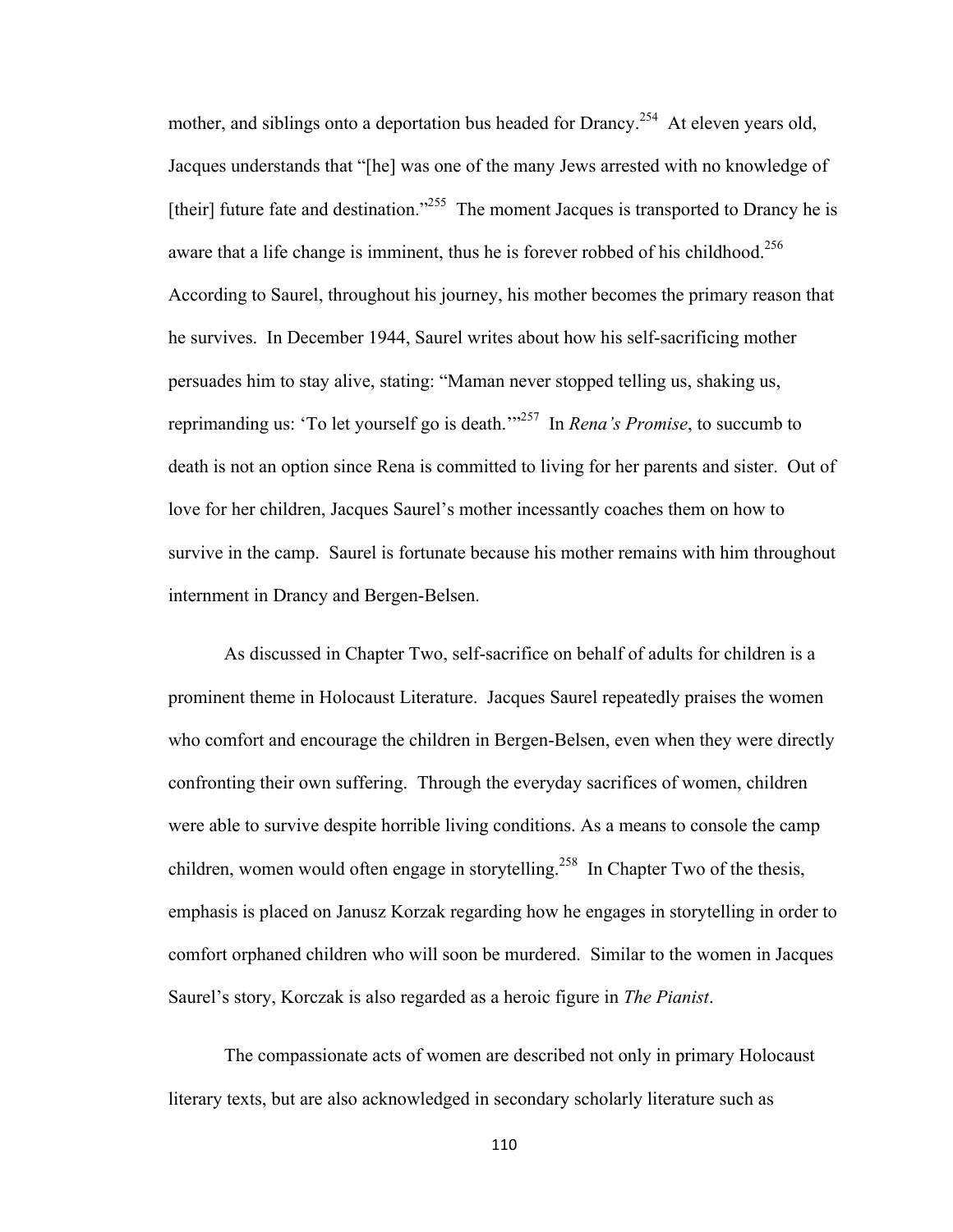*Women's Holocaust Writing: Memory and Imagination* by S. Lillian Kremer. In his testimony, Jacques Saurel declares: "Thanks to the dedication of these women, in a camp where starvation, filth and disease were rife and typhus began to have its devastating effect, we children were able, at least for a certain time, to hold on to a relic of childhood and adolescence."<sup>259</sup> In his statement, Saurel implicitly describes women in terms of heroism, which draws attention to the absence of men as caretakers in the camps. Despite being aware of his own premature transition into adulthood, Saurel preserves his innocence longer due to the selflessness of women. Largely due to their mother's actions, all three Saurel children survive Bergen-Belsen and the subsequent death march.

An additional example of reinvented remembering of a Holocaust experience for the purpose of recording his oral testimony, is that of Jewish child survivor Arnold Rochfield. When Rochfield is prompted by an interviewer about his memories of the French liberation at the end of World War II, he replies: "[Remembering is] more a case of capturing family memories than of direct memories. So we hitchhiked. Apparently we returned to Paris in an American truck. . . . I remember it snowed [during the liberation] but I don't have ant memories that connect the two. It is really very fragmented."260 Since Rochfield was only a child during hiding in France, his memories must be supplemented by his mother's research of war events. According to Rochfield, after his Holocaust experience, he needs the assistance of his family members to revive past recollections because his memories are fragmented and difficult to logically reassemble because of his young age during the war.

Clarifying muddled Holocaust experiences can be especially frustrating to child Holocaust survivors, but with historical documents and collaborative accounts, survivors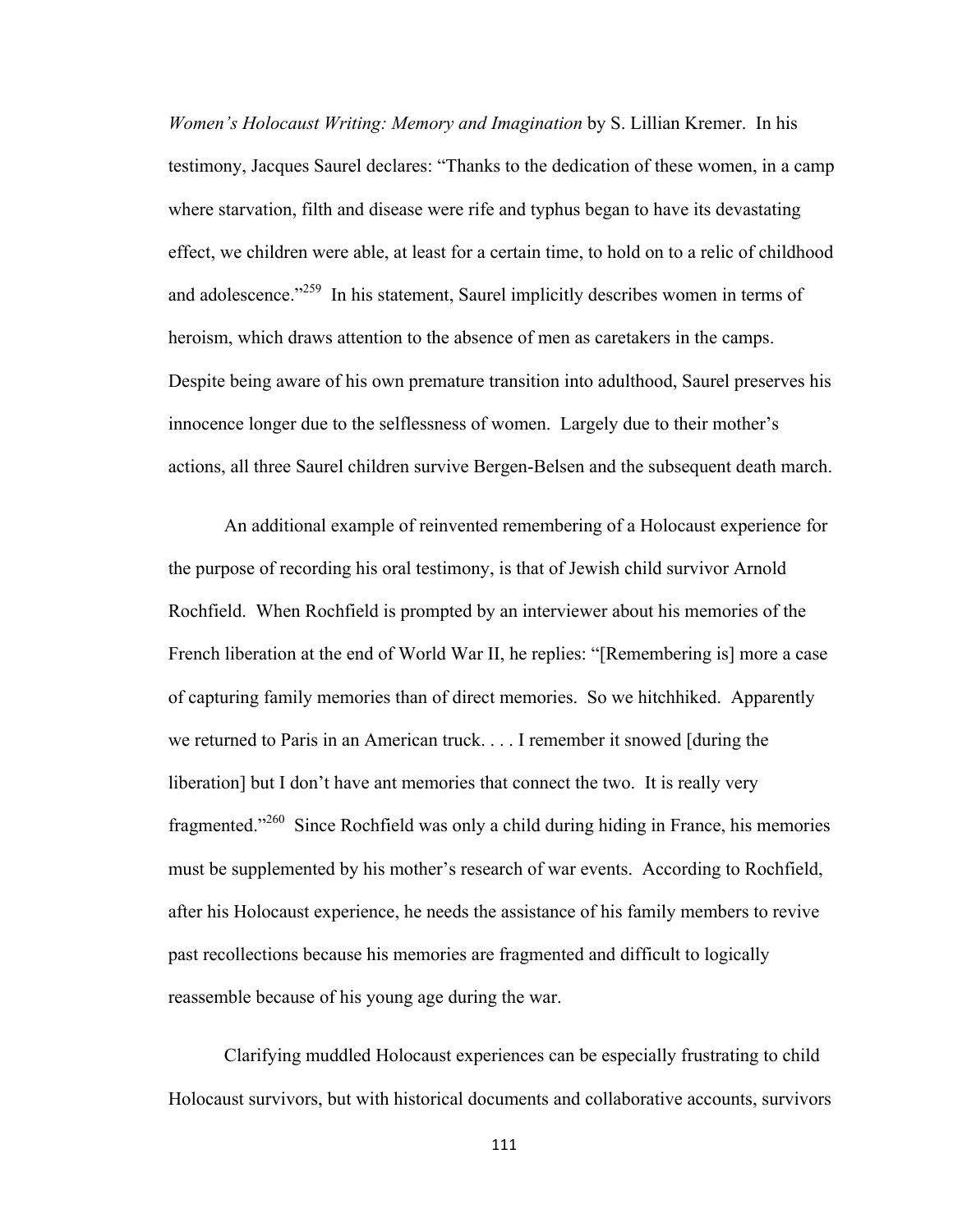are able to amass necessary information in an attempt to remember the past. Lawrence L. Langer states: "One of the unfortunate results of the Holocaust is that numerous child survivors are still haunted by uncertainty about their past."<sup>261</sup> Many child Holocaust survivors reinvent aspects of their missing past while simultaneously living with ghosts of the past because "there is no escape into the imagination from the Holocaust."<sup>262</sup> Consciously or unconsciously, survivors may repress memories, but they still exist and eventually resurface when triggered by certain experiences. Paul Steinberg remarks on the negative impact time has on the mind's capacity to recall events: "[A]fter fifty years, memory is more fragile than moth-eaten lace."<sup>263</sup> The metaphor of lace as fragile memory is reminiscent of Steinberg's comparison of memory to islands. According to Steinberg, with the passage of time, memories become disjointed and difficult to logically fuse together. In one section of his memoir, Steinberg purposefully recalls a letter he received from a friend, thus he belatedly speaks about his memories after witnessing horror and death in Auschwitz. $264$ 

# **Recalling Sensory Memories for Narrative Purposes**

 Sensory memories prove to be the strongest individual memories for child Holocaust survivors who describe their experiences through narrative accounts. In *Auschwitz*, hardships for the Muller family associated with their experience at the Vélodrôme d'Hiver mark the beginning of their continuing troubles related to persecution and forced relocation. According to Laurence Rees, Annette's seven-year-old brother Michel has vivid recollections or "a strong series of [a] 'flash' or memories" of the Vélôdrome d'Hiver.<sup>265</sup> Michel's account offers powerful sensory memories involving visual images, physical feelings, and scents as he recalls the following nightmarish scene: "The lights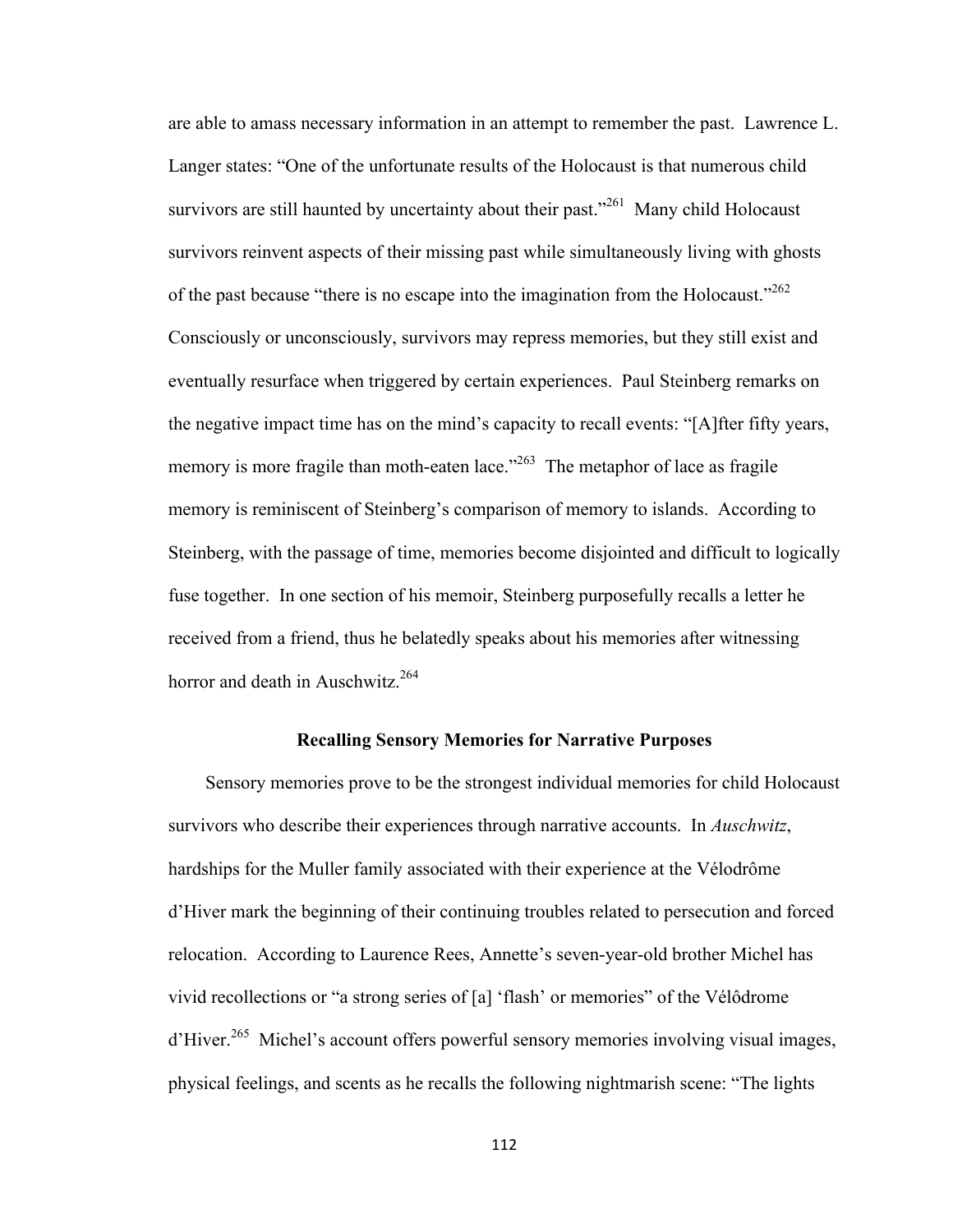were lit day and night and there were huge skylights and it was very hot—we scarcely saw the cops any more. There were one or two sources of water, and toilets—perhaps two. And what's stayed with me are the smells—after two days the odor became horrible. The children played  $\left[\text{anyway}\right]$ .<sup>266</sup> By reimaging and capturing, by description through language, the horrible living conditions in the Vélodrôme, Michel emotively conveys a sense of intense misery through expressions of sight and smell. Since scent is strongly associated with memory, it is not surprising that Michel particularly remembers strong odors from within the Vélodrôme d'Hiver. Through reading Michel's detailed narrative, the reader can imagine being locked in a perpetually brightly lit, stiflingly hot arena without proper sanitation facilities. If those held inside the Vélodrôme were previously unaccustomed to poor sanitary conditions, then witnessing and living in the filthy atmosphere came as a significant shock to them. Fear gradually intensifies for those detained, such as the Muller children, especially since they are unaware of events to come.

Michel acknowledges that the Vélodrôme d'Hiver children play despite being immersed in unfortunate conditions from which they cannot escape, signifying the resilience of children in the face of adversity. Instead of becoming depressed and apathetic as adults might, children engage in play since participating in games aids them in feeing normal even within abnormal situations. Despite being immersed in distressing circumstances, children's engagement in play within the Vélodrôme d'Hiver reveals their tendency to express youthful exuberance. Perhaps not completely conscious of their surroundings, children in the Vélodrôme outwardly express innocence and naïvety as they amuse themselves for the purpose of enjoyment. During traumatic situations and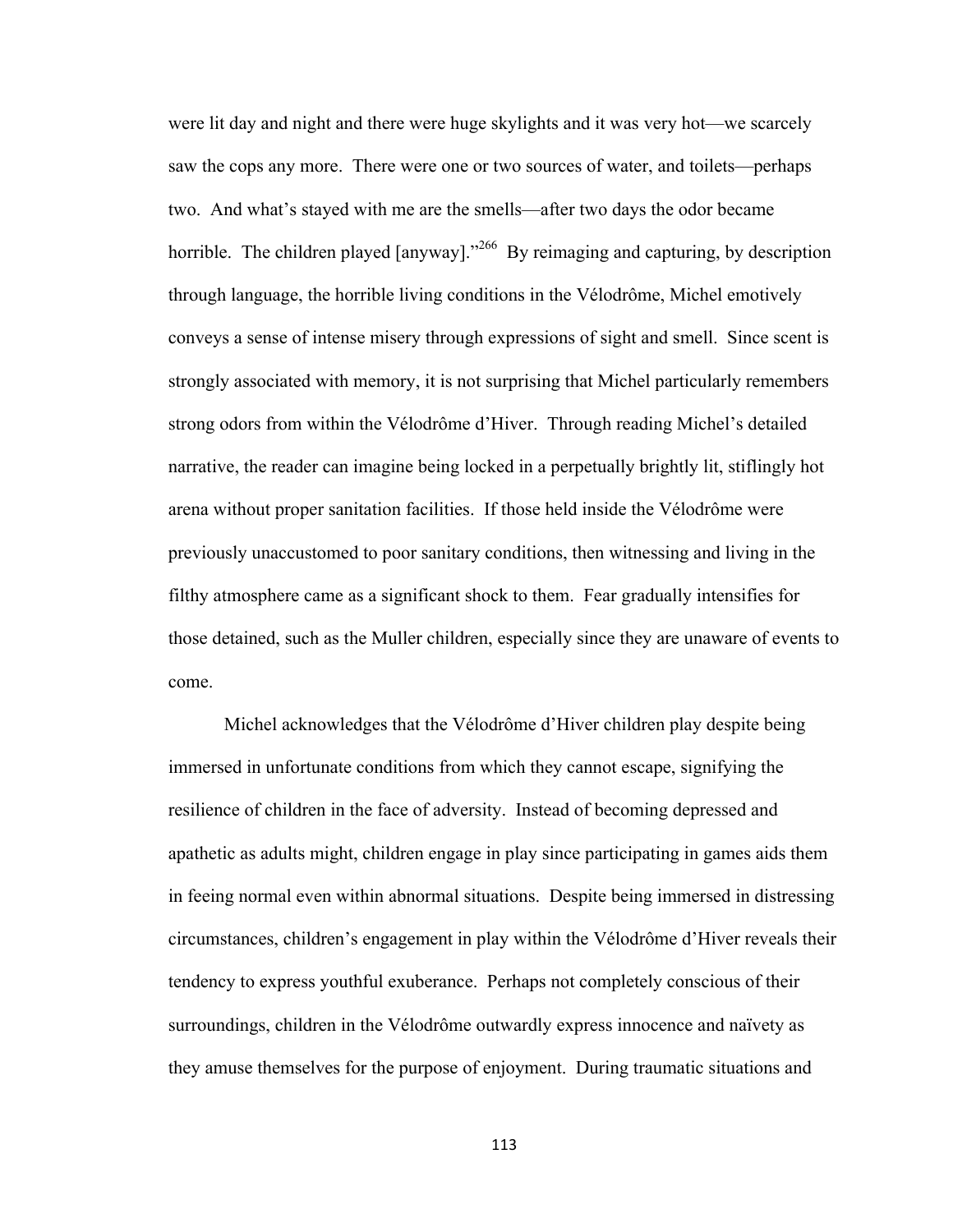within the midst of suffering in the Vélodrôme d'Hiver, playing also acted as a distraction or escape from the present reality. Ironically, children will play in nightmarelike situations only until they become aware of the gravity associated with their current circumstances. When children approach this point of recognition, which can involve imminent horror as they are permanently separated from their families, they cease to play.

Many of the detained Jewish children at the Vélôdrome were transported to transit and concentration camps in France such as Drancy, Beaune-la-Rolande, and Pithiviers.<sup>267</sup> Eventually children were moved into camps within Nazi-occupied Poland where they were indiscriminately murdered since they were largely without practical value to the Nazis. According to Laurence Rees, all 4,000 children who were transported without their parents from France to Auschwitz, Poland were killed in the summer of  $1942^{268}$ Adult survivors who were children during World War II speak on behalf of the thousands of voiceless children who were killed during the Holocaust.

# **Game-Playing as a Survival Strategy for Children & Child-Adult Role Reversals**

A theme of children's Holocaust testimonies and narratives involves children playing games while hiding from Nazis, thus in some instances, pretending to play a game worked as a survival strategy for children. For example, four-year-old Felix Seiler believes that when his family is hiding from the Nazis, they are acting out a game. Felix embodies innocence when he recollects the following memory: "'I remember my mother, grandfather, and several others [hiding]. I thought the whole thing was a game and behaved accordingly . . . As I now recall in hindsight everyone was very gaunt and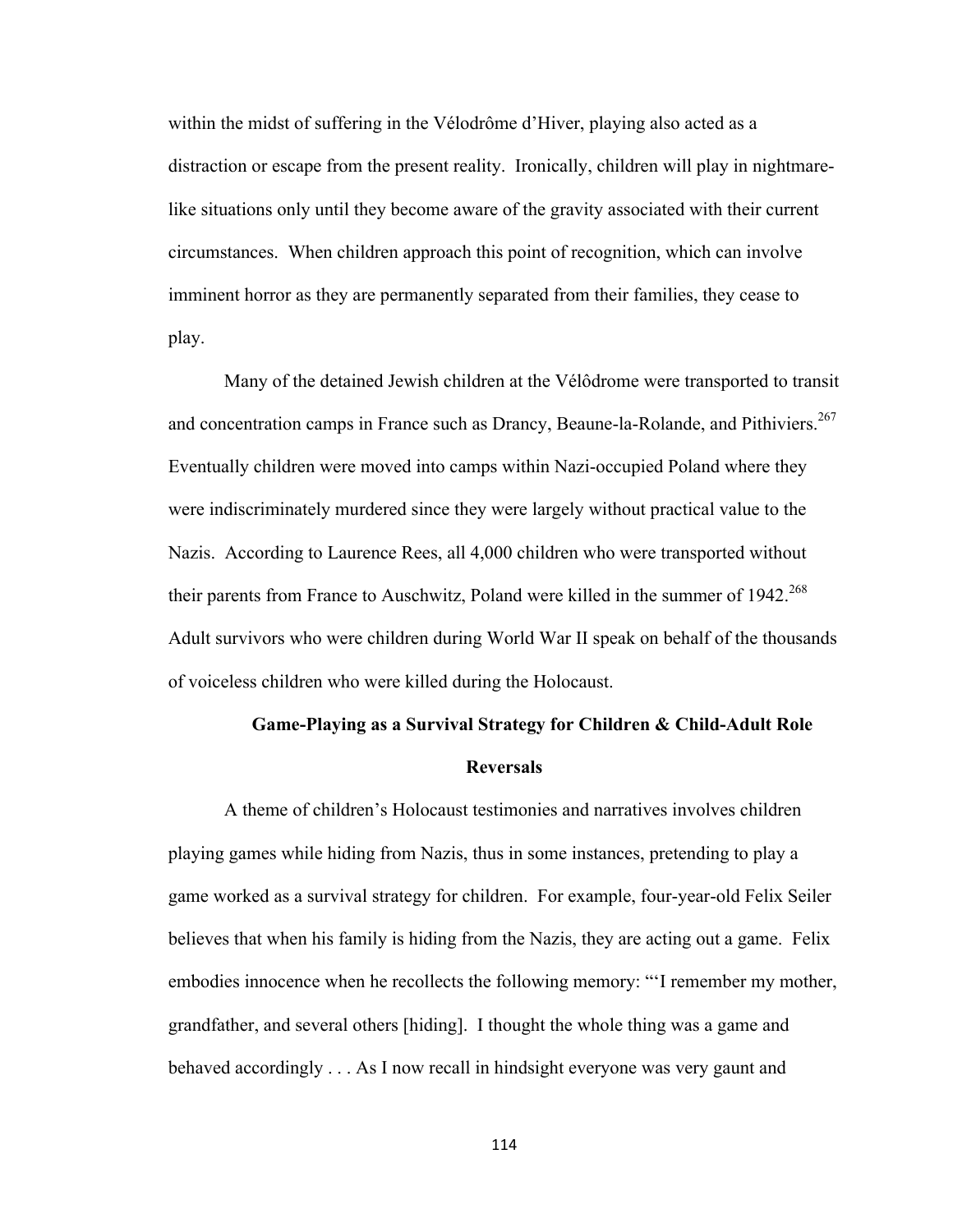tense. $1^{1269}$  Only with adult hindsight does Felix realize that which he thought was a game was actually an attempt by his family to hide during Kristallnacht. Children often relate to playing games instead of understanding the true reality of dangerous circumstances. Since children often engage their imaginations during play, a sense of escape from traumatic situations is possible to some extent. In some cases, the act of children pretending to play games allowed them to survive in moments of great adversity during the Holocaust.

In a recent feature film about the Nazi occupation of France, filmmakers focus on a story relating to children's participation in games the Vélodrôme d'Hiver round-ups of 1942. The contemporary French feature film *Sarah's Key* provides a specific example of a Jewish child's engagement in playing a hiding game after the French police storm the family apartment in Le Marais, the Jewish quarter of Paris. The fictional storyline hinges on a ten-year-old Jewish child named Sarah Starzinsky and her family's forced deportation to the Vélodrôme d'Hiver in 1942. Additionally central to the film's narrative is Sarah Starzinsky's deportation to Beaune-la-Rolande, the same French countryside camp where Annette and Michel Muller are imprisoned in *Auschwitz.*  Examining how Sarah copes with post-war reality, including the devastating discovery of finding out that her parents have perished in Auschwitz, are also crucial to understanding the wide breadth of Sarah's Holocaust experience.

Sarah Starzinsky's struggle and outward show of fear within the film is representative of the thousands of other children who cannot escape their fate and whose countless stories remain obscured if their testimonies are not documented. Similar to other accounts of the Vélodrôme d'Hiver round-ups in Paris, Sarah's story begins with an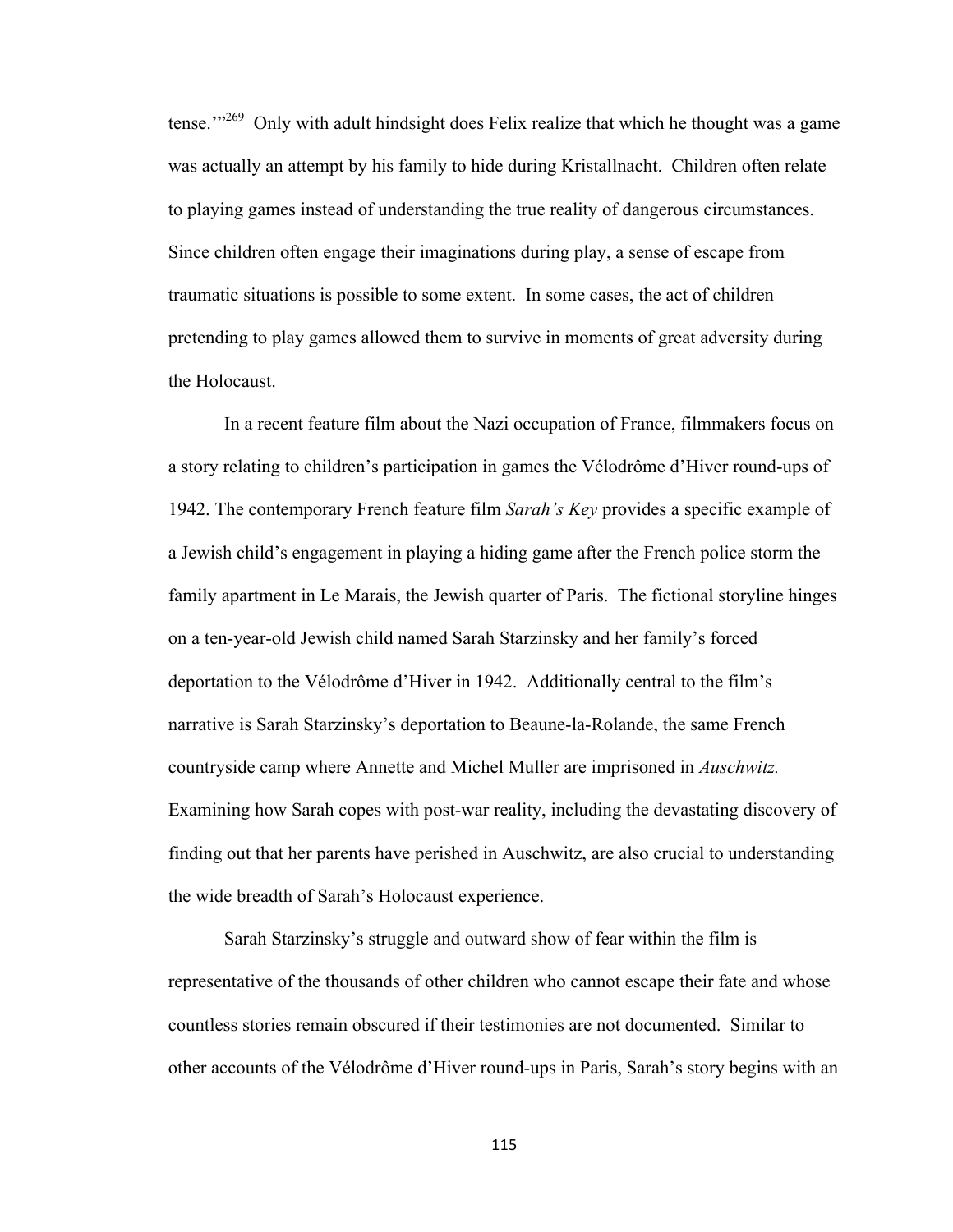abrupt pounding on the family's apartment door, which immediately instills fear in the Starzinsky family. When French police burst into the Starzinsky apartment, Sarah's mother is afraid for her children's lives. Knowing that her mother is frightened for the children and in an effort to protect her four-year-old brother Michel, Sarah quickly informs him that they are playing a game. Asking Michel to hide in the closet to avoid being taken away with the family, Sarah knows that her brother will obey. Indeed, Michel readily complies with Sarah's command to hide and thus she locks him into the closet, hoping that a neighbor will eventually free him. Throughout the family's harrowing interment in the Vélodrôme d'Hiver, Michel remains in the closet as Sarah frantically tries to escape and return to the apartment to release him.

The bleak tale of Sarah's feverish fight to free Michel and his subsequent death while in hiding demonstrates how young children are willing to participate in games even during times of danger. *Sarah's Key*'s narrative core concerns Sarah's attempt to return, from the Vélôdrome, which is realistically recreated in the film, and then Beaune-la-Rolande, to her family's apartment in order to free Michel. Sarah hopes that a neighbor has freed Michel, but her uncertainty is evident as her father desperately reacts to the situation. After eventually escaping from Beaune-la-Rolande, where she is dramatically separated from her mother, like Annette and Michel were in the same camp, she returns to her family's apartment more than a week later only to find that another family has moved in and Michel has perished while waiting patiently for the "game" to end. Sarah's tragic discovery heightens the filmic drama while exposing the harsh reality of the Holocaust's horrors in specific connection to a pair of loving siblings. *Sarah's Key* reveals Sarah's persistent love and effort towards her young, innocent brother in her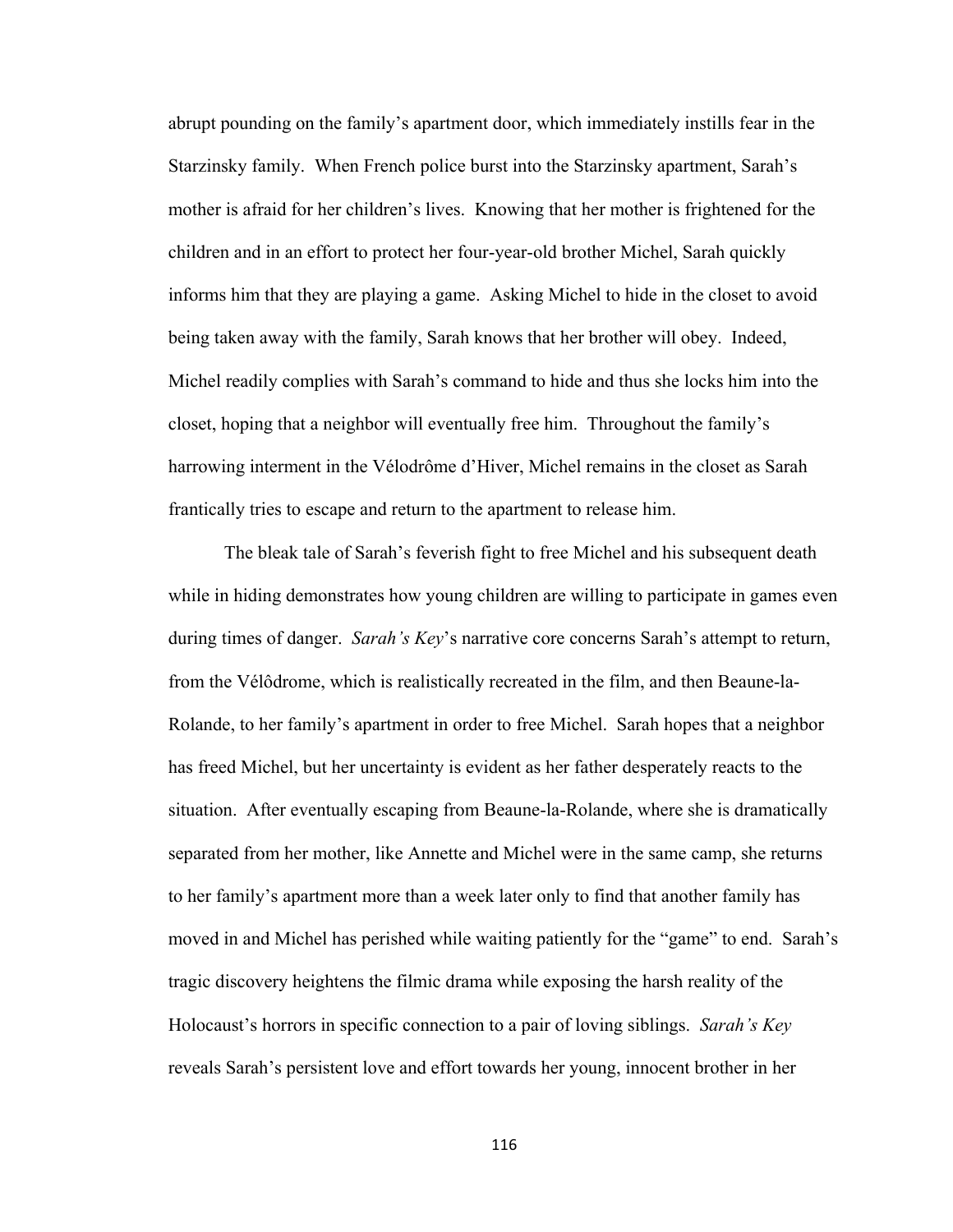attempt to save his life. Sarah is only a child, like other child Holocaust survivors mentioned here, but she often acts with the bravery of an adult during her escape from Beaune-la-Rolande and throughout her arduous journey home.

Felix in *Kristallnacht* and Michel in *Sarah's Key* are depicted as representations of childhood innocence and naivety, showing that a lack of awareness about immediate danger can sometimes aid in survival. For Felix, his participation in what he believes is a hiding game works to save his life, whereas Michel's participation in the "game" of hiding becomes a death sentence. In *Sarah's Key*, Sarah becomes consumed by guilt for inadvertently killing her beloved brother while also grieving deeply for her dead parents. Even though Sarah was only child when the Holocaust occurred, she witnesses multiple traumas first-hand, thus shouldering the responsibility that would only be expected of an adult under normal circumstances. Sarah cannot bear the psychological effects of the Holocaust's extreme circumstances; therefore, she ends her own life while still only a young woman. Akin to most Holocaust films and literary narratives, the ending of *Sarah's Key* is tragic and left largely unresolved.

# **A Child's Eyewitness Account of Kristallnacht**

In a testimonial reminiscent of Annette Muller's account of Nazis bursting into her family's home in Paris, fifteen year old Marianne David retrospectively recounts Nazis barging into her house in Bad Kreuznach, Germany during Kristallnacht in 1938. Marianne comments on how she was awoken by the intrusion of Nazis, stating: "'I was woken in the middle of the night by shouting and banging, then men in Nazi uniforms burst into the room screaming . . . On the table was my new alto recorder, of which I was very proud . . . One of the men picked it up and broke it by hitting it on the table's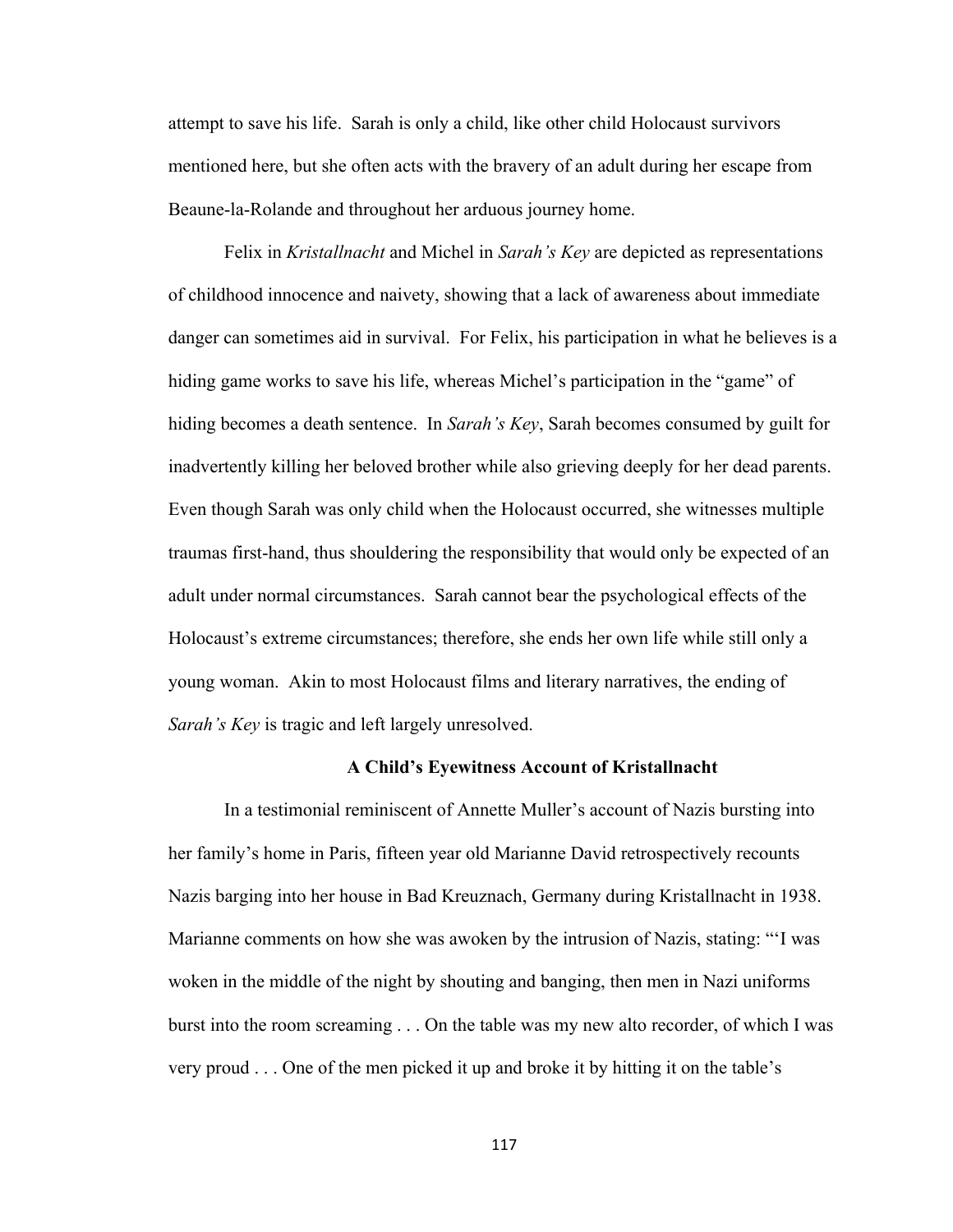edge."270 Memories of violent terror, both verbal and physical, remain in Marianne's mind as Nazi stormtroopers continue to break material objects, including her instrument, Marianne claims that "an SS man [was] going along [the room] with a club, systematically smashing the glass on each pretty nursery picture on the wall. Frightened as I was, it still struck me as such a pointless thing to do."<sup>271</sup> Both Annette Muller and Marianne David, although involved in different events during the reign of the Third Reich, experienced a similar sense of terror as the Nazis violently knock on their doors. Annette and Marianne are similarly concerned with their precious material objects. The disturbance of the doll and the recorder foreshadow significant disturbances in the lives of these Jewish children. Marianne, a teenager at the time, possesses the sense to realize that the breaking of material objects by Nazis was unnecessary. Although the destruction of such objects is "pointless" according to Marianne, the violent acts were nevertheless meant to cause intimidation while terrorizing young Jewish victims of Nazi aggression.<sup>272</sup>

Most children did not experience *Kristallnacht* in hiding, but instead directly observed Nazi's devastating actions from neighborhood streets, inside synagogues, or inside their own homes, thereby creating a more intimate sense of trauma. A young schoolboy named Lassar Brueckheimer of Marktbreit-on-Main, Germany witnesses the destruction of a 224-year-old synagogue and all of its contents.<sup>273</sup>

Throughout the day of terror, Lassar witnesses first-hand destruction of his small town and by

eight o'clock that evening, [he] recollected . . . 'we heard the sound of splintering wood and crashes and rushed downstairs, when the stout wooden door to the street just caved inwards. . . . five or six louts armed with long-handled axes rushed towards us . . . [and] they smashed every panel in all wardrobes, cupboards, and doors throughout the house. Within five minutes the entire contents of the house were destroyed . . . 274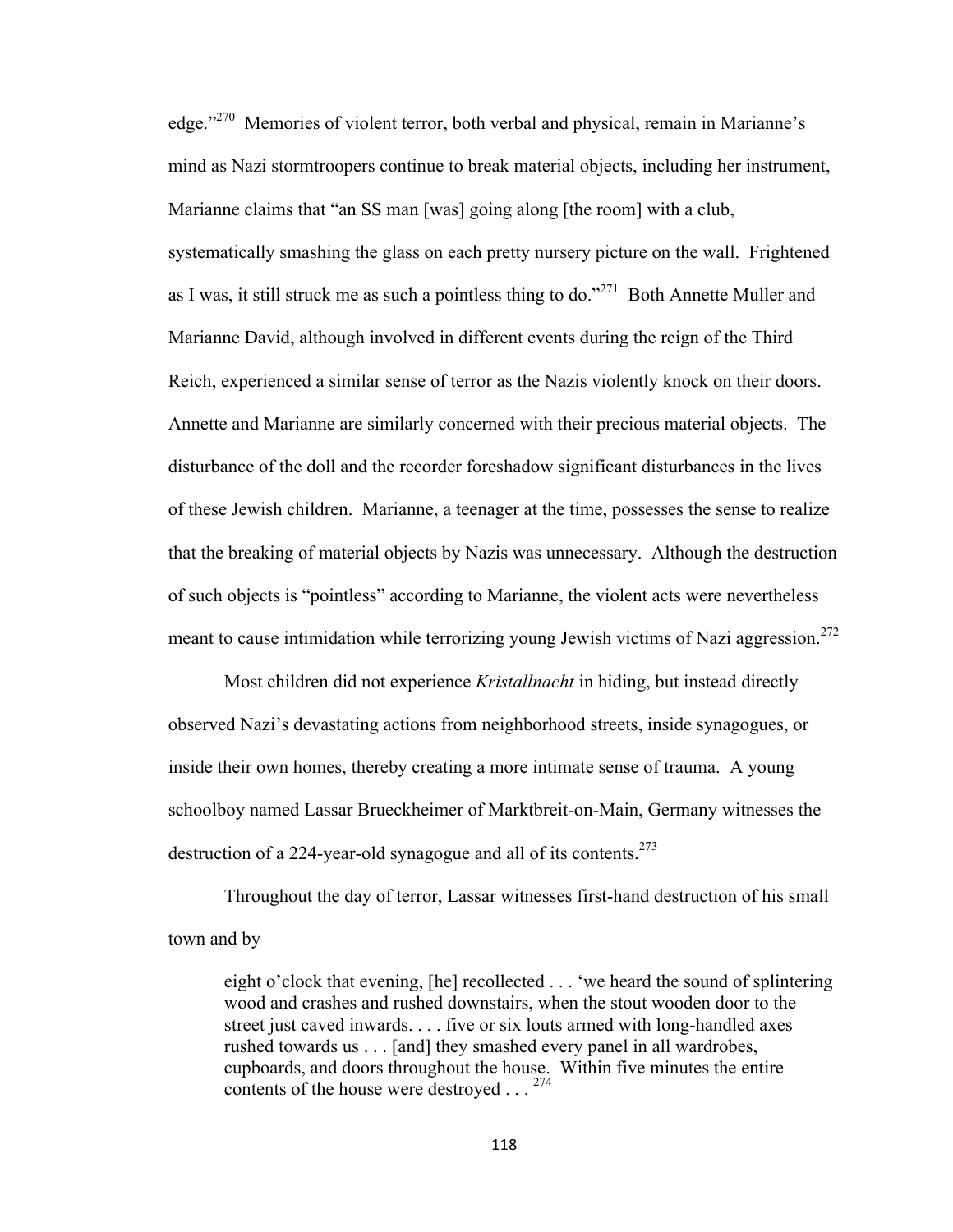Within a short time span, Lassar witnesses the destruction of his family home, which creates a lasting impact for him. Lassar's account involves astonishingly precise details such as the auditory memory of "splintering wood."<sup>275</sup> Even with every possession in Lassar's family home destroyed, Lassar is nonetheless able to defiantly endure the tremendous hardships caused by the mass pogrom.

In his cross-disciplinary book, Martin Gilbert names Kristallnacht or the "night of terror" a "Prelude of Destruction" because its traumatic events in Germany in 1938 foreshadowed the Holocaust. Kristallnacht, and the previously discussed Vélodrôme d'Hiver round-ups, would emotionally test many Jewish children as they experienced a sense of previously unknown shock and disruption of familiar family life. *Kristallnacht* provides a traditional historic account of events preceding World War II, yet weaves together personal testimonies, thus creating a uniquely layered and multi-angled interpretation of history and memory. In their study of Jewish children's experiences in Displaced Persons camps post-World War II, Boaz Cohen and Rita Horváth highlight the value of interdisciplinary analysis of personal Holocaust testimonies, declaring: "By employing literary analytic techniques together with historical research methods, we analysed two child survivors' testimonies . . . [and thus] analyzing testimonies together with the contemporaneous circumstances of their rendition not only deepens our understandings of the testimonies  $\ldots$ <sup>3276</sup> In combination, literary and historical analysis of Holocaust testimonies builds a rich and nuanced understanding of the Holocaust while analyzing current-day retrospective survivor commentary adds another layer of depth to survivors' war accounts.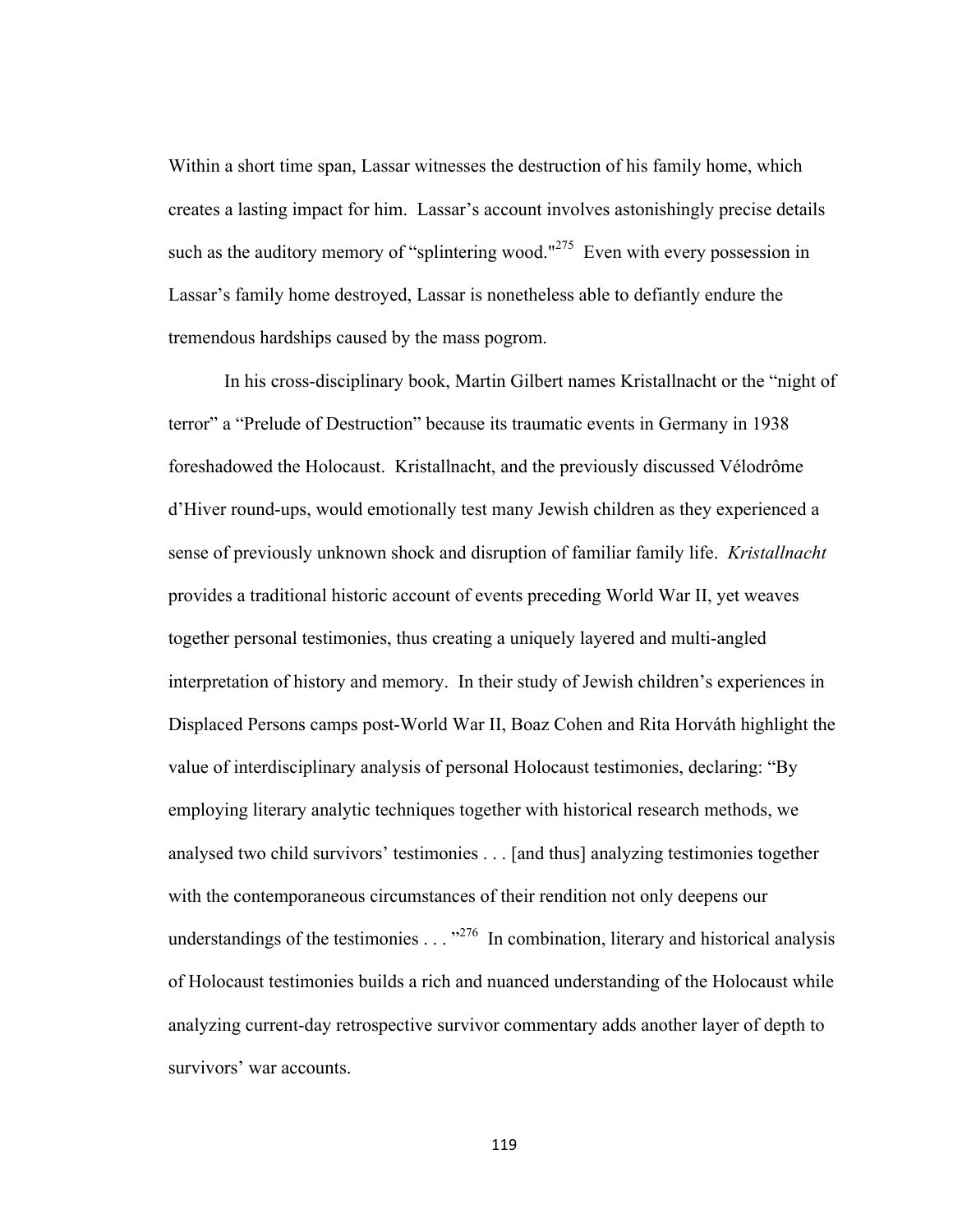### **The Shattering of Glass: A Metaphor for Jewish Destruction**

Another extraordinary retrospective account from a child during Kristallnacht derives from the narrative of Manfred van Son, which relates to the sound of broken glass as a metaphor for Jewish destruction. In Fulda, Germany, Manfred van Son calls to mind the night of Kristallnacht, commenting that "'my mother and I were alone in the flat when we heard the sound of heavy army boots on the stairs. The footsteps stopped outside our door, and I waited in the dark on the other side, knowing and fearing what was about to happen. To my amazement, however, the expected knock on the door never came."<sup>277</sup> Hearing the heaviness of Nazi boots near their apartment door dramatically heightened the tension that Manfred and his mother felt as they waited for an intrusion. Manfred's narrative crescendos in anticipation, yet as the Nazis fail to confront the mother and son, the reader feels a considerable sense of relief. The van Sons were not intruded upon because Nazis believed that their surname was "aristocratic" and therefore could not be Jewish.<sup>278</sup> The next day, however, more terror was struck into the van Sons as their synagogue is destroyed by fire and the streets of Fulda are strewn with shattered glass. Manfred van Son comments: " I still remember the sound of broken glass being swept up."<sup>279</sup> Broken glass in Kristallnacht narratives becomes a symbol of the destruction of Jewish lives before the Holocaust. In Chapter Two of this thesis, the image of Rena's mother shattering like broken glass is reminiscent of Manfred's auditory remembrance of glass pieces being swept after the riots ended. Manfred's powerful, sound-related memory echoes the sensory memories of many children who also remember the sound of breakage as their homes, synagogues, and neighborhood businesses were destroyed on Kristallnacht.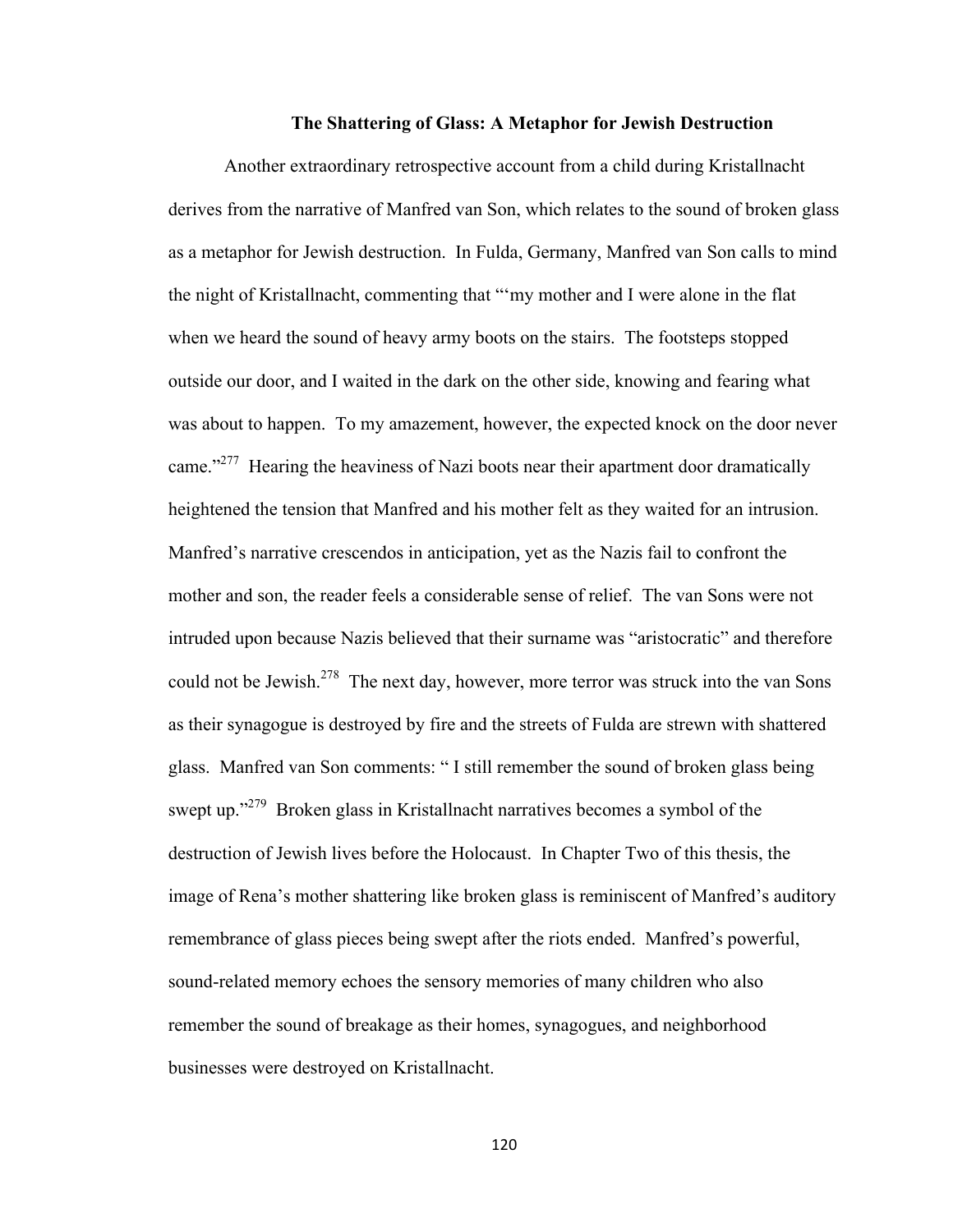One of the most visually impacting narratives in Martin Gilbert's emotive literary-history *Kristallnacht* is that of nine-year-old Oskar Prager who was living in the town of Furth, Germany during "the night of broken glass."<sup>280</sup> Oskar, similarly to Annette Muller and Marianne David in *Auschwitz*, is awoken suddenly by Nazis in his family home, and abruptly forced to leave with his parents and three sisters. Oskar lucidly remembers the following scene: "On leaving the apartment I saw that the glass front door was smashed and broken glass was all over the floor and corridor . . . Outside in the street it was 'very cold and foggy. The air smelled of burning and I could see that the sky was reddish. . . . we were marched by four SA men . . . my mother was pushing the pram where the twins [his sisters] were crying or screaming.<sup>2281</sup> Shattered glass punctuates Oskar's narrative, as it does Manfred van Son's testimony, and the details of inclement weather including the red color of the sky eerily represent impending doom as Nazis force the shaken Jewish family toward the train station. The sharp cries of Oskar's infant twin sisters being forced to evacuate their home with their family only intensifies the distressing scene.

Martin Gilbert's *Kristallnacht* and Eli Wiesel's *Night* both incorporate intense sensory memories, which speak to the significance of children's harsh realities during harrowing Holocaust-related events. In *Night* as Wiesel's family is rounded up in Transylvania for deportations, a last image of his youngest sister Tzipora, who is later killed upon arrival at Auschwitz, becomes indelibly etched into his memory. Tzipora embodies innocence, as Wiesel narrates: "I looked at my little sister, Tzipora, her blond hair neatly combed, her red coat over her arm: a little girl of seven. On her back a bag too heavy for her. She was clenching her teeth; she already knew it was useless to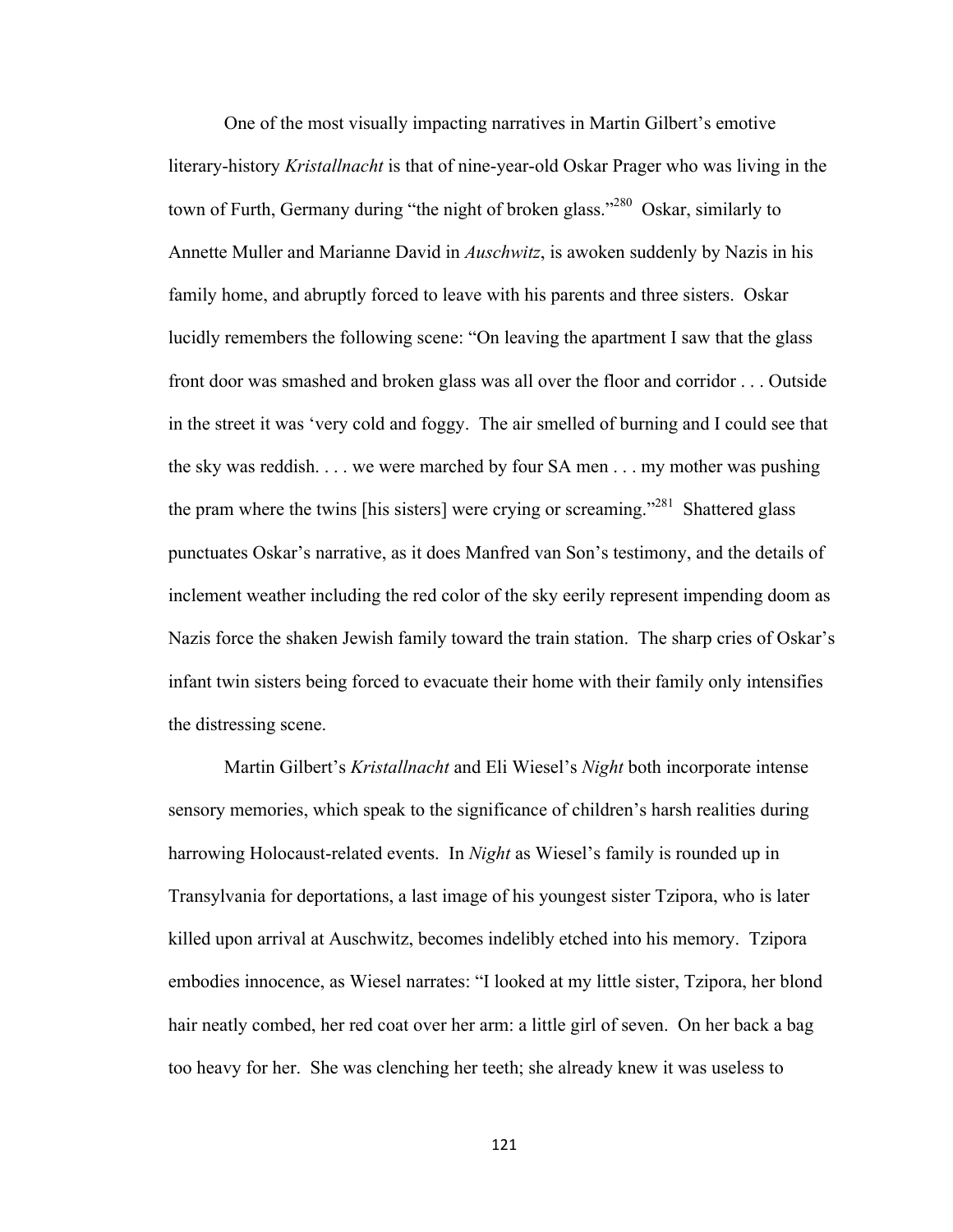complain."<sup>282</sup> Wiesel describes Tzipora as sweet and helpless, thus her character is symbolic of the thousands of innocent children who perished in the Holocaust. Although Tzipora does not possess much agency due to her young age, still she is aware of her lack of power to affect change regarding her family's situation. Tzipora's red coat in *Night*  can be interpreted as a symbol of blood as well as a sign of vitality. Tzipora, full of life and the natural vigor of a child, is moved during a selection, along with Wiesel's mother and sisters, "to the right" or toward death in the gas chambers when the family arrives at Birkenau. Elie Wiesel, his father, and brother never see the women in their family again, hence in his narrative, the presence of a final lasting image indicates an enduring sense of visual trauma<sup>283</sup>

# **An Abrupt Transition from Childhood to Adulthood**

Children lost their innocence during the Holocaust as they were forced to experience extreme situations at young ages, thus loss of innocence is a recurrent theme in Holocaust children's literature. Child Holocaust survivor Danièle Menès describes how her father acts distant and remote during the war and throughout Menès's life: "My father was like one of the living dead; nothing seems more difficult to me than burying a ghost."<sup>284</sup> The absence of Menès's father during much of her life causes great psychological suffering, which rapidly speeds up her process of maturing into adulthood. Many hidden children of the Holocaust were deprived of parents and adult caretakers during the war, becoming psychologically damaged from acute and prolonged isolation. Child Holocaust survivors prematurely took on adult roles while they were still in the midst of their childhood years. A symbolic event occurs when Wiesel becomes a camp prisoner, which signals the abrupt transference from childhood to adulthood within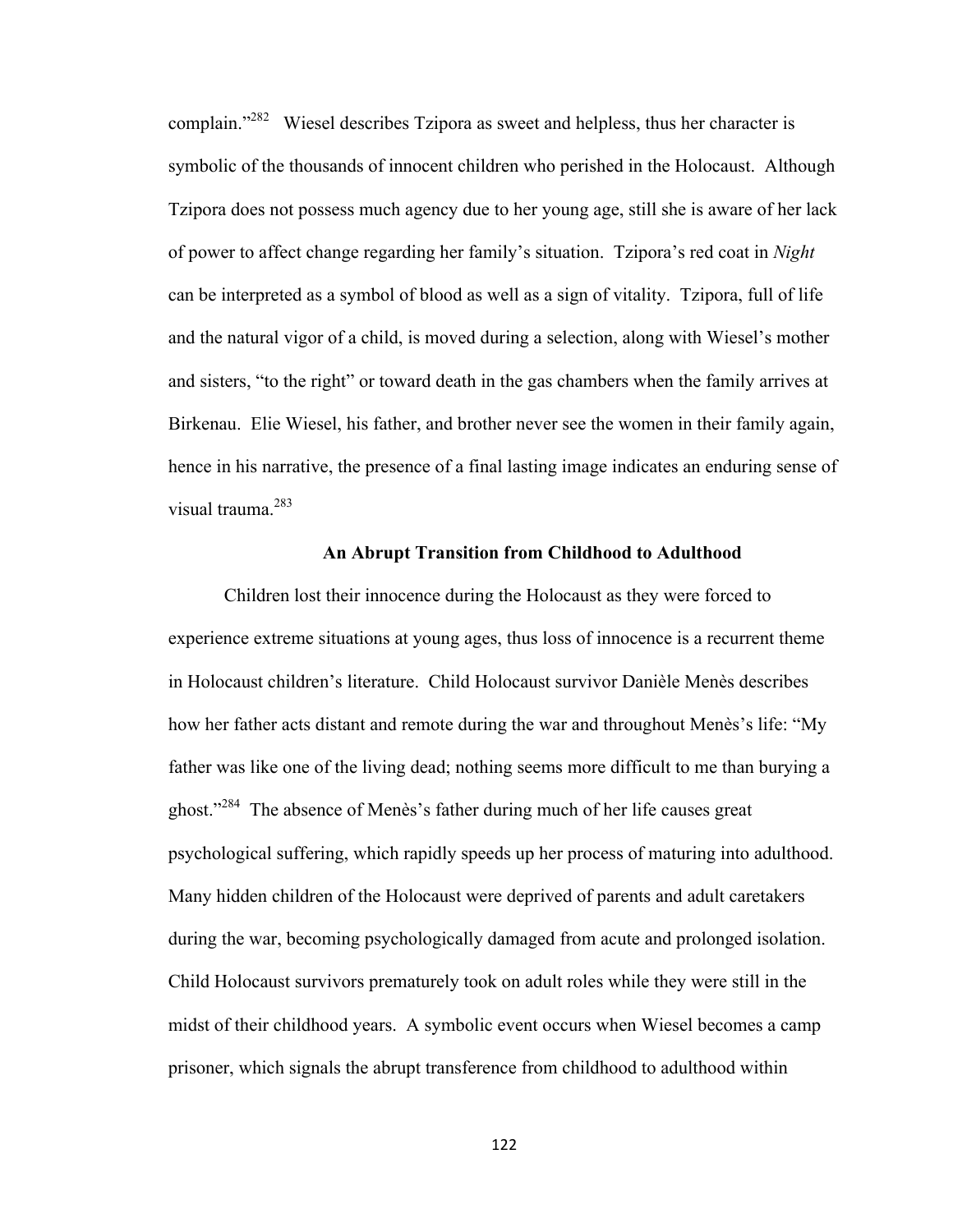Auschwitz. A fellow inmate with senior status asks the young Wiesel his age, thus Wiesel replies, "fifteen [but the prisoner insists] No. You're eighteen."<sup>285</sup> Wiesel does not initially understand why he should lie about his age, but Wiesel quickly realizes that in order to appear fit for work, rather than fit for instant death, he must claim that he is an adult. Through Wiesel assuming the age of eighteen, he symbolically begins the transformation from childhood to adulthood, thus the beginning of Wiesel's process of losing his innocence has begun. During the Holocaust, Wiesel is forced to grow up faster than adolescents living under normal circumstances.

Within Auschwitz, when Wiesel must take on the responsibilities of an adult in regard to his father, a dramatic role reversal of father and son, caretaker and child, occurs. Near the conclusion of *Night*, Wiesel's sick and dying father Shlomo becomes child-like as he cries out helplessly. Wiesel comments: "I did all I could to give him hope."<sup>286</sup> Though Wiesel tries to help his father, he eventually ignores his father's dying call.<sup>287</sup> Although it seems that Wiesel, in his current state of suffering, cannot bear the responsibility of taking care of both of them he nevertheless acts as adult-like when he faces the reality of his father's death. Midway through the narrative, after Wiesel states that he witnesses "children thrown into the flames[,]"a concrete loss of innocence exists. Wiesel dramatically asserts that "[he] had been consumed by the flames. All that was left was a shape that resembled me. My soul had been invaded—and devoured—by a black flame."<sup>288</sup> At only fifteen years of age, Elie Wiesel directly witnesses and experiences unimaginable horrors at Auschwitz-Birkenau yet he remains resilient despite being forever marked by trauma.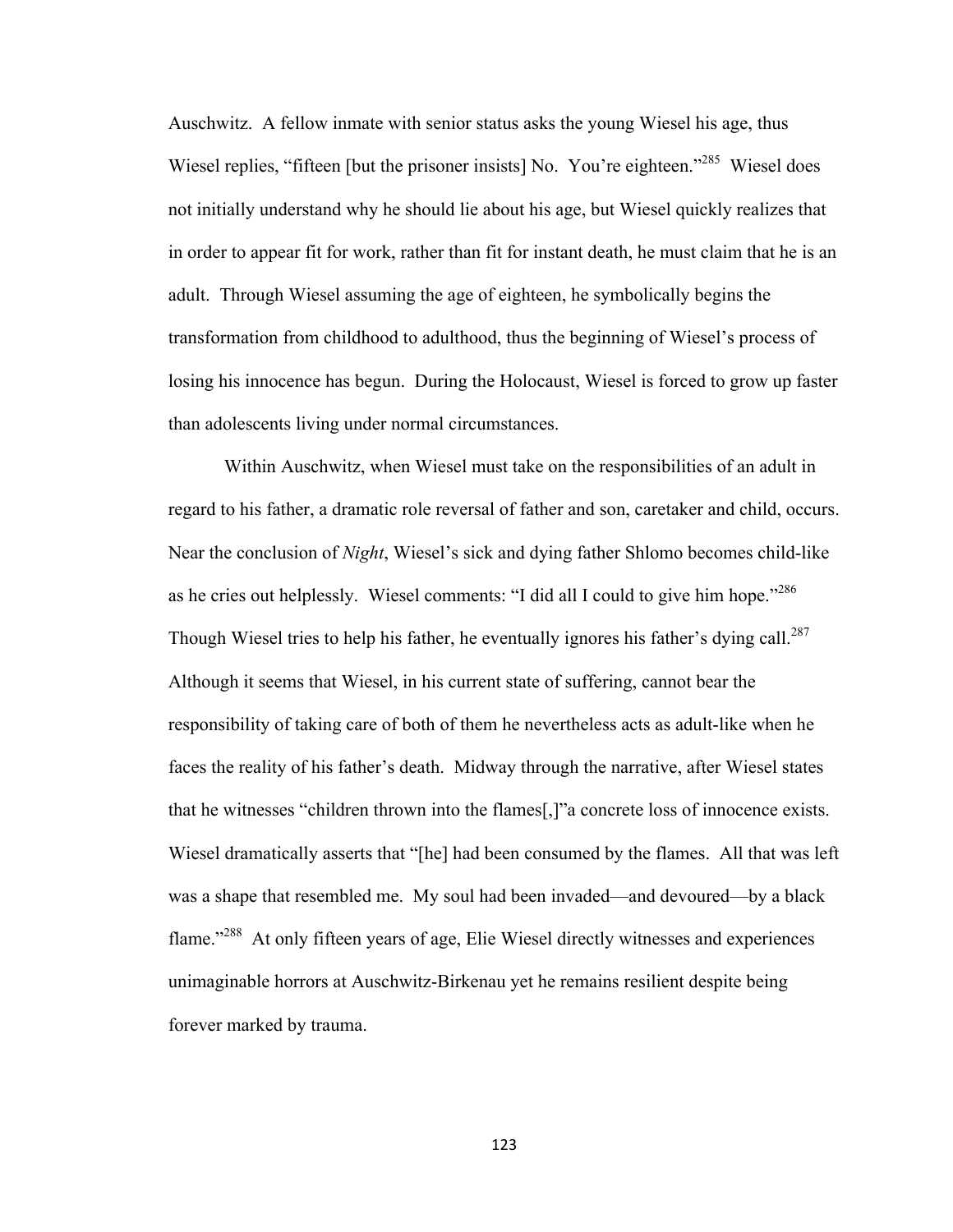# **Remembering the Holocaust's Children**

As an adult survivor, Wiesel retrospectively considers his experiences as an adolescent, understanding that it is "his duty to bear witness for the dead *and* for the living. . . . The witness [Wiesel] has forced himself to testify. For the youth of today, for the children who will be born tomorrow. He does not want his past to become their future."<sup>289</sup> Wiesel's sense of responsibility in "bearing witness" underscores the importance of remembering survivor's stories for posterity. Wiesel movingly asserts: "Never shall I forget the small face of the children whose bodies I saw transformed into smoke under the silent sky."<sup>290</sup> Through the works of Laurence Rees, Martin Gilbert, and Elie Wiesel, children's voices come alive and their survival narratives becoming ingrained in the reader's minds as vivid descriptions punctuate these stories. Hopefully these texts will propel readers to perform research about children's Holocaust survivor narratives and testimonies, perhaps even becoming life-long learners about the Holocaust.

Although this chapter explores a variety of Children's Holocaust Literature, we must acknowledge that additional subject material must be considered. This chapter primarily focuses on analyzing Jewish child survivors' narratives of the Vélodrôme d'Hiver and Kristallnacht, yet we must also recognize that "[t]here are many accounts of children of the Holocaust, but very few of Romany children."<sup>291</sup> One reason for the absence of Romany children's narratives is due to Romani being a spoken rather than written language.<sup>292</sup> Through recognizing the absence of Romany Holocaust accounts, especially those of women and children, a space becomes available for further research on this important topic.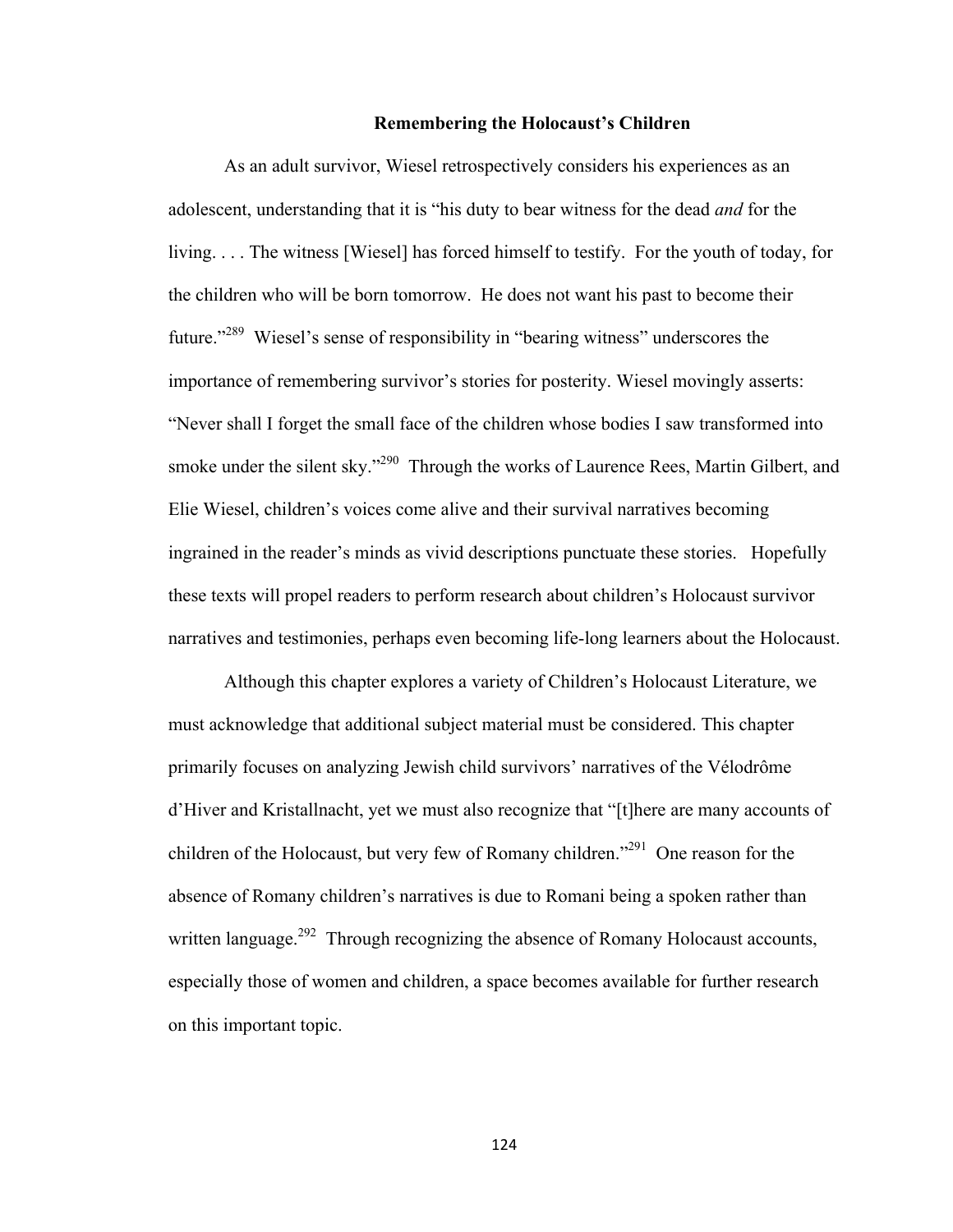Especially through the narratives of Elie Wiesel, we are able to remember the transcendent voices of children who tell their stories and accept responsibility in working towards preventing persecution and genocide. *Night*, Elie Wiesel's timeless narrative about his adolescent experiences in Auschwitz, contains stunning visual imagery and important reminders about not forgetting the suffering of children during the Holocaust. François Mauriac, author of *Night*'s Foreword*,* describes an impactful meeting with Wiesel, recalling: "I confided to his young visitor [Elie Wiesel] that nothing I had witnessed during that dark period [of the Holocaust] had marked me as deeply as the images of cattle cars filled with Jewish children at the Austerlitz train station  $\ldots$ <sup>293</sup> Mauriac continues to reveal that he himself does not see this image, rather it is described to him but it nonetheless affects him tremendously. Mauriac is truly moved when Wiesel admits that "[he] was one of [those children in the cattle cars]."294 The literary examples provided in this chapter are indicative of the immense power of images in relaying specific, sensory-related traumatic events.

Through critical discussions on child versus adult perceptions of traumatic events, the separation of children from parents, the recalling of sensory memories for narrative purposes, game-playing as a strategy for survival, the loss of innocence of children, and remembering the Holocausts children, we are able to move closer to a fuller, more nuanced understanding of Children's Holocaust narratives. Now it is more evident than ever that Children's Holocaust Literature is a dynamic field of study, which should be studied more centrally by Holocaust scholars. Child Holocaust testimonies of Kristallnacht in 1938 and the Paris Vélodrôme d'Hiver round-ups in 1942 bring to life traumatic experiences that manifest in different ways for each individual, yet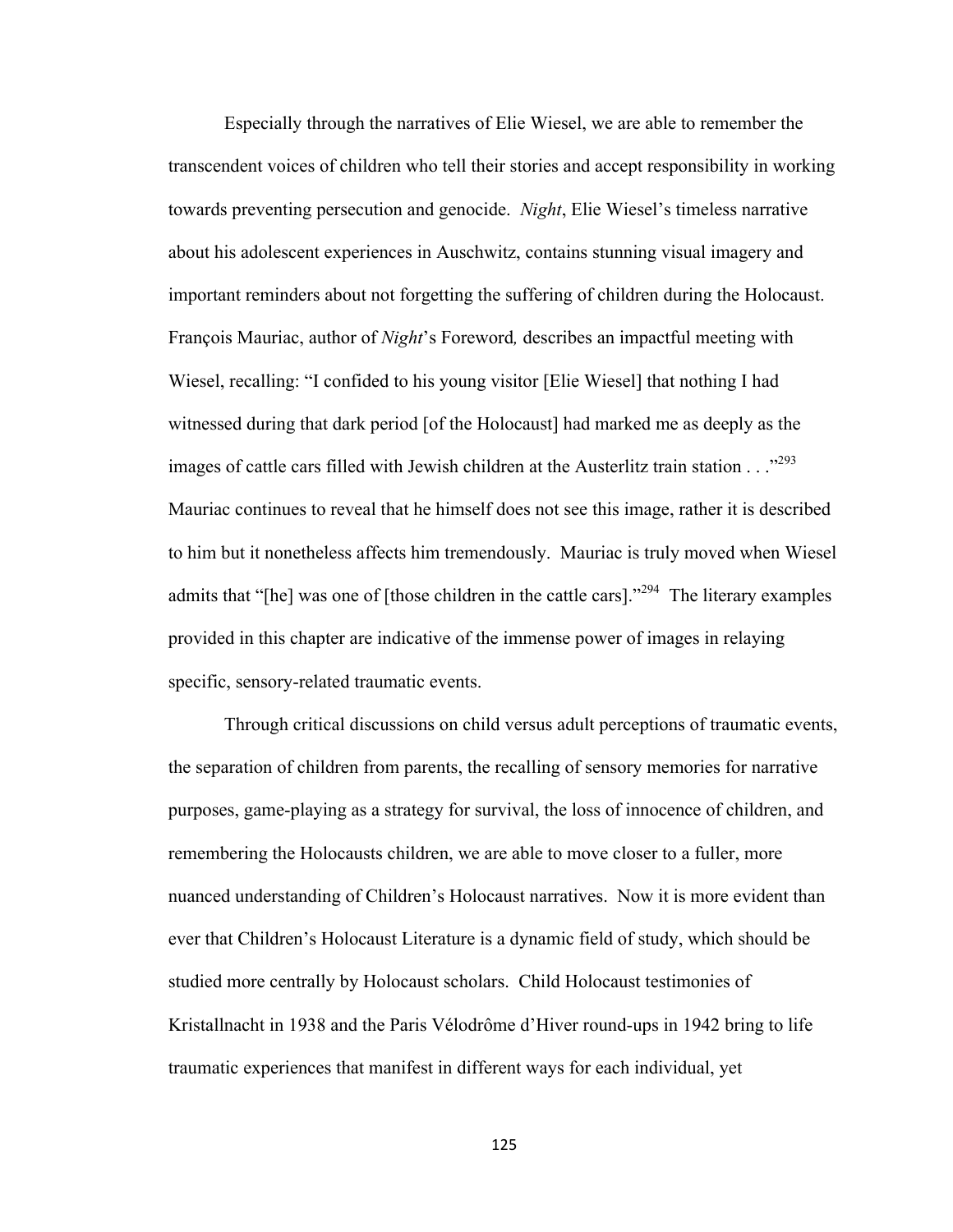commonalities in their sensory descriptions abound, revealing a sense of collective remembrance within Holocaust Studies, which must be acknowledged, shared, and remembered.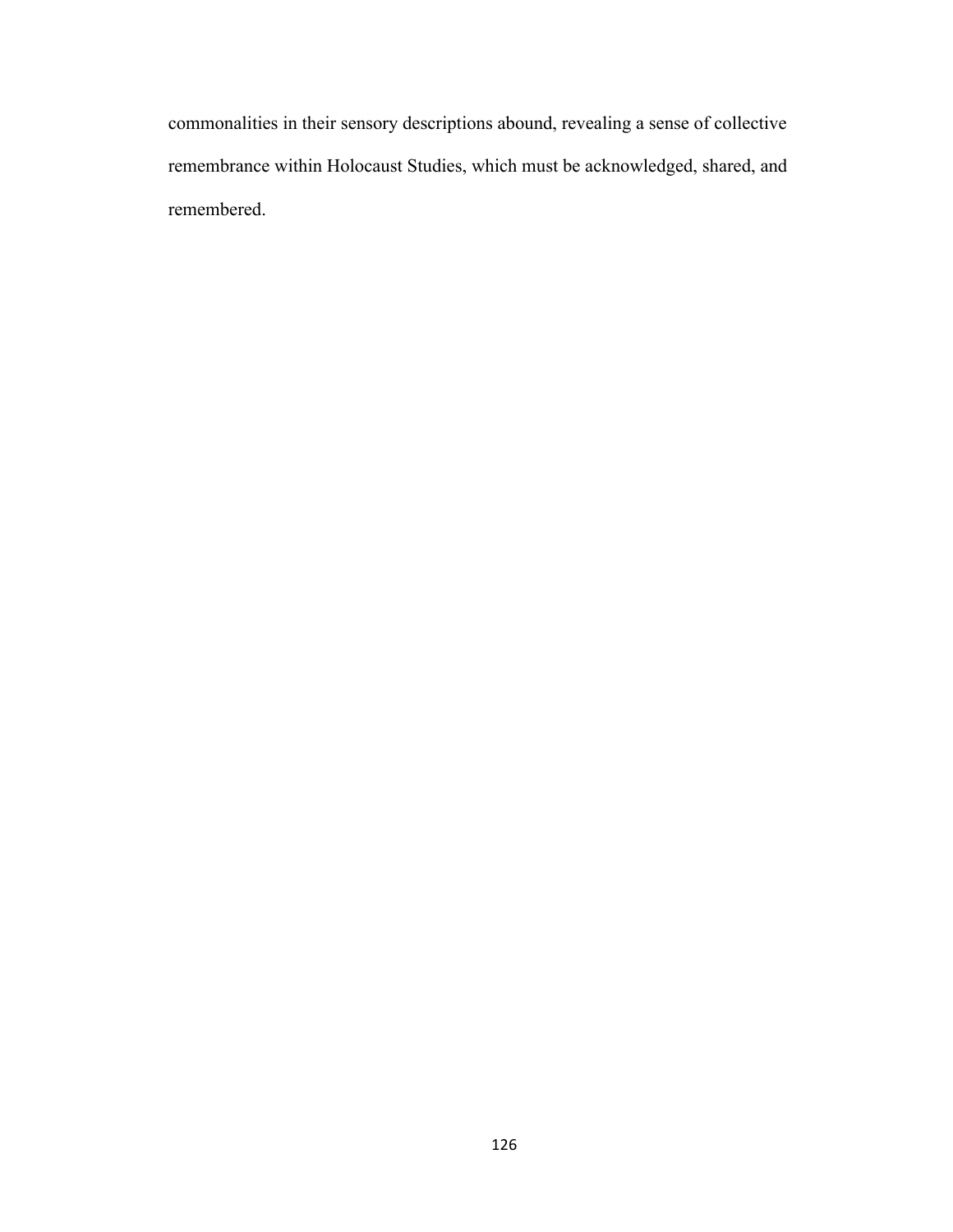# **Conclusion**

The initial impetus for this Master's Thesis surrounds my participation in Professor Gerald Vizenor's American Studies graduate seminar at the University of New Mexico in 2011 entitled "Narratives of Atrocity and Genocide." Through this course and an independent study guided by Professor Vizenor, I became interested in researching the use of metaphors in Jewish women and children's Holocaust survivor stories in connection with "survivance." I subsequently amassed knowledge of select narratives while taking an acute interest in studying the portrayals of women and children in contemporary Holocaust films. Previous to my independent study course, upon the suggestion of Gerald Vizenor, I was fortunate enough to extend my studies of the Vélodrôme d'Hiver children's experiences by actually visiting the Vélodrôme d'Hiver monument, Musée d'Art et d'Histoire du Judaïsme and the Mémorial de la Shoah in Le Marais, Paris, France during the summer of 2012.

While in Paris, I personally experienced museum collections and exhibits, including a European Cinema exhibit at the Mémorial de la Shoah on the 1942 Paris Vélodrôme d'Hiver round-ups, returning home with specialty books such as *From Paris to Bergen Belsen, 1944-1945* by child survivor Jacques Saurel and *Sans Fluers Ni Couronnes: Auschwitz 1944-1945* by Odette Elina. Traveling to major Holocaust museums in Europe, as well as in the United States, has enhanced my awareness of the need for exposure to a combination of visual, auditory, and textual educational Holocaust displays. Learning about the Jewish Holocaust in the U.S. and abroad, allows for newfound transnational intellectual experiences, which work in tandem with information derived from coursework.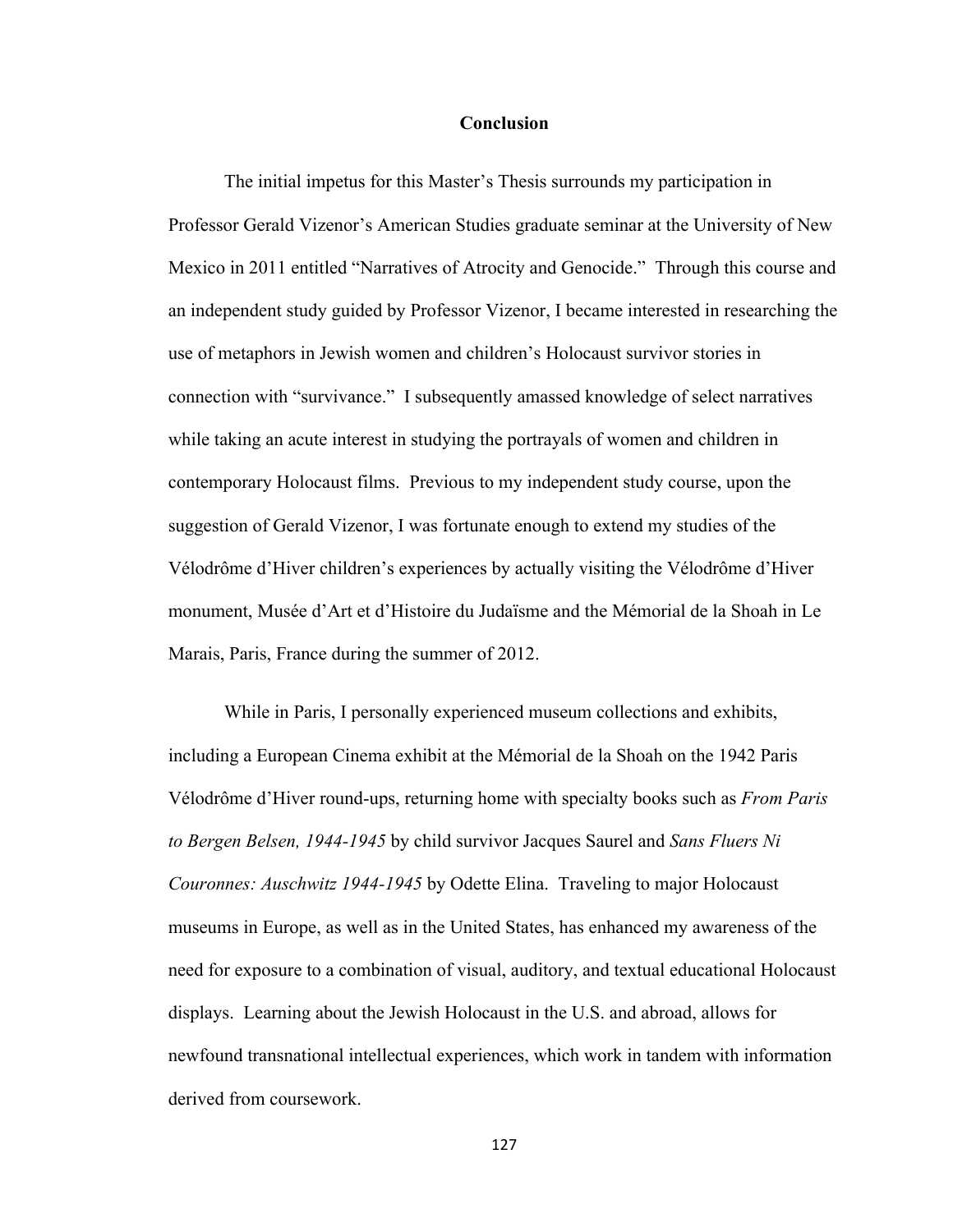Before I became a graduate student at the University of New Mexico in American Studies, I participated in an undergraduate class on American Jewish History at Arizona State University taught by Rabbi Barton G. Lee. This particular course marked the beginning of my interest in studying Jewish history and religion within a formal university setting. At UNM, Dr. Janet Gaines's class on American Jewish Literature and Culture further sparked my interest in Jewish Studies, especially in relation to reading narratives by Holocaust survivors and their children. During this UNM English course, a classmate divulged that her grandparents were Polish Holocaust survivors, therefore revealing her family's personal connection to the Holocaust. While in this class, I learned to appreciate the Holocaust's relevance while becoming fascinated by how survivors relay traumatic experiences through symbols and metaphors. While an undergraduate at UNM, I had the pleasure of attending a book reading by Eva Schloss, the stepsister of Anne Frank, which initiated my interest in women's Holocaust survivor's literature. During this point in my academic career, as an English major interested in Ethnic Literature, I had read African American Literature, Chicano Literature, and Asian American Literature, yet the discovery of Jewish American Literature, and later the broader realm of Holocaust Literature, further excited my intellectual curiosities.

Multiple approaches to studying the Holocaust's horrors are essential for continually renewing our perspectives of trauma, otherwise the disturbing subject matter can become too difficult to bear. For example, while I understand the necessity of gaining Jewish Holocaust historical knowledge, in Paris I was able to further realize the importance of literary sources since they tell vital personal stories that would otherwise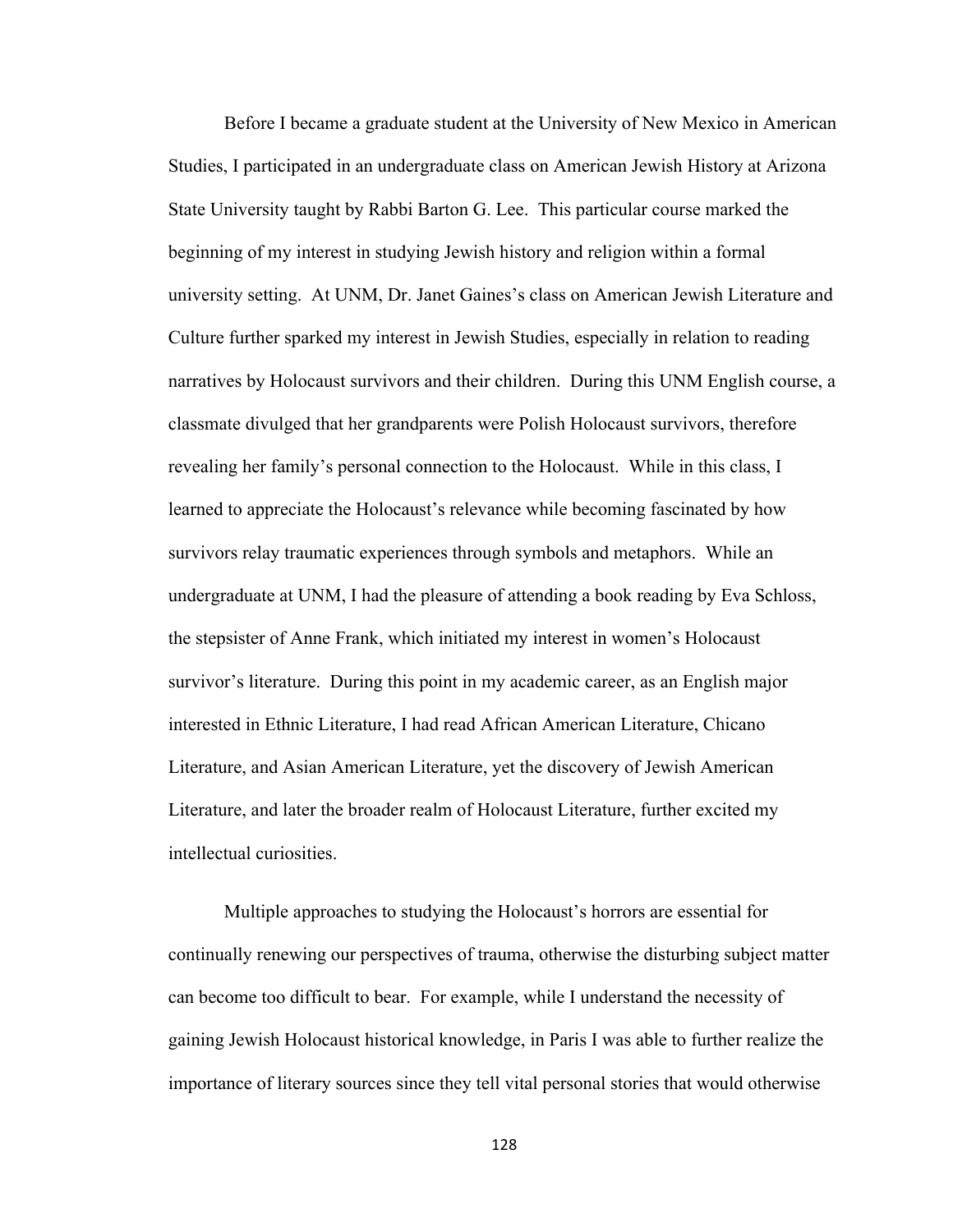remain buried if we only studied facts surrounding the mass murders. Literature, whether poetry or prose, embodies creativity and beauty even if the content is that of the Holocaust. For this project, literary theory is imperative for methodically framing and understanding how Holocaust survivors transmit their stories through language.

Literature is of special interest because it involves artistic renderings of narratives or stories that include centralized characters, rich, imagistic language and scenery, complicated plots, and an overall creative vision that is intended to draw the reader into the unfolding literary world via the written word. The *highest quality* literature has the ability to convincingly and movingly relay human emotion, insightful knowledge about life experiences, and philosophies that can teach us valuable life lessons. Written narratives have the potential to create imaginative or alternative realities and fascinating possibilities for the reader, which provide a psychological means to escape daily life.

Engaging in literary theory to provide a scholarly exploration of the narrative process aids in specifically focusing on the interplay of visual memory and imagination within select Holocaust narratives. Since memory and imagination are employed in narrative constructions, we must understand that each Holocaust text is mediated, therefore no truly "authentic" narrative exists. The primary narrative accounts utilized for analysis within this thesis provide lyrical, imagistic passages that reveal evidence for the argument that visual memory is a key component for writing impactful Holocaust narratives.

In order for worldwide audiences to grasp the breadth and depth of the Jewish Holocaust, storytellers have created vivid images and compelling literary narratives of the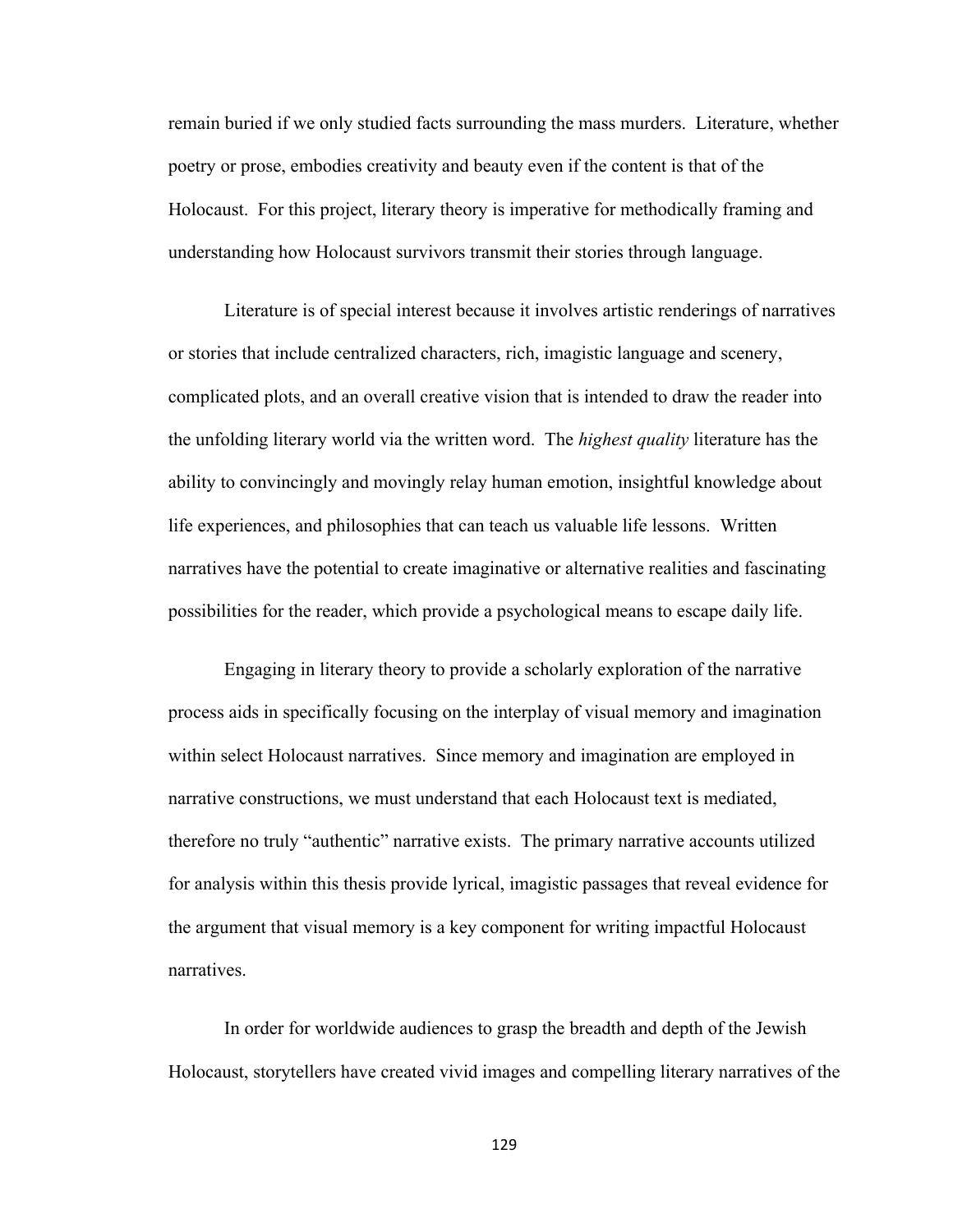traumatic, unimaginable experiences that survivors endured. These haunting visual images and impactful stories raise issues of representation and authenticity, while challenging us to think critically about complex issues of history, memory, and trauma that continue to resonate today. This Master's Thesis provides a scholarly analysis of Holocaust narratives by framing them within a transnational American Studies perspective, which illuminates the ways that survivors utilize narrative conventions, express a sense of self-reflexivity, and use memory and imagination to reconstruct their experiences.

The more overt incorporation of women and children's Holocaust narratives into the Holocaust literary archive is imperative since their written works have largely been marginalized, decentered, and excluded because male-authored narratives have held a dominant place within the canon. Representations of children's experiences of Kristallnacht in 1938 and the 1942 Vélodrôme d'Hiver round-ups in Paris, and gameplaying as a survival strategy are examined in order to show the use of children's imagination as a means to resist persecution, cope with fear, and avoid death. The thesis investigates the myriad ways that Holocaust survivors have constructed their stories to tell memorable yet disturbing truths, therefore bringing uncovered stories of genocide and human degradation to light. That these memories matter today is a testament to the power of stories to generate shared recognition of our global shame and a collective opposition to genocidal acts that undermine the value of human dignity.

By focusing attention on *Rena's Promise, The Journal of Hélène Berr, Kristallnacht*, *Emil and Karl,* and *The Hidden Children of France*, the thesis contends that a gender and age-based analysis is crucial in studying Holocaust narratives since a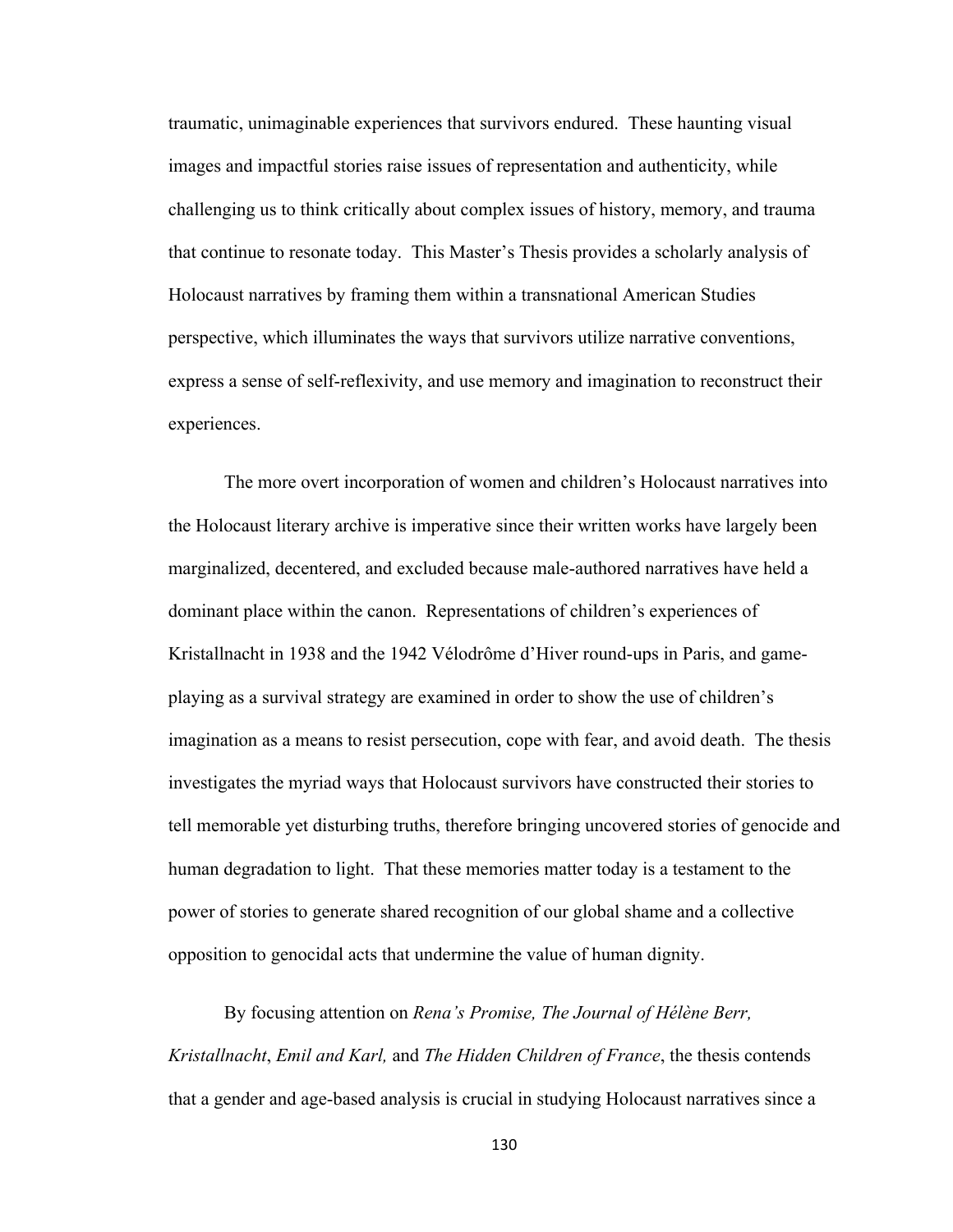lack of attention is paid in Holocaust Studies and Genocide Studies to works which feature stories by and about women and children. This thesis therefore underscores the importance of shifting critical focus from male Holocaust narratives to female Holocaust narratives. An examination of children's voices and visual memory is also critical for understanding and appreciating their unique survival experiences. Extending my research into contemporary French and American Holocaust Cinema would compliment my interests in literary visual memory. Analyzing John Boyne's novel *The Boy in the Striped Pajamas* and its screen adaptation, would allow for a cross-disciplinary, historical-fiction perspective on the Holocaust as told by children. By studying on-screen portrayals of Jewish children as Holocaust victims and survivors, I would hope to understand how and why, according to Mark M. Anderson, filmmakers choose to represent children as innocent, universal symbols of Holocaust survivors.<sup>295</sup>

Politically, historically, and educationally the stakes remain high in regard to this thesis project because we must work to make certain that events of the Holocaust are known and genocide must cease to occur in the future. We must carefully and seriously study Holocaust narratives of women and children that involve stories about some of the most vulnerable groups of people who survived the Holocaust. Within literary counternarratives, uncovering and analyzing expressions of "survivance" is important for drawing attention to the power of Jewish resistance within the Jewish Holocaust. Through reading this thesis, readers will achieve insight into specific Holocaust survivors' experiences survivors as their echoing, vibrant stories are heard, recognized, and remembered.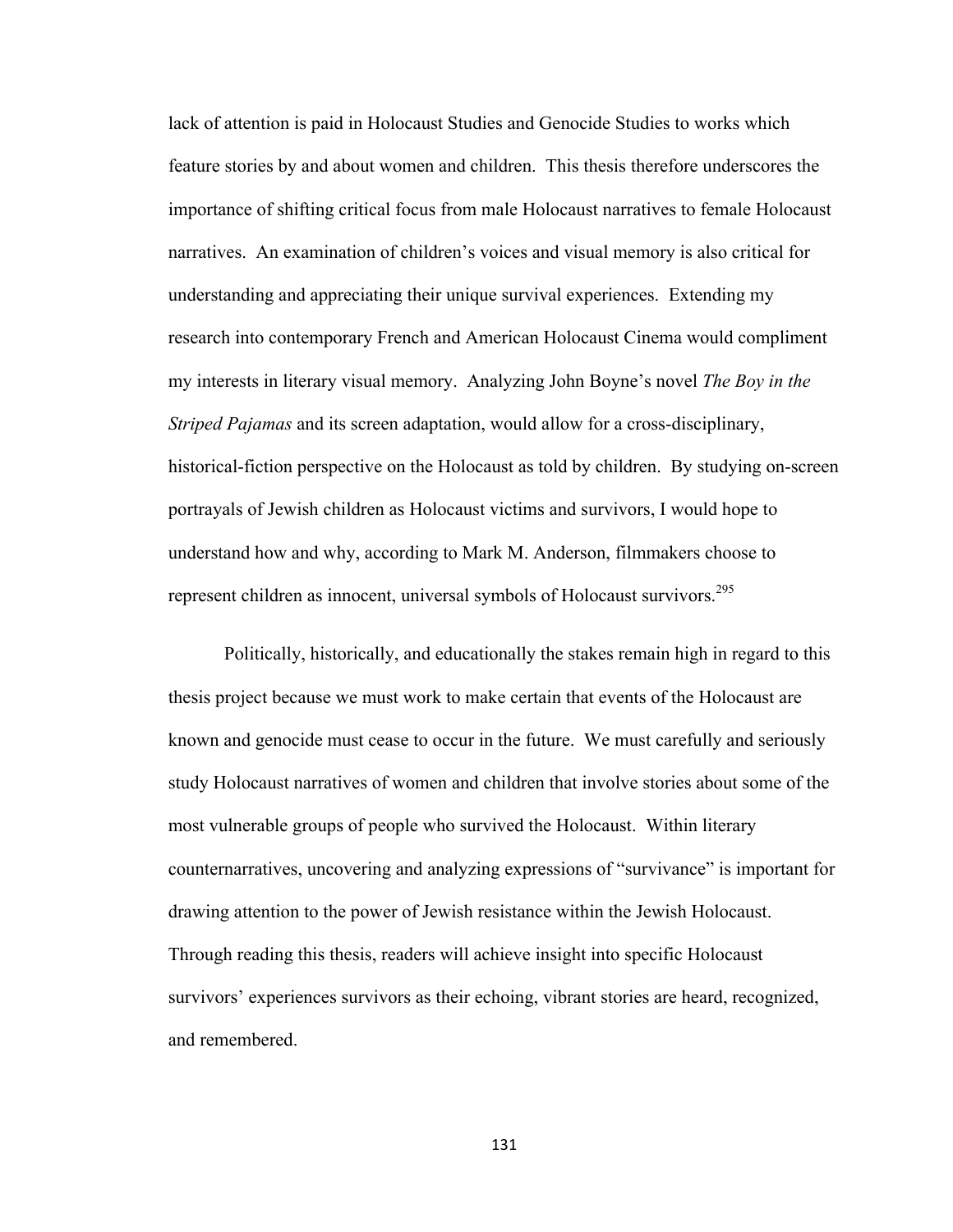# **Epilogue**

After returning from visiting the United States Holocaust Memorial Museum in Washington D.C. during the spring of 2012, I spoke to my friend Andrew Wojdyla about the impact of seeing the museum's exhibits, especially the thousands of Holocaust victims' shoes, which were piled high behind a glass wall. Casually my friend revealed that his deceased mother was of Jewish heritage and that her paternal grandfather and all of his family members were murdered in Poland during the Holocaust. Knowing my friend for more than ten years, I was astonished to discover his Jewish heritage and direct link to the Holocaust, especially since I had been studying the Holocaust for several years. In 2005, on our travels together in Poland, Andrew spoke about the close proximity of Auschwitz to where we were visiting his family in Zakopane, which is located along Poland's southern border. At this time, however, I never knew that his Jewish family had perished during the Holocaust. Andrew, who now possesses his mother's Polish passport, hopes to uncover the story of his mother's emigration from Poland to Israel while a young woman. As a third-generation Holocaust survivor, Andrew's sense of resilience, which he exhibits in his overall strength of spirit, continues to inspire my work in Holocaust Studies.

My friend since childhood, Theodora Ulmer, who is now an elementary school teacher, also has direct personal connections to the Holocaust through her father's side of the family. I would like to engage in researching her family history since the Ulmer's are interested in learning about details of that currently unknown history. In particular, I wish to uncover stories related to the children's experiences during the Holocaust. Theodora's interest in child psychology, especially haven written her Master's Thesis on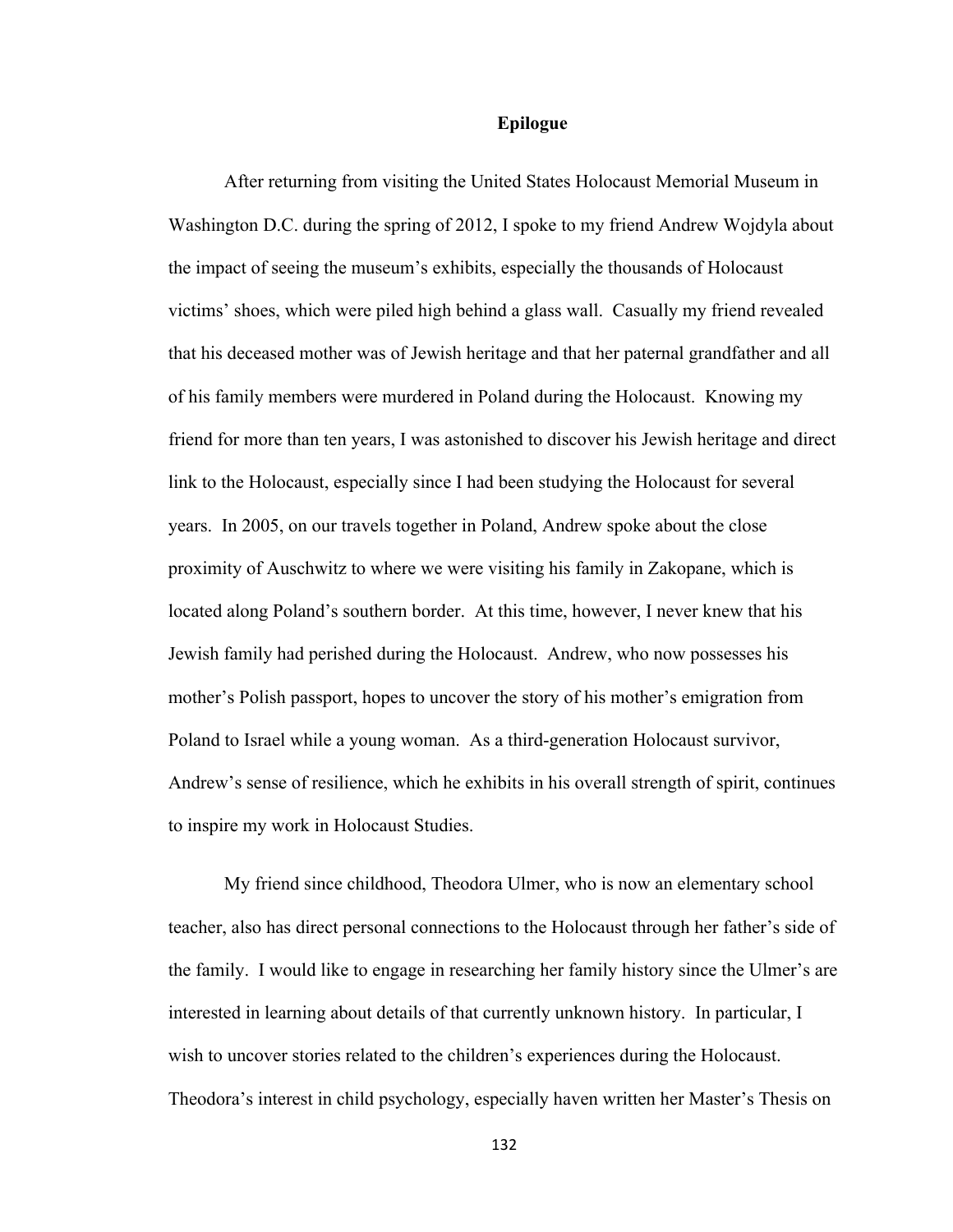art as therapy for children with disabilities, could lead us to a project to discover her family's European past during World War II. Theodora's paternal grandmother Magdelena Klein from Mishkotlz, Hungary, lost all of her aunts, uncles, and cousins in the Holocaust. Her great-grandfather, Bertalen Klein's relatives were taken from Hungary, but everyone escaped. Theodore Ulmer, Theodora Ulmer's paternal grandfather, lost his father's cousin in Auschwitz. Beyond her great-grandparents, in both the Klein and Ulmer families, everyone was lost. This thesis honors the Wojdyla, Ulmer, and Klein family members who perished during the Shoah. Although they did not live to relay their stories, their memories live on through their descendents, Andrew Wojdyla and Theodora Ulmer.

On my father's side of the family, we recently discovered our own Jewish heritage, which has contributed to the personal meaning behind this project. Although already aware of our Indo-Hispano heritage, my uncle's DNA test revealed that our ancestors emigrated from the Basque region of Spain in the early 1600s, eventually settling in what is now southern Colorado to continue a deep-rooted ranching tradition in the San Luis Valley. My father, a retired philosophy professor, now lives full-time on the family ranch on el Rio de los Conejos outside Antonito. Through research within the Latin American Studies program at UNM after retiring from ranching, my paternal uncle as an elderly student learned that our family is of Sephardic Jewish heritage. According to Isaac Jack Lévy in his book on Sephardic Jewish poetry about the Holocaust, "the Sephardim are the direct descendants of Jews of the Iberian Peninsula."<sup>296</sup> I would like to learn more about the Sephardic Jews who survived the Holocaust by reading Sephardic poetry and narratives. Within in a doctoral program, I plan on researching our ancestral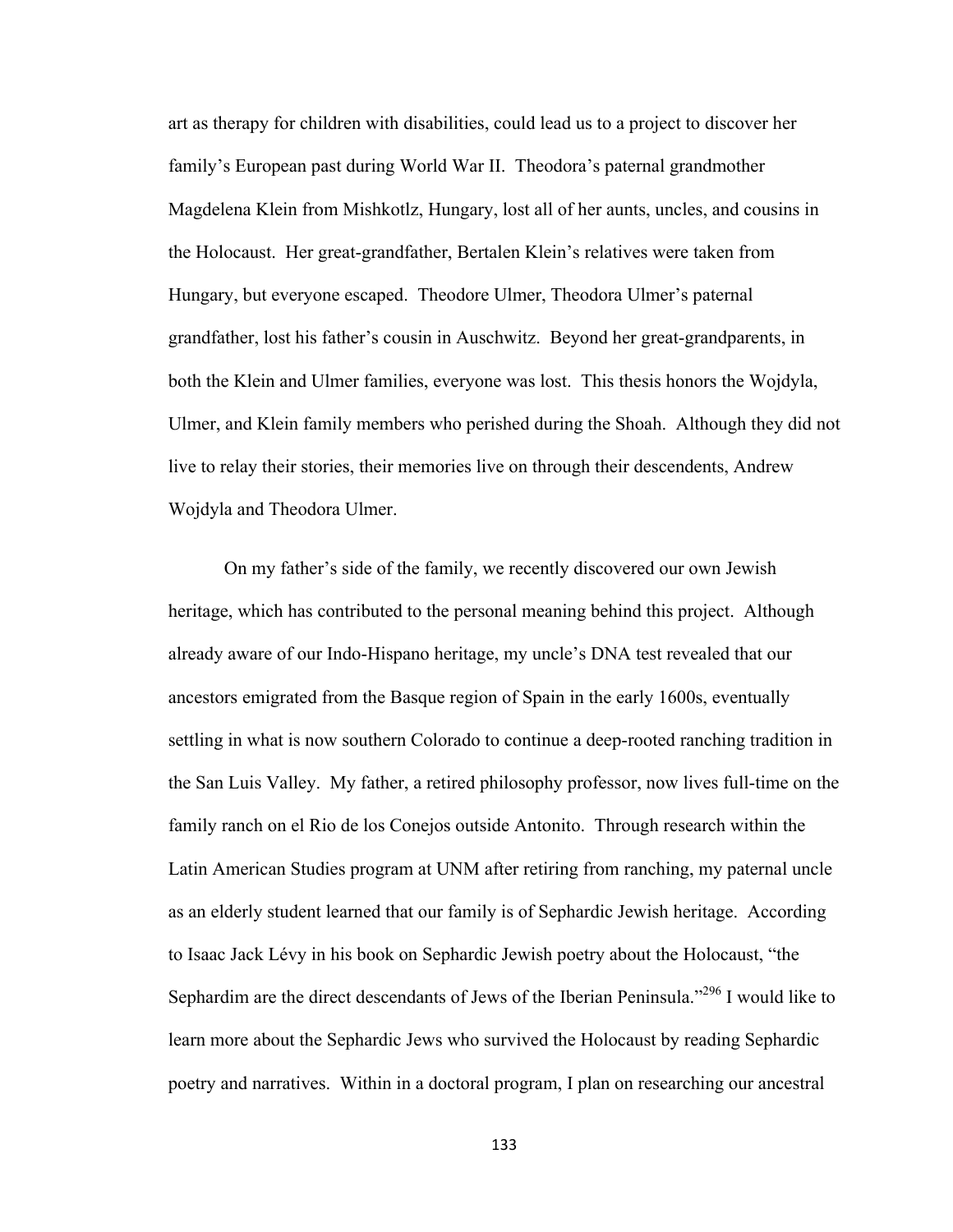and genealogical roots within the Center for Southwest Research at Zimmerman Library in connection to the history of crypto-Jews of northern New Mexico and southern Colorado. I also intend to conduct research at the University of Colorado at Boulder in the new Post-Holocaust American Judaism Archive.

I look forward to studying Henry J. Tobias's *A History of the Jews in New Mexico* and Stanley M. Hordes's *To the End of the Earth: A History of the Crypto-Jews of New Mexico* in order to learn about crypto-Jewish culture, history, and religious practices within New Mexico. In the near future I intend on traveling to the Basque region of Spain with my father and sister to obtain more knowledge about Sephardic Jewish history. While studying at the doctoral level, I hope to perform archival research, perhaps studying abroad in Spain and France, to extend my project through dissertation work, focusing on the Holocaust experiences of Sephardic Jewish children.

Comparative analysis on how African child survivors of genocide and Jewish Holocaust child survivors overcame trauma through music, art, and literary narrative forms in differing national, social, and cultural contexts could likely be another project to pursue. Women and children's artistic expressions to resist oppression and genocide during the Jewish Holocaust and the Rwandan Genocide would undoubtedly be a compelling area of study. Such a project would lie within a transnational framework that would entail tracing the Jewish and African diasporas in an effort to shed light on shared experiences and histories. Books such as *Multidirectional Memory: The Holocaust in the Age of Decolonziation* would aid in understanding the associations between memory, genocide, and post-colonialism within differing national contexts. Finally, the crossculture and comparative literary study of "survivance" relating to experiences of the

134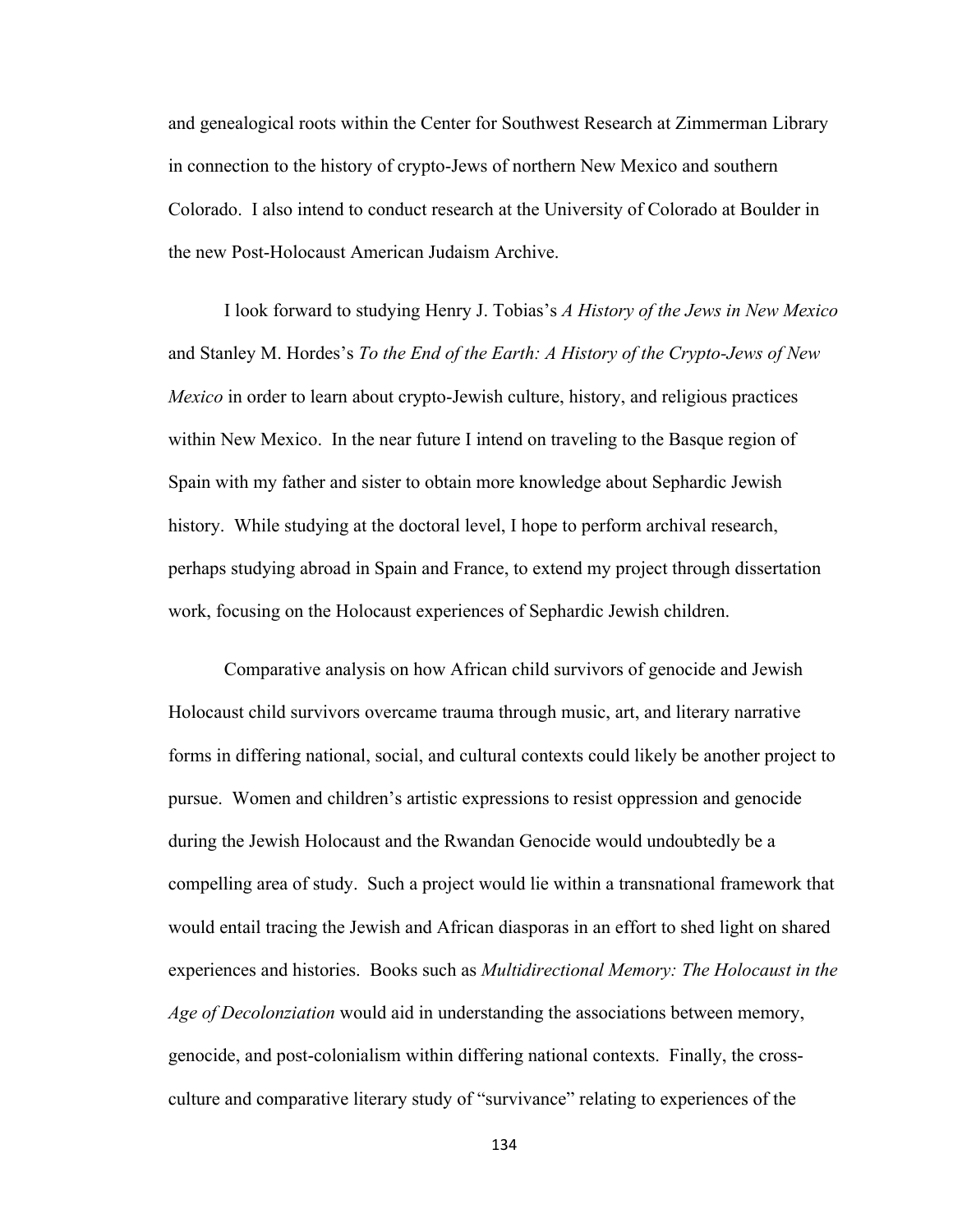"Stolen Generations" of Australian Aboriqginal children and Jewish Holocaust children within colonial, postcolonial, and transnational contexts would be worth pursuing as a future project.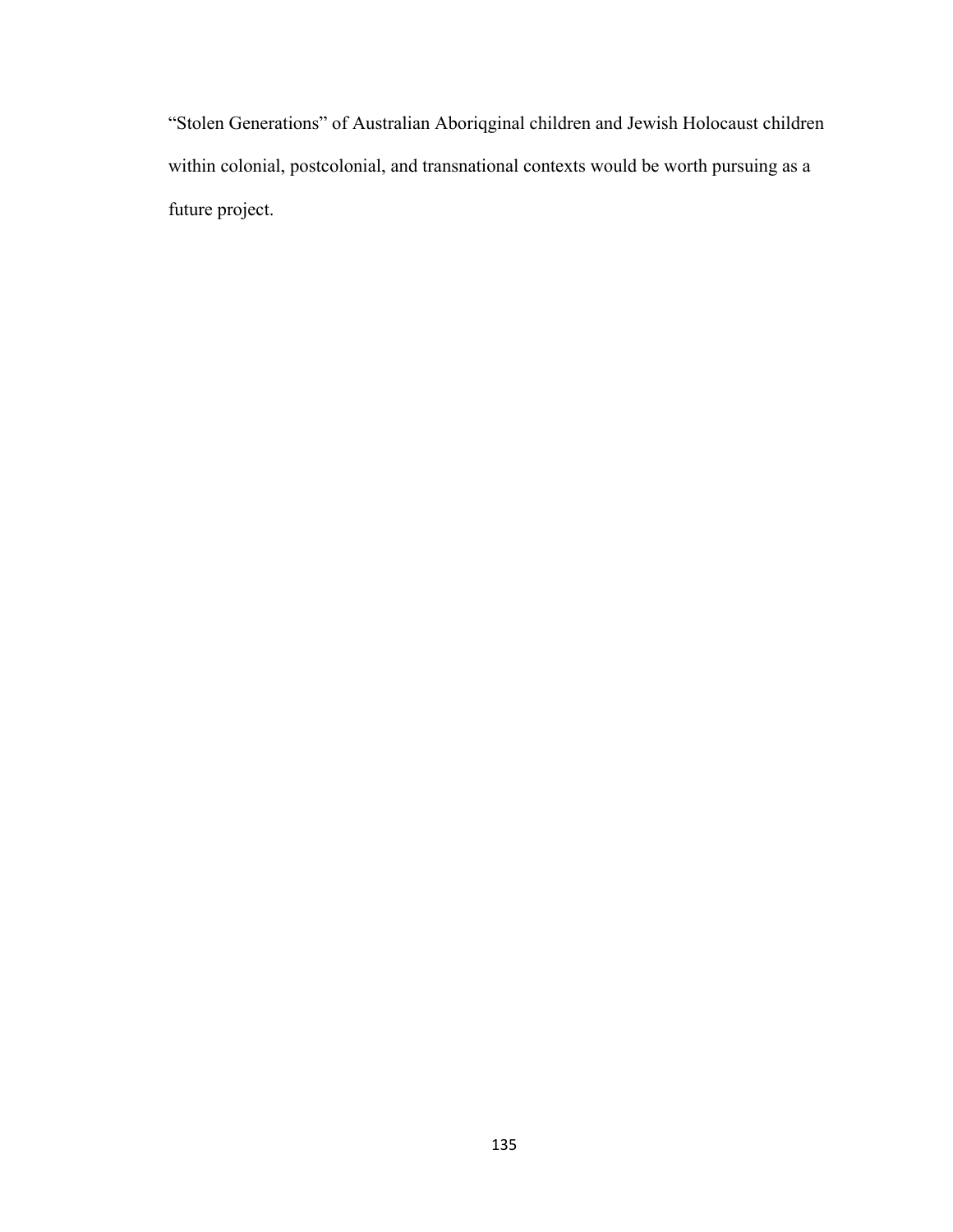# **ENDNOTES**

## **Introduction**

## **"[The Survivor's] duty is to bear witness for the dead** *and* **for the living."**

1. Doris L. Bergen, *War and Genocide: A Concise History of the Holocaust* (Lanham: Rowman & Littlefield Publishers, 2009), vii.

2. Ruth Franklin, *A Thousand Darknesses: Lies and Truth in Holocaust Fiction* (Oxford: Oxford University Press, 2011), 6.

3. Samantha Power, "*A Problem From Hell:" America and the Age of Genocide* (New York: Harper Perennial, 2006), xv.

4. Power, *'A Problem From Hell*,*'* 8.

 5. Marianne Hirsch, *The Generation of Postmemory: Writing and Visual Culture After the Holocaust* (New York: Columbia University Press, 2012), 33.

6. Power, *'A Problem From Hell*,*'* xxi.

7. Vizenor, Gerald. "Class lecture on *Kristallnacht*." Lecture at the University of New Mexico, Albuquerque, NM, August 30, 2011.

8. Vizenor, Gerald. "Class lecture on *Kristallnacht*." Lecture at the University of New Mexico, Albuquerque, NM, August 30, 2011.

9. Martin Gilbert. *Kristallnacht: Prelude to Destruction* (New York: Harper Perennial, 2006), 14, 13.

10. Ibid., 68-69.

11. Ibid.

12. Hirsch, *Generation of Postmemory*, 5.

13. Gerald Vizenor, Survivance: *Narratives of Native Presence* (Lincoln: Universit of Nebraska Press, 2008).

14. Vizenor, Gerald. "Class lecture on *Kristallnacht*." Lecture at the University of New Mexico, Albuquerque, NM, August 30, 2011.

15. Elie Wiesel, *Night* (New York: Hill and Wang, 2006), xv.

16. Andrea Reiter, editor., *Children of the Holocaust* (London: Valentine Mitchell, 2006), 41.

17. Bruce Burgett and Glenn Handler, eds., *Keywords for American Cultural Studies* (New York: New York University Press, 2007), 116.

18. Lillian S. Kremer, *Women's Holocaust Writing: Memory and Imagination* Lincoln: University of Nebraska Press, 2001), 2.

19. Amy Kaplan, *The Anarchy of Empire in the Making of U.S. Culture* (Cambridge: Harvard University Press, 2002), 1.

20. Ibid.

21. Ibid.

22. Ibid., 11.

23. Benedict Anderson, *Imagined Communities* (London: Verso, 2006).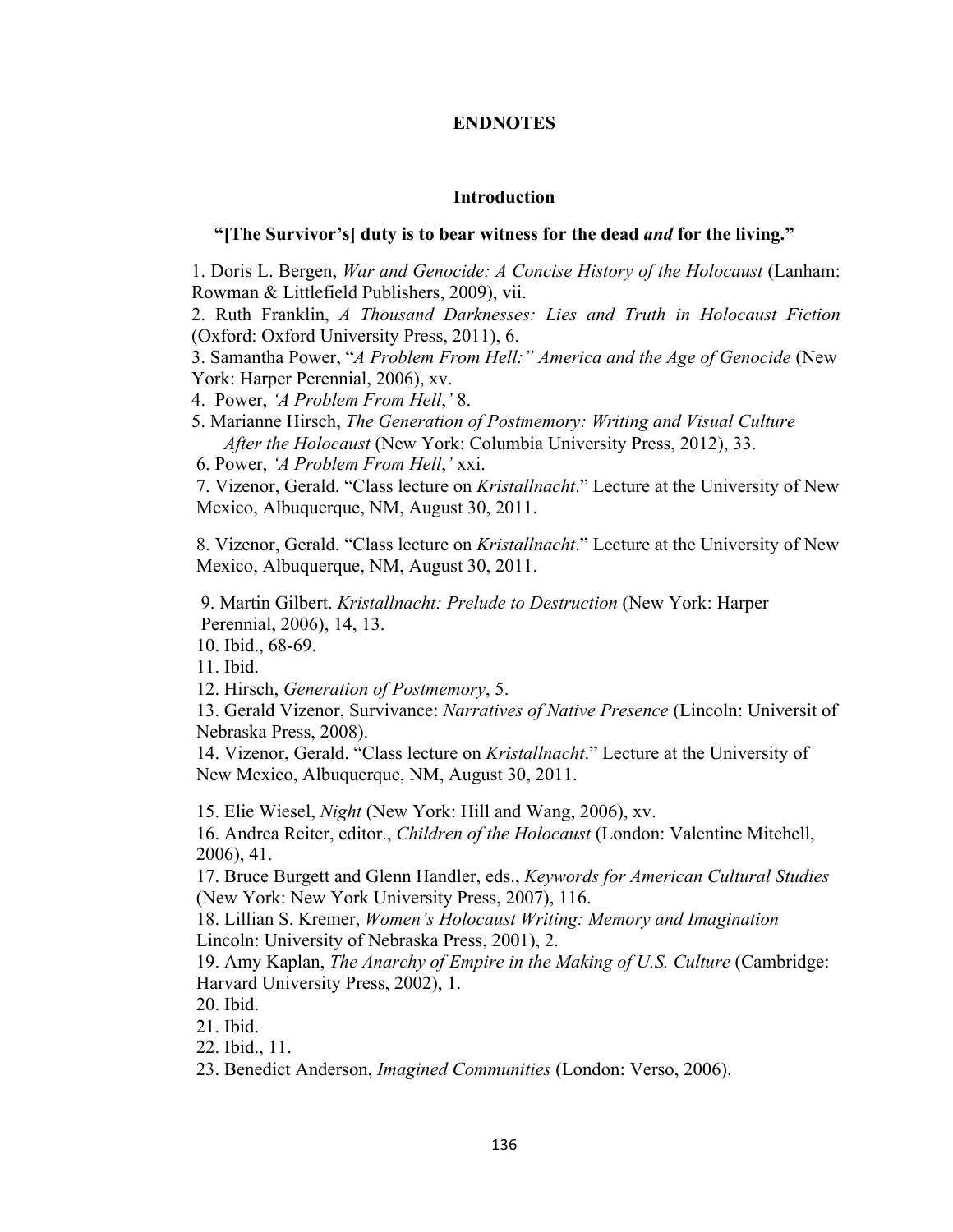24. Liat Ayalon, " Making Sense of the Past: Resilience Among Holocaust Survivors," *Journal of Loss and Trauma* 12 (2007): 281, accessed March 25, 2104, doi: 10.1080/15325020701274726.

25. Power, *"A Problem from Hell*," xxi.

26. Franklin, *A Thousand Darknesses*, 4.

27. Paul Steinberg, *Speak You Also: A Survivor's Reckoning* (New York:

Metropolitan Books, 1996), 13.

28. Kremer, *Women's Holocaust Writing*, 5.

29. Ibid.

30. Rena Kornreich Gelissen and Heather Dune Macadam, *Rena's Promise: A Tale of Two Sisters in Auschwitz* (Boston: Beacon Press, 1995), 140.

31. Elie Wiesel, *Night* (New York: Hill and Wang, 2006), xv; Eva Schloss and Evelyn Julia Kent, *Eva's Story, A Survivor's Tale by the Stepsister of Anne Frank*

(Grand Rapids: Williams B. Eerdmans Publishing Company, 2010).

## **Chapter One**

# **Transnationalism, Genocide, and Contested Sites of Individual & Collective Jewish Holocaust Memory**

32. Jane C. Desmond and Virginia R. Domínguez, "Resituating American Studies in a Critical Internationalism," *American Quarterly* 48 (1996): 1.

33. Ibid.

34. Ibid., 12.

35. Ibid., 3.

36. Lawrence Baron, "The First Wave of 'Holocaust' Films, 1945-1959," *American Historical Review* 115 (2010): 90, accessed October 12, 2013, url:

http://dx.doi.org.libproxy.unm.edu/10.1086/ahr.115.1.90.

37. Ibid.

38. Ibid., 92.

39. Ibid., 94.

40. Power, *"A Problem from Hell,"* 73.

41. Franklin, *A Thousand Darknesses*, 69.

42. Lawrence Baron, "The First Wave of 'Holocaust' Films, 1945-1959,"

*American Historical Review* 115 (2010): 90, accessed October 12, 2013, url:

http://dx.doi.org.libproxy.unm.edu/10.1086/ahr.115.1.90; Yvonne Kozlovsky Golan, "Au Revoir Les Enfants: The Jewish Child as a Microcosm of the Holocaust as Seen in Word Cinema" *Shofar: An Interdisciplinary Journal of Jewish Studies* 30 (2011): 56, accessed August 30, 2013, url:

http://libnet.ac.il/~libnet/pqd/opac\_uls.pl?0993474

43. Franklin, *A Thousand Darknesses*, 5.

 44. President Barack Obama, "Remarks at the United States Holocaust Memorial Museum," April 23, 2012, *Daily Compilation of Presidential Documents*, 1.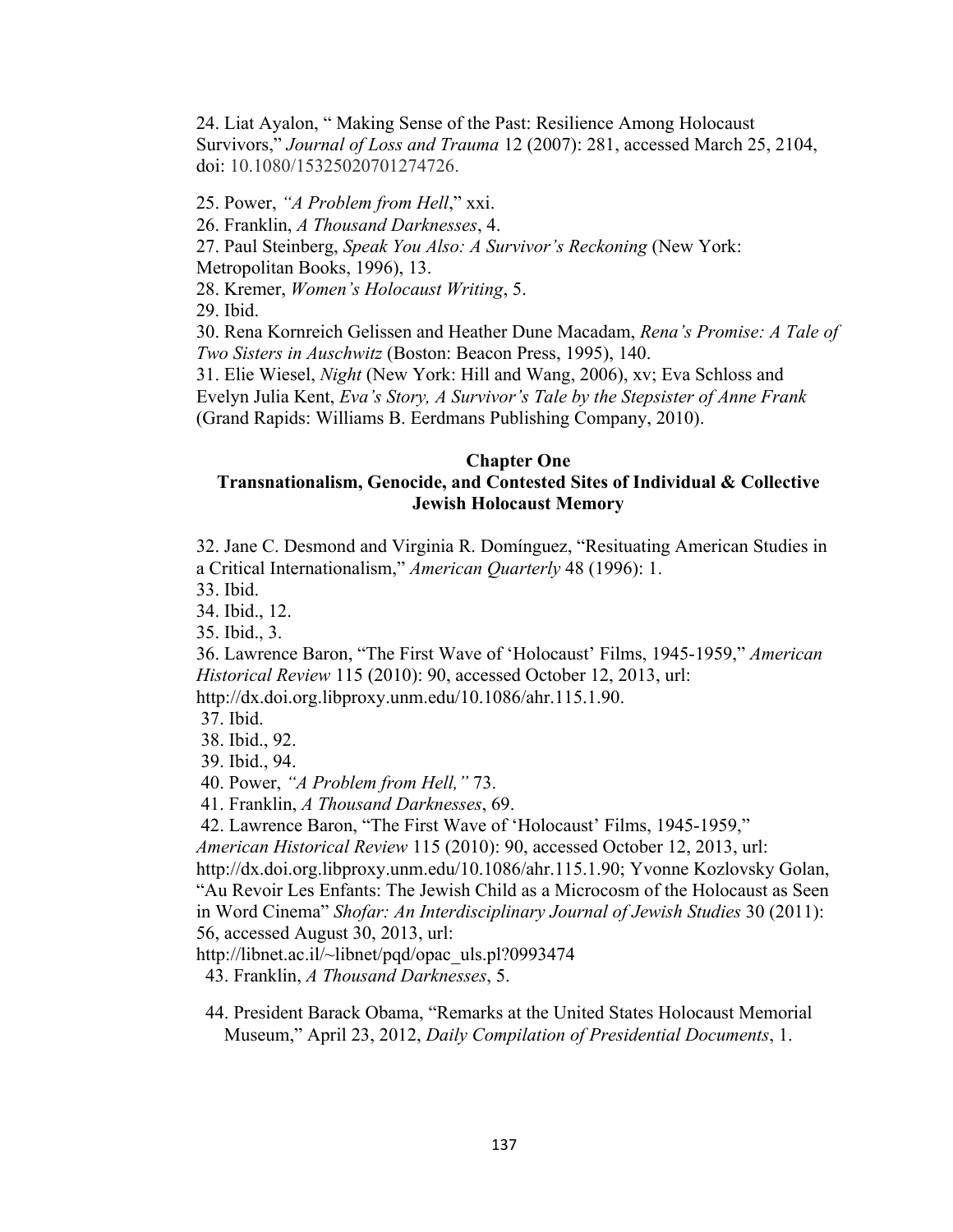45. Michael Rothberg, *Multidirectional Memory: Remembering the Holocaust in the Age of Decolonization* (Stanford: Stanford University Press, 2009), 8.

- 46. Ibid., 9.
- 47. Ibid.
- 48. Ibid.
- 49. Ibid., 11.
- 50. Ibid., xiii.
- 51. Ibid., 111.
- 52. Ibid.
- 53. Ibid., 116.

54. David Levering Lewis, ed., *W.E.B. Du Bois: A Reader* (New York: Henry Holt and Company, 1995).

- 55. Ibid.
- 56. Rothberg, *Multidirectional Memory*, 111.
- 57. Ibid., 112.
- 58. Ibid., 114.
- 59. Ibid., 112.
- 60. Ibid., 113.
- 61. Ibid., 114.

62. Rothberg, *Multidirectional Memory*, 115.

63. Melani McAlister, *Epic Encounters: Culture, Media, & U.S. Interests in the Middle East since 1945* (Berkley: University of California Press, 2005), 71.

64. Michelle Anne Stephens, *Black Empire: The Masculine Global Imaginary of Caribbean Intellectuals in the United States, 1914-1962* (Durham: Duke University Press, 2005), 3.

65. Ibid., 89.

66. McAlister, *Epic Encounters*, 89.

67. Dylan Rodríguez, "The Black Presidential Non-Slave: Genocide and the Present Tense of Racial Slavery," *Political Power and Social Theory* 22 (2011): 17, 18.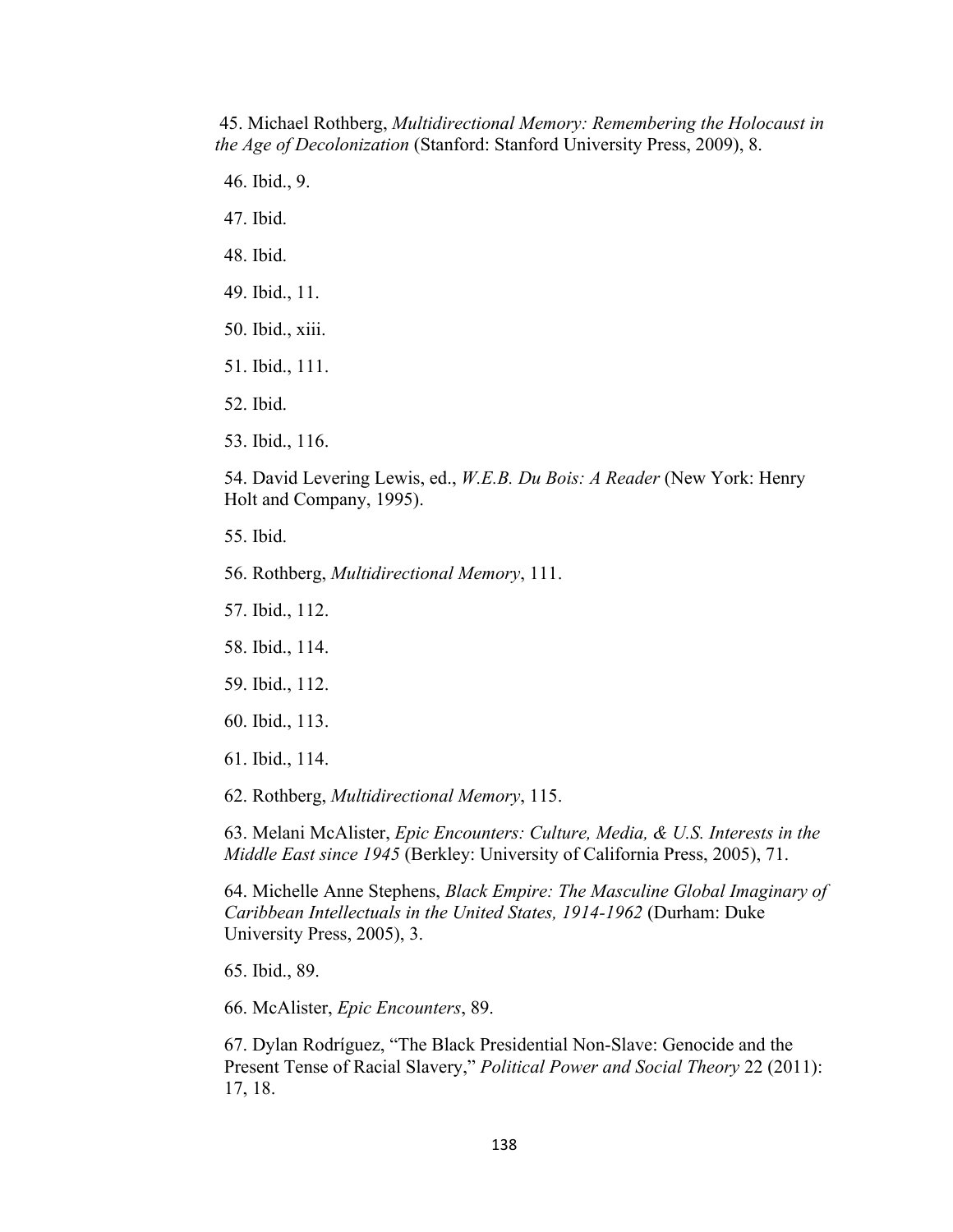68. Patrick Wolfe, "Settler Colonialism and the Elimination of the Native," *Journal of Genocide Research* 8 (2006): 404.

69. Ibid.

70. Rodríguez, *"*The Black Presidential Non-Slave," 31.

71. Power, *"A Problem From Hell*," 43, 42.

72. Rodríguez, "The Black Presidential Non-Slave," 31, 32.

73. Ibid., 73.

74. Phillip Sands, ed., *From Nuremberg to the Hague: The Future of International Criminal Justice* (Cambridge: Cambridge University Press, 2003), 28.

75. Bergen, *War & Genocide*, 242.

76. Sands, *From Nuremberg to the Hague*, 2.

77. Sands, *From Nuremberg to the Hague*, 30.

78. Michel-Rolph Trouillot, *Silencing the Past: Power and the Production of History* (Boston: Beacon Press, 1995), 2.

79. Ibid.

80. Ibid., 7.

81. Father Patrick Desbois, *The Holocaust by Bullets: A Priest's Journey to Uncover the Truth Behind the Murder of 1.5 Million Jews* (New York: Palgrave Macmillan, 2008), vii, viii).

82. Ibid., xii.

83. Ibid., xiii.

84. Jay Winter, Introduction to *Remembering War: The Great War Between History and Memory in the Twentieth Century* (New Haven: Yale University Press), 5.

85. Ibid., 6.

86. Trouillot, *Silencing the Past*, 14.

87. Winter, *Remembering War*, 4.

88. Elrud Ibsch, "Holocaust Writing as a Challenge to Literary Historians," 52 (2005/2006): 131, 132, accessed February 21, 2013.

89. Ibid., 132.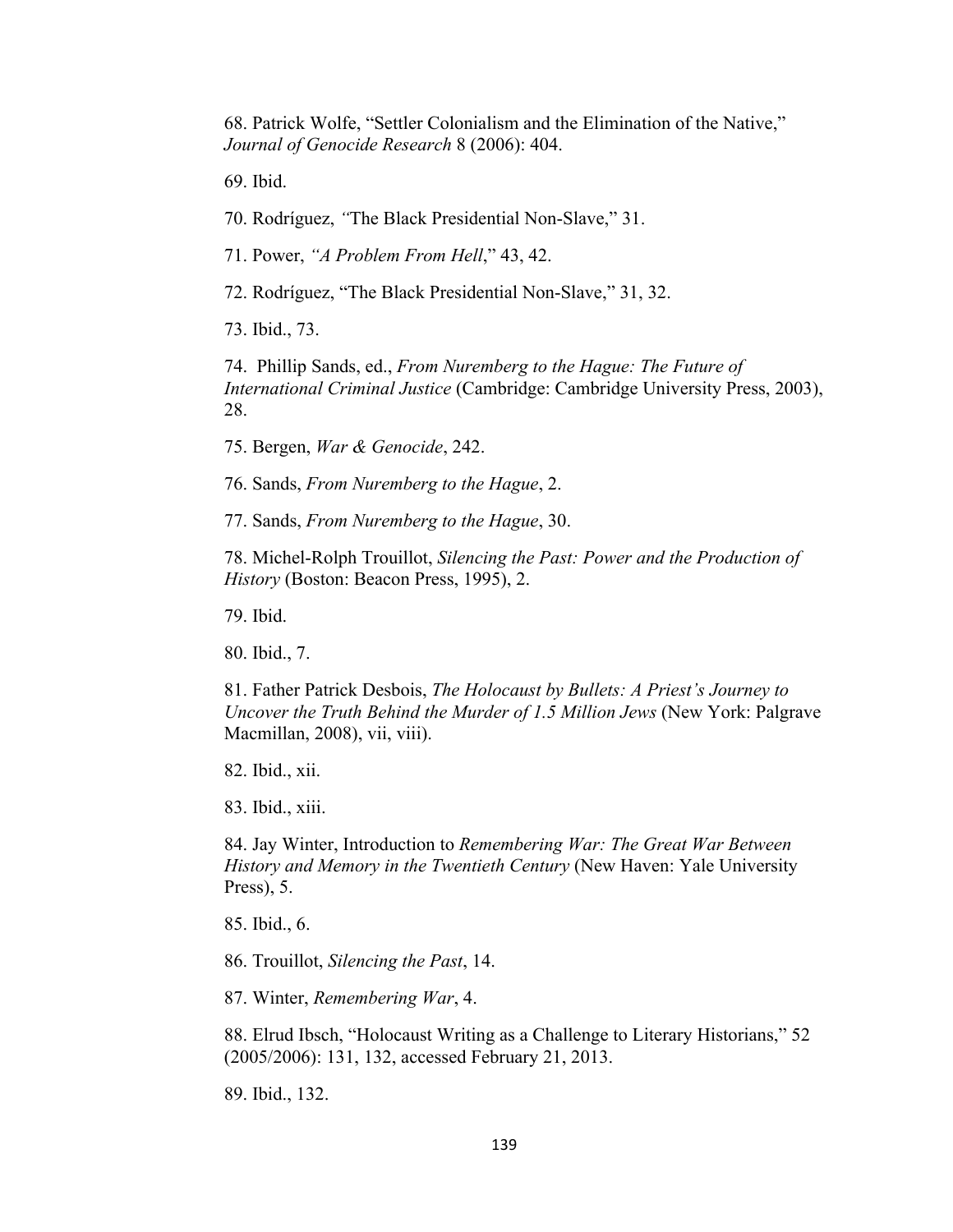90. Ibid.

.

91. "Holocaust Education in Germany: An Interview," Public Broadcasting Service, accessed March 25, 2014, http://www.pbs.org/wgbh/pages/frontline/shows/germans/germans/education.html

92. Ibsch, "Holocaust Writing as a Challenge to Literary Historians," 132, 133.

93. Ibid., 134.

94. Ibid., 138.

95. Reiter, *Children's Holocaust Literature*, 103.

96. Marita Sturken, *Tangled Memories: The Vietnam War, the AIDS Epidemic, and the Politics of Remembering* (Berkley: University of California Press, 1997), 1.

97. Ibid.

98. Ibid., 1, 2.

99. Ibid., 4.

100. David G. Roskies and Naomi Diamant, *Holocaust Literature: A History and Guide* (Waltham: Brandeis University Press, 2012), 3.

101. Ibid., 4.

102. Ibid.

103. Ibid., 5.

104. Ibid., 16.

105. Winter, *Remembering War*, 12.

106. Bergen, *War & Genocide*, 16.

107. Ibid., 5.

108. Ibid., 16.

109. Ibid.

110. Ibid., 17.

111. Ibid., 17, 18.

112. Ibid., 20.

113. Ibid., 21.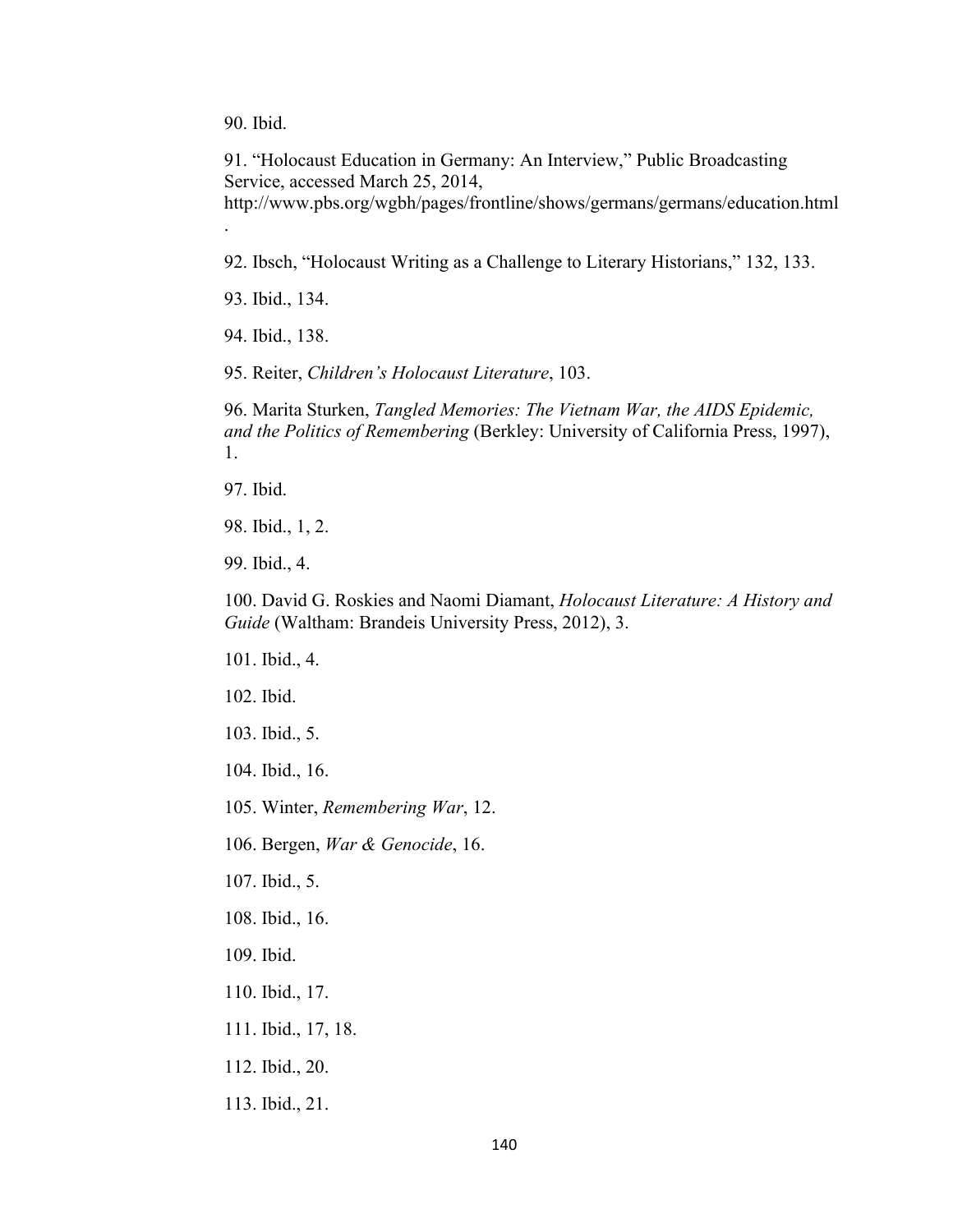- 114. Reiter, *Children's Holocaust Literature*, 40.
- 115. Bergen, *War & Genocide*, 20.
- 116. Ibid., 21.
- 117. Ibid., 29.
- 118. Ibid., 52.
- 119. Ibid., 64.
- 120. Ibid., 71.
- 121. Ibid., 5.
- 122. Ibid., 156.
- 123. Rothberg, *Multidirectional Memory*, 4.
- 124. Ibid., 5.
- 125. Ibid.

126. President Barack Obama, "Remarks at the United States Holocaust Memorial Museum," 1.

- 127. Ibid.
- 128. Ibid., 2.
- 129. Ibid.
- 130. Trouillot, *Silencing the Past*, 150.
- 131. Ibid.

132. Obama, "Remarks at the United States Holocaust Memorial Museum," 3.

133. Robert Eaglestone, *Postmodernism and Holocaust Denial* (Cambridge: Icon Books, 2001), 8, 66.

- 134. Ibid., 64.
- 135. Ibid., 66.
- 136. Wiesel, *Night*, xv.
- 137. Ibid.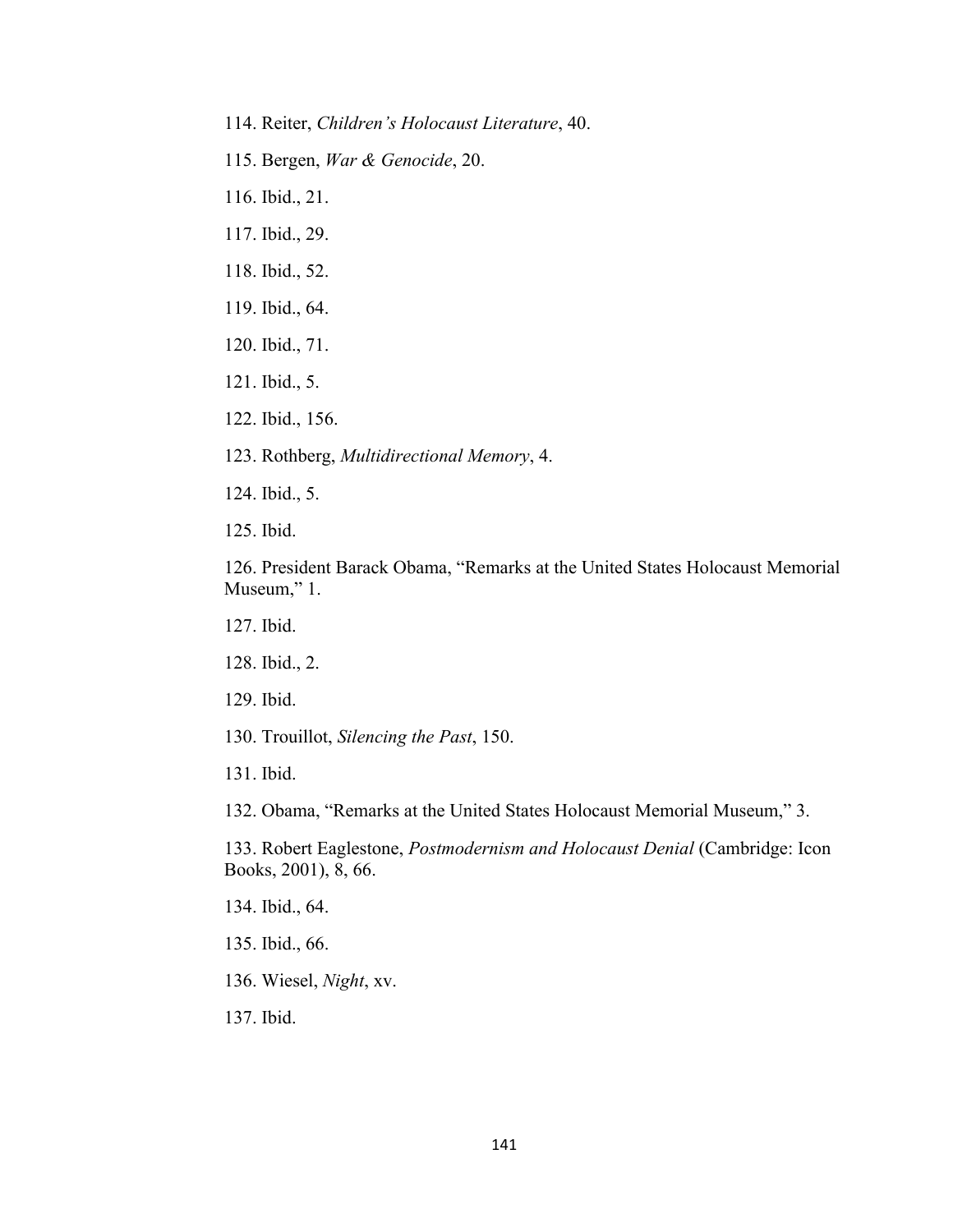#### **Chapter Two**

## **The Interplay of Memory and Imagination in Jewish Women & Children's Holocaust Narratives**

138. Steinberg, *Speak You Also*, 13.

139. Lawrence L. Langer, *The Holocaust and the Literary Imagination* (New Haven: Yale University Press, 1975), xii.

140. Ibid.

141. Lawrence L. Langer, *Using and Abusing the Holocaust* (Bloomington: Indiana University Press, 2006), 77.

142. Winter, *Remembering War*, 6, 7.

143. Lillian S. Kremer, Preface to *Women's Holocaust Writing: Memory and Imagination* (Lincoln: University of Nebraska Press, 2001).

144. Ibid.

145. Ibid.

146. Ibid., 2.

147. Hirsch, *The Generation of Postmemory*, 17.

148. Kremer, *Women's Holocaust Writing*, 5.

149. Ibid., 3.

150. Kornreich Gelissen and Macadam, *Rena's Promise*, 6.

151. Franklin, *A Thousand Darknesses*.

152. Ibid., 11.

153. Ibid., 3.

154. Steinberg, *Speak You Also*, 14.

155. Ibid., 103.

156. Ibsch, "Holocaust Writing as a Challenge to Literary Historians," 127.

157. Ibid.

158. Ibid.

159. Ibid., 128.

160. Reiter, *Children's Holocaust Literature*, 3.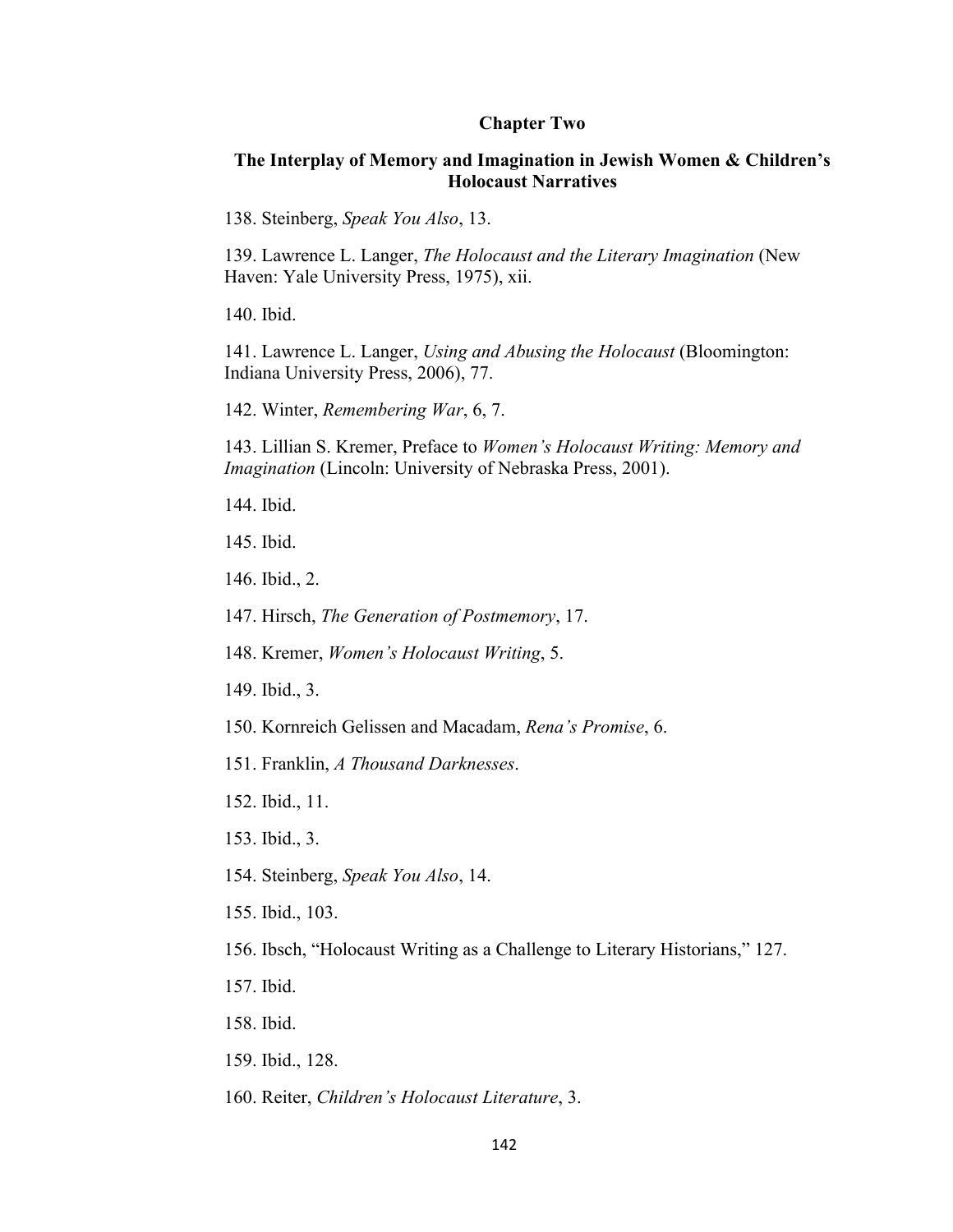161. Sue Vice, ed., *Children Writing the Holocaust* (Hampshire: Palgrave Macmillan, 2004), 3.

162. Trouillot, *Silencing the Past*, 149.

163. Berr, Hélène, *The Journal of Hélène Berr*, trans. David Bellos (New York: Weinstein Books, 2008), 266.

164. Trouillot, *Silencing the Past*, 151.

165. Ibid.

- 166. Franklin, *A Thousand Darknesses*, 9l.
- 167. Ibid., 17.
- 168. Ibid., 71.
- 169. Langer, *Using and Abusing the Holocaust*, xii.
- 170. Ibid., xiii.
- 171. Ibid.
- 172. Reiter, *Children of the Holocaust*, 2.
- 173. Ibid., 3.
- 174. Langer, *Using and Abusing the Holocaust*, xiii.
- 175. Ibid.
- 176. Hirsch, *The Generation of Postmemory*, 162, 163.

177. Laurence Rees, *Auschwitz: A New History* (New York: Public Affairs, 2005), 45.

178. Bergen, *War & Genocide*, 99.

179. Ibid., 11.

180. Mark M. Anderson, "The Child Victim as Witness to the Holocaust: An American Story?" *Jewish Social Studies: History, Culture, Society* 14 (2007): 1.

181. Kremer, *Women's Holocaust Writing*, 12.

182. Kornreich Gelissen and Macadam, *Rena's Promise*, 190.

183. Ibid.

184. Kremer, *Women's Holocaust Writing*, 18.

185. Steinberg, *Speak You Also*, 50.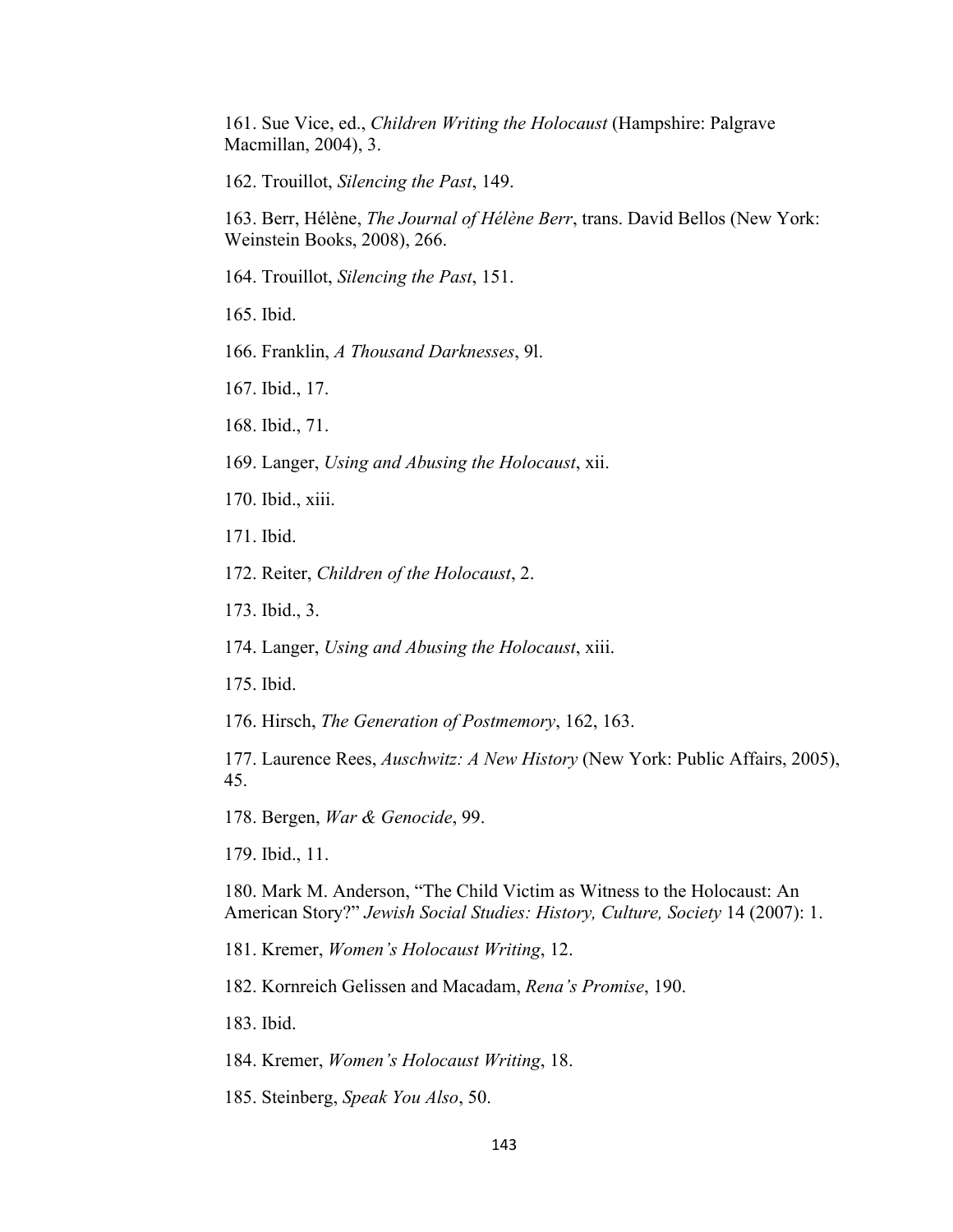186. Kornreich Gelissen and Macadam, *Rena's Promise*, 42.

187. Ibid.

188. Steinberg, *Speak You Also*, 62.

189. Kremer, *Women's Holocaust Writing*, 17.

190. Kornreich Gelissen and Macadam, *Rena's Promise*, 101.

191. Berr, *The Journal of Hélène Berr*, 183.

192. Lise Jaillant, "A Masterpiece Ripped from Oblivion: Rediscovered Manuscripts and the Memory of the Holocaust in Contemporary France," *Clio* 39 (2010): 360, 361.

193. Reiter, *Children of the Holocaust*, 16.

194. Berr, *The Journal of Hélène Berr*, 18.

195. Ibid., 24.

- 196. Ibid., 50, 56.
- 197. Ibid., 52.
- 198. Ibid., 61.
- 199. Ibid., 191.

200. Ann Kirschner, *Sala's Gift: My Mother's Holocaust Story* (New York: Free Press, 2006), 6.

201. Ibid., 7.

202. Berr, *The Journal of Hélène Berr*, 177.

203. Ibid., 270.

204. Ibid., 208.

205. Ibid., 264.

206. Anderson, "The Child Victim as a Witness to the Holocaust," 1; Berr, *The Journal of Hélène Berr*, 276.

207. Wladislaw Szpilman *The Pianist: The Extraordinary Story of One Man's Survival in Warsaw, 1939-1945* (New York: Picador, 1999), 95.

208. Ibid., 96.

209. Ibid.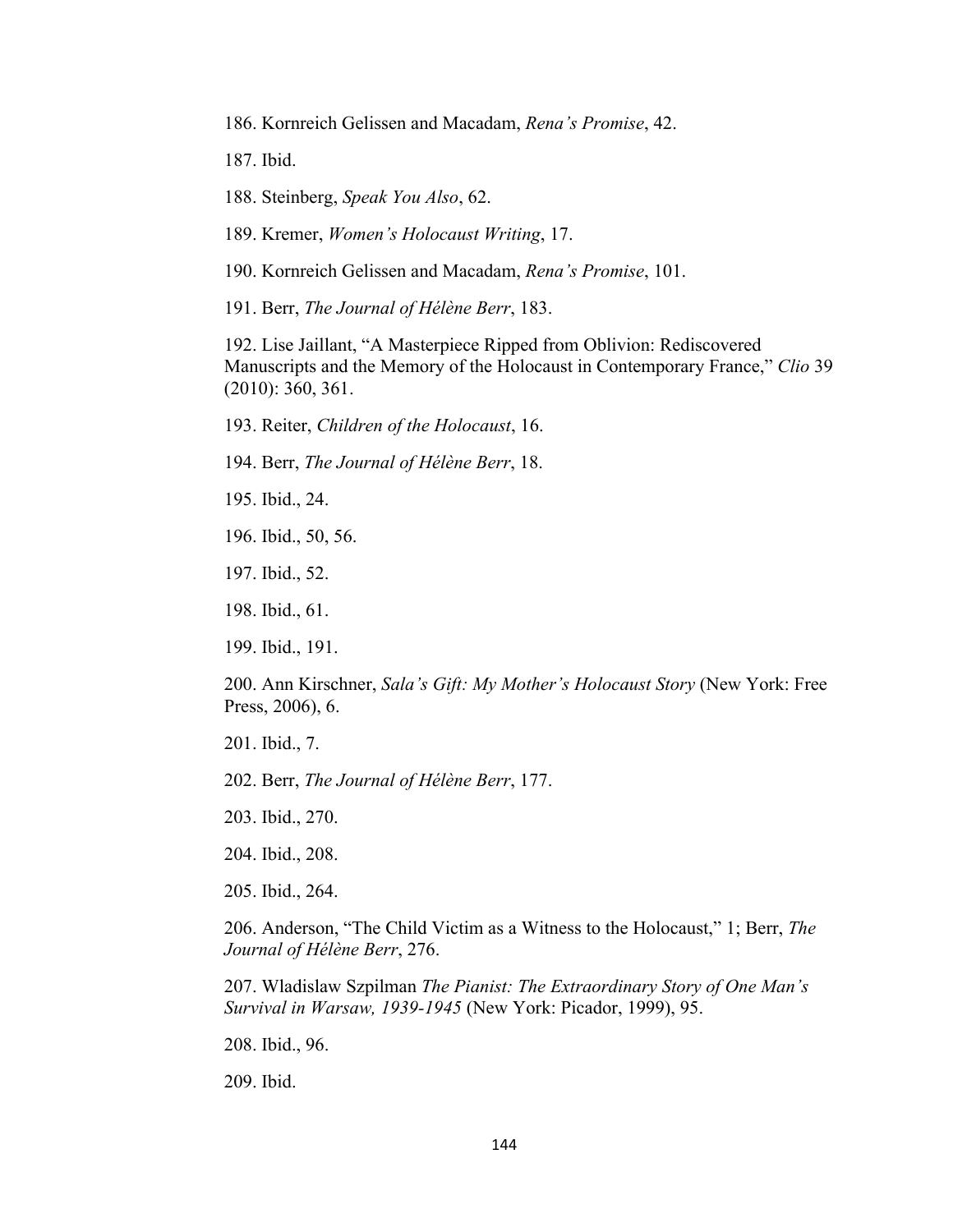210. Yankev Glatshteyn, *Emil and Karl* (New York: Square Fish, 2006), ix.

211. Donald Boxham, *The Final Solution: A Genocide* (Oxford: Oxford University Press, 2009).

212. Glatshteyn, *Emil and Karl*, 112.

213. Szpilman, *The Pianist*, 107.

214. Ibid.

215. Andrea Hammel, "Child Refugees Forever? The History of the Kindertransport to Britain 1938/1939" *Diskirs Kindheits- und Jugenforschung* 5 (2010): 131.

216. Glatshteyn, *Emil and Karl*, 180.

217. Kremer, *Women's Holocaust Writing*, 17.

218. Glatshteyn, *Emil and Karl*, 180.

#### **Chapter Three**

#### **Transcendent Voices of Children in** *Auschwitz***,** *Kristallnacht***, and** *Night*

219. Boaz Cohen and Rita Horváth, "Young Witnesses in the DP Camps: Children's Holocaust Testimony in Context," *Journal of Modern Jewish Studies*  11 (2012): 118.

220. Rothberg, *Multidirectional Memory*, 27.

221. Gilbert, *Kristallnacht*, 13.

222. Ibid., 13, 14.

223. Reiter, *Children of the Holocaust*, 4, 5.

224. Ibid., 103.

225. Ibid.

226. Reiter, *Children of the Holocaust*, 8.

227. Ibid., 11.

228. Ibid., 13.

229. Boaz and Cohen, "Young Witnesses in the DP Camps," 103.

230. Rees, *Auschwitz*, 110.

231. Ibid., 112.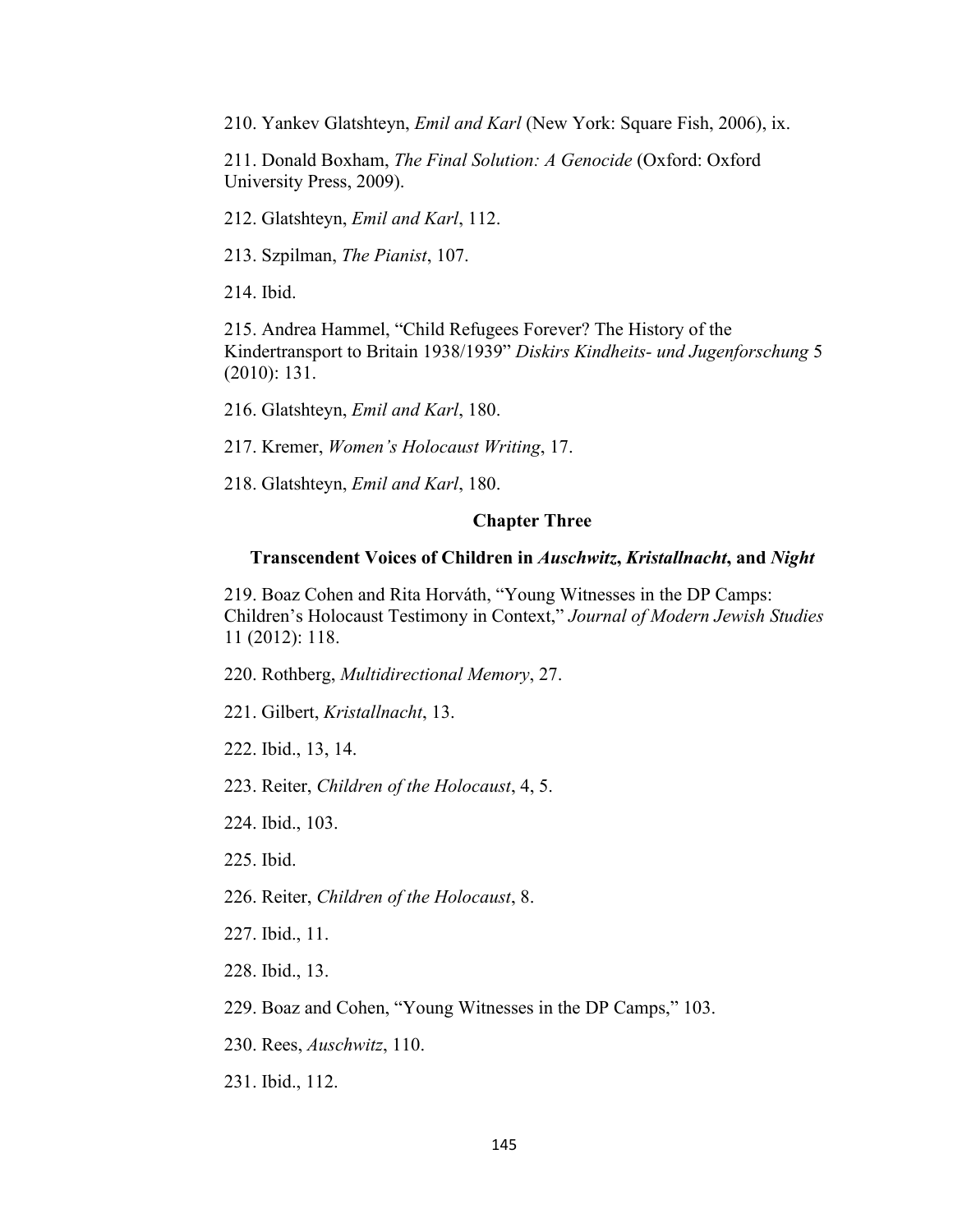232. Ibid., 124.

233. Ibid., 114.

234. Richard Vinen, *The Unfree French: Life Under the Occupation* (New Haven: Yale University Press, 2006, 29; Rees, *Auschwitz*, 113, 114.

235. Vinen, *The Unfree French*, 143.

236. Ibid., 119.

237. Ibid., 115.

238. Ibid.

239. *La Rafle*, directed by Roselyne Bosch (2010: Gaumont Film Company), DVD; *Sarah's Key* directed by Gilles Paquet-Brenner (2010; Paris: The Weinstein Company), DVD.

240. Rees, *Auschwitz*, 117, 118.

241. Ibid., 116.

242. Ibid.

243. Danielle Bailly, ed., Betty Becker-Theye, trans., *The Hidden Children of France: 1940-1945 Stories of Survival* (Albany: State University of New York Press, 2010).

244. Rees, *Auschwitz*, 118.

245. Kremer, *Women's Holocaust Writing*, 13.

246. Ibid.

247. Rees, *Auschwitz*, 114.

248. Ibid.

249. Ibid., 114, 115.

250. Ibid., 123.

251. Jacques Saurel, *From Paris to Bergen Belsen, 1944-1945: Memories of a Deported Child*, trans. Jack Altman (Paris: Le Manuscrit Foundational pour la Mémoire de la Shoah, 2010), 44.

252. Ibid., 29, 47.

253. Ibid., 47, 48.

254. Ibid., 89.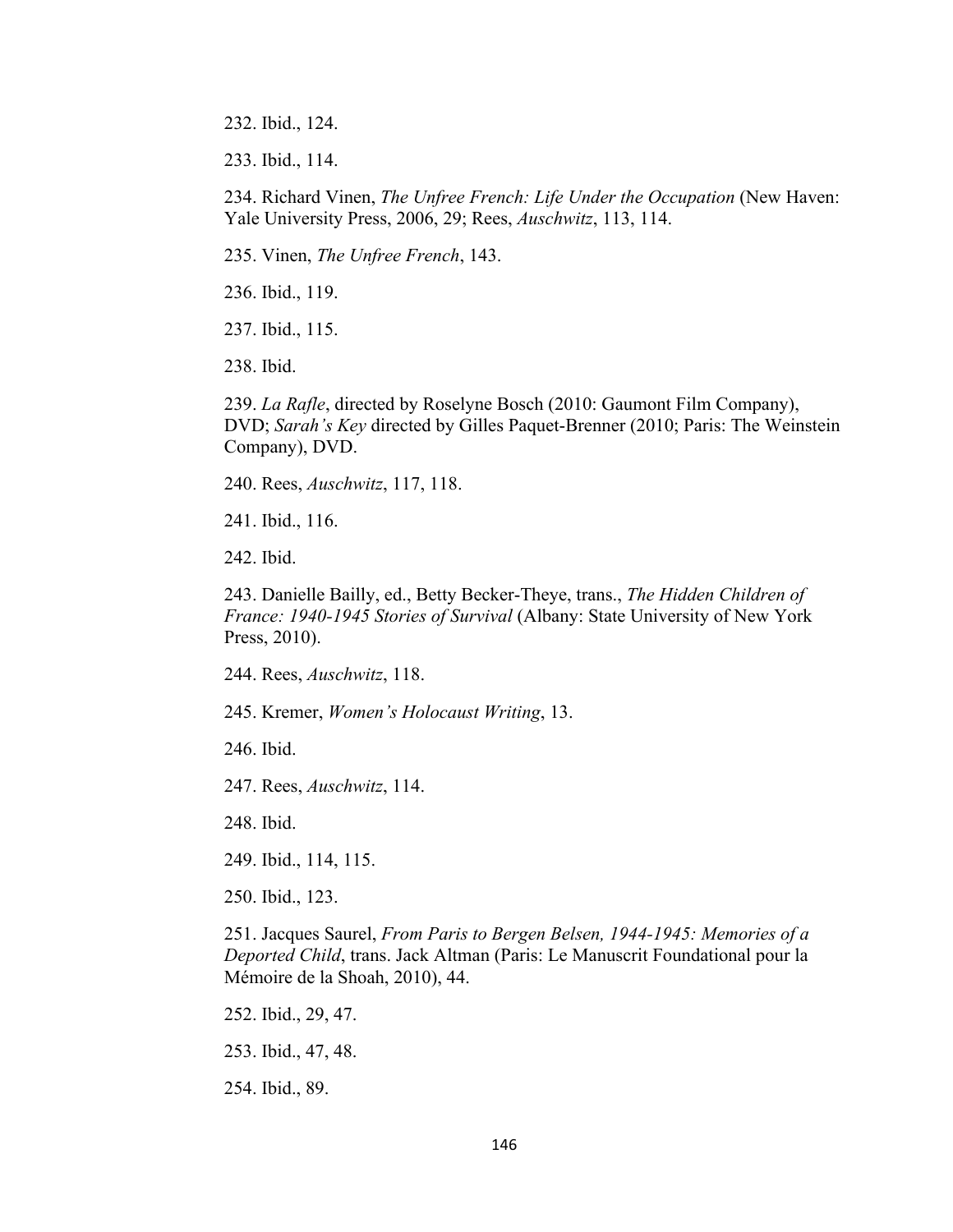- 255. Ibid.
- 256. Ibid, 90.
- 257. Ibid., 135.
- 258. Ibid., 126.
- 259. Ibid.
- 260. Bailly, *The Hidden Children of France*, 104.
- 261. Langer, *Using and Abusing the Holocaust*, 55.
- 262. Ibid., 74.
- 263. Ibid, 62.
- 264. Ibid., 105.
- 265. Rees, *Auschwitz*, 115.
- 266. Ibid.
- 267. Ibid., 126.
- 268. Ibid.
- 269. Gilbert, *Kristallnacht*, 53.
- 270. Ibid., 73.
- 271. Ibid., 73, 74.
- 272. Ibid., 74.
- 273. Ibid., 103.
- 274. Ibid., 104.
- 275. Ibid.
- 276. Cohen and Horváth, "Young Witnesses in the DP Camps," 118.
- 277. Gilbert, *Kristallnacht*, 109.
- 278. Ibid.
- 279. Ibid.
- 280. Ibid., 110.
- 281. Ibid., 110, 111.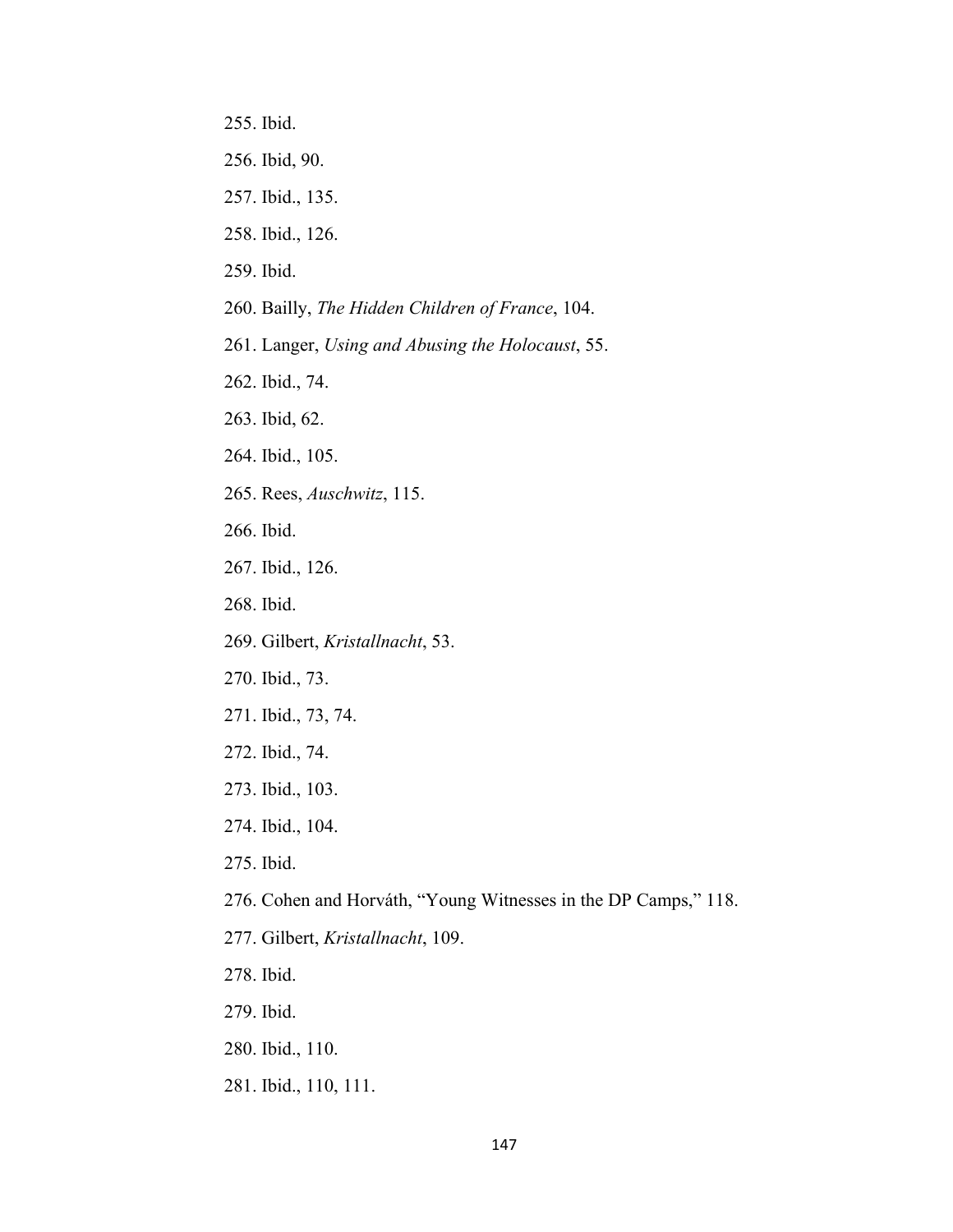- 282. Wiesel, *Night*, 19.
- 283. Wiesel, *Night*, 29.
- 284. Bailley, *The Hidden Children of France*, 154.
- 285. Wiesel, *Night*, 30.
- 286. Ibid., 108.
- 287. Ibid., 112.
- 288. Ibid., 37.
- 289. Ibid., xv.
- 290. Ibid., 34.
- 291. Reiter, *Children of the Holocaust*, 41.
- 292. Ibid.
- 293. Wiesel, *Night*, xvii.
- 294. Ibid., xviii.

# **Conclusion**

295. Anderson, "The Child Victim as Witness to the Holocaust," 1.

## **Epilogue**

296. Isaac Jack Lévy, *And the World Stood Silent: Sephardic Poetry of the Holocaust* (Urbana: University of Illinois Press, 1989), 1.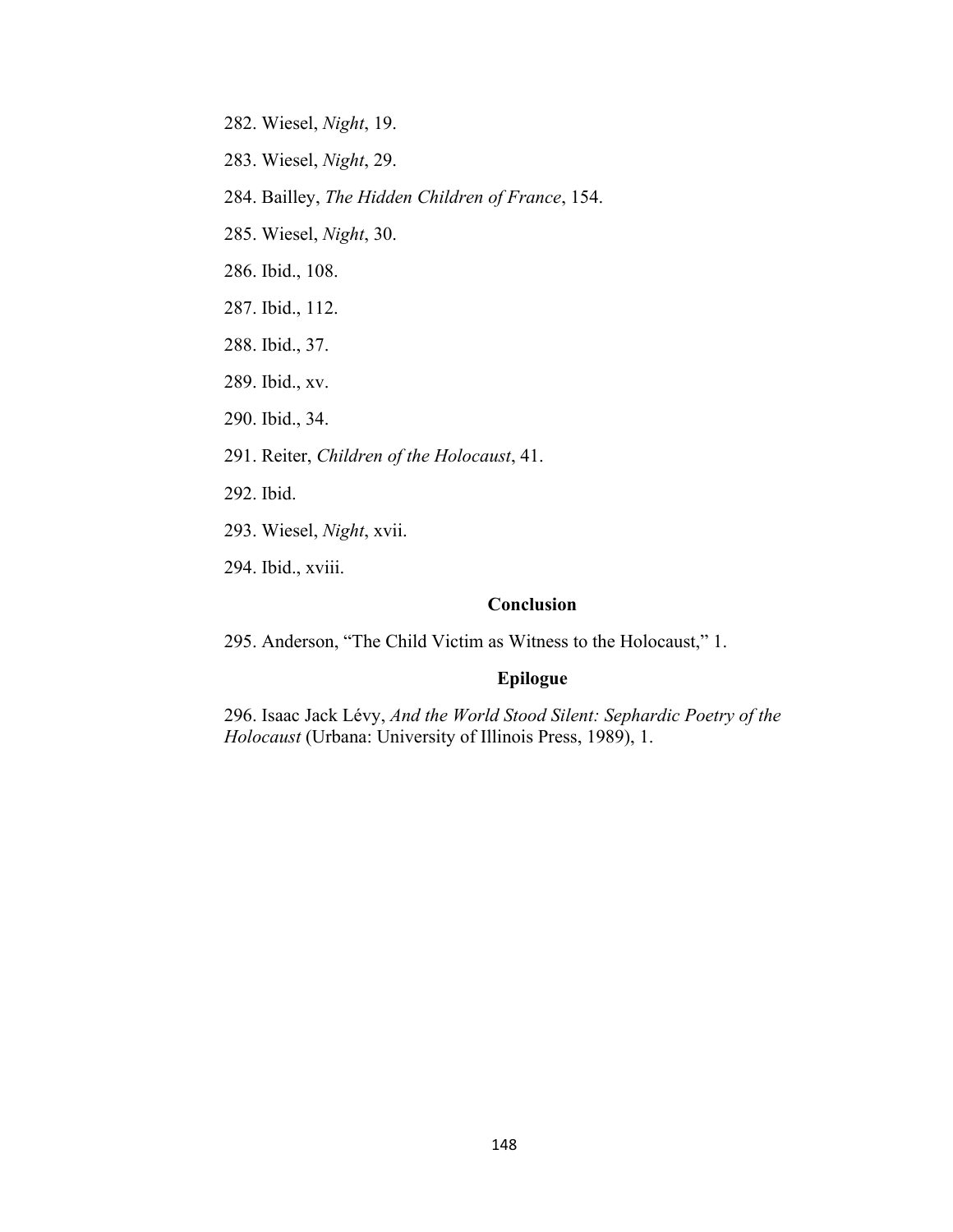#### **REFERENCES**

Anderson, Benedict. *Imagined Communities*. London: Verso, 2006.

- Anderson, Mark M. "The Child Victim as Witness to the Holocaust: An American Story?" *Jewish Social Studies: History, Culture, Society* 14 (2007): 1-22.
- Bailly, Danielle, ed., *The Hidden Children of France, 1940-1945: Stories of Survival*. Trans. Betty Becker-Theye. Albany: State University of New York Press, 2010.
- Baron, Lawrence, "The First Wave of 'Holocaust' Films, 1945-1959." *American Historical Review* 115 (2010): 90-114.
- Bergen, Doris L. *War and Genocide: A Concise History of the Holocaust*. Lanham: Rowman & Littlefield Publishers, Inc., 2009.
- Berr, Hélène. *The Journal of Hélène Berr*. Trans. David Bellos, New York: Weinstein Books, 2008.
- Boyne, John. *The Boy in the Striped Pajamas*. New York: Dick Fickling Books, 2006.
- Burgett, Bruce and Glenn Hendler, eds., *Keywords for American Cultural Studies*. New York: New York University Press, 2007.
- Cohen, Boaz and Rita Horváth. "Young Witnesses in the DP Camps: Children's Holocaust Testimony in Context." *Journal of Modern Jewish Studies* 11 (2012): 103-125.
- Desbois, Father Patrick. *The Holocaust by Bullets: A Priest's Journey to Uncover the Truth Behind the Murder of 1.5 Million Jews*. New York: Palgrave Macmillan, 2008.
- Duran, Tobias. *A History of the Jews in New Mexico*. Albuquerque: University of New Mexico Press, 1990.
- Eaglestone, Robert. *Postmodernism and Holocaust Denial*. Cambridge: Icon Books, 2001.
- Elina, Odette. *Sans Fluers Ni Couronnes*. Champigny: Musée de la Résistance Nationale, 2005.
- Frank, Anne. *The Diary of a Young Girl*. Amsterdam: Salem Press, 2010.
- Franklin, Ruth. *A Thousand Darknesses: Lies and Truth in Holocaust Fiction*. Oxford: Oxford University Press, 2011.
- Gilbert, Martin. *Kristallnacth: Prelude to Destruction*. New York: Harper Perennial, 2006.

Glatshteyn, Yankev. *Emil and Karl*. New York: Square Fish, 2006.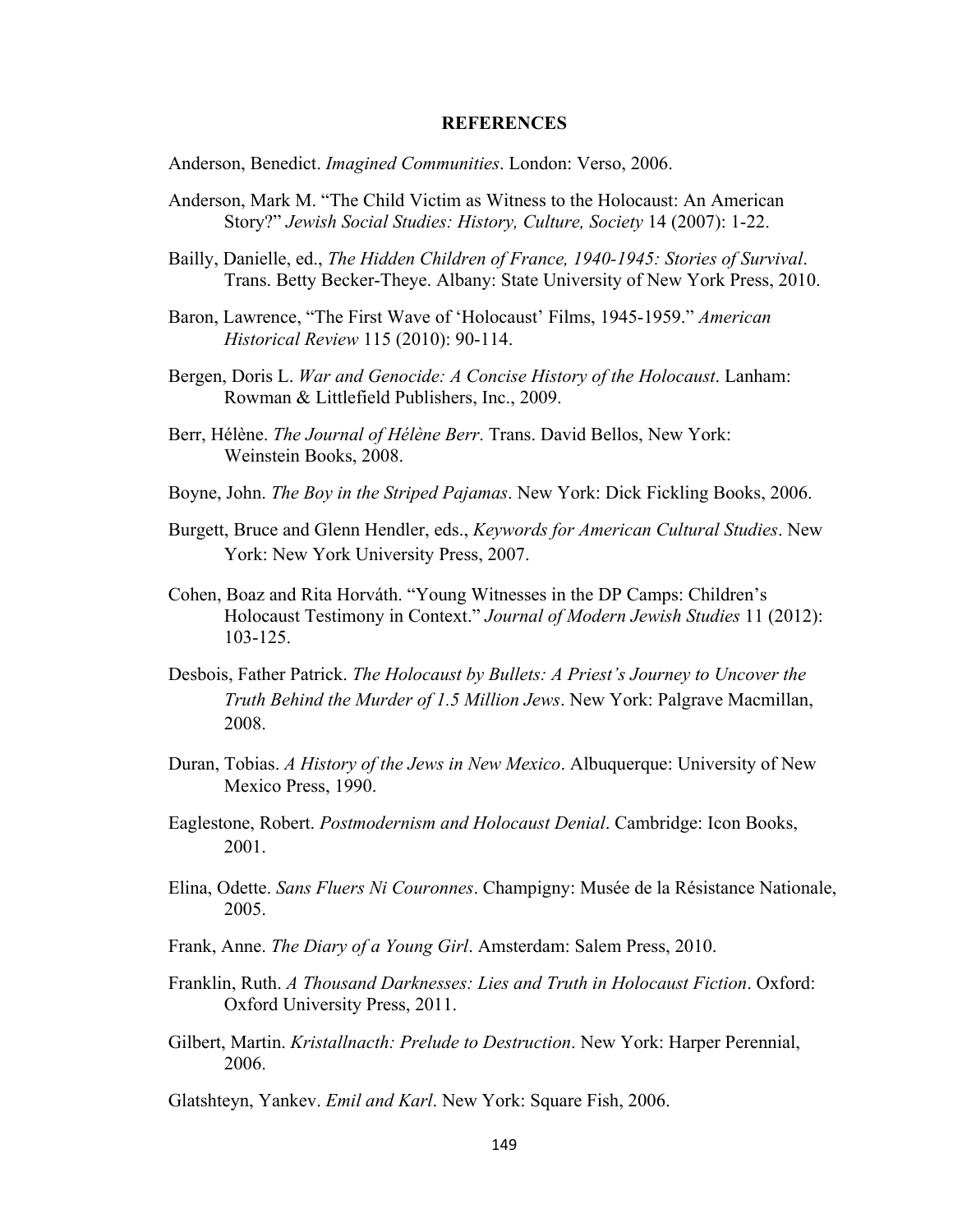- Hammel, Andrea. "Child Refugees Forever? The History of the Kindertransport to Britain 1938/1939." *Diskirs Kindheits- und Jugendforschung Heft* (2010): 131- 143.
- Hirsch, Marianne. *The Generation of Postmemory: Writing and Visual Culture After the Holocaust.* New York: Columbia University Press, 2012.
- Hordes, Stanley. *To the End of the Earth: A History of the Crypto-Jews of New Mexico*. New York: Columbia University Press, 2005.
- Kaplan, Amy. *The Anarchy of Empire in the Making of U.S. Culture*. Cambridge: Harvard University Press, 2002.
- Kirschner, Ann. *Sala's Gift: My Mother's Holocaust Story*. New York: Free Press, 2006.
- Kokkola, Lydia. *Representing the Holocaust in Children's Literature*. New York: Routledge, 2003.
- Kornreich Gelissen, Rena and Heather Dune Macdam. Boston: Beacon Press, 1995.
- Kozlovsky Golan, Yvonne. '"*Au revoir, les enfants*": The Jewish Child as a Microcosm of the Holocaust as Seen in World Cinema." *Shofar: An Interdisciplinary Journal of Jewish Studies* 30 (2011): 53-75.
- Kremer, S. Lillian, *Women's Holocaust Writing: Memory and Imagination*. Lincoln: University of Nebraska Press, 2001.
- Langer, Lawrence L. *The Holocaust and the Literary Imagination*. New Haven: Yale University Press, 1975.
- Langer, Lawrence L. *Using and Abusing the Holocaust*. Bloomington: Indiana University Press, 2006.
- Levi, Primo. *Survival in Auschwitz*. New York: Simon & Shuster, 1986.
- Lévy, Isaac Jack. *And the World Stood Silent: Sephardic Poetry of the Holocaust*. Urbana: University of Illinois Press, 1989.
- McAlister, Melani. *Epic Encounters: Culture, Media, & U.S. Interests in the Middle East since 1945*. Berkley: University of California Press, 2001.
- Némirovsky, Irène. *Suite Française*. Trans. Sandra Smith. New York: Vintage Books, 2006.
- Power, Samantha. 'A Problem From Hell:' America and the Age of Genocide. New York: Harper Perennial, 2002.
- Radway, Janice. "What's In a Name: Presidential Address to the American Studies Association, 20 November, 1998." *American Quarterly* 51 (1999): 1-25.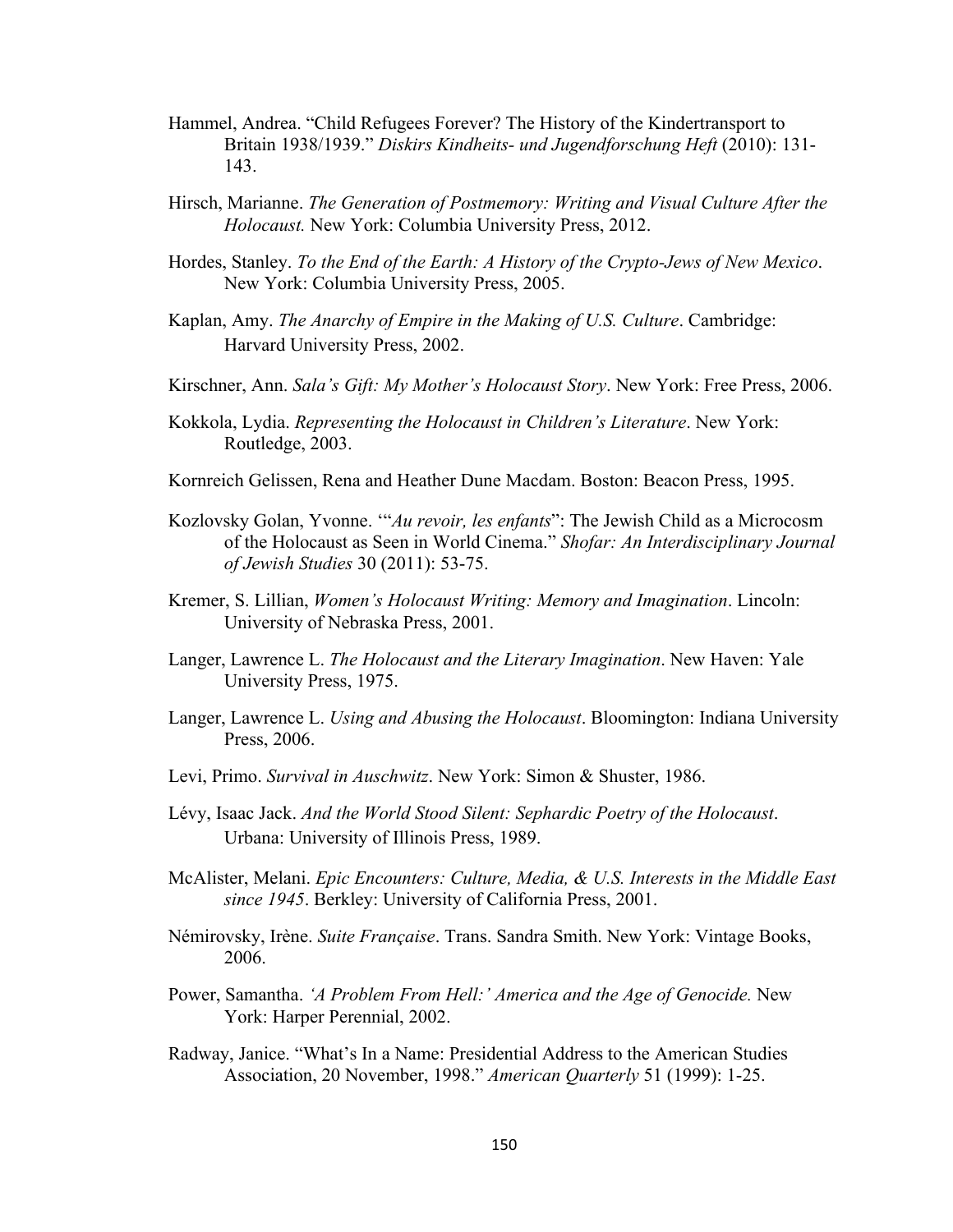Reiter, Andrea, ed., *Children of the Holocaust*. London: Valentine Mitchell, 2006.

Rees, Laurence. *Auschwitz: A New History*. New York: Public Affairs, 2005.

- Rodríguez, Dylan. "The Black Presidential Non-Slave: Genocide and the Present Tense of Racial Slavery." *Political Power and Social Theory*. 22 (2011): 17-50.
- Roskies David G. and Naomi Diamant. *Holocaust Literature: A History and Guide*. Waltham: Brandeis University Press, 2012.
- Rosnay, Tatyana. *Sarah's Key*. New York: St. Martin's Griffin, 2007.
- Rothberg, Michael. *Multidirectional Memory: Remembering the Holocaust in the Age of Decolonization*. Stanford: Standford University Press, 2009.
- Rubenstein. William D. "The Biases of Genocide: Part I: Genocide and Massacres in the Non-Western World." 53 (2009): 70-74.
- Sands, Philippe. ed., *From Nuremberg to The Hague: The Future of International Criminal Justice*. Cambridge: Cambridge University Press, 2003.
- *Sarah's Key*. Directed by Gilles Paquet-Brenner. 2010. Paris: The Weinstein Company, 2010. DVD.
- Saurel, Jacques. *From Paris to Bergen-Belsen, 1944-1945: Memories of a Deported Child*. Trans. Jack Altman. Paris: Le Manuscrit (Foundation pour la Mémoire de la Shoah), 2010.
- Schloss, Eva and Evelyn Julia Kent. *Eva's Story: A Survivor's Tale by the Stepsister of Anne Frank*. Grand Rapids: William B. Eerdmans Publishing Company, 2010.
- Spiegelman, Art. *Maus: A Survivor's Tale.* New York: Pantheon Books, 1986.
- Steinberg, Paul. *Speak You Also: A Survivor's Reckoning*. New York: Metropolitan Books, 1996.
- Stephens, Michelle Ann. *Black Empire: The Masculine Global Imaginary of Caribbean Intellectuals in the United States, 1914-1962*. Durham: Duke University Press, 2005.
- Szpilman, Wladyslaw. *The Pianist: The Extraordinary True Story of One Man's Survival in Warsaw, 1939-1945*. New York: Picador, 1999.
- Trouillot, Michel-Rolph. *Silencing the Past: Power and Production of History*. Boston: Beacon Press, 1995.
- Vice, Sue, ed., *Children Writing the Holocaust*. Hampshire: Palgrave Macmillan, 2004.
- Vinen, Richard. *The Unfree French: Life Under the Occupation*. New Haven: Yale University Press, 2006.